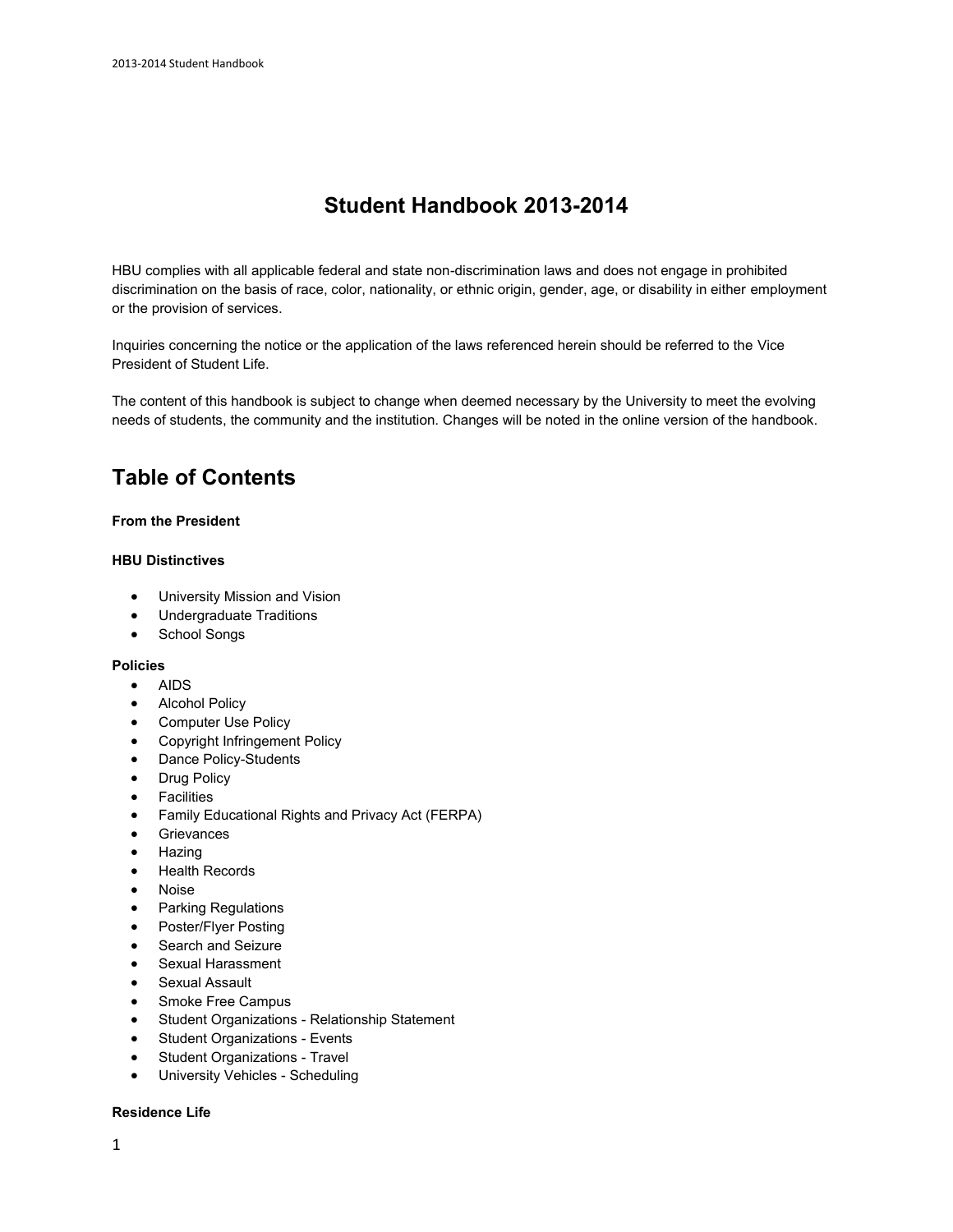2013-2014 Student Handbook

- Services
- Procedures
- Visitation Policy
- HBU Community Guidelines
- **•** Facility Policies
- **•** Emergencies

### **[Safety](http://staging.hbu.edu/Students-Alumni/Student-Resources/Student-Handbook/Safety.aspx)**

- **•** University Police
- HBU Campus Alert and Emergency Preparedness
- Campus Call Boxes
- Medical Emergencies

### **[Spiritual Life Department](http://staging.hbu.edu/Students-Alumni/Student-Resources/Student-Handbook/Spiritual-Life-Department.aspx)**

- Community Life and Worship (CLW) Graduation Requirement
- **•** Baptist Student Ministry
- ACTS
- **•** University Minister

### **[Student Code of Conduct](http://staging.hbu.edu/Students-Alumni/Student-Resources/Student-Handbook/Student-Code-of-Conduct.aspx)**

### **[Student Involvement](http://staging.hbu.edu/Students-Alumni/Student-Resources/Student-Handbook/Student-Involvment.aspx)**

- **•** Athletics
- **•** Campus Recreation
- Student Organizations
- Greek Life
- Special Events
- **•** Student Government Association (SGA)

### **[Student Resources](http://staging.hbu.edu/Students-Alumni/Student-Resources/Student-Handbook/Student-Resources.aspx)**

- Academic Accommodations/Learning Disabilities
- Academic Success Center (ASC)
- **•** Advising
- Bookstore
- Career and Calling
- Cashier's Office
- Computer Labs
- Covenant Fellows Program
- E-Mail
- Financial Aid
- First & Second Year Experiences (FYE)
- Fitness Center
- Food Services
- HuskyNet
- ID Cards
- Library
- Lost and Found
- Museums
- Music Performance Opportunities
- Student Health Insurance
- **•** Student Health Services
- Student Publications
- **•** Testing Services

### **[Directory of Administration](http://staging.hbu.edu/About-HBU/General-Information/University-Leadership/University-Administrative-Team.aspx)**

### **[Directory of General Phone Numbers](http://staging.hbu.edu/About-HBU/Resources/Directory.aspx)**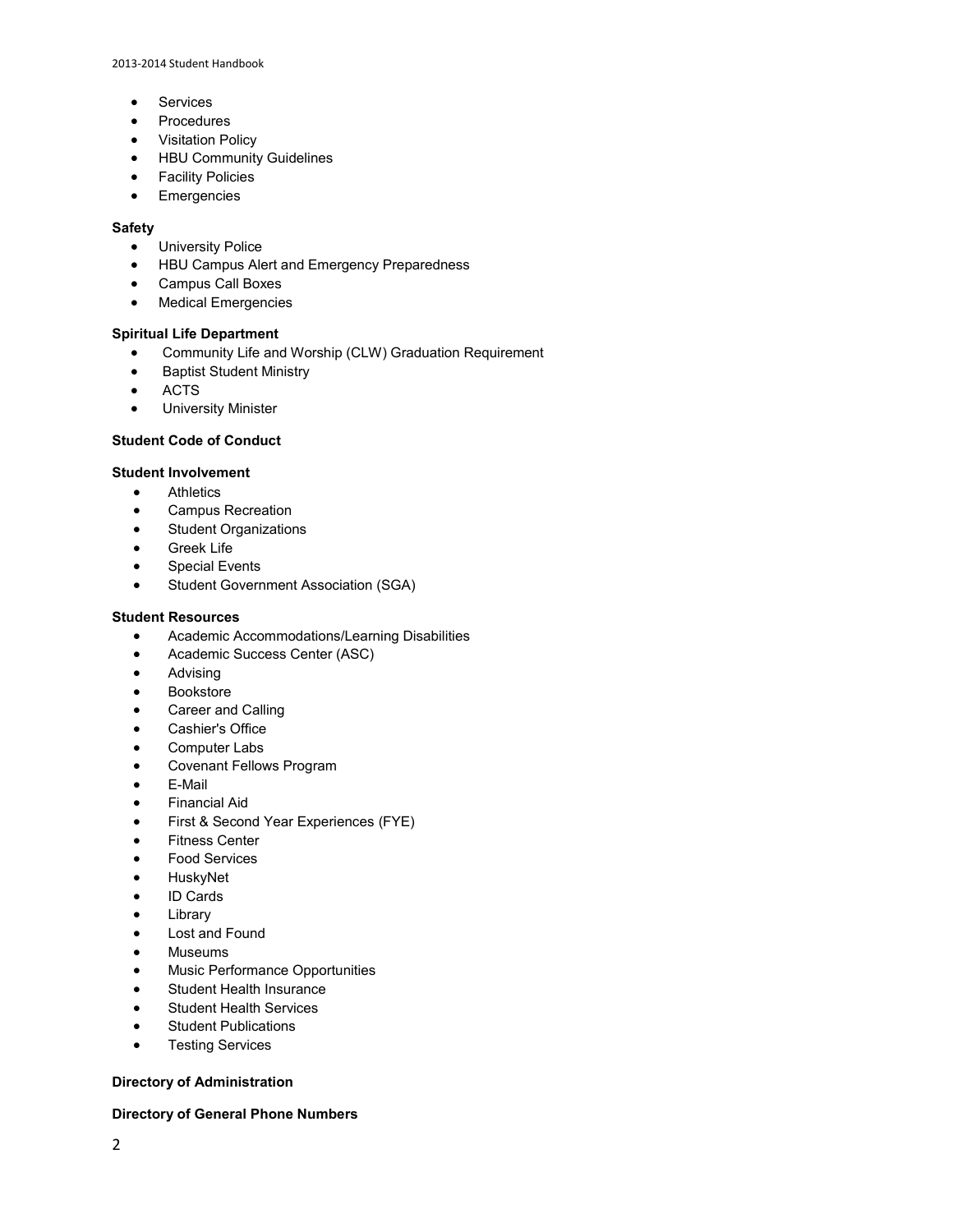# **From the President**

Dear HBU Huskies,

Welcome to Houston Baptist University! We are so pleased to have you as a member of the HBU family. Whether you are a new freshman, a transfer student, or a returning student, we want you to feel at home on our campus as you pursue your studies and participate in some of the many opportunities available through our enriched student life program. With its small classes and warm, friendly atmosphere, HBU is an ideal place for you to build lasting relationships with other students and with members of our faculty and staff, who are dedicated to helping you grow academically, professionally, socially, and spiritually during your college years and beyond.

Again, we welcome you to our family of students, parents, faculty, staff, alumni, and many others proud to be called Huskies! We're so glad you have chosen to join the thriving community of faith and learning at HBU, where we are committed to offering you an excellent education in a Christian environment. We know that HBU is the right choice for you, and we hope that your years here will be the most memorable of your life.

Blessings,

Robert B. Sloan, Jr. President, Houston Baptist University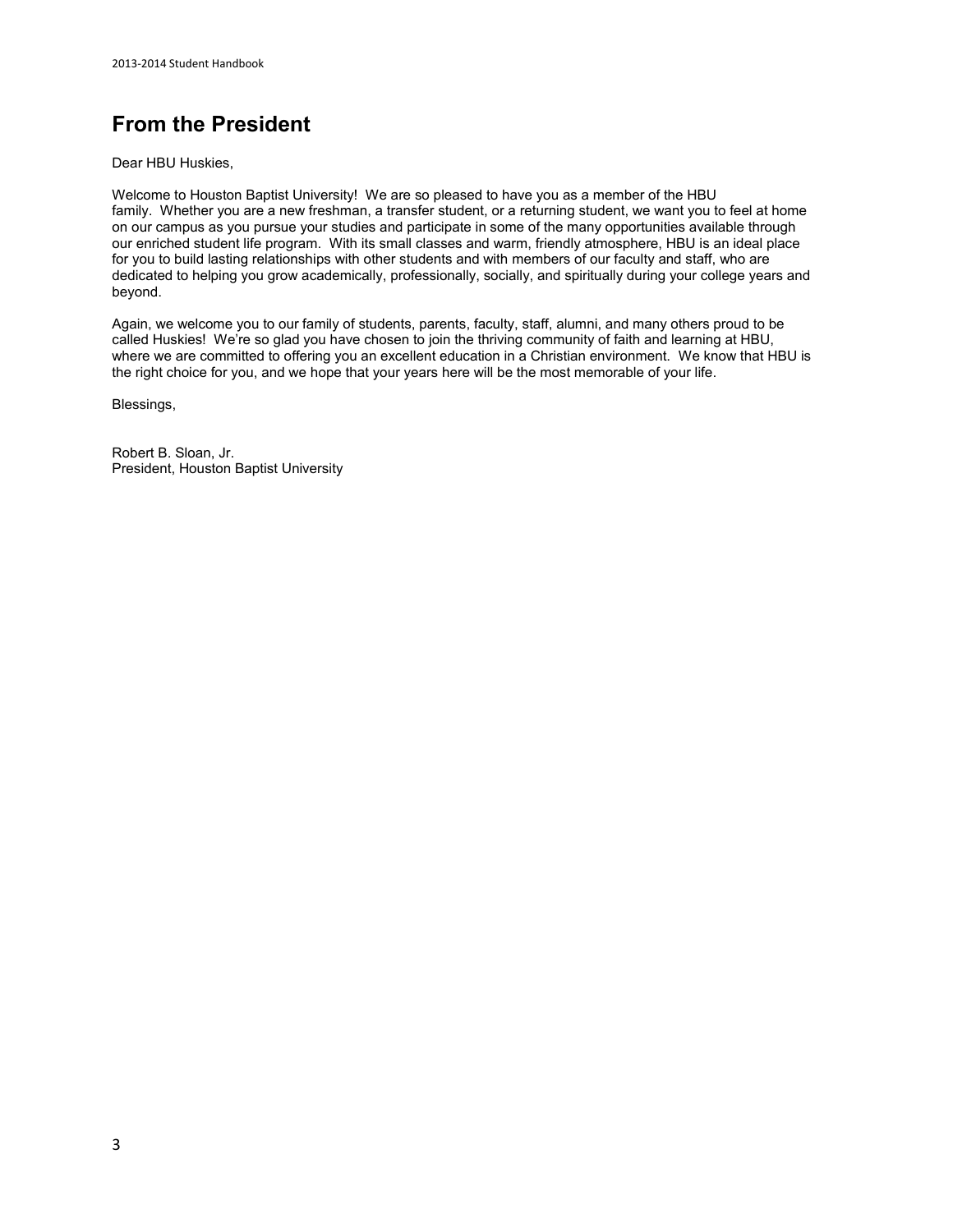# **HBU Distinctives**

### Our Mission

*The mission of Houston Baptist University is to provide a learning experience that instills in students a passion for academic, spiritual, and professional excellence as a result of our central confession, "Jesus Christ is Lord."*

-- Unanimously approved by the Board of Trustees

February 24, 2009

# Our Values

The Preamble to the University By-Laws as stated below describes the distinctive nature of the institution. *The Houston Baptist University is a Christian liberal arts university dedicated to the development of moral character, the enrichment of spiritual lives, and the perpetuation of growth in Christian ideals.*

*Founded under the providence of God and with the conviction that there is a need for a university in this community that will train the minds, develop the moral character and enrich the spiritual lives of all people who may come within the ambit of its influence, HOUSTON BAPTIST UNIVERSITY shall stand as a witness for Jesus Christ expressed directly through its administration, faculty and students. To assure the perpetuation of these basic concepts of its founders, it is resolved that all those who become associated with Houston Baptist University as a trustee, officer, member of the faculty or of the staff, and who perform work connected with the educational activities of the University, must believe in the divine inspiration of the Bible, both the Old Testament and New Testament, that man was directly created by God, the virgin birth of Jesus Christ, our Lord and Savior, as the Son of God, that He died for the sins of all men and thereafter arose from the grave, that by repentance and the acceptance of and belief in Him, by the grace of God, the individual is saved from eternal damnation and receives eternal life in the presence of God; and it is further resolved that the ultimate teachings in this University shall never be inconsistent with the above principles.*

### The University Vision:

### *The Ten Pillars*: *Faith and Reason in a Great City*

HBU will fulfill its responsibility for the renewal of Christian higher education through a vision organized around Ten Pillars. These Ten Pillars are the reflection of envisioning sessions and conversations held with HBU faculty, staff, students, trustees, alumni, and selected members of the community. The ideas and initiatives listed in this vision document all have their roots in those sessions. While the Ten Pillars do not exhaustively list all the suggestions, or all of our plans, they do capture the spirit and direction of our university family's aspirations for HBU.

- Build on the Classics
- Recruit for National Influence
- Embrace the Challenge of Christian Graduate Education
- Establish a Residential Society of Learning
- Increase our Cultural Impact through our Faculty
- Renew our Campus, Renew our Community
- Bring Athens and Jerusalem Together
- Expand our Commitment to the Creative Arts
- Cultivate a Strong Global Focus
- Move to the Next Level as an Institution

The full text of The Ten Pillars vision document is available at [www.hbu.edu/vision](http://www.hbu.edu/vision).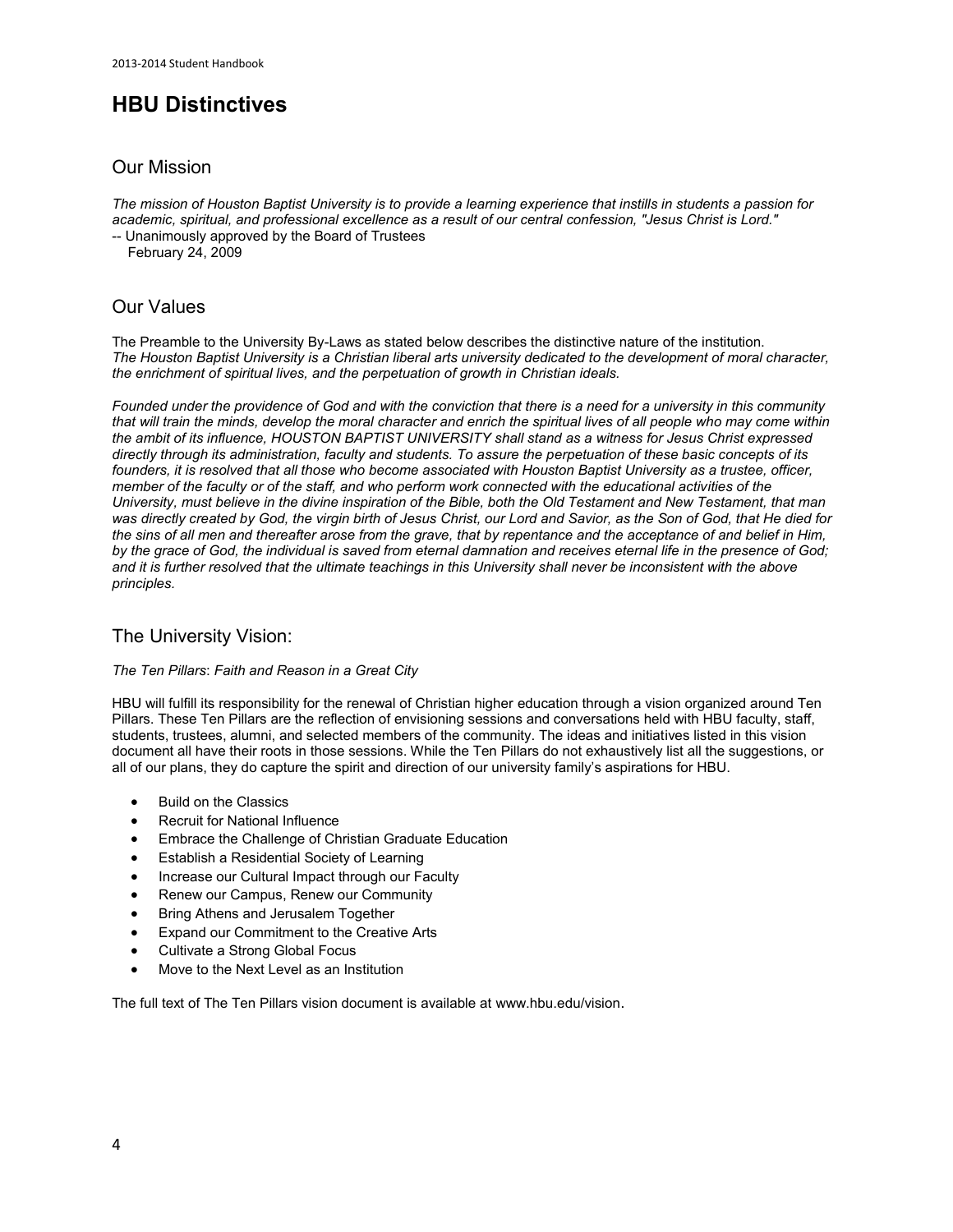# Undergraduate Traditions

Traditions are a source of pride and enthusiasm to a university community; they provide continuity through the years and combine stability with growth. Much of the excitement of attending a young, changing university is that tomorrow's traditions are being made by us today.

**Beanie and Tug-of-War** - The beanie is the University's way of welcoming freshmen to the HBU spirit and way of life. Freshmen are to wear their beanies until the exciting Tug-of-War, which occurs the first week of classes. If the freshmen lose the Tug-of-War they continue to wear their beanies for an additional week.

**Husky Sign** - The Husky sign is made by touching the thumb to the tips of the two middle fingers, making the dog's "head." The outside fingers are extended to represent the ears.

**School Colors** - Selected by our founders before the first classes began, orange and blue have become symbolic of Houston Baptist University in all phases of campus life.

**School Mascot** - The mascot of HBU is the mighty Siberian Husky. The name of our current live mascot is Kiza II (shortened from Wakiza, which means Mighty Warrior.)

### School Songs

### **HBU Fight Song Get Up and Go, You Mighty Huskies**

Get up and go, you mighty Huskies Give it a fight for HBU. Whenever the goin' is rough and things are tough, Don't give up the fight. Shoulder the load, hold to the road, Pull with all your might. Get up and go, you mighty Huskies Give it a hail for orange and blue. Get ready to meet the test, show your best, Drive until you've made History, with victory You'll win for HBU.

**Words and music by Dr. Robert L. Parker** 

### **Alma Mater Hail the Orange and Blue**

In the great state of Texas, Houston, USA, Stands our noble Alma Mater, Christ saying, "I am the Way." In our search for knowledge, Tempered with Thy love, Seeking our place of service, With wisdom from above. Give us courage, strength and faith, To face a world filled with fear. Ever onward to the challenge, Knowing Thou art near.

### **Chorus**

God bless our school. Keep her safe and true. God bless our Alma Mater. Hail the Orange and Blue.

**Words b[y Dr. W.H. Hinton](http://staging.hbu.edu/About-HBU/General-Information/University-Leadership/Presidents-of-HBU/Dr-William-H-Hinton.aspx) Music by Dr. Don Looser**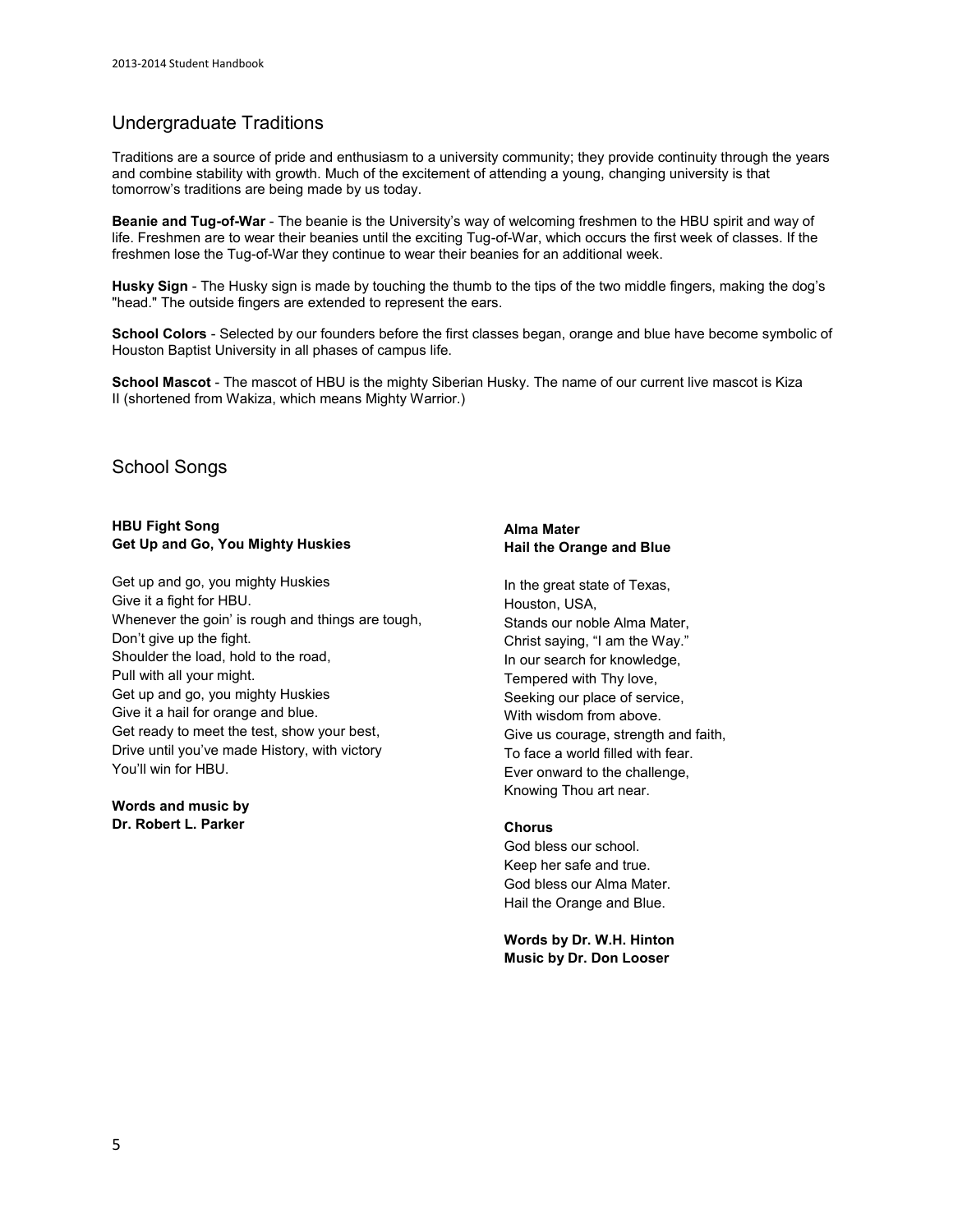# **Student Life Policies**

### AIDS

AIDS is an acronym for Acquired Immunodeficiency Syndrome and is a disease caused by a virus that breaks down part of the body's immune system, impairing a person's natural defenses against a variety of illnesses, many lifethreatening. HIV is a medical term for the virus that breaks down the body's immune system. HIV is found in many body fluids and secretions of people who are infected, but respected medical authorities have determined that its transmission is solely through blood, semen, and female genital secretions. Current medical knowledge indicates that students and employees with HIV infection do not pose a health risk to other students and employees in an academic setting. The Public Health Service states that there is no risk created by living in the same place as an infected person, casual kissing, or swimming in the same pool with an infected person.

There is as yet neither a vaccine to prevent HIV infection nor curative therapy for infected persons. Even though knowledge about limiting the consequences of established HIV infection is meager, what is presently known should be communicated through education consistent with the morals espoused by a Christian institution.

### **Policies Regarding HIV/AIDS**

- **1. Individual Rights.** The individual rights of all people in the Houston Baptist University Community shall be safeguarded. Therefore,
	- a. the uninfected should be protected from undue risk of exposure to the disease,
	- b. the infected should be protected against prejudice and denial of the reasonable opportunity for an education at the University,
	- c. and the University condemns any and all actions of physical or emotional harassment toward the infected or those suspected of infection.
- **2. Policy Implementation** -As stated above, current medical knowledge indicates that people with HIV infection do not pose a health risk to others in an academic setting. Therefore, until medical knowledge indicates a contrary conclusion, or unless health regulations or other laws require a different response, the policy of Houston Baptist University will conform to the following:
	- a. **Admissions**. No otherwise qualified individual will, solely by reason of his or her HIV/AIDS status, be denied admission to the University.
	- b. **Attendance**. Students with HIV/AIDS may attend regular classroom sessions. The University reserves the right to restrict a student on a case-by-case basis if a student has a contagious disease (including those associated with or arising from AIDS) or if the individual's behavior is disruptive or endangers the safety of health of other persons. Departments will establish safety guidelines for the handling of blood and bodily fluids in classroom settings in which analysis of these substances may be a part of the coursework, such as in nursing or biology classes.
	- c. **Access to University Housing and Facilities**. Students with HIV/AIDS will have access to University housing and facilities. Restrictions will only be imposed on the basis of medical recommendations.

# Alcohol Policy

Members of the HBU Community are expected to commit themselves to promoting a healthy social and academic environment where learning and campus life are not hindered by the misuse of alcohol and other drugs.

Possession, sale, or use of alcoholic beverages on campus or at University sponsored events or activities is strictly prohibited.

Evidence of use of alcohol, such as empty alcoholic beverage containers displayed in residents' rooms or in a student's possession is also prohibited.

Lighted beer signs or posters promoting the use of alcoholic beverages will not be permitted on campus. Any student who returns to campus while intoxicated shall be subject to full disciplinary action as outlined in *The Student Handbook*.

Culpability: As it is difficult to accurately determine degrees of culpability, all students present in a room or area at the time of the alcohol violation will generally be held responsible for such violation. Students are advised in advance to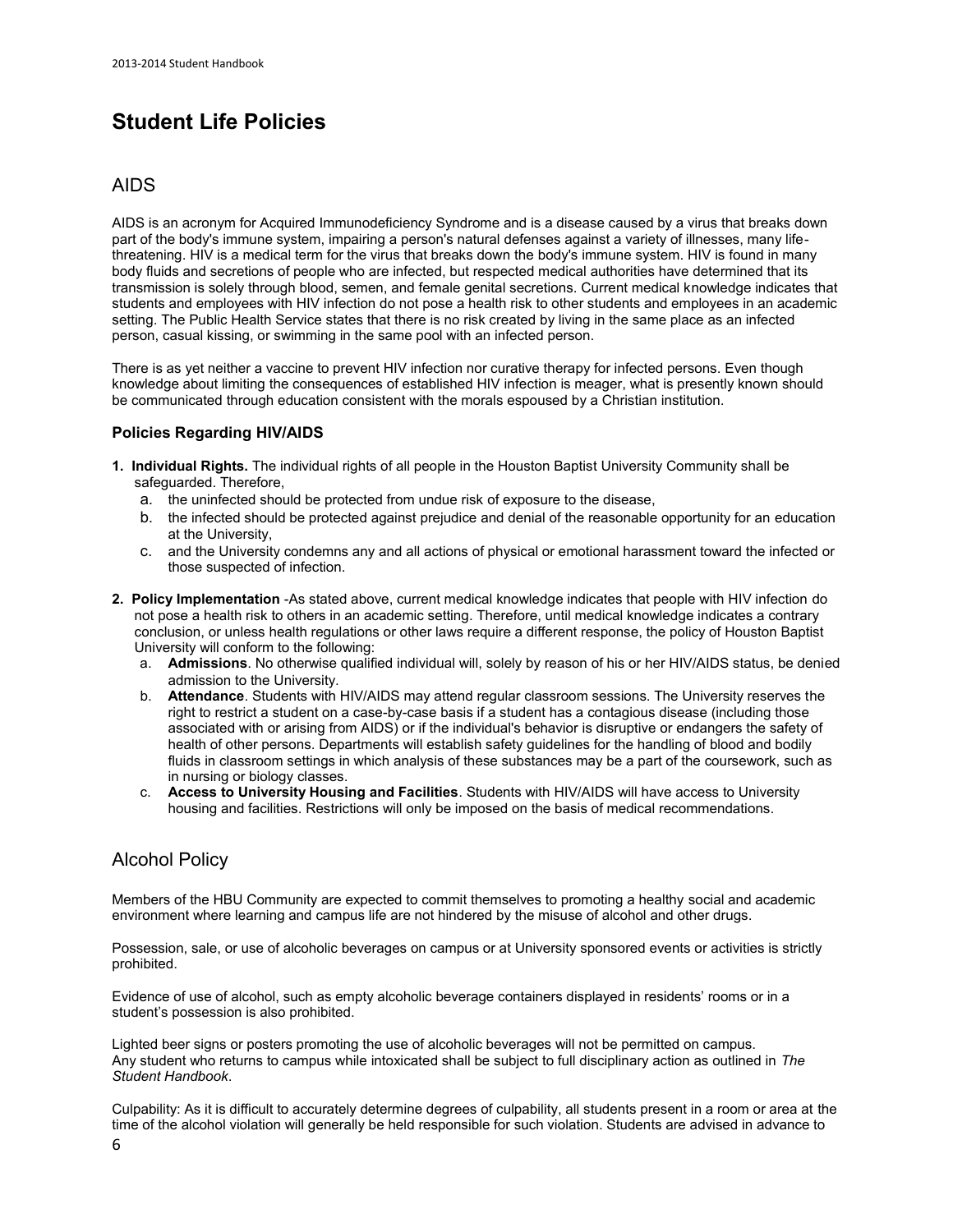avoid such situations which may put them at risk of disciplinary action.

### **Health Risks**

No printed lists or warning signs can replace talking with a professional in determining whether you or someone you care about has an alcohol problem. Such lists or warning signs can give you a sense of whether you should check out the possibility more thoroughly. The following are symptoms to watch for with respect to alcohol:

- Preoccupation with alcohol
- Increased tolerance of alcohol
- Physical deterioration
- Black-outs
- Morning tremors
- Large amounts of money spent on alcohol
- Consequences (suffering physical, social, occupational, and/or legal problems) as result of alcohol use

### **Alcoholic Beverage Laws for Minors**

Purchase, Attempt to Purchase, Possession, Consumption, Misrepresentation of Age, public Intoxication by Minor:

- **First Offense:** Class C misdemeanor: \$0-\$500, Alcohol awareness course, 8-12 hours community service, 30 days driver's license suspension or denial.
- **Second Offense:** Class C misdemeanor: \$0-\$500, possible alcohol awareness course, 20-40 hours community service, 90 days driver's license suspension or denial.
- **Third Offense (Under 17):** 180 days driver's license suspension or denial, Juvenile court-child in need of supervision; or Criminal court-adjudicated as an adult.
- **Third Offense (17 or Older):** Class B misdemeanor: \$250-\$2000 fine and/or Confinement in jail up to 180 days, Possible alcohol awareness course, 180 days driver's license suspension or denial.

### Zero Tolerance

Consumption While Driving: It is illegal for a minor to drive while having any detectable amount of alcohol in the minor's system. The following penalties shall be imposed:

- **First Offense:** Class C misdemeanor: \$0-\$500, Alcohol awareness course, 20-40 hours community service, 60 days driver's license suspension, 30 days ineligible for occupational license.
- **Second Offense:** Class C misdemeanor: \$0-\$500, Alcohol awareness course, 40-60 hours community service, 120 days driver's license suspension, 90 days ineligible for occupational license.
- **Third Offense (Under 17):** 180 days driver's license suspension, Ineligible for occupational license, Juvenile court-delinquent conduct; or Adult criminal court.
- **Third Offense (17 or Older):** Class B misdemeanor: \$500-\$2000 and/or Confinement in jail up to 180 days, 180 days driver's license suspension, Ineligible for occupational license.

### **Alcohol Counseling**

The following is a list of various counseling, treatment, or rehabilitation programs and facilities available in the surrounding community:

- **Alcoholics Anonymous**
- **Memorial Hermann Southwest Hospital** 7600 Beechnut Street and SW Frwy, Houston, Texas 770 Monday, 8:00 p.m.; Wednesday, 8:00 p.m.; Friday, 8:00 p.m.
- **West Oaks Hospital** 6550 Hornwood, Houston, Texas 77074 Sunday, 8:00 p.m.; Monday, 8:00 p.m.
- **College Park Baptist Church** 7887 Beechnut Street, Houston, Texas 77074 Thursday, 8:00 p.m.
- **Bellaire Club** 6701 Dunlap, Houston, Texas 77074 713-771-3370 Sunday, 12 Noon; Sunday, 8:00 p.m.; Monday, 12 Noon; Monday, 8 p.m.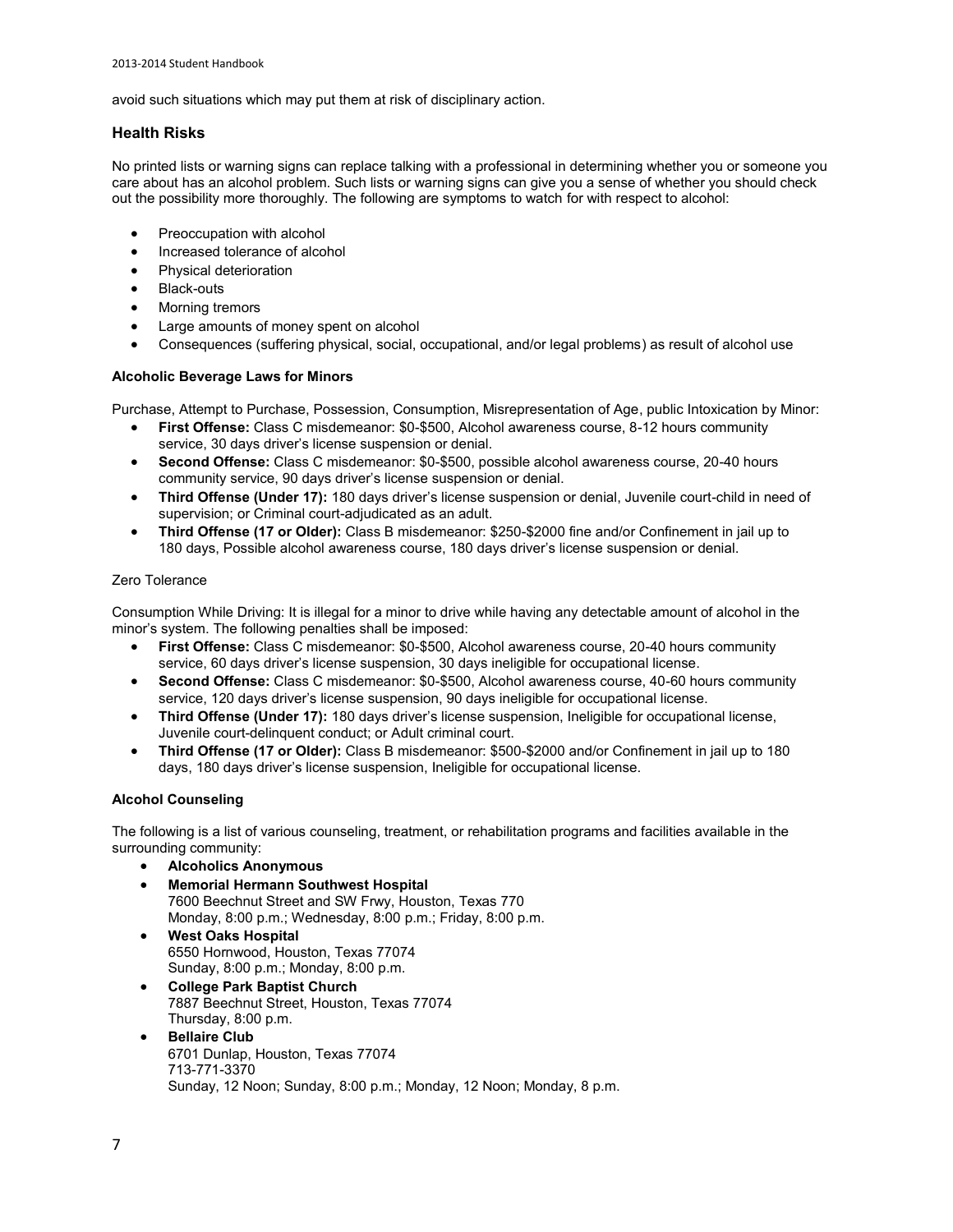# Computer Use Policy

The University believes that establishing and maintaining adequate computer hardware and software for both academic and administrative purposes is foundational to the University's goal of becoming a premier Christian academic University. The University makes its computing facilities and network available for the use of undergraduate and graduate students, faculty, and staff of the university. The use of university computing facilities or network is considered a privilege afforded members of the university community. The continued use of the network and computing facilities of the university is available to those students and employees who abide by university policy and procedures related to the use of computing facilities, software and the network.

# Copyright Infringement

HBU wants to protect you and our information resources. To be compliant with federal regulations, this important notification is distributed to the Campus community. Courts have recently imposed fines against individuals found guilty of violating copyright laws. The purpose of this policy is to officially notify all students, faculty, and staff, that it is a violation of federal law and HBU policy to share and/or distribute copyrighted materials without the permission of the copyright holder. Violators may be subject to civil and criminal prosecution under federal law, as well as personal sanctions specified in HBU policy. The following are Copyright policies by HBU departments.

### **Information Technology Services (ITS)**

**File Sharing** - File sharing software (like BitTorrent, BearShare, KaZaA, eMule, μTorrent, etc.) is most commonly used to download music and movies from the Internet. Many do not realize that this software may turn your personal computer into a server, or upload site, even if that was not your intent. Many worms, viruses and other malicious code get transferred during peer-to-peer file transfers, too. Files on your network connected PC may then be illegally shared with every other person connected to the World Wide Web. It is imperative that the file sharing capability of these systems be disabled. If you do not know how to disable this function, pleas[e contact the Help Desk.](http://www.hbu.edu/Students-Alumni/Student-Resources/Information-Technology-Services-(ITS).aspx) Industry representatives aggressively monitor the Internet to discover incidents of illegal file sharing. When violations are discovered, they contact the network owner and/or the Internet Service Provider and demand that the offending device be disconnected from the network. To protect the user and HBU from further responsibility under federal copyright law or HBU policy, Information Technology Services will disable network access for any machine for which a complaint of copyright infringement has been received.

**Scanning** - Computer Labs and other administrative areas provide optical scanners to Faculty, Staff and Students. These scanners could be used to copy (using the photocopier method) a book, journal or other printed material. The result is a computer file with the image of the book or journal pages. This file could be printed or read from the computer screen. The principle is the same; to reproduce copyrighted material into an electronic format. This is also a violation of the copyright law if done in excess of the accepted "fair use".

### **Moody Library**

**The Fair Use and Copyright Law** provide a set of rules regarding library reproductions. Moody library complies with the law and provides that the copying equipment displays a notice that the making of a copy may be subject to the copyright law.

The Copyright Law of the United States (Title 17, United States Code) governs the making of photocopies or other reproductions of copyrighted material. Under certain conditions specified in the law, libraries and archives are authorized to furnish a photocopy or other reproduction. One of these specified conditions is that the photocopy or reproduction is not to be "used for any purpose other than private study, scholarship, or research." If a user makes a request for, or later uses, a photocopy or reproduction for purposes in excess of "fair use," that user may be liable for copyright infringement.

This institution reserves the right to refuse to accept a copying order if, in its judgment, fulfillment of the order would involve violation of copyright law. For more information check the resources links below.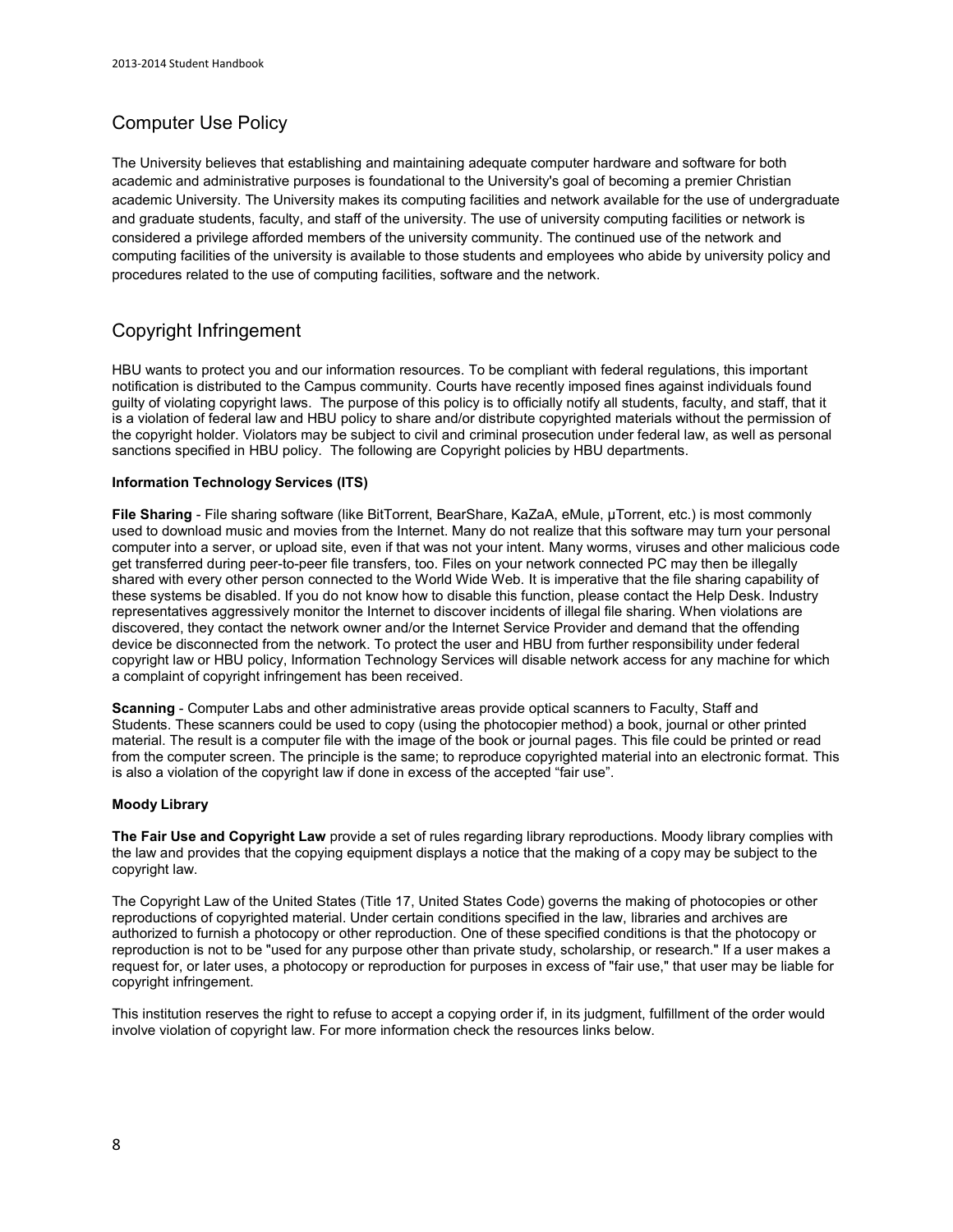### **HBU Actions**

The HBU Computer Use Policy states that "*The University considers violations of the computer use policy to be a disciplinary offense. Violators of the policy shall be dealt with to the fullest extent of the student code of conduct, university policy, or (if applicable) criminal law and prosecution. Intentional attempts to impede, restrict, corrupt or in any other way disrupt the efficient operation of the university computer system(s) shall be construed as a blatant and intentional attempt to breach the integrity and security of the campus computer system, and shall be subject to the fullest extent of disciplinary policy and/or law."*

### **Resources**

- [United States Copyright Office](http://www.copyright.gov/title17/92chap5.html#504)
- [American Library Association](http://www.ala.org/ala/aboutala/offices/wo/woissues/copyrightb/copyright.cfm)
- [Wikipedia Copyright Infringement](http://en.wikipedia.org/wiki/Copyright_infringement)
- [US-CERT](http://www.us-cert.gov/cas/tips/ST05-004.html)
- [Onguard Online](http://www.onguardonline.gov/topics/p2p-security.aspx)
- [Recording Industry Association of America \(RIAA\)](http://www.riaa.com/)
- [Motion Picture Association of America \(MPAA](http://www.mpaa.org/)

## Dance Policy – Students

- 1. Dances must be sponsored by registered student organizations or University departments and may be attended by all currently enrolled HBU students and guests of the HBU student attending the dance. HBU identification cards will be required of all currently-enrolled HBU students. Guests must show picture identification. Identification will be required of all attendees.
- 2. Dances must be calendared with Student Life at least one month in advance. Paperwork must be submitted online at [https://orgsync.com/36574/forms/33608.](https://orgsync.com/36574/forms/33608)
- 3. No dances may be scheduled on a Sunday. Dances that begin on Friday or Saturday evening must end by 1:00 a.m. the following morning. Any dances held Monday through Thursday must end at midnight. Only one on-campus dance will be allowed per week.
- 4. University staff members will determine reasonable capacities for all facilities to be used during oncampus dances. These capacities must be strictly enforced. They may require limiting admission of latecomers until an appropriate number of persons currently in attendance at an event have departed. The University will determine the nature and extent of security required for each dance scheduled on campus by a student organization. The sponsoring organization shall reimburse the University for the cost of staffing and security, including overtime pay as required. The organization is responsible for security for the event, including issues related to tickets, parking, etc. The number of police needed will be based on the size of the facility and the number of people expected. The guideline to be used will be one officer for every 100 people or potential audience members. At least one officer is required for any event in the Morris Center.
- 5. Representatives of the student organization sponsoring a dance must meet with the staff of University Events and Conferences prior to the event and must agree to adhere to any special requirements that are imposed. Those present at the meeting should include, but should not be limited to, the president and faculty advisor of the organization, the Chief of HBU Police, and the Director of Student Involvement. Failure of the organization to comply with pertinent University requirements, rules, and regulations, including those involving security and financial obligations related to the event, may result in the forfeiture of the privilege of scheduling events on campus.
- 6. Signage with the rules of the dance must appear at every entrance. On the signs, there must be special notice that no alcohol or other drugs will be permitted.
- 7. At the beginning of each dance, the student leaders and faculty advisor of the organization sponsoring the dance will introduce themselves to the police officers on duty and go over any special procedures for the given event. They will cover notification procedures in case of emergencies or incidents needing assistance. Members of the organization will be responsible for cleaning the facility at the close of the event.
- 8. If an attendee or organization violates a University policy, the sponsoring organization leaders and advisor will inform the violator to leave. If ignored, then the HBU Police officers can order departure or the violator may be arrested for criminal trespass. If anyone chooses to violate state laws (e.g., fighting, intoxication, trespass, refusal to leave upon order of the HBU Police), he or she may be arrested and transported to jail. Appropriate reports will be filed with the criminal courts system and the University.
- 9. All participants will conduct themselves in a manner consistent with the Christian mission and purpose of the University. Attire must be modest and not sensual in any way. All dancing (individual, couples, group/line, etc.) shall be in good taste and should not be sexually suggestive, profane, or in any other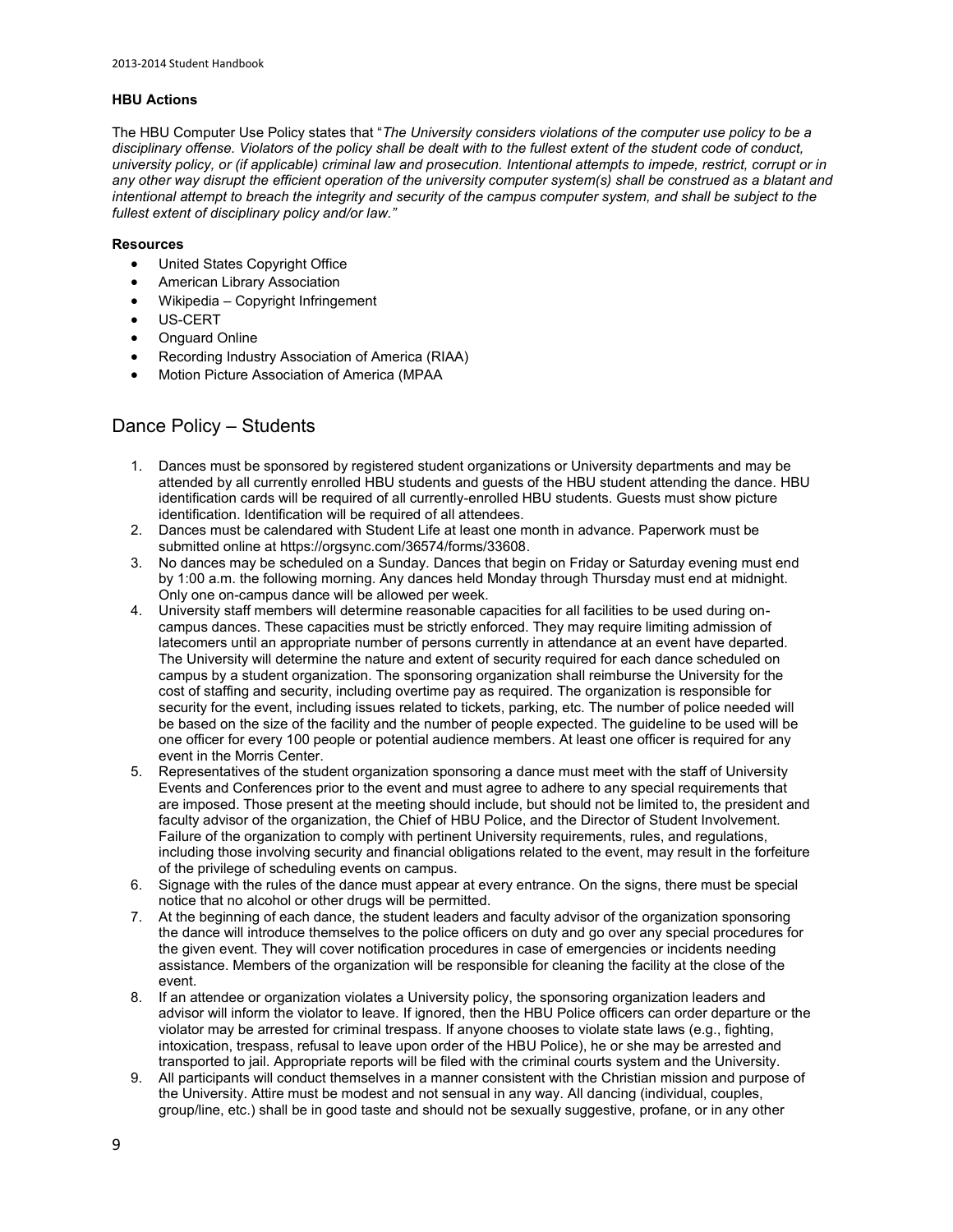way inappropriate. Students and/or their guests will be asked to leave for non-compliance. Students' actions may also be addressed via the University disciplinary process.

- 10. The faculty advisor and student leaders of the organization must be present for the duration of the dance.
- 11. The sponsoring student organization will be held responsible for the conduct of all attendees.
- 12. An appropriate covering for the floor must be used for all indoor dances, regardless of the location of the dance. The sponsoring organization is responsible for contacting University Events and Conferences to secure the University's 16' x 16' dance floor or to rent a larger dance floor.

# Drug Policy

HBU has a prime concern for the psychological and medical well-being of its students and employees and recognizes the problems created by the misuse of controlled substances. The University prohibits the possession, distribution, sale or use of controlled substances and all other drugs prohibited by state and federal law (i.e. marijuana, narcotics, barbiturates, hallucinogens or amphetamines). The University also prohibits the possession of drug paraphernalia (i.e. bongs, one hitters, pipes, clips, etc.).

Students who violate this policy are subject to disciplinary action by the University and/or criminal prosecution under State and Federal law.

**Sale** - When, in the opinion of the Vice President for Student Life/Director of Residential Life, there is sufficient and credible information that a student is or has been trafficking in controlled drugs, the student will be asked to withdraw from the University. A student who chooses not to withdraw will be temporarily suspended by the Vice President for Student Life/Director of Residential Life (further action as described in the Student Handbook).

**Use** - Students are urged to seek help for themselves or on the behalf of others in any matter of drug use; if, in the judgment of the Vice President for Student Life/Director of Residential Life, the welfare of the HBU campus community requires that the student receive help either on or off campus, he or she may be required to do so as a disciplinary sanction at his or her expense. (See below).

**Culpability** - As it is difficult to accurately determine degrees of culpability, all students present in a room or area at the time of the drug violation will generally be held responsible for such violation. Students are advised in advance to avoid such situations which may put them at risk of disciplinary action.

### **The Law**

Possession, manufacture, sale, and distribution of controlled substances are illegal under both state and federal law. Giving marijuana or other drugs free of charge to friends has been interpreted in some court cases to be the same as sale or distribution. There are generally more severe sanctions given for repeat offenders. Possession of drugs in large amounts may be viewed by the courts as possession with the intent to sell.

### **Sanctions**

- A drug offense under Texas or Federal Law can be a misdemeanor or a felony depending on the charge and the amount of drugs involved. In either case, a criminal record will very likely hamper a person's chances of gaining admission to another school or securing future employment.
- Court imposed penalties for a first offense for possession, distribution, or use of drugs depend upon the circumstances of the case. They can include: (1) Fines of \$500 to \$250,000; (2) Jail terms of 30 days to 15 years; (3) Community Service hours; and (4) Driver's License suspension up to two years. Such penalties can be combined in a single sentence.
- HBU sanctions will be issued by the appropriate Disciplinary Body. These sanctions, which also may be combined, include: (1) expulsion from the University; (2) suspension from the University; (3) eviction from Residence Colleges; (4) required evaluation/counseling; (5) disciplinary Probation; (6) fines \$50 to \$250; and (7) educational projects.
- Federal Government guidelines state that anyone receiving Federal Financial Aid (Pell Grants) who is convicted of violating established Federal or State controlled substance laws may lose his or her financial aid.

### **Health Risks**

**A. Cocaine and Crack:** Cocaine (especially in "crack form") is one of the most addictive drugs. Crack addiction can become apparent within a matter of weeks. Some crack users have reported becoming addicted after their first use. Cocaine can be extremely harmful to the hearing and can cause death. It also has been linked to birth defects. A person coming down from a cocaine high often experiences feelings of paranoia, irritability and extreme depression.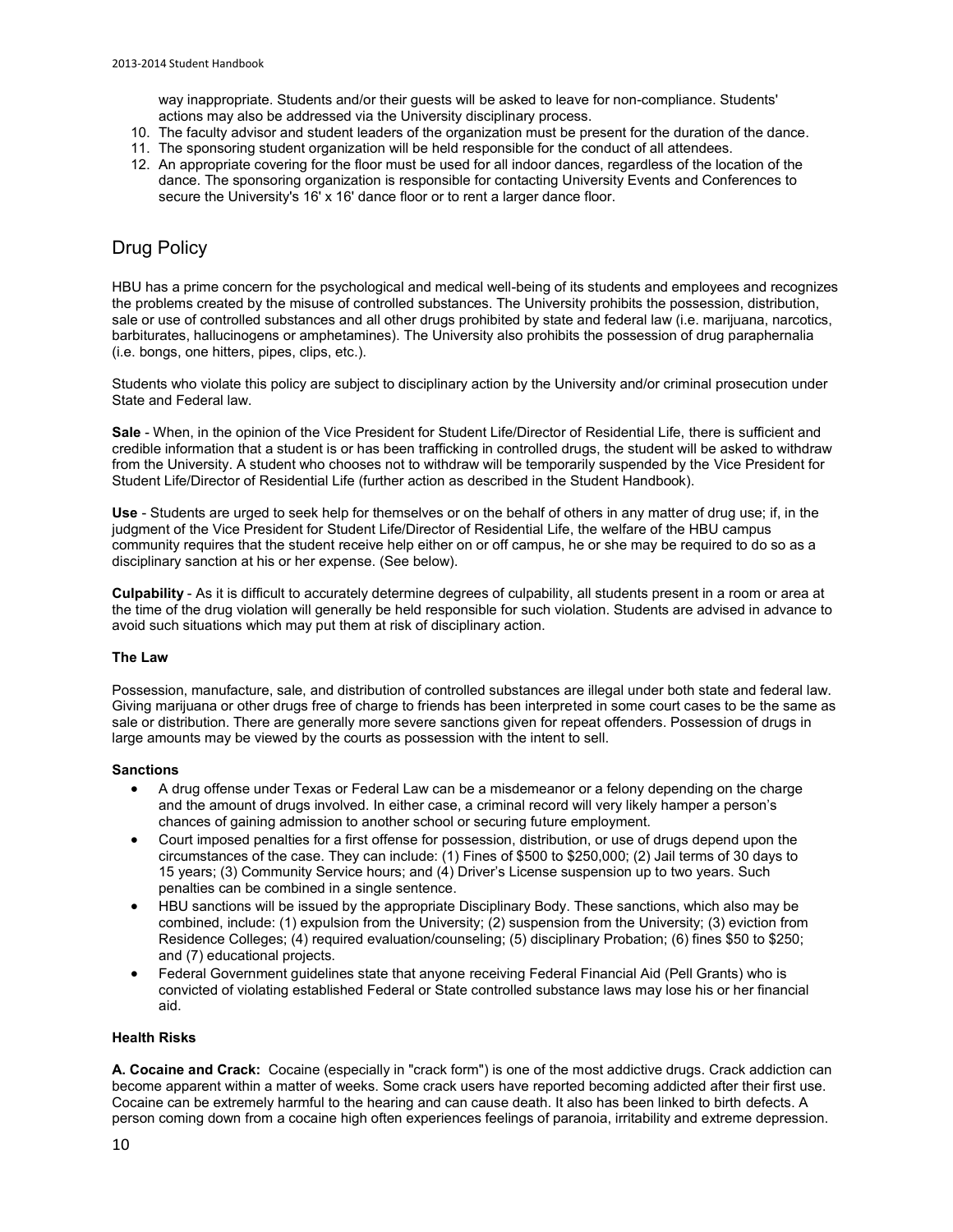To compensate for these feelings, the user will often drink large amounts of alcohol.

**B. Hallucinogens:** With LSD, there is the risk of flashbacks or repeat experiences of the LSD trip without taking the drug. Effects on the user's body can include high blood pressure, faster heartbeat, weakness, vomiting, trembling, hyper- ventilation, and slowing down of motor functions. A "bad trip" on hallucinogens (LSD) can consist of loss of boundaries, paranoid feelings, extreme anxiety, panic, and in extreme cases, a psychotic reaction. **Psilocybin (Mushrooms).** There are a number of plants which have LSD-like effects which come under this category. These plants are generally dried and then eaten. Mescaline, also considered a "mushroom," comes from the top of the peyote cactus. Psilocybin can cause dizziness, light headedness, upset stomach, vomiting, shivering, facial flushing, sweating and fatigue. With mescaline, nausea and vomiting usually occur; large doses may produce low blood pressure, cardiac depression, shallowness of breath, and headache.

**C. Marijuana (Cannabis):** Marijuana impairs the user's ability to perform motor tasks such as driving a car. It impairs short-term memory and logical thinking and has also been linked to birth defects. Large doses can lead to symptoms similar to those of hallucinogens. The user may experience confusion, restlessness, hallucinations, paranoia, anxiety, or psychotic episodes. Heavy users may experience problems with sequencing ability in the brain and loss of time sense, depth perception, memory storage, and recall. Long-term use has been associated with low sperm count in males and irregularities in menstruation and ovulation in females.

**D. Amphetamines (Stimulants):** Amphetamines can cause increased alertness, euphoria, increased blood pressure, and insomnia. In cases of overdose, agitation, increase of body temperature, hallucinations, convulsions, and in some cases death may occur. A person experiencing withdrawal or "coming down" will likely be apathetic, irritable, depressed, and disoriented. Long periods of sleep are also part of amphetamine withdrawal.

**E. Narcotics:** Some of the more common narcotics include opium, morphine, heroin, and methadone. Narcotics may cause euphoria, drowsiness, respiratory depression, constricted pupils, and nausea. In cases of overdose, the person may experience slow and shallow breathing, clammy skin, coma, and possibly death. Someone experiencing withdrawal or "coming down" may demonstrate watery eyes, runny nose, yawning, loss of appetite, irritability, tremors, panic, cramps, nausea, chills, and sweating.

**F. Depressants:** Depressants include chloral hydrate, barbiturates, benzoate, zephines, and equanil. Depressants may cause slurred speech, disorientation, and/or drunken behavior without odor of alcohol. In cases of overdose, a person may experience shallow respiration, clammy skin, dilated pupils, weak and rapid pulse, coma, and possibly death. Someone experiencing withdrawal or "coming down" may demonstrate anxiety, insomnia, tremors, delirium, insomnia, tremors, delirium, convulsions, and possibly death.

### **Drug Counseling**

If students of HBU feel they may have a drug problem, they are encouraged to contac[t Student Health Services.](http://www.hbu.edu/About-HBU/Resources/Health-Services.aspx) The Nurse will be able to provide confidential information and testing, or assist in making a referral to a local agency or treatment facility.

**Drug Free Campus.** The Drug-Free Schools and Communities Act Amendments of 1989 (Public Law 101226) required our institution to sign a certification to the United States Department of Education by October 1, 1990, whereby we adopted and implemented a program to prevent the illicit use of drugs and the abuse of alcohol by students and employees. The unlawful manufacture, distribution, dispensing, possession or use of a controlled substance or other mind-altering substance (as defined in the Texas Controlled Substances Act and the Texas Dangerous Drug Act) is prohibited by the University. A student who violates this prohibition will be subject to disciplinary action by the University.

### **Facilities**

University facilities are well-maintained and their security given consistent attention in the interest of students, staff, and faculty. Cultural, educational, professional, and athletic events are held in University facilities that are open to the public. Other facilities such as th[e Bookstore,](http://www.hbubookstore.com/) [Library](http://www.hbu.edu/About-HBU/The-Campus/Facilities/Moody-Library.aspx) and [HBU Dining Services](http://www.campusdish.com/en-US/CSSW/HoustonBaptist) are likewise open to community visitors.

At our campus, academic buildings are open from 8 a.m. until 10 p.m. and administrative buildings are open from 8 a.m. until 5 p.m. Monday through Friday. Student organizations are to terminate their meetings held on weeknights by 10 p.m. Academic buildings are scheduled to be open on weekends only as needed. Access to individual classrooms and laboratories is limited to those enrolled and scheduled on the University's Master Calendar. Access to University Residence Colleges is limited to residents through a code lock or keycard system. During the times that the University is officially closed, University buildings are locked and only faculty, staff, and students with proper ID are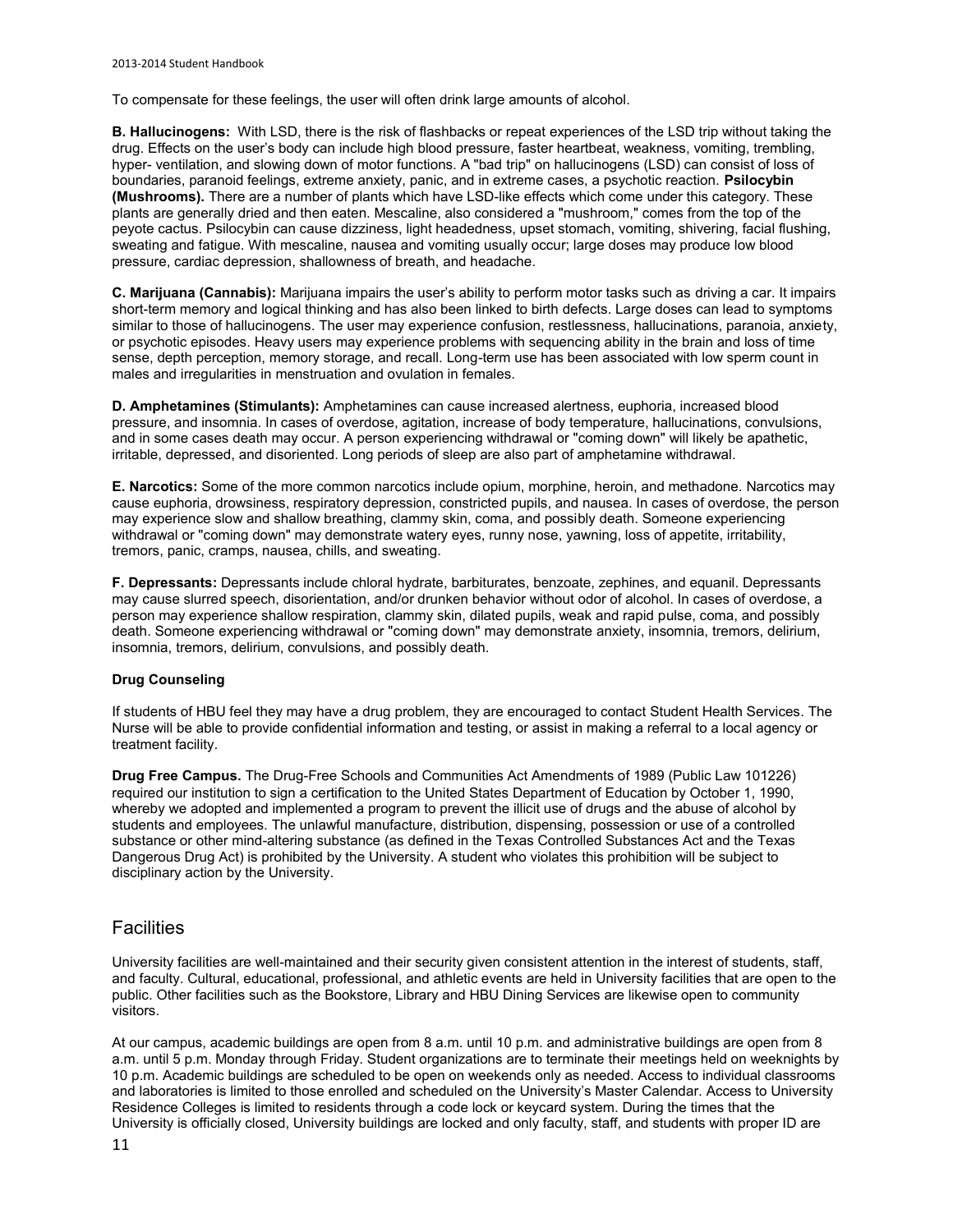admitted. Clearance to others is granted through the University Police Office.

### **Use of University Facilities**

HBU recognizes a fundamental responsibility to its community and, therefore, when possible, leases its available facilities when not required for use or work by the University. Recognized student organizations may schedule space without cost. Non-university sponsored events may include:

- legally established organizations for presentation of educational, professional, cultural, and musical programs
- conferences, workshops, seminars
- individual recitals, weddings, receptions
- camps, athletic events

HBU complies with all applicable federal and state non-discrimination laws and does not engage in prohibited discrimination on the basis of race, nationality, ethnic origin, gender, age or disability in either employment or the provision of services. All events on campus must be in alignment with the vision, mission, and purpose of the University.

With the exception of classroom assignments facilitated by the Provost, ALL use of campus facilities must be scheduled on the University Master Calendar. If there is any damage to the scheduled facility (conference rooms, classrooms, athletic complexes, buildings, grounds, etc.) during the event, the individual or organization will be held liable for costs incurred by the University to make repairs. The University is not liable for items lost during or in connection with these activities. Aramark Higher Education Food Services has exclusivity on campus and must be given first right of refusal for any and all food service on campus at events. **Organizations or individuals hosting events that involve food of any kind must submit an online Aramark food approval form.** Organizations without approval will be fined \$50.

For an external group or a student hosting a personal event, the Office of University Events and Conferences provides the following services:

- reservations on the University master calendar for all use of campus space when not in use by academic courses, or University initiatives\*
- event planning and consultation
- assistance with arranging services for events
- coordination of event logistics, including:
	- o Aramark Services
		- Food service, catering, linens\*
		- **Custodial**
	- o Media Services (audio/visual)\*
	- o Operations (facility set up, equipment rental, summer lodging)\*
	- o Police support (parking, security coverage)\*
	- o Information Technology
	- o Maintenance (a/c and heating or issues related to repairs)

\*Fees are charged for facilities, food service, equipment rentals and set-ups, media service and extra police support.

### **Scheduling of Facilities**

All facilities and meeting spaces on campus are calendared and scheduled through the [Office of University Events](http://staging.hbu.edu/About-HBU/Resources/University-Events-and-Conferences.aspx)  [and Conferences.](http://staging.hbu.edu/About-HBU/Resources/University-Events-and-Conferences.aspx) Student events must be approved by the Office of Student Life prior to receiving confirmation on the University Calendar. Student events must be requested at least two weeks in advance. Student organizations should calendar their meeting space each semester, and all regularly scheduled student organization meetings should be held in classrooms or conference rooms. Special events may be scheduled in one of the custom halls.

### **Calendar requests are to be made at least five working days in advance.**

1. **Calendar Request -** When planning an event/meeting, you must first calendar the event on the University Master Calendar.

o The calendar request form may be accessed a[t http://my.hbu.edu](http://my.hbu.edu/) *.* After logging in, the University calendars box is the third box on the right-hand side. The last link in the box is "Submit your calendar event requests." When you click on the link the first time, you will need to select "H" as the campus. From there, you will be prompted to "Start your event request here," which will take you through a series of screens to facilitate the scheduling of a facility. A tutorial is also available to the right of that link*.*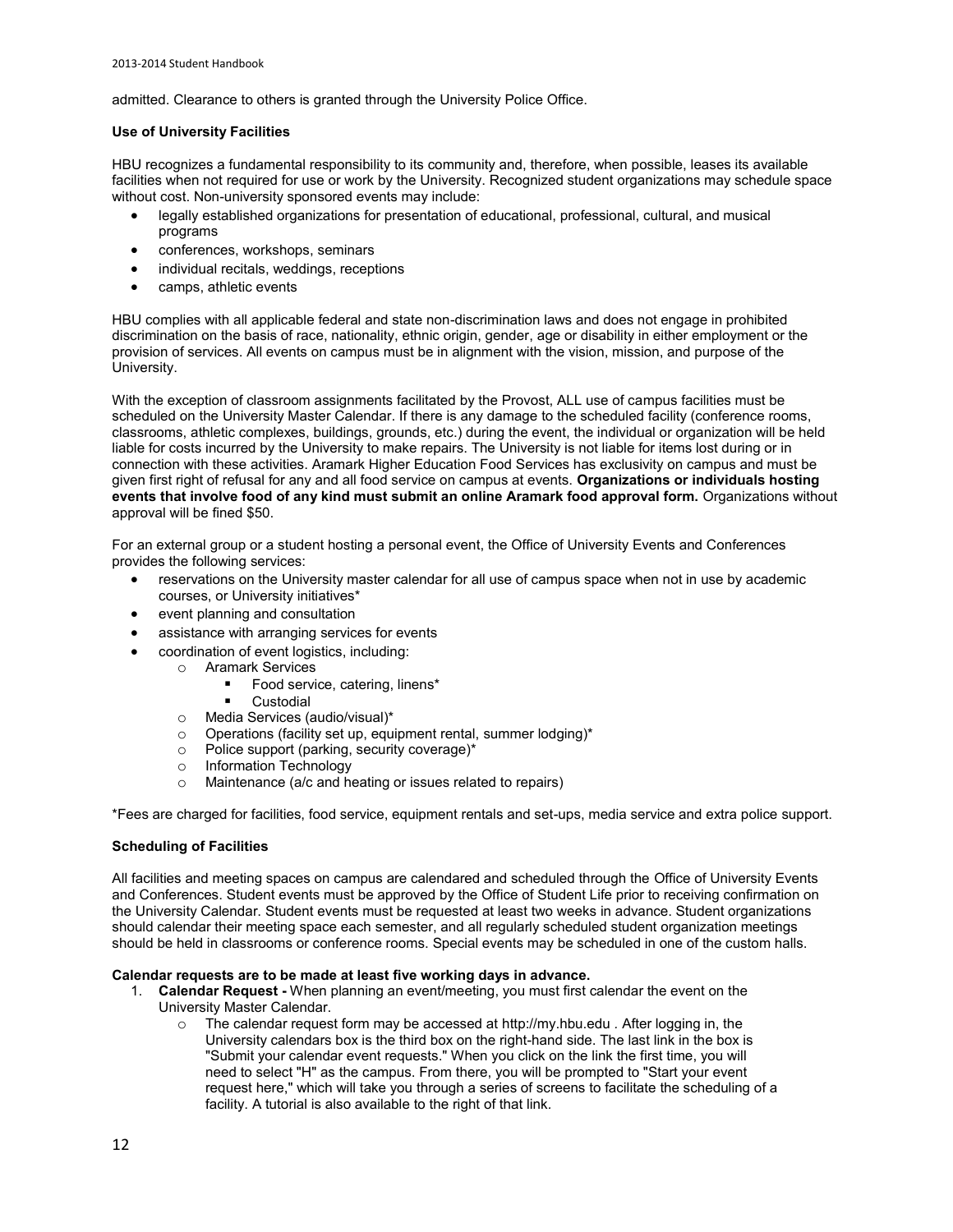- o At the top of the [www.hbu.edu](http://www.hbu.edu/) website is a link for "Calendar." On the "University Calendar" page is a blue link to "Schedule an event." When you click on the link the first time, you will need to select "H" as the campus. From there, you will be prompted to "Start your event request here," which will take you through a series of screens to facilitate the scheduling of a facility.
- 2. **Notification of change/cancellations** should be made by calling the Office of University Events and Conferences at 281-649-3047 or e-mailing a notice t[o events@hbu.edu](mailto:events@hbu.edu) .
- 3. **Facility Set-up Request** This request is made in addition to the calendaring for any event requiring special arrangements/set-up. The facility set-up request form is available on the [my.hbu.edu](http://my.hbu.edu/) portal, under "HBU forms" and must be submitted to the Office of Events and Conferences at least five working days prior to the event. Specialized set-up forms have been created for all Morris Center event spaces and the Bradshaw Fitness Center. All other spaces may use the general set-up form. Your event must be confirmed on the calendar before this document can be turned in to the Office of Events.
- 4. **Media Request** Student organizations must have their faculty/staff sponsor make arrangements through Media Services for any audio visual need. Faculty or staff sponsors may use this link to make requests[: https://hbu.service-now.com.](https://hbu.service-now.com/)
- 5. **Food Services/Table Linens** Contact ARAMARK Services Catering at 281-649-3366. ARAMARK Service has exclusivity on campus and must be given first right of refusal for any and all food service at events on campus. *Organizations or individuals hosting events that involve food of any kind must submit an online Aramark food approval form.* Organizations without approval will be fined \$50.00.

# Family Educational Rights and Privacy Act (FERPA)

In compliance with the Family Educational Rights and Privacy Act (FERPA), HBU cannot release personally identifiable information to any person other than the student, unless written permission is given for the University to do so. Students may give permission for their educational records to be released to designated parties by completing the "FERPA Authorization to Release Education Records" in the Registrar's Office.

In general, no personally identifiable information from a student's education records will be disclosed without written consent from the student. This includes, but is not limited to, grade reports, academic schedule information, and transcripts. Two exceptions may, however, be made: (1) directory information may be released unless the student requests that it be withheld, as explained in the section below; (2) records may be disclosed to parents of students who depend upon them as defined by Internal Revenue Code 1986, Section 152.

HBU has designated the following student information as public or "directory information:" name; local and permanent addresses; telephone numbers; e-mail addresses; date and place of birth; classification; major field(s) of study; classification; dates of attendance; degrees, honors, and awards received; most recent educational institution attended; participation in officially recognized sports and activities; weight and height of athletic team members; and photographs.

At its discretion, the institution may disclose such information for any purpose. Any new or currently enrolled student who does not want his/her directory information disclosed should notify the HBU Registrar in writing by using the FERPA Request to Withhold/Release Directory Information form. Such notification must be received by the end of the first full week of classes for any term to ensure that the student's directory information is not released except to officials with legitimate educational purposes as authorized by FERPA.

The request to withhold directory information will remain in effect as long as the student continues to be enrolled or until the student files a written request with the HBU Registrar to discontinue the withholding. To continue nondisclosure of directory information after a student ceases to be enrolled, a written request for continuance must be filed with the HBU Registrar during the student's last term of attendance.

HBU assumes that failure on the part of any student to specifically request the withholding of categories of "directory information" indicates individual approval for disclosure.

### **Grievances**

Houston Baptist University seeks to be aware of and try to resolve problems concerning its students.

- For academic concerns, refer to the Academic [Grievance Policy](http://staging.hbu.edu/HBU/media/HBU/publications/academics/AcademicGrievanceProcess.pdf) managed by the Office of Academic Affairs.
- For concerns related to facility issues (custodial or maintenance), financial services, or food operations contact the Office of the Vice President for Financial Operations.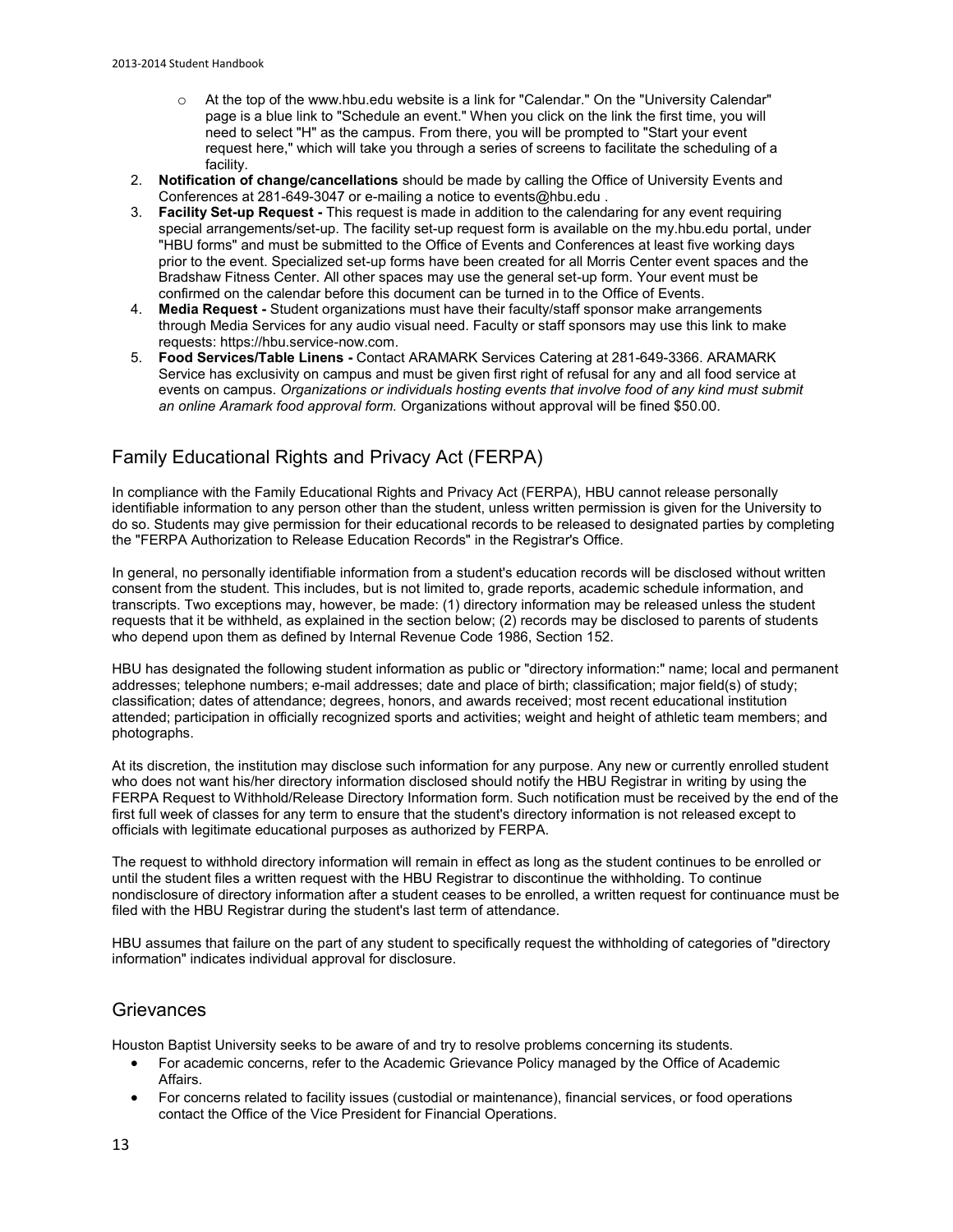- For concerns about student involvement, residence life, campus recreation, Spiritual Life, student conduct policies, or other areas in Student Life, contact the Vice President of Student Life at [studentlife@hbu.edu.](mailto:studentlife@hbu.edu)
- To report another student for unacceptable behavior, refer to the Student Code of Conduct and/or contact th[e Vice President of Student Life](mailto:studentlife@hbu.edu) in Brown 289.
- For concerns about non-academic employees contact the supervisor of the employee or th[e Human](mailto:humanresources@hbu.edu)  [Resources Department.](mailto:humanresources@hbu.edu)
- Students who wish to file a grievance or lodge a complaint but are unable to determine what procedure to follow should write the Vice President of Student Life at [studentlife@hbu.edu](mailto:studentlife@hbu.edu) who will refer action to appropriate personnel.

### **Hazing**

Hazing refers to any intentional, knowing, or reckless act by one or more persons that occurs on or off campus, and is directed against a student for the purpose of joining, being initiated into, or maintaining full status in a group. Such acts include, but are not limited to, the following: any type of physical brutality, such as, beating, striking, branding, sleep deprivation, exposure to the elements, calisthenics, any activity involving the consumption of a food, liquid, alcoholic beverage, drug, or other substance or any other activity that subjects the student to unreasonable risk or harm or that adversely affects the mental or physical health or safety of the student or any activity that intimidates or threatens the student or that subjects them to extreme mental stress, shame, or humiliation. Consent to hazing is not a defense against hazing. Hazing is a violation of both HBU policy and Texas State Law and may subject a violator to both criminal prosecution (punishable by fines and/or jail time) and HBU disciplinary action.

### Health Records

Please refer to the HBU web site [Health Services](http://staging.hbu.edu/About-HBU/Resources/Health-Services/New-Student-Requirements.aspx) for current information on immunization and health record requirements. Students requesting a copy of meningitis vaccine records should contact the [Office of the Registrar.](mailto:registrar@hbu.edu)

Student health records for any on-campus Health Clinic visits may be obtained by contacting the Neighborhood Health Center at 7600 Beechnut, suite A, phone 713-456-4280.

### Noise

In a community environment, the right to participate in or enjoy a particular activity ends when that activity or byproduct infringes on the rights of others, particularly their right to sleep, study, or spend time in a peaceful setting. It expected that students be aware of how their actions may be affecting others and maintain reasonable noise levels 24 hours a day. Thus, music and noise may not be projected from residence hall rooms, classrooms, or vehicles to any other area of the building or to the outside of the building unless permission has been granted from the [Office of](http://staging.hbu.edu/About-HBU/Resources/University-Events-and-Conferences.aspx)  [University Events and Conferences](http://staging.hbu.edu/About-HBU/Resources/University-Events-and-Conferences.aspx) or th[e Office of Student Life.](http://staging.hbu.edu/Students-Alumni/Student-Information/Student-Life/Student-Life-Directory.aspx)

### Parking Regulations

### **General Regulations**

Houston Baptist University has adopted a parking and traffic program to create an orderly traffic flow and equitable parking conditions on campus. Your personal safety, the recognition of the needs of others, campus appearance, and applicable laws were considerations in the formulation of these regulations. The program is administered by the [Houston Baptist University Police Department.](http://www.hbu.edu/About-HBU/The-Campus/Police-Parking) Every vehicle on campus must be registered. Short-term registration is available through the University Police Department.

Possession of a parking permit is not a guarantee of a parking place in a specific lot. To park on University property you must have a permit. You may park only where your permit allows. A faculty/staff permit allows you to park in any available, unassigned space. Parking regulations are enforced Monday-Friday from 6 a.m. to 8 p.m.

Visitor parking is available in several locations. Failure to display either a permanent or temporary permit does not allow parking in visitor places. License plate numbers of vehicles parked in visitor parking will be monitored and citations for parking in a visitor space and failure to secure a parking permit will be issued to vehicles belonging to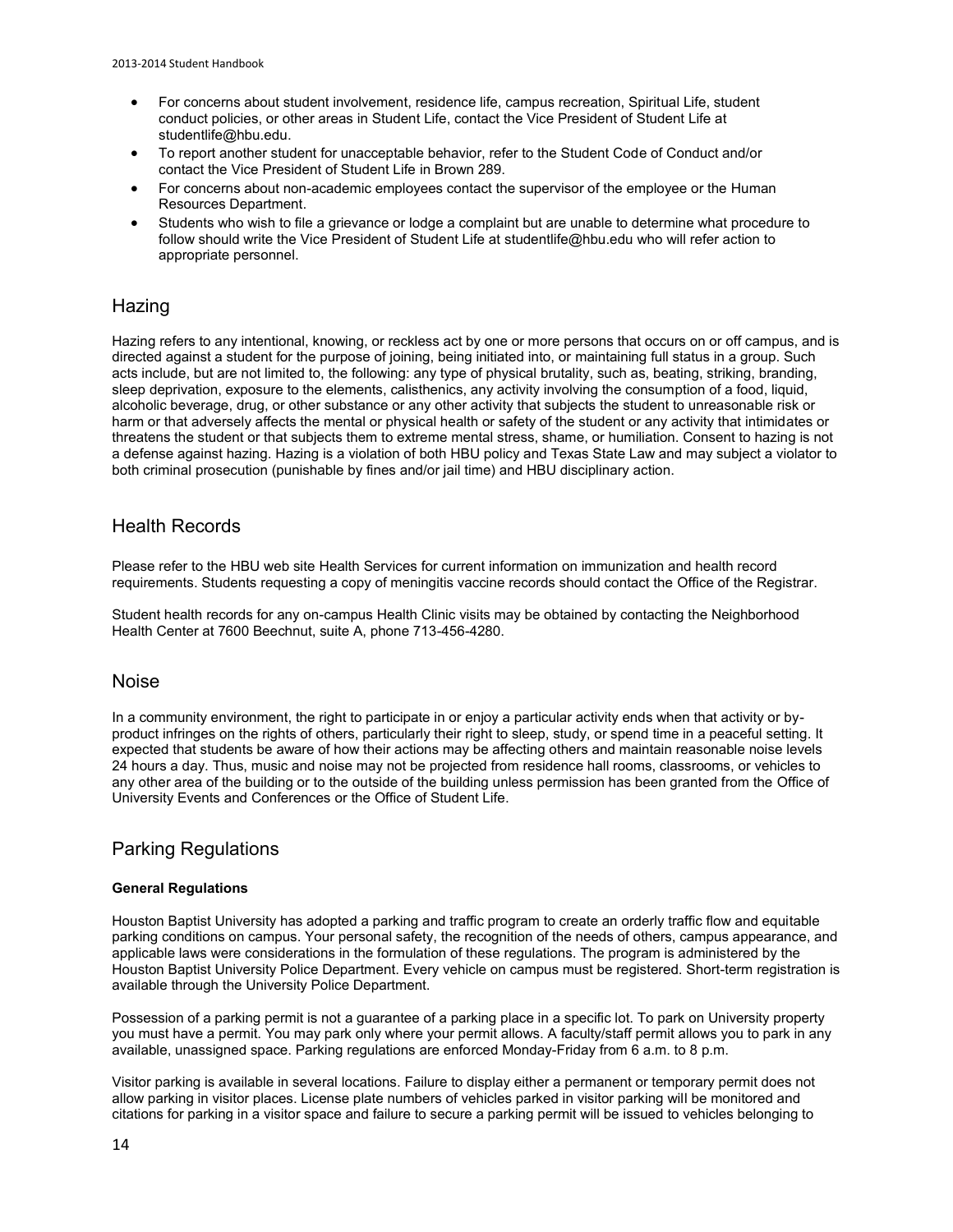#### students or their families.

Handicapped parking is available in designated parking spaces. Parking in handicap parking places is not allowed without the handicap permit. A University permit is also required where the vehicle is issued special handicap identification by the state.

No Parking Areas include the loading dock behind the M.D. Anderson Student Center, fire lanes, no parking zones, the grass, sidewalks, along curbs or any spot that would disrupt pedestrian or vehicular traffic.

Emergency Call Boxes are located in lots 1, 2, 3, 5 and 6. You may use Emergency Call Boxes for auto assistance as well as emergencies. For assistance, please call ext. 3314. Only construction personnel may park in construction areas.

#### **Vehicle Registration**

Anyone (except visitors) who operates a motor vehicle on Houston Baptist University property must register that vehicle. Motorized wheelchairs and authorized University vehicles and equipment are exempt.

### **Special Areas**

- **Sharp Gym**  Parking is restricted to special permits issued by the Athletic Director. All others are subject to towing.
- **Glasscock Center**  Parking behind the Glasscock is restricted to maintenance personnel only. All others are subject to towing.
- **Loading Zones** -These areas are reserved for loading and unloading objects into and from your vehicle. All loading zones are restricted to a maximum 20-minute time limit. Student or faculty usage requires prior approval from the University Police; call 281-649-3314 to request approval.
- **Bicycles and Motorcycles** must be parked in designated areas.

#### **Campus Traffic**

 **Sidewalks** -Only emergency and University vehicles authorized by the University Police are permitted access to the sidewalks. Policies pertaining to vehicular use of sidewalks are in effect 24 hours per day, seven days per week.

### **Enforcement**

University police officers have the authority to issue citations 24 hours per day, seven days per week. Citations can be a warning citation or a University citation. Both warning and University citations are recorded in the Police Office. Citations can be issued for any of the following violations:

#### **Typical Parking and/or Traffic Violations and Associated Fines**

### **Group A - Fine \$100**

- Fire lane zone
- Handicapped zone

#### **Group B - Fine \$30**

- Faculty/staff restriction
- Proper permit not displayed

#### **Group C - Fine \$50**

- Loading zone
- No parking zone
- Blocking traffic way
- Blocking two spaces
- Parked on grass, sidewalk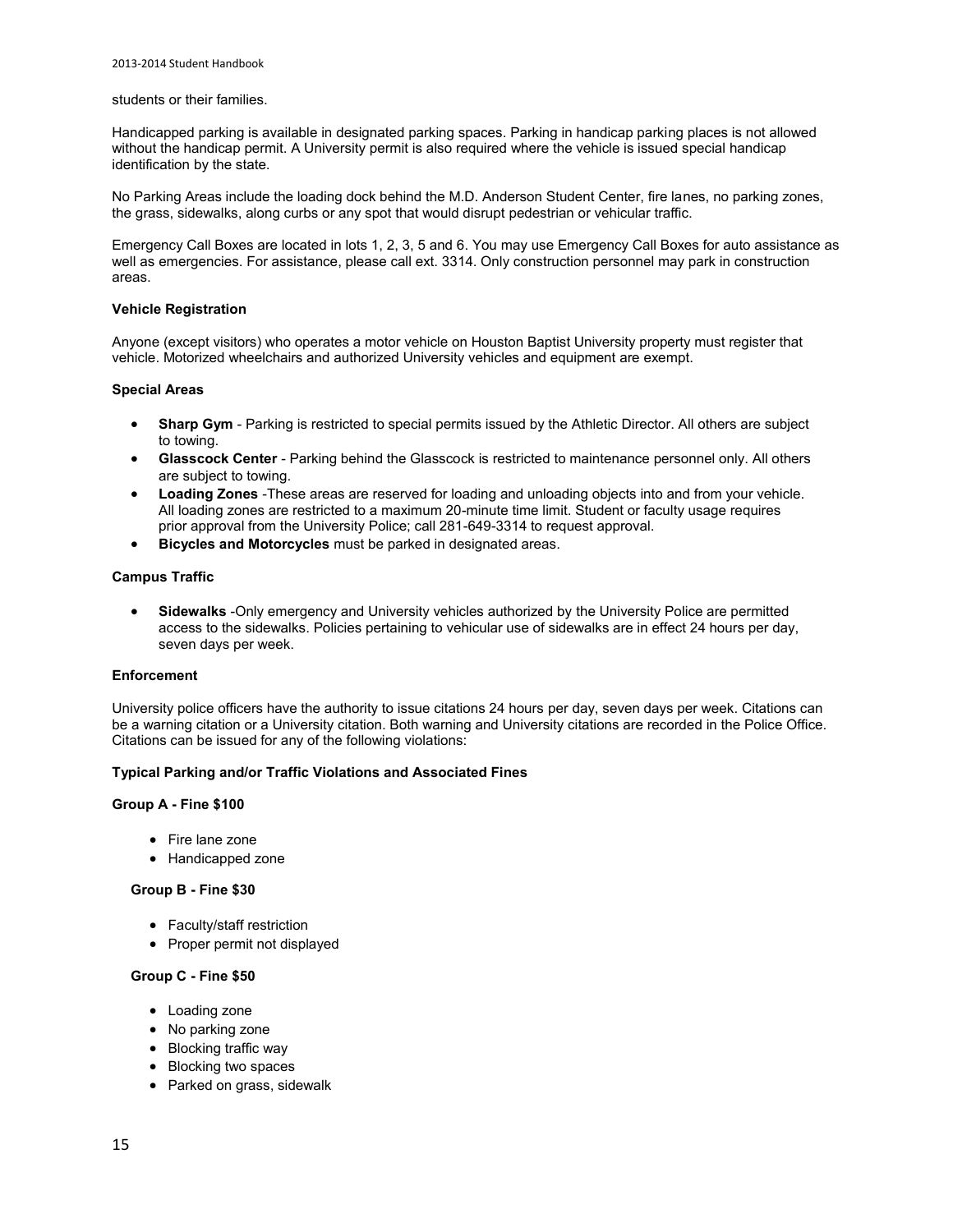### **Group D - Moving Violations**

| <b>Violation</b>                        | <b>Fine</b> |
|-----------------------------------------|-------------|
| Unsafe operation                        | \$100       |
| Failure to stop at stop sign            | \$50        |
| Driving wrong direction on one-way road | \$50        |
| Speeding                                | \$75        |
| Driving on sidewalk or grass            | \$75        |

### **Towing**

University Police Officers are authorized to have a vehicle towed at the owner's expense for the following reasons:

- 1. Vehicles which block the access or egress of others
- 2. Parking in one location in excess of 30 days
- 3. Parking of other than a conventional vehicle without University Police approval
- 4. Unauthorized parking in handicapped zone
- 5. Excessive unpaid violations
- 6. Parking which creates a hazard

#### **Additional Violations**

- 1. Changing, damaging, or moving any University traffic sign or signal
- 2. Removing citations from other vehicles
- 3. Providing false information on vehicle registration documents
- 4. Disobeying traffic direction given by a police officer
- 5. Failure to obey traffic signs or barricades.

Fines levied by citations must be paid within 10 ten working days. Failure to do so will result in a doubling of the fine and a charge for the higher amount will be placed on the student or staff member's account. All fines are paid in the Financial Services.

### **Appeal Procedures**

Any citation may be appealed by completing an appeal form in writing available from the University Police Department. Appeals must be filed within 10 working days of the issuance of the citation. Appeals will be reviewed by the Chief of Police or designee. A grace period of 10 working days will be allowed for the payment of citations where the appeal is denied. The University reserves the right to withhold the issuance of grade reports, verification of enrollment, or University transcript until arrangements have been made with Financial Services for the payment of citations.

### Poster/Flyer Posting

- 1. All brochures, flyers and posters must be "poster-approved" through Office of Student Involvement, located on the second floor of M.D. Anderson Student Center.
- 2. ONLY Student Life staff will be allowed to post flyers. Flyers will be posted in appropriate bulletin board spaces only. For posting, all flyers must be delivered to the Student Involvement Office by Monday afternoon each week.
- 3. Posters/signs should be in good taste as deemed appropriate by the Student Involvement staff and not include references to alcohol, sexual innuendos, or offensive language of any kind.
- 4. Posters/signs should have accurate information regarding events (place, date/time), reflecting the same information that is on the University calendar.
- 5. Student Organizations must post information about events on Huskysync for their event prior to the flyers being posted.
- 6. Because of limited space, keep the sign/poster to a maximum size of 8  $\frac{1}{2}$ " by 11" letter size paper.
- 7. Banners (maximum size of 4' x 8') may be posted in Hinton and the M.D. Anderson Student Center, hung on the cable along the upstairs railing. All banners must be approved by the Office of Student Involvement before posting.
- 8. Use of yard signs, display boards and other large scale signage is prohibited except for use by HBU departments and fee-funded organizations.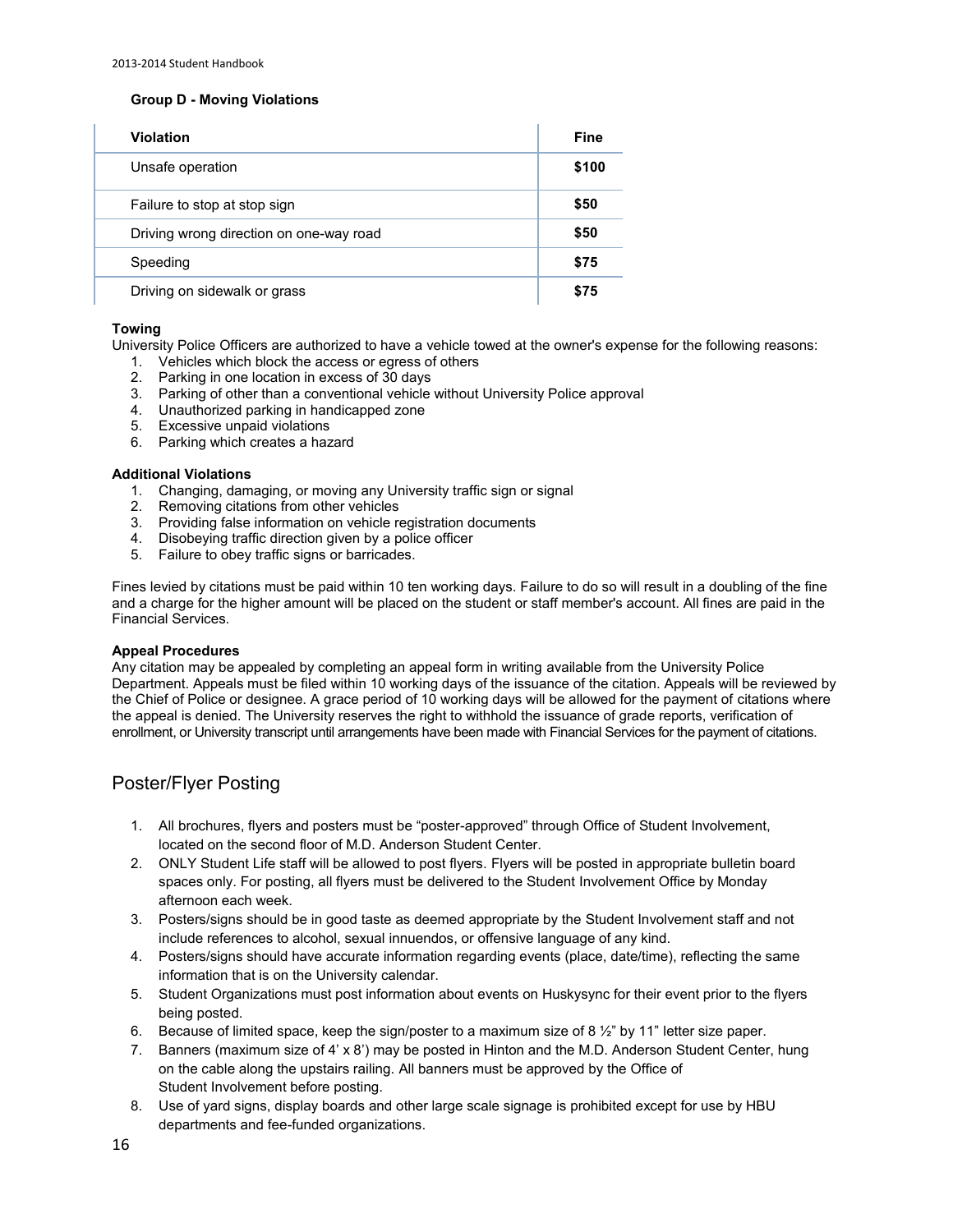- 9. Distributing flyers on car windshields is prohibited. Police should be notified immediately if this rule is broken.
- 10. Chalking may be done only in open, uncovered areas. (Do not chalk anywhere rain cannot reach.)
- 11. If these policies are consistently violated, student organizations will lose the privilege to advertise on campus.

### Search and Seizure

Institutional searches may be authorized by the Vice President of Student Life if there is reason to believe that it is more likely than not that items which are in violation of University policy (re. drugs, alcohol, master keys, guns, weapons, stolen property, etc.) are present in a specified location. The University also reserves the right to use a search warrant issued by civil authorities if deemed necessary or appropriate.

### Sexual Harassment

### **What is sexual harassment?**

Sexual harassment is a form of discrimination in violation of Title VII of the Federal Civil Rights Acts of 1964. Such behavior has the potential of threatening an individual's academic performance, economic livelihood, career advancement, psychological and spiritual well-being, as well as Houston Baptist University community life. The Federal Equal Opportunity Commission guidelines clearly define sexual harassment:

Unwelcome sexual advances, requests for sexual favors, and other verbal or physical conduct of a sexual nature constitute sexual harassment when:

- submission to such conduct is made either explicitly or implicitly a term or condition of an individual's employment or academic advancement,
- submission to or rejection of such conduct by an individual is used as the basis for employment decisions or academic decisions affecting such individual,
- such conduct has the purpose or effect of unreasonably interfering with an individual's work or academic performance or creating an intimidating, hostile, or offensive working or learning environment.

Sexual harassment most often occurs in situations where one person abuses the power he or she has over another person, thereby violating the boundaries and trust implicit in that relationship. However, harassment can also occur between equals (i.e., student to student). Any member of the Houston Baptist University community is a possible victim of sexual harassment, although historically women are most often victimized.

### **Sexual harassment can involve:**

- Professor and professor
- Professor and student
- Supervisor/superior and employee
- Employee and employee
- Student and student
- Other relationships among colleagues, peers, and co-workers

### **Sexual harassment can take many forms:**

- **Verbal harassment** may include innuendo, humor, and jokes about sex or gender-specific traits and implied or blatant verbal threats.
- **Physical harassment** may include offensive contact (patting, pinching, brushing against the body, etc.), blocking movement, attempted or actual fondling or kissing, or any other form of coerced sexual contact. (A separate section on sexual assault follows the harassment information.)
- **Non-verbal harassment** may include insulting whistling, gestures, or leering.

### **How to deal with a sexual harassment situation:**

HBU takes sexual harassment complaints by students, faculty, administration, and staff very seriously. Sexual harassment hurts our whole community when it occurs. In addition to violating the law as well as University policy, it violates the University goal of developing a community where relationships are based on trust and mutual respect.

Any student who believes he or she is being harassed, or who otherwise feels in need of advice or support, is encouraged to immediately see one of the following people:

- [Vice President of Student Life](http://www.hbu.edu/Students-Alumni/Student-Information/Student-Life/Student-Life-Directory.aspx)
- [University Minister](http://www.hbu.edu/Students-Alumni/Student-Information/Spiritual-Life/Spiritual-Life-Department/Contact-Us.aspx)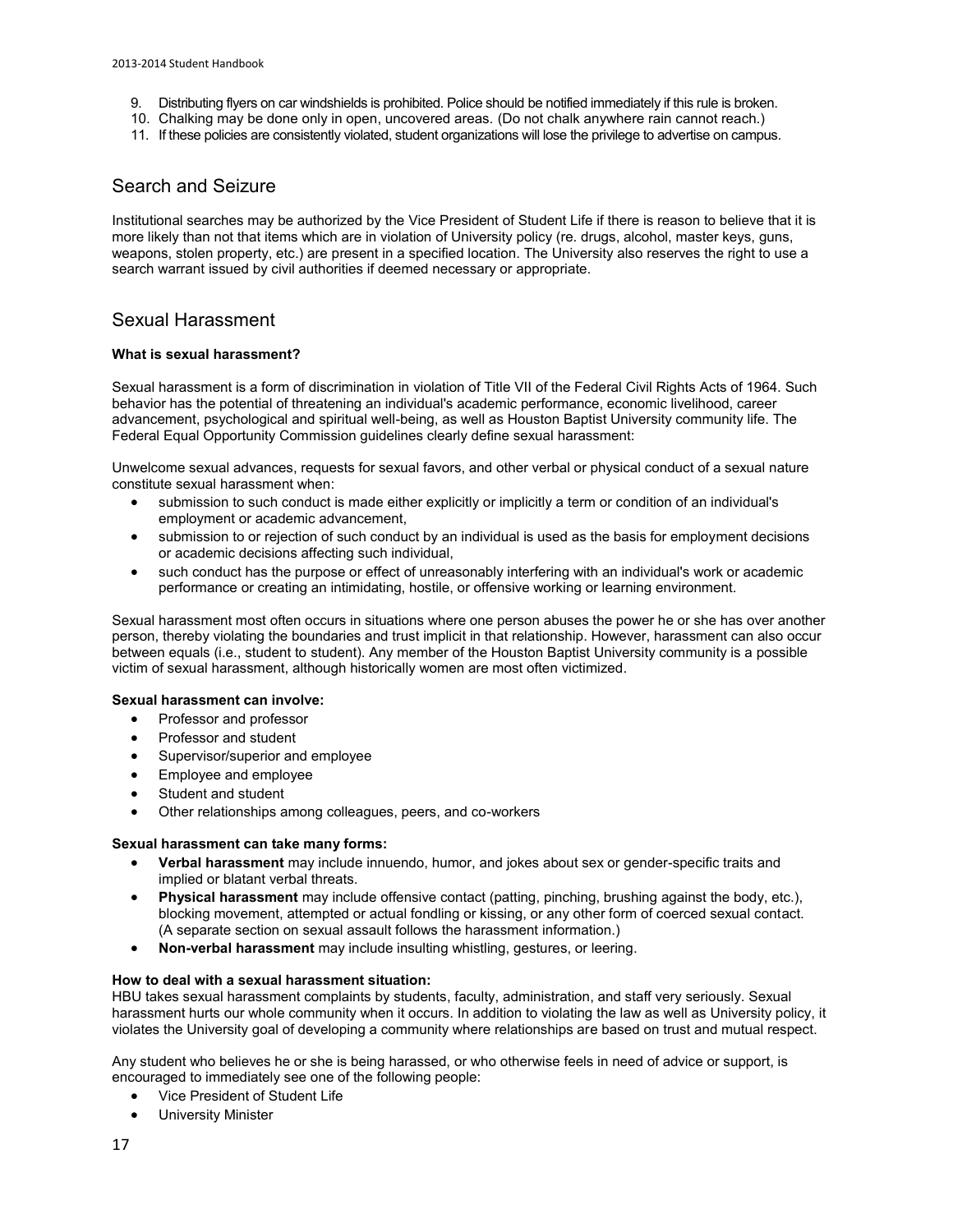- [Director of Baptist Student Ministry](http://staging.hbu.edu/Students-Alumni/Student-Information/Spiritual-Life/Spiritual-Life-Department/Meet-Our-Staff/Danny-Miller.aspx)
- Appropriate personnel in th[e Office of Human Resources](mailto:humanresources@hbu.edu)

Faculty, administrators, and staff who believe they are being harassed or feeling in need of advice are encouraged to see the University General Counsel or appropriate personnel in the Office of Human Resources as soon as possible, preferably within three work days. Students are encouraged to seek assistance even if they are unsure that what they are experiencing is sexual harassment. Do not allow sexual harassment to jeopardize your rights and opportunities as a student here at Houston Baptist University for work or education. The University wants to work with students to attempt to resolve sexual harassment issues but cannot do so unless reports are received by the appropriate personnel listed above.

Reprisals or retaliation towards any person for alleging sexual harassment or for filing a sexual harassment complaint or charge is illegal and a violation of University policy. Any person who retaliates against a complainant will be subject to disciplinary action up to and including, in the case of a student, expulsion, and in the case of an employee, termination of employment. Knowingly making false allegations of sexual harassment or providing evident with the knowledge that it is false is also a violation of University policy and will subject a person to disciplinary action up to and including expulsion or dismissal. Those persons responsible for investigating and resolving complaints of sexual harassment will make reasonable efforts to protect the privacy of both the complainant and the respondent. All complaints of sexual harassment, investigation documents, and documents relative to the resolution of the complaint will remain confidential. In cases in which it is determined that sexual harassment occurred, the University will take appropriate action with or without concurrence from the complainant.

### Sexual Assault

### **I. Statement of Purpose:**

The Houston Baptist University Sexual Assault Policy has been developed to ensure that a consistent procedure and coordination of University and community resources takes place when dealing with victims of sexual assault. The policy intends to meet the medical, legal, confidentiality, safety, and psychological needs of a victim and applies to both resident and off-campus students or visitors to the campus.

The policy also provides for pro-active measures and a structure that will deal with the prevention of sexual assault through educational programming as well as a continuing institutional dialogue to assess services for victims.

### **II. Definition of Terms:**

In dealing with the issue of sexual assault it is often helpful to define terms. The formal definition of rape is adapted from the **Textbook of Emergency Physicians**:

"Rape is the carnal knowledge, to a lesser or greater degree, of a victim without consent and by compulsion, through fear, force or fraud, singly or in combination. Thus there are three elements of rape:

- carnal knowledge,
- nonconsensual coitus, and
- **•** compulsion.

Carnal knowledge can consist of anything from complete coitus to slight penile penetration of female genitalia irrespective of seminal emission. Non-consent must be an integral part of coitus unless the victim is a minor (under statutory age of consent), intoxicated, drugged, asleep, or mentally incompetent. Finally, there should be compulsion or fear of great harm, threats with real or alleged weapon, or use of threat of brute force. Any use of intimidation invalidates any consent on the victim's part."

In addition to rape, the spectrum of sexual assault for both men and women shall include but not be limited to the following unwanted acts: inappropriate disrobing and nudity; genital exposure; fondling of breasts or genitals; single or mutual masturbation; fellatio, cunnilingus and/or sodomy; and digital or object penetration of the anus and/or vagina.

### **III. Procedures:**

The following procedures should be followed when dealing with victims of sexual assault. A detailed explanation of this step-by-step process follows.

### **Knowledge of Sexual Assault**

Self reported or via University service unit, individual faculty, staff, students and/or Community agencies.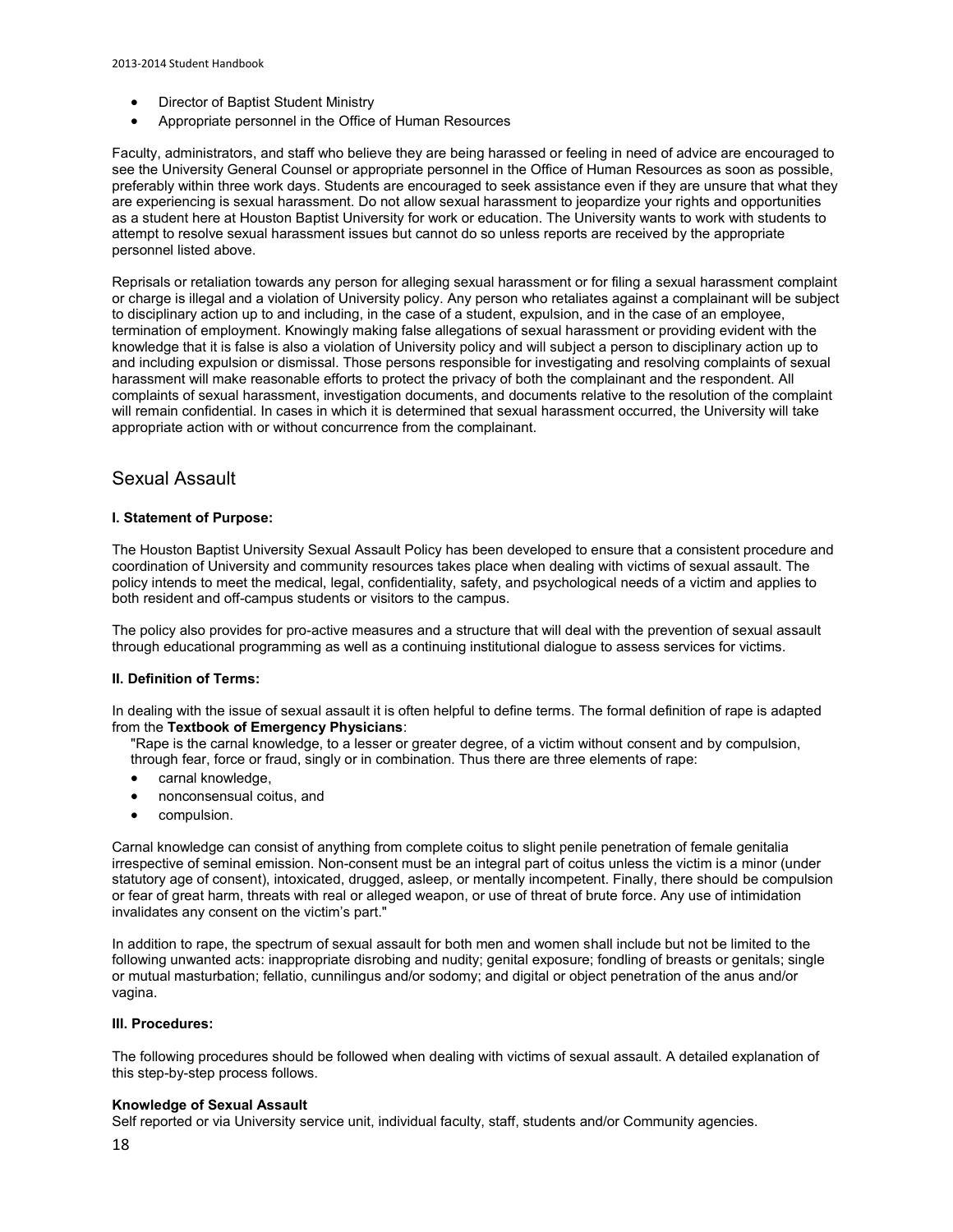### **Encourage Immediate Medical Attention** to:

- [Rape Crisis Program Hotline](http://www.hawc.org/)  713-528-7273
- [Memorial Hermann Southwest Hospital Emergency Room](http://www.memorialhermann.org/locations/southwest/)  713-456-5000
- [HBU Student Health](http://www.hbu.edu/Students-Alumni/Student-Resources/Health-Services.aspx)
- [HBU Campus Police](http://www.hbu.edu/About-HBU/The-Campus/Police-Parking.aspx)

### **Notify Vice President of Student Life, Director of Student Ministries, your Resident Director, University Minister, or Police**

Confidentiality insured and safety concerns addressed.

### **Campus Response/Coordination of Services**

Any of the above listed personnel will notify appropriate officers, link students with necessary services and personnel and inform victim of his/her option to report incident to police and/or pursue campus judicial action.

### **Victim Follow-up**

To ensure that needs are being met.

### **Immediate Medical Attention:**

Personnel receiving the sexual assault information will encourage the victim to seek immediate medical attention at Memorial Hermann Southwest Hospital Emergency Room and/or Rape Crises Program. Because of the extent of physical specimens required legally in cases of sexual assault, a complete and timely examination is necessary. If desired University Police will provide transportation to Memorial Hermann Southwest Hospital Emergency Room.

### **Appropriate Notification:**

Since initial information regarding a sexual assault may come forth from a variety of campus and community sources, it is necessary that the Vice President for Student Life, the Director of Student Ministries, Campus Counselors, or the Resident Director be notified and serve as the administrator charged with coordinating services. Exceptions to this notification process occur when the victim refuses to release information about the incident and/or is protected by the ethical and legal "confidentiality privilege" afforded to the Health Services staff or the University Minister.

The victim will be assured that any referral will be confidential and is intended to help the victim meet his/her needs during this time of crisis. The victim will also be assured that he/she will be in control of decisions regarding formal charges and nothing "automatic" will take place by nature of being referred to the appropriate personnel listed above. This approach will hopefully reduce potential fear and anxiety levels about being referred to an administrative office and reinforce that this procedure is strictly enacted to assist the victim.

Further, the Vice President for Student Life will assist with arrangements for alternate housing if the victim feels his or her safety is in jeopardy. The Vice President for Student Life will be the University representative in discussions with parents and/or significant others when the victim so requests and in all cases in which a minor (person under 18 years of age) is involved.

### **Campus Response/Coordination of Services:**

The appropriate Student Life personnel listed previously, once informed about a sexual assault case, will work with the victim either directly or indirectly (via other University and/or community personnel) to link students with appropriate services. In order to provide a comprehensive approach to the victim's needs the following departments will serve as the "front line" for sexual assault cases. The following is a listing of specific areas of responsibility and assistance they each have and/or can provide for the victim upon request.

- **Health Services** will contact the Memorial Hermann Southwest Hospital or the Rape Crisis Program Hotline for medical evaluation and treatment. The Director of Health Services will make a referral for AIDS counseling and testing, treatment for positive cultures, supportive treatment for physical ailments resulting from abuse, pregnancy testing, and testing for sexually transmitted diseases as appropriate.
- **The Resident Director or University Minister** will provide referral resources for psychological assessment. If immediate attention is requested by the victim, he/she will be referred to [Rape Crisis](http://www.hawc.org/)  [Program](http://www.hawc.org/) 713-528-7273, otherwise, guidance will be provided the next business day.
- **The University Police** will establish the date, time, and location of the alleged assault. The Police will conduct the preliminary investigation, including collection and verification of all available facts and circumstances and will contact the Houston Police Department based on the victim's wishes. With the victim's consent, the Vice President for Student Life will receive an incident report.
- **The Vice President for Student Life** will explain the campus disciplinary process options available through the [Houston Baptist University Student Handbook](http://www.hbu.edu/HBU/media/HBU/publications/academics/StudentHandbook_current.pdf) and/or the formal criminal system. Assistance will be provided to HBU students who have been victims of sexual assault on another college campus including coordination with appropriate authorities at that location. In cases occurring off-campus, the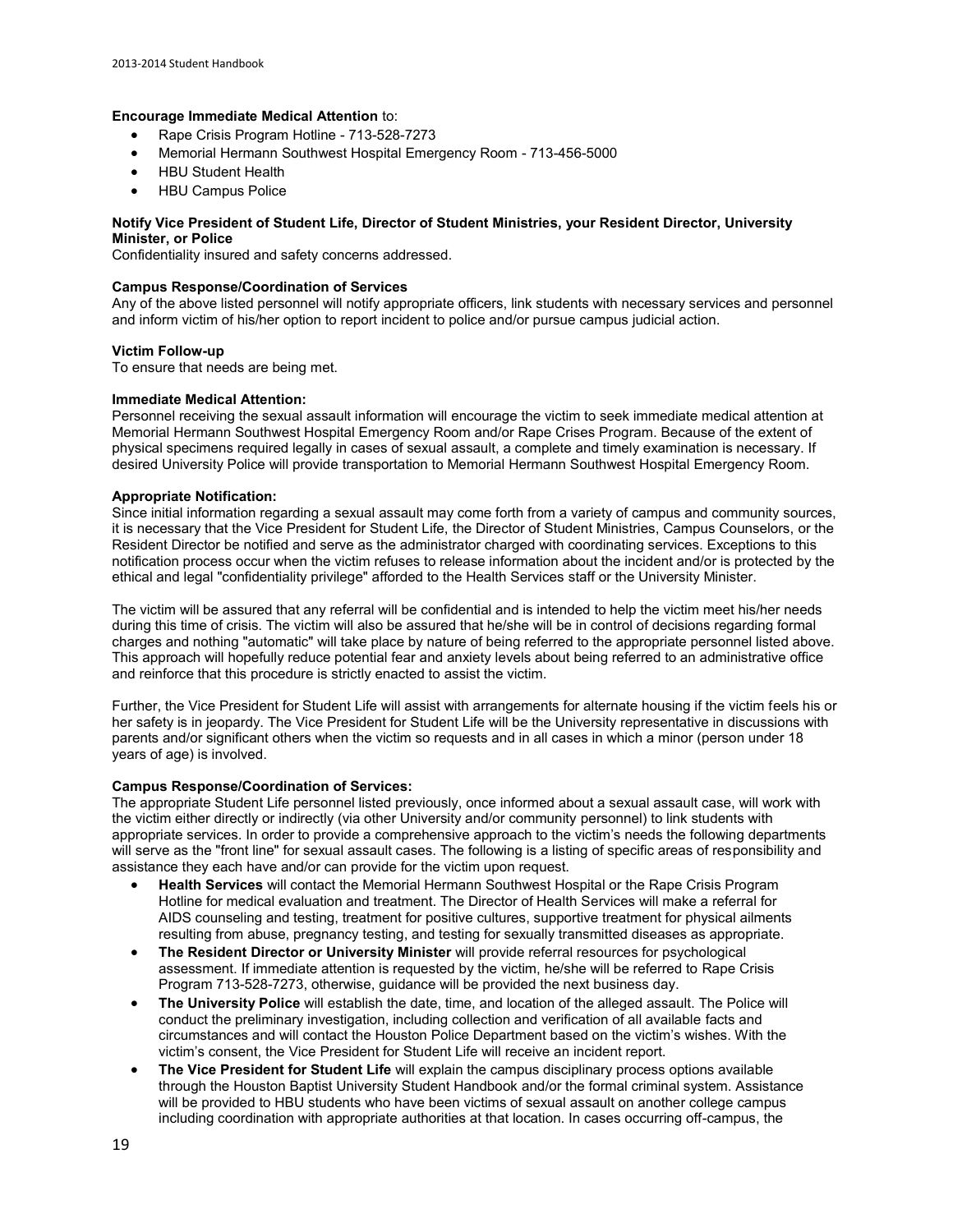appropriate Student Life personnel listed previously will maintain a liaison with the University Police and the Houston Police Department. Information regarding the University's discipline process and criminal system is also available to the alleged perpetrator (assuming they have student status).

#### **Victim Follow-Up:**

Shortly after initial contacts are made with the University personnel outlined in this document, the Vice President for Student Life or his/her designee will initiate a follow-up inquiry directly with the student or indirectly (if the student is still working with one of the services) to ascertain if the student has received or is receiving appropriate psychological, medical or general support attention.

### **IV. Assessment/Prevention:**

As needed, the Vice President for Student Life will convene a meeting of appropriate personnel to discuss sexual assaults and related campus violence incidents. The goals of this group would be:

- To evaluate procedures regarding cases of sexual assault and insure that victims' needs are being met through proper institutional responses and delivery of services.
- To gather information on the frequency and nature of sexual assault cases/incidents on campus. The goal of gathering this information would be the assessment of the campus environment and the development of prevention efforts.
- To develop and coordinate educational programming efforts for a campus-wide approach to the prevention of sexual assault. Ongoing programs are encouraged and available to students throughout the year through the University Police, Student Health Office, Student Involvement Office, Residence Life Office, and Student Life Offices.

### **V. Houston Baptist University Enforcement**

Specific disciplinary policies and procedures are outlined in the Code of Conduct section of ["The Student Handbook.](http://www.hbu.edu/HBU/media/HBU/publications/academics/StudentHandbook_current.pdf)" Houston Baptist University sanctions will be issued by the Vice President for Student Life. These sanctions, which also may be combined, include (1) expulsion from the University; (2) suspension from the University; (3) eviction from the Residence Colleges; (4) required evaluation/counseling; (5) disciplinary probation; (6) educational projects. In compliance with the Sexual Assault Victims Bill of Rights (July 23, 1992), both the accuser and the accused are entitled to be informed of the outcome of the hearing(s).

### **VI. Information on Registered Sex Offenders**

Information regarding registered sex offenders provided by the State of Texas may be obtained directly from the State of Texas Department of Public Safety registered sex offenders website at<http://records.txdps.state.tx.us/>

### Smoke Free Campus

The University has elected to strengthen the Smoke Free Campus Policy. Effective September 1, 2006, the policy prohibits smoking anywhere on University premises except for the confines of private vehicles.

### Student Organizations Relationship Statement

### **Section 1. Purpose Statement**

- 1. Houston Baptist University (HBU) is strongly committed to providing students opportunities for involvement in student organizations operating on campus. By maintaining a statement of relationship between the University and the student organization, the University establishes a clear set of privileges and responsibilities for student organizations to foster their success.
- 2. These policies and procedures shall conform to the policies and regulations of Houston Baptist University.

### **Section 2. Definitions**

1. *Fee-Funded Student Organization*: A student organization created by a University department or division to support the on-going interests of the University community and is considered to be critical to the mission and culture of the University and routinely presents events for the University and surrounding community. A fee-funded student organization has an advisor that is paid by the University to specifically advise the organization. Other privileges may be granted to a fee-funded student organization by the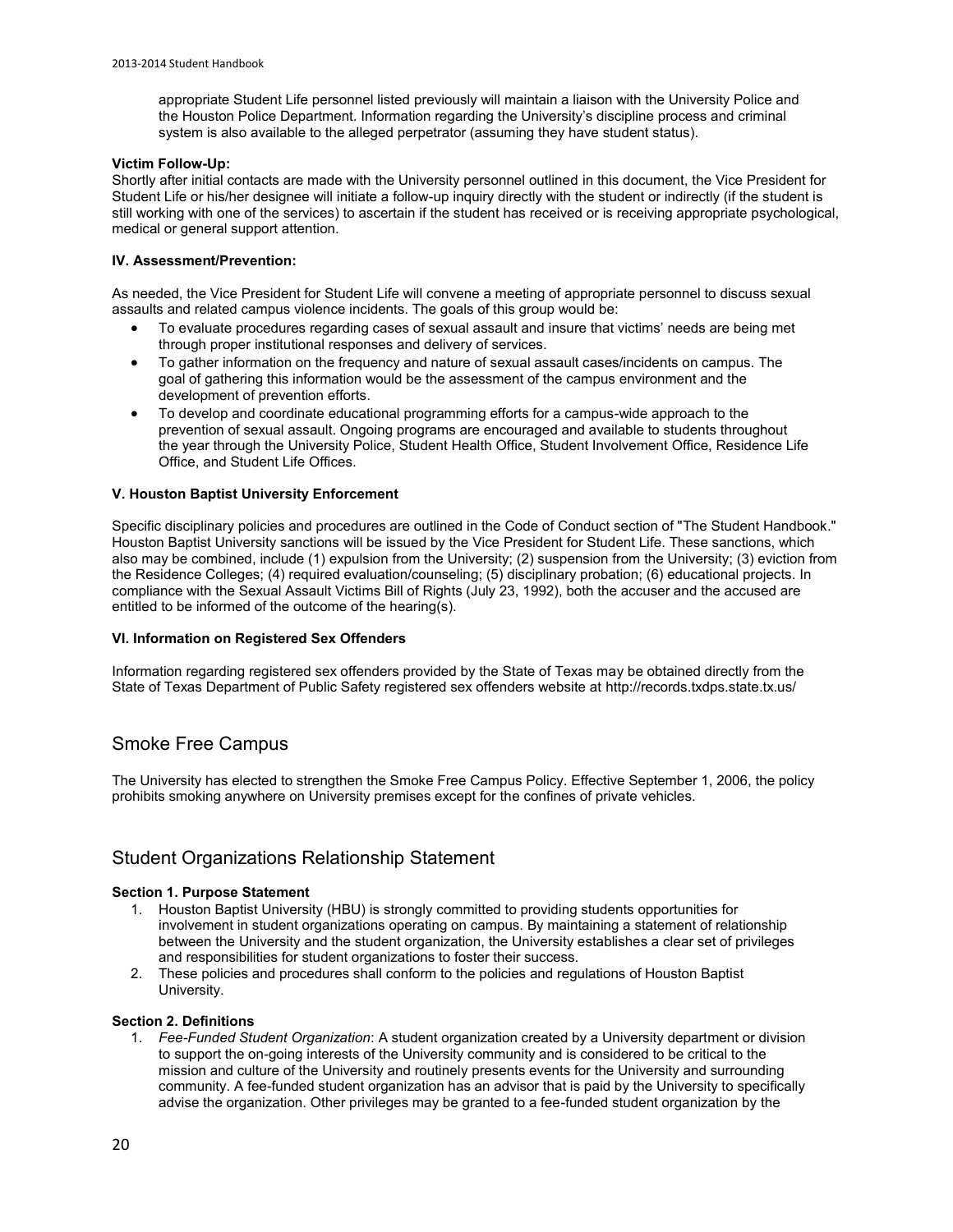sponsoring University department or division, which may or may not be extended to other student organizations.

- 2. *Honors Groups*: Organizations requiring individuals to meet a certain set of criteria for membership. Though these groups operate under the Student Involvement umbrella, they are also under the primary supervision of specific departments or faculty members.
- 3. *Student Organization Leader*: The University reserves the right to hold student organizations accountable to reasonable standards of academic performance of the group, its student organization leaders, and its members. A person meeting all of the following criteria shall be officially recognized as a student organization leader:
	- $\circ$  An undergraduate or graduate student enrolled in at least one course at the University; the student need not be enrolled during the summer semester.
	- $\circ$  A member in good standing of a student organization currently registered with the University.
	- $\circ$  A student whose name appears in a student organization's registration materials as an officer or authorized representative.
	- $\circ$  A student who is in good scholastic and disciplinary status with the University at the time of selection and during the term of the position.
	- o The student must relinquish the position should he/she fail to maintain the above requirements.
- 4. *Faculty/Staff Advisor*: A person meeting all of the following criteria shall be officially recognized as a Faculty/Staff Advisor:
	- o Must work for the university at least part-time (20 hours).
	- $\circ$  Must not advise more than 2 student organizations unless it is otherwise stated in his/her job description.
	- o Must not be on sabbatical.

### **Section 3. Process for University Recognition for New Organizations**

Registered status will be considered for any student organization that meets the following criteria:

- 1. Membership is limited to HBU students, or combination of students, faculty, and/or staff.
- 2. The petitioning group's purpose, actions, or activities do not conflict with the Christian or educational
- missions of the University; in particular, they do not conflict with the Preamble or the University's bylaws. 3. The petitioning group can meet three (3) times to create a constitution & bylaws and to secure a
- faculty/staff advisor. 4. Submit initial request including constitution, bylaws, preliminary roster, purpose of organization and faculty/staff advisor contact information to the Director of Student Involvement via HuskySync. The Department Chair and Dean must submit approval for Academic groups to the Director of Student Involvement. All submissions must be done via HuskySync (OrgSync).
- 5. Paperwork will be forwarded to the Student Government Association (SGA) for comment.
- 6. SGA will forward comments and paperwork back to the Director of Student Involvement for review with the Vice President of Student Life.
- 7. The Office of Student Involvement will notify in writing the petitioning group of the final decision. Notifications will be done via HuskySync (OrgSync).
- 8. If the group is granted recognition, the three (3) highest ranking officers must attend an Organization Training and Risk Management Training.
- 9. General Social Greek Organizations: The HBU Expansion Policies for Social Greek Organizations may be obtained through the Office of Student Involvement.

### **Section 4. Appeal process for New Student Organizations Denied Recognition**

In the event that the request for recognition is denied the following steps can be followed:

- 1. Notify in writing th[e Vice President of Student Life](http://www.hbu.edu/Students-Alumni/Student-Information/Student-Life/Student-Life-Directory.aspx) of the intent to appeal and resubmit the initial Recognition packet.
- 2. The Vice President of Student Life will meet with representatives from the group along with their faculty/staff advisor.
- 3. After consulting with members of the President's Executive Council, the Vice President of Student Life will render a final decision.

### **The Vice President of Student Life is the final appellate review.**

### **Section 5. Privileges of Recognition**

Privileges extended to student organizations in good standing with the University and currently registered with the Office of Student Involvement include the following:

1. **Recruitment:** Student organizations may conduct activities on campus to recruit new HBU students in accordance with University policies and procedures regarding the use of campus facilities and solicitation.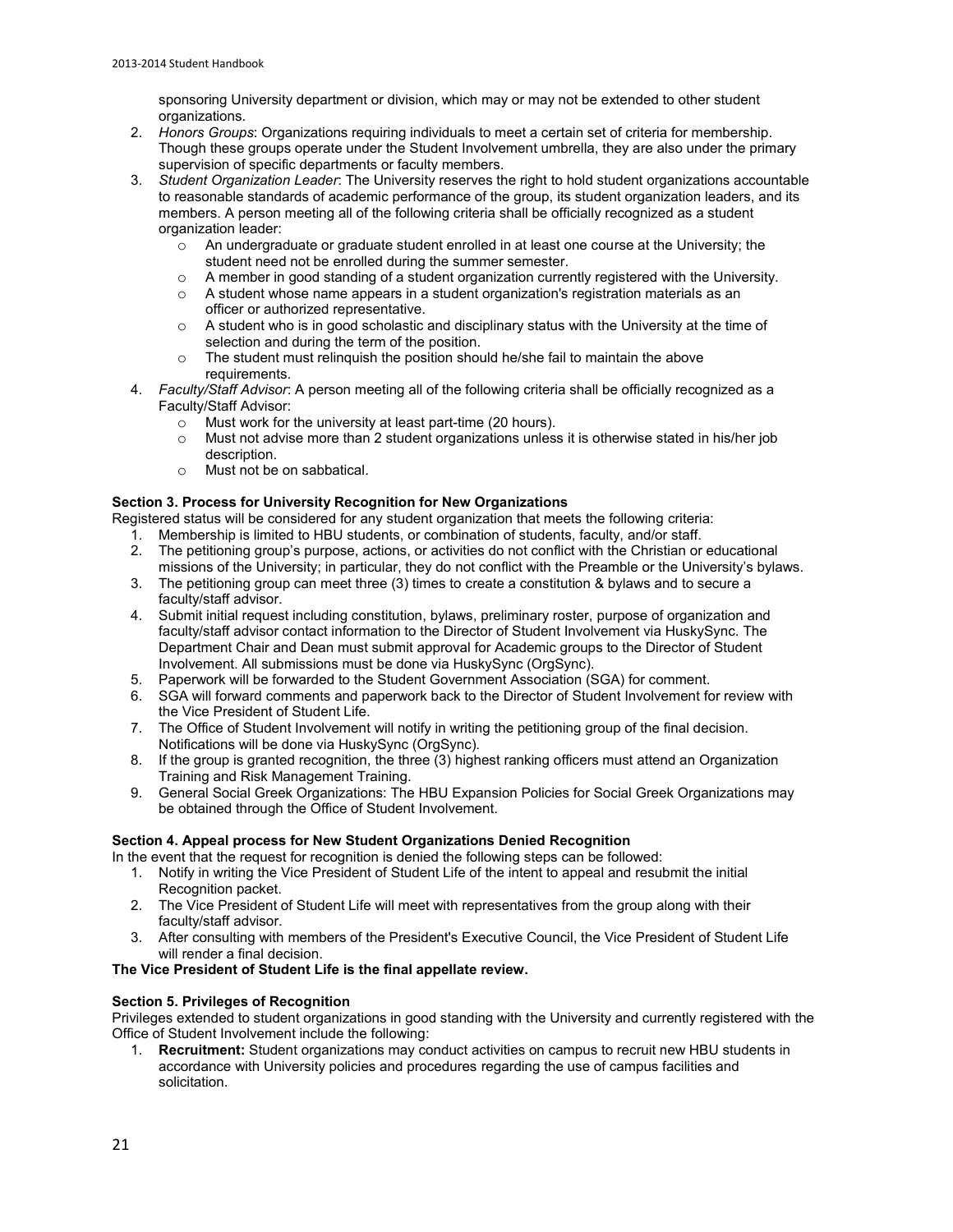- 2. **Publicity and Promotion:** Student organizations have access to the Student Life e-newsletter, HuskySync (OrgSync), and may utilize all posting areas on campus in accordance with the posting policies.
- 3. **Fundraising:** Student organizations may raise funds on and off campus. If raising funds on campus, the activity must comply with all posting and solicitation policies.
- 4. **Use of Campus Facilities:** Student organizations may use University facilities for meetings, functions, programs, and other activities provided that the organization completes the appropriate facility reservation process and the activities do not intrude upon or interfere with the academic programs and administrative processes of the University. Failure to comply with facility use guidelines may restrict an organization from the use of such facilities.
- 5. **Use of the On-Campus Account System:** Student organizations may establish an on-campus account to procure University services, to purchase items and services from off-campus businesses and individuals, and to reimburse individuals for organization-related expenses. Improper use of the oncampus account may result in the loss of the account and the use of services requiring payment via the account. No student organization may use University services, facilities, and equipment while it owes a monetary debt to the University and the debt is considered delinquent.
- 6. **Participation in University-sponsored Events:** Student organizations are eligible to participate in all University-sponsored programs and activities involving student organizations (e.g., Organization Fair, Husky Fest, and Homecoming). Student organizations must comply with the sign-up procedures and rules established for the event or face exclusion from such events.
- 7. **Funding:** A student organization may apply for student organization funding through the Student Government Association.
- 8. **Use of Student Involvement Services:** Student organizations are eligible for all services provided by the Office of Student Involvement.
- 9. A student organization may state that its membership is composed of HBU students, or a combination of students, faculty, and / or staff, but it shall not suggest or imply that it is acting with the authority or as an agency of the University. Student organizations are not official entities of the University and may not represent themselves as such.
- 10. Student organizations cannot use the words "Houston Baptist University" or "HBU" as part of the name of the organization, and it cannot display the seal or logo as part of any letterhead, sign, banner, pamphlet, or other printed material that bears the name of the organization.
- 11. Student organizations may indicate existence at the University by adding the phrase "at Houston Baptist University (or HBU)."
- 12. Fee-funded student organizations may incorporate the name, seal and logo of the University in accordance with University communication, policies and guidelines established by the sponsoring University department or division.
- 13. Other privileges may be granted to Fee-funded student organizations by the sponsoring University department or division that may or may not be extended to other student organizations.

### **Section 6. Responsibilities of Recognition**

- 1. It is the student organization's responsibility to provide names and contact information about the Officers, members, and advisors of the organization to the Office of Student Involvement by maintaining an updated HuskySync profile.
- 2. Student organizations must attend all organization trainings and risk management trainings scheduled by the Office of Student Involvement.
- 3. It shall be conclusively presumed that the authorized officers/representatives whose names are most currently on-file with the Office of Student Involvement are authorized to represent the organization in its relationship with the University.
- 4. In addition, general social Greek organizations must also provide the name, address, and phone numbers of the alumni/recruitment/graduate advisor(s).
- 5. Student organizations must have a faculty or staff advisor who is employed by the University at least onehalf time (20 hours) and not be on sabbatical.
- 6. Student organizations must keep an updated organizational constitution on file with the Office of Student Involvement at all times. Constitutions are submitted via HuskySync. Constitutions should follow the following guidelines and must include those components indicated as being required:
	- 1. The date of creation and revision [required]
	- 2. The official name of the organization [required]
	- 3. A detailed declaration of purpose of the organization [required]
	- 4. Criteria for selecting membership [required]
	- 5. Establishment of authority structure, including:
		- a. Officer/representative positions, duties, and authority [required]
		- b. Description of officer/representative eligibility, including academic requirements meeting or exceeding those stated in Section 6 of this document [required]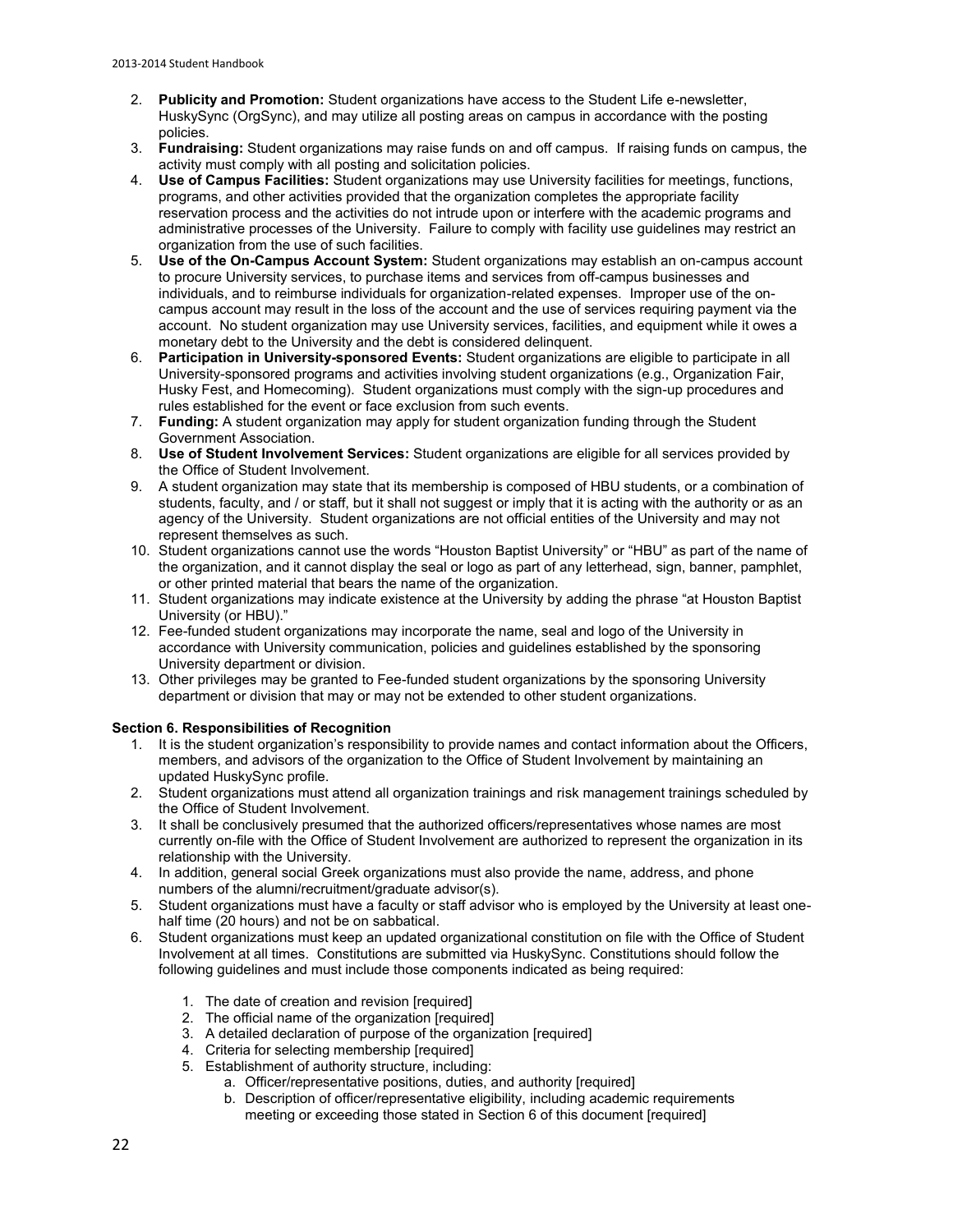- c. Procedure for selection and removal of an officer/ representatives [required]
- 6. Procedures for decision-making (i.e., voting) in the control of organizational activities and finances, including a definition of quorum [required]
- 7. Provision for disbursement of organization assets should the organization become defunct [required]
- 8. Description of standing (permanent) and ad hoc (temporary) committees, including a list of responsibilities [recommended]
- 9. Description of the amendment process [recommended]; and
- 10. Provision for the selection and removal of faculty / staff advisor [recommended].
- 7. Student organizations are accountable for the conduct of their members wherever individual actions are abetted by the organization. "Abetting" may be defined as, but not limited to, organizational sponsorship, sanctioning or condoning of the event or activity.
- 8. Any student organization is subject to disciplinary action or revocation of recognition as a student organization for violation of a rule or regulation of the University.
- 9. Fee-funded student organizations are subject to all laws, rules, regulations, and policies that govern the sponsoring University department or division.
- 10. The University reserves the right to hold student organizations accountable to reasonable standards of academic performance of the group, its student organization leaders, and its members. A student officially recognized as a student organization leader must meet the following academic requirements to receive and maintain such status:
	- 1. Be in good scholastic and disciplinary status with the University at the time of selection and during the term of position.
	- 2. The student must relinquish the position should he/she fail to maintain the above requirements.
- 11. A general social Greek organization whose initiated and new member semester GPA falls below a 2.5 in any long-term semester will be placed on academic monitoring for the following long-term semester. The organization must meet the following requirements to be cleared of academic monitoring:
	- 1. The initiated and new members semester GPA must meet or exceed a 2.5 at the end of the probationary semester;
	- 2. The organization must develop and implement a chapter academic enhancement program in conjunction with, and approved by, the Director of Student Involvement prior to the end of the second week of the probationary semester;
	- 3. The organization must meet monthly with the Director of Student Involvement to discuss the implementation and progress of the academic enhancement plan.
- 12. Failure to meet the above requirements during the monitoring semester will result in academic probation for the following long-term semester. The organization must meet the following requirements to be cleared of academic probation:
	- 1. The initiated and new members' semester GPA must meet or exceed a 2.5 at the end of the probationary semester.
	- 2. The organization must continue to meet monthly with the Director of Student Involvement to discuss the implementation and progress of the academic enhancement plan;
	- 3. The organization must sponsor or attend an academic workshop during the probationary period requiring mandatory attendance of not less than 95% of the chapter members;
	- 4. The organization may not host any social events for the probationary semester; and,
	- 5. Any additional requirements as determined by the Director of Student Involvement.
- 13. Failure to meet the above requirements during the probationary semester will result in suspension, for a minimum of two long semesters, of University recognition and all privileges associated with such recognition.

### **Section 7. Additional Social Responsibilities of Social Greek Organizations**

- 1. The Office of Student Involvement may impose additional requirements upon general social Greek organizations.
- 2. Every semester, general social Greek organizations must provide updated rosters of their most current membership to the Director of Student Involvement. Information required for every member includes: full name, H#, and membership status.
- 3. At the end of every fall semester, general social Greek organizations must submit their most current constitution and by-laws, new member program, and risk management policy to the Director of Student Involvement.
- 4. General social Greek organizations are subject to regulations from the University, their (inter) national offices, umbrella organizations and their governance councils. All general social organizations must abide by all regulations to which they are subject.

### **Section 8. Student Organization Discipline**

1. The University encourages and expects its students to act responsibility at all times, whether on or off campus. As a minimum, students are expected to comply with all local, state and federal laws, and to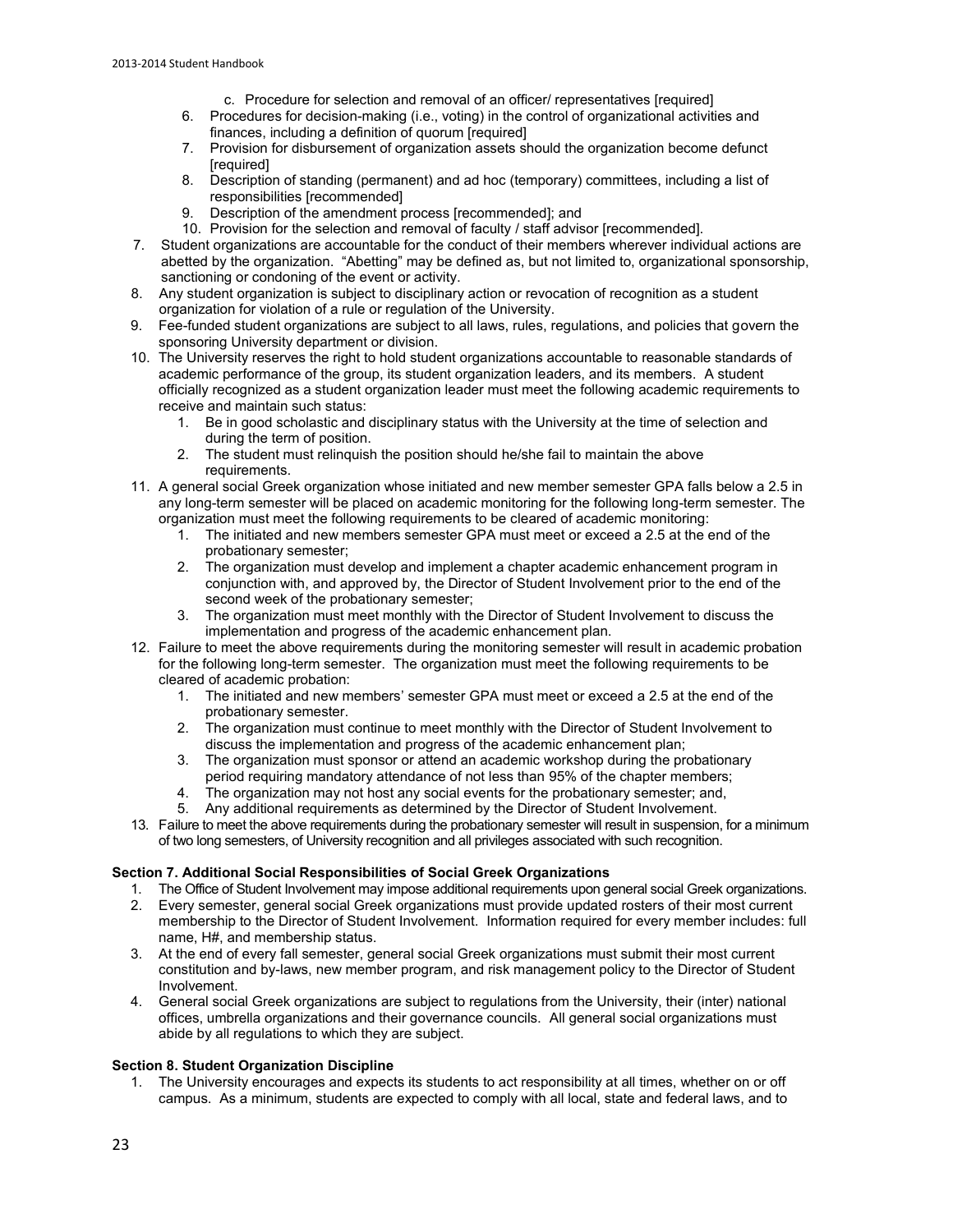engage in conduct which reflects a positive image of the University as a Christian institution of higher education.

- 2. Currently registered student organizations may not co-sponsor any event, program, socialize or solicit with a suspended or unrecognized organization or any of its affiliates (alumni). Groups who choose to participate will be held to the judicial process.
- 3. Independent of sanctions imposed by national governing bodies, student conduct boards, and/or other legal entities, the University may impose sanctions on organizations which engage in misconduct. Individual student conduct is governed by the Code of Student Conduct found in the Student Handbook and will be handled separately, although individual conduct may also be associated with group misconduct when viewed in relation to the total facts in each separate case.

# Student Organizations Events

Student Organizations must adhere to the following when planning an event.

- 1. If a student organization event meets any of the following criteria, an officer of the group must meet with an advisor within the Department of Student Involvement prior to reserving space. Prior to meeting, the appropriate paperwork must be submitted via HuskySync (OrgSync) at [https://orgsync.com/36574/forms/33608.](https://orgsync.com/36574/forms/33608)
	- $\circ$  the event has a target audience from off campus
	- o the event will be outdoors
	- $\circ$  the event is a dance
	- o the event will have over 60 people
	- $\circ$  the event will be funded with university money (i.e. SGA funding or other funding from campus)
- 2. All events must be calendared with The Office of University Events and Conferences at least two weeks in advance.
- 3. No events may be scheduled on a Sunday before 1:00 p.m. Events on Friday and Saturday evening must end by 1:00 a.m. the following morning. Any event held Sunday through Thursday must end at midnight.
- 4. University staff members will determine reasonable capacities for all facilities to be used during oncampus events. These capacities must be strictly enforced. They may require limiting admission of latecomers until an appropriate number of persons currently in attendance at an event have departed.
- 5. Based on the site reserved for an event, specific facility related policies must be adhered to. These may include decorating guidelines, floor covering requirements, furniture set up options, food and beverage restrictions, etc. The Office of University Events and Conferences oversees these details and student organizations are expected to follow all requirements stipulated by this office.
- 6. The University will determine the nature and extent of security required for each event scheduled on campus by a student organization. The sponsoring organization shall pay for the cost of staffing and security, including overtime pay as required. The organization is responsible for security for the event, including issues related to tickets, parking, etc. The number of police needed will be based on the size of the facility and the number of people expected. The guideline to be used will be one officer for every 100 people or potential audience members.
- 7. No alcohol is allowed on the HBU campus or at events held on campus. Student Organizations are not allowed to have alcohol at any event on or off campus.
- 8. All participants will conduct themselves in a manner consistent with the Christian and educational mission and purpose of the University. Examples include but are not limited to:
	- o Attire must be modest and not sensual in any way.
	- $\circ$  All dancing (individual, couples, group/line, etc.) shall be in good taste and should not be sexually suggestive, profane, or in any other way inappropriate.
		- Language must be appropriate. No foul language or profanity will be acceptable at events.
- 9. The student leaders of the organization must be present for the duration of the event. In some cases the organization's faculty/staff advisor may also be required to attend the event (to be determined in meeting for events described in No. 1 of this policy).
- 10. The sponsoring student organization will be held responsible for the conduct of all attendees.
- 11. Members of the organization will be responsible for cleaning the facility at the close of the event.
- 12. Failure of the organization to comply with pertinent University requirements, rules, and regulations, including those involving security and financial obligations related to the event, may result in the forfeiture of the privilege of scheduling events on campus.
- 13. Students and/or their guests will be asked to leave for non-compliance of HBU policies and standards. Students' actions may also be addressed via the University disciplinary process.
- 14. HBU Police has authority for enforcing HBU policies, local, state and national law as appropriate. Violators and uncooperative attendees are subject to arrest. Appropriate reports may be filed with the criminal courts system and the University.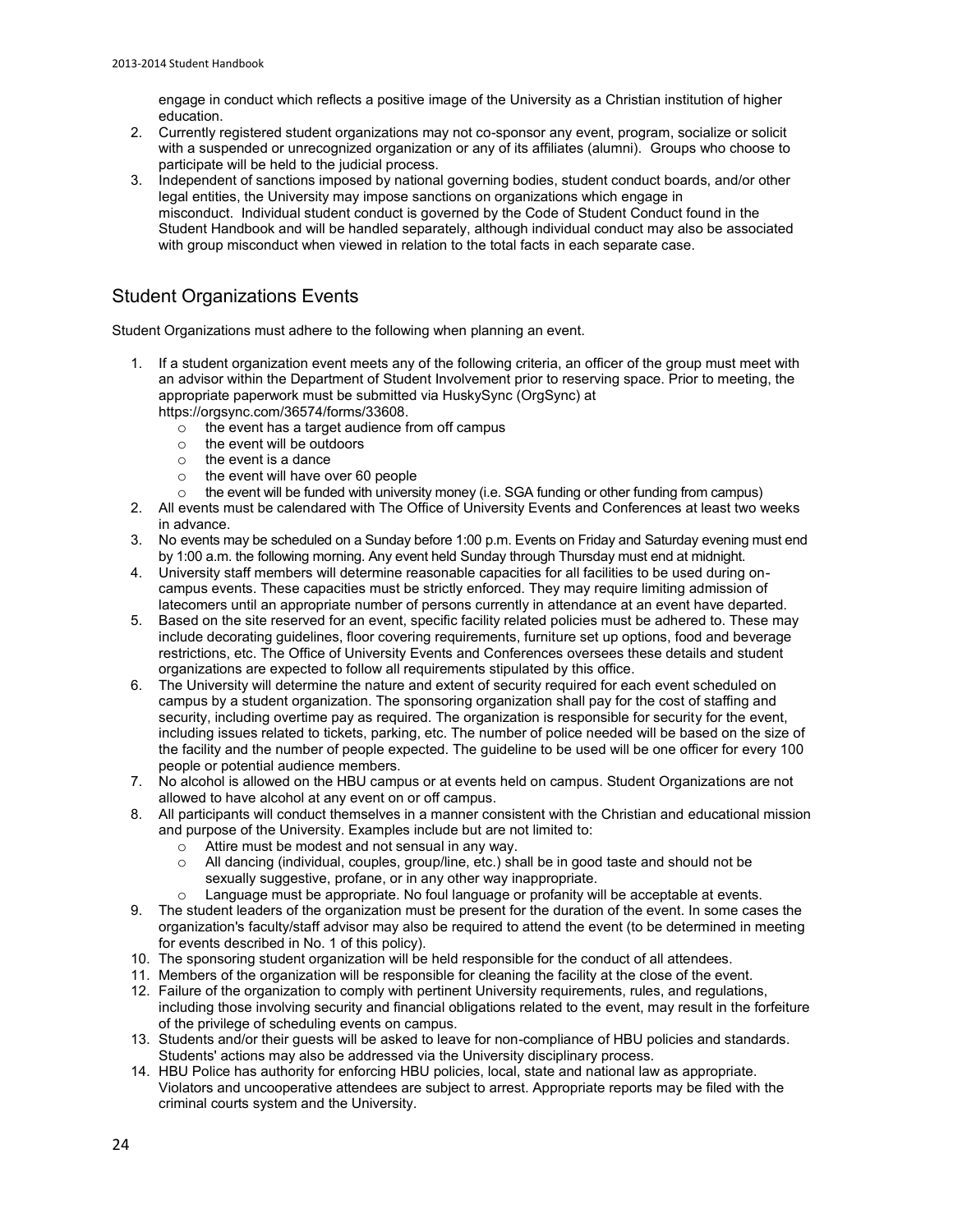### **Space and Event Requests**

- 1. Space requests include all outdoor activities, as well as tables/space in any campus building.
- 2. The Office of University Events and Conferences is located in the Morris Cultural Arts Center.<br>3. Requests must be made at least two weeks in advance to ensure adequate time for the appro
- 3. Requests must be made at least two weeks in advance to ensure adequate time for the approval process and to give facilities and catering adequate time to service your event.
- 4. Please do not reserve other service providers (i.e. catering, media services, etc.) prior to event approval.
- 5. Calendar/event requests may be submitted on-line via the HBU Portal by selecting Event Requests.
- 6. Calendar request:
	- o Go t[o my.hbu.edu](http://my.hbu.edu/) and log-in.
	- $\circ$  On the right-hand side of the homepage, check the University Calendar to see if anything is already scheduled for the date and room you may want to use.
	- o Click "Submit Your Calendar Event Requests" (on-line version of the calendar request).
	- $\circ$  Complete the form with all necessary information then press the "submit" button only once.
	- o Notification of change/cancellations should be made by contacting University Events and Conferences.
- 7. After you receive your confirmation (make sure that you get a "Notification of Room USE" email), return to [my.hbu.edu](http://my.hbu.edu/) and the HBU Forms link, using the above steps to complete any remaining forms, i.e. catering, Media Services, and set-up requests. Groups that do not cancel and room is opened for them are held accountable for the room during the hours it is booked for them should damage occur.
- 8. Aramark Higher Education Food Services has exclusivity on campus and must be given first right of refusal for any and all food service on campus at events. They also must serve as supervisors of events that are catered through other means. **Organizations hosting events that involve food of any kind must submit an online Aramark food approval form.** Organizations caught having food without approval will be fined \$50.00.
- 9. Each organization's faculty/staff advisor will need to submit Media Requests. Students are not allowed to submit Media Requests.

### **Facility Set-up Request**

- 1. From HBU Forms go to University Events.
- 2. Click on the Facility Set-up Request Form.<br>3. The Facility Set-up Request form is a work
- 3. The Facility Set-up Request form is a working .pdf document. Fill out the form on-line and print. Or print the Form and hand-write the requested information. You may complete the request, print it and submit it to University Events in the Morris Cultural Arts Center.
- 4. All Set-up Request forms may be submitted to University Events at least 5 working days prior to the event.
- 5. Groups who do not adhere to this policy will receive a one-time warning. Further incidents will result in a loss of scheduling privileges for an amount of time to be determined by University Events in partnership with the Office of Student Involvement. Note that University Events is under no obligation to accommodate late set-up requests.
- 6. Set-ups are only done in non-class rooms. (University classrooms are to be used "as is.")
- 7. In the event of cancellation, please notify University Events ASAP (ext. 3047). Cancellation of events must be done in a timely manner. Groups who neglect to notify University Events will receive a one-time warning. Further incidents will result in a loss of scheduling privileges for an amount of time to be determined by University Events in partnership with the Office of Student Involvement.
- 8. Remove all items from room at the conclusion of your event. Materials or supplies left in the room after the event are subject to discard. Failure to return the room to its prior condition may result in a "cleaning fee" that is charged to the organization's account. Student Organizations are responsible for any damages to University space/property.
- 9. If a spill occurs on a fabric chair or carpeted floor, contact University Events immediately so that it can be cleaned in a timely manner.

# Student Organizations Travel

Questions on liability related to field trips should be directed to the Director of Student Involvement in the Student Involvement Office. All organizations taking any off-campus trip should calendar the event AND complete a "Field Trip Form" providing the following:

- 1. List of students attending event
- 2. Emergency contact information
- 3. Location/phone number of where the group is staying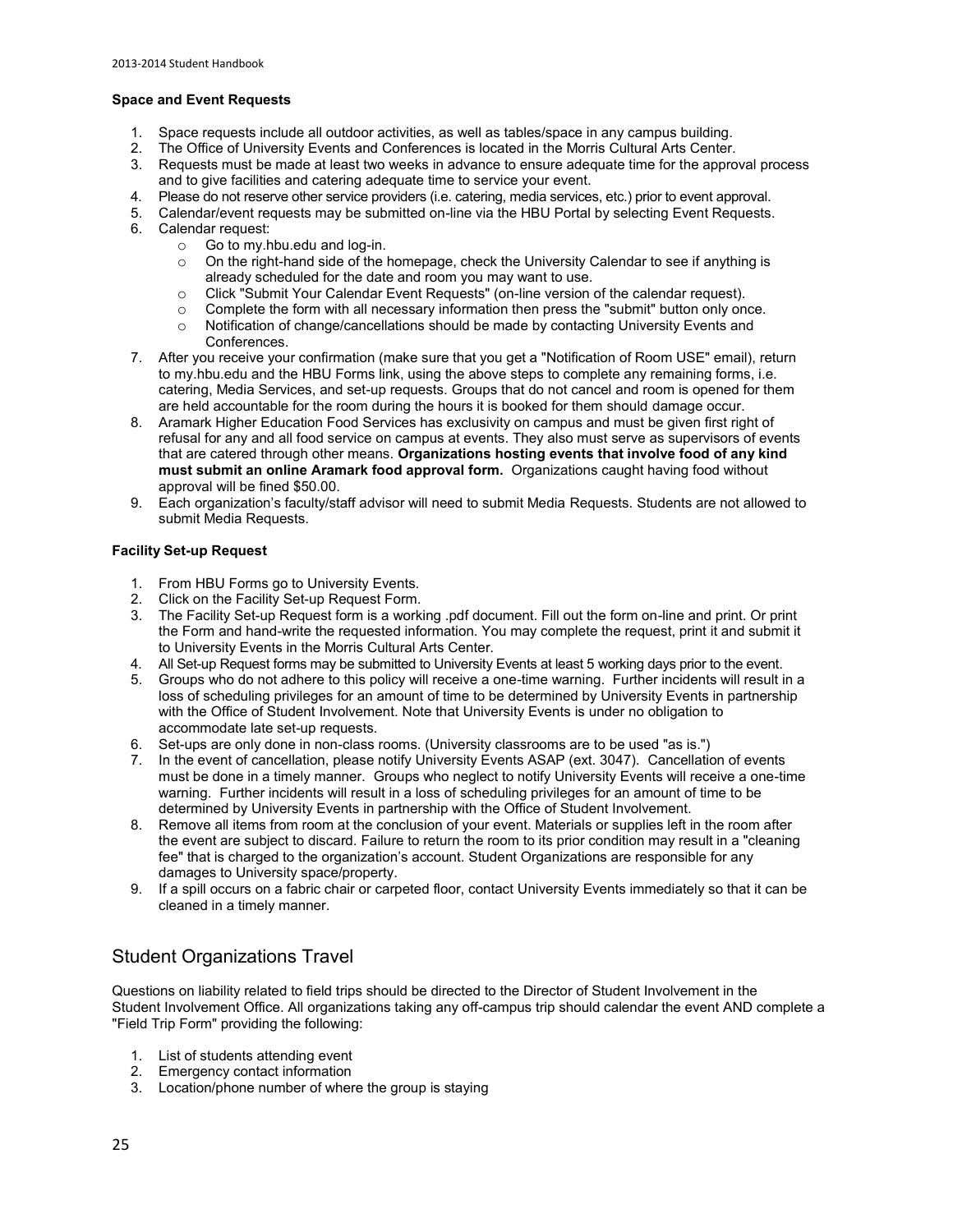Forms are available for submission online a[t https://orgsync.com/36574/forms/33612.](https://orgsync.com/36574/forms/33612)

### University Vehicles – Scheduling

University-owned vehicles are available on a first-come, first-served basis provided the request for use has been made in a timely manner and in accordance with the guidelines established by Campus Police and Parking Services. When multiple requests have been made, priority will be given to the time stamp on the received request, whether via e-mail or in person.

### **Guidelines**

University-owned vehicles are available for activities initiated or required by the University. The use of University Vehicles is restricted to approved drivers who have completed the required training and certification and have filed a current copy of their driver's license including their H number with Campus Police. An approved driver is a faculty/staff member or currently enrolled student that is a member of the requesting organization or student worker. Passengers of the vehicles must be employees or students, not family members or hitchhikers unless special permission has been granted in writing by the Vice President of Student Life or Director of Parking and Police Services.

- 1. The organization must reserve a vehicle no later than 5 working days prior to travel by submitting a written request in person, via Campus mail or via e-mail to Police dispatch.
- 2. The request must include date(s) of travel, type of vehicle requested, approved driver(s), and destination.
- 3. When you receive your confirmation email, download and submit a "Travel Log" to the dispatch 24 hours before your departure.
- 4. All drivers must be at least 21 years of age to drive a vehicle, whether HBU-owned or rented.
- 5. A reservation may be made when the following criteria are met:
	- a. A copy of the individual driver's license and H number is on file in Police dispatch.
	- b. The driver has taken and passed an online driving test, and
	- c. The driver has a clear Motor Vehicle Record (will be run by HBU Police)
- 6. If the trip exceeds 200 miles, a minimum of two approved drivers per vehicle is required. Drivers will obey all federal, state and local laws, ordinances, etc. in operation of University vehicles. Any questions should be directed to Police Dispatch.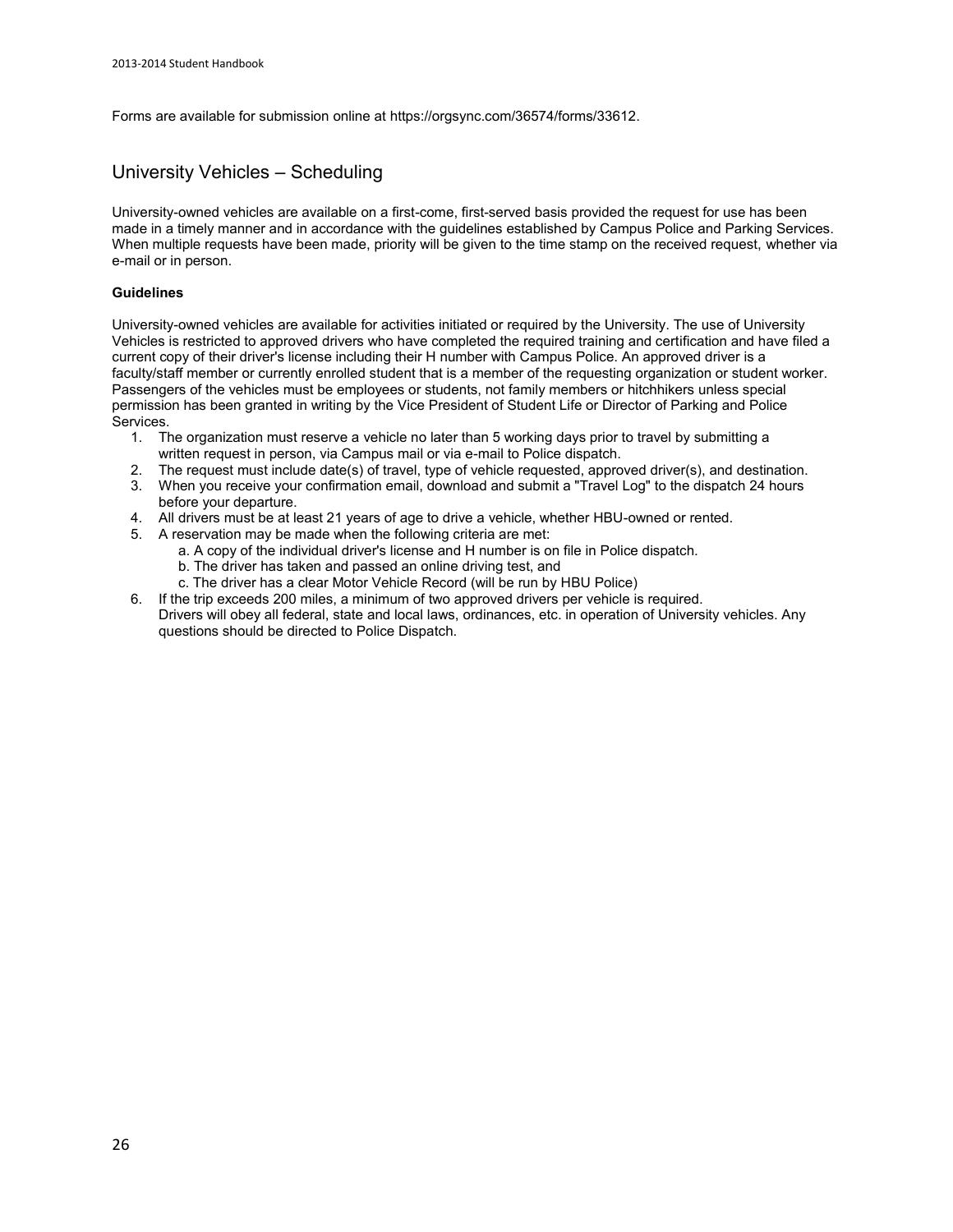# **Residence Life**

### Purpose Statement

Living on campus is a significant part of the overall college experience and educational process. Living-learning environments provide opportunities to grow spiritually, develop interpersonal skills, increase understanding of diverse cultures, and learn self-discipline in organizing time for study, work, and social activities. Residential students learn independent responsibility while living among friends and peers. As stated in the HBU Vision document [\(www.hbu.edu/tenpillars\)](http://staging.hbu.edu/About-HBU/General-Information/The-Ten-Pillars.aspx):

### **[Pillar Four: Establish a Residential Society of Learning...](http://staging.hbu.edu/About-HBU/General-Information/The-Ten-Pillars/A-Residential-Society.aspx)**

*"You shall love the Lord your God with all your heart and with all your soul and with all your mind."* **Matthew 22:37 (NASB)** *If you look at the architecture of the most venerable European foundations, you see that they were designed*  for communal practices, a shared life—refectories for common meals, residences, libraries, and lecture halls sharing *the quad. A college was a communion and a community, a society of learners.* **Darryl Tippens,[i] Pepperdine University** 

*When students live together in addition to taking courses together, the learning extends beyond the classroom into the rest of the campus. Professors teach the students, but students also teach each other by sharing their own understanding of what they learned during a lecture or a debate between classmates. The students have the capacity*  to spur each other on to deeper thought about the material they study in common. In this way, the work of teaching *and learning integrates itself into the lives of the students. They stay in the place where learning occurs and are constantly inspired to think about what they are studying. The same dynamics apply to their spiritual formation. Living together in a community that consciously seeks to follow Christ as a model helps students take their faith seriously. The campus becomes infused with a combination of scholarship, friendship, and Christian fellowship. Students live and study on the same ground. That unique combination is what inspires alumni of many universities to develop powerful bonds to their institutions. Their colleges and their related communities of learning and residence become woven into the tapestries of their lives. They are excited to return and to send their children to the same place to have the same experience.* 

### **Living Areas**

Students live in the following living areas: [Freshman Village](http://staging.hbu.edu/Students-Alumni/Student-Information/Residence-Life/Residence-Housing/Residence-Colleges.aspx) (FV) - Freshmen [Lake House](http://staging.hbu.edu/Students-Alumni/Student-Information/Residence-Life/Residence-Housing/The-Lake-House.aspx) (LH) - Sophomores, Juniors, and Seniors [Husky Village Apartments \(](http://staging.hbu.edu/Students-Alumni/Student-Information/Residence-Life/Residence-Housing/Husky-Village.aspx)HV) - Juniors and Seniors.

### **Residence Life Staff**

The Residence Life staff is committed to providing an atmosphere of learning and growth that will facilitate a holistic experience in the context of university community. Residence Life professional staff and Resident Assistants (RA) work together in developing a community conducive to student growth -- spiritually, academically, and socially.

### **Residence Life Expectations**

Because of the University's commitment to the residential experience, students are required to live on campus unless one or more of the following exceptions apply:

- 21 years of age or older prior to September 1
- Completed 64 credits prior to the beginning of Fall Semester
- Married
- Graduate student
- Part-time student
- Living at home with parents/guardians in the Houston area (more than 50 miles away from campus)

Any student who does not meet these criteria and desires to live off campus must appeal to do so. The appeal form is available in the HBU Residence Life Office or e-mai[l reslife@hbu.edu.](mailto:reslife@hbu.edu)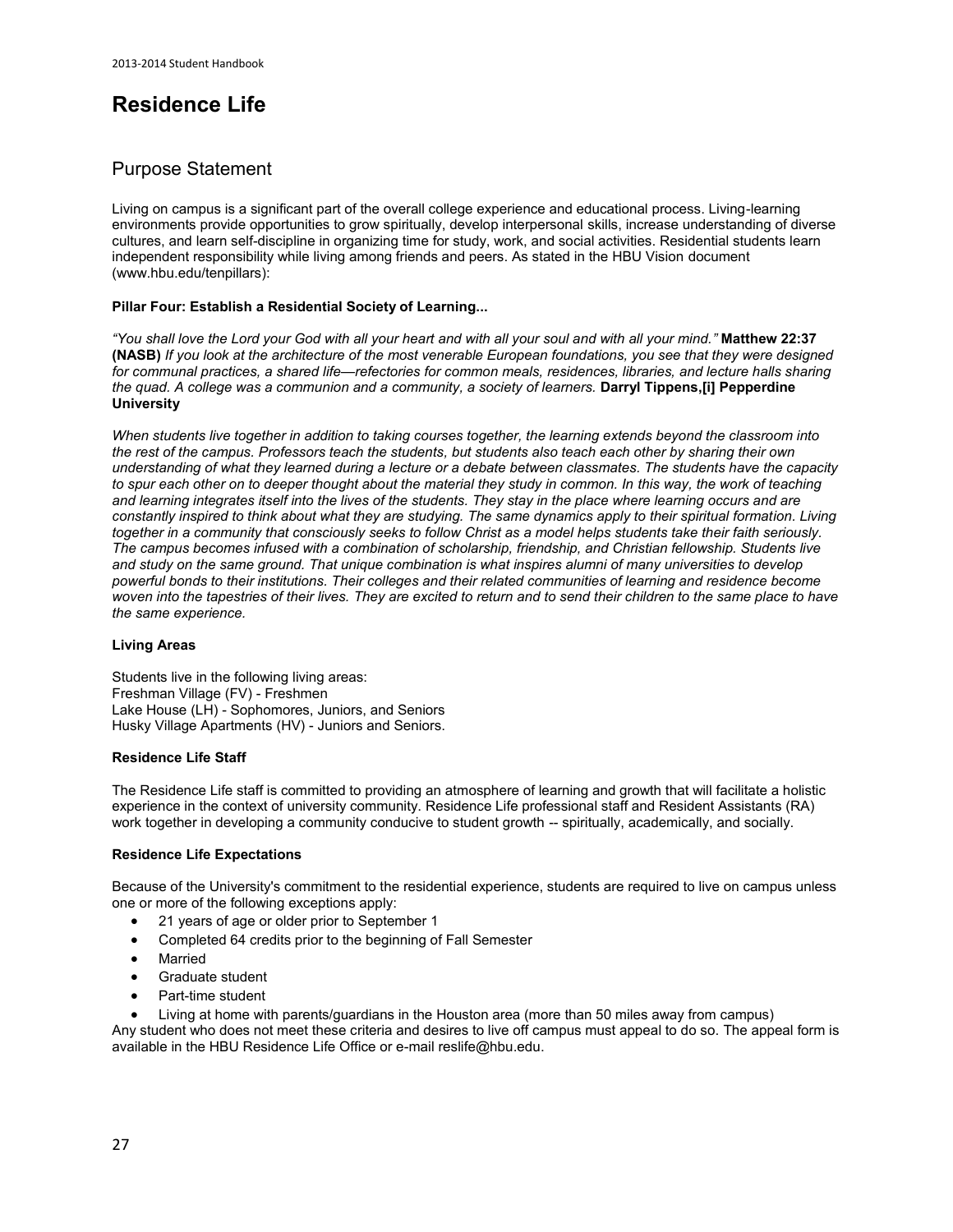### **Services**

**Housing Accommodations -** Students requiring accommodations for disabilities related to Residence Life should contact the Disability Services Coordinator (504@hbu.edu), and he/she will coordinate with appropriate HBU staff to arrange the accommodations for Residence Life. The accommodations webpage is [www.hbu.edu/504.](http://www.hbu.edu/504)

**Laundry -** A laundry room with card-operated washing machines and dryers is provided for the use of the residents in each residential area.

**Lockouts -** If a resident becomes locked out of his or her room or apartment, he or she may get help from their building's office for assistance (during office hours). After hours, students may call the Resident Assistant on-call cell phone for assistance. Excessive lock-outs may result in a fine.

**Mail -** Resident mail is received at the office in each residential area. Husky Village residents receive mail at their individual mail boxes (packages may be delivered to the Residence Life office). The office will notify the student via HBU email about received mail. The resident will be able to pick up mail during regular office hours. Mail that is not picked up within 7 days will be returned to sender.

**Residence Life Help Desks -** Each Residence College has a help desk in the lobby to serve the residents. The Residence College Help Desks are open daily from 10:00 a.m. to 12:00 a.m. (hours are subject to change). On-call phone numbers are also posted in each living area for after-hours emergencies.

**Residence Life Office Hours -** Regular office hours are Monday through Friday, 8:00 a.m. to 5:00 p.m. Office hours may vary during the course of the year due to holidays or variations in the University calendar. When the office is not open, students may call the Resident Assistant's on-call cell phone for after-hours help and HBU Police for emergencies.

**Repairs -** Maintenance requests should be reported to the Resident Assistant or the office located in each living area.

Pool and Spa - Please follow posted hours of operation. A lifeguard is not on duty, but an emergency call box is available for emergencies. Additional rules are posted in this area. Running, irresponsible behavior, loud noise, and public displays of affection are not allowed. Glass containers are not permitted. Modest commercial swim wear must be worn at all times. Residents and guests are expected to exhibit appropriate public behavior at all times.

**Safety -** Security features such as six-foot perimeter fencing, dead bolt locks, and limited access gates are provided. Residents should report any incident of theft, vandalism, or unsafe conditions to the University Police and Residence Life Staff.

**Police -** The University employs on-campus police officers on a twenty-four hour basis. They are responsible for maintaining safety on campus. Residents and their guests are expected to fully cooperate with all HBU police officers.

#### **In case of emergency call (281) 649-3911.**

**Access to Campus -** An access code is provided for access to the Husky Village gate. Call boxes are used for access to other HBU gates after hours. Gate call boxes communicate with HBU dispatch.

**Limited Access Gates -** To avoid damage to one's vehicle and to the vehicle access gates, residents should pass through the gates carefully. Tailgating and following other cars through the gate is not permitted. The Residence Life Office is not responsible for damage which occurs to residents' or guests' vehicles. Residents who vandalize the gates in any way whatsoever or who bump the gate will be fined, required to pay the costs of repairs, and may face disciplinary action and/or criminal prosecution.

**Residence College Security -** An access code and/or card is given to residents for after-hours access. For the safety of the community the code and/or card must not be given out for any reason to anyone not residing in the Residence College. A fine of \$100 will be assessed to any resident disclosing the code and/or allowing others to use the access card.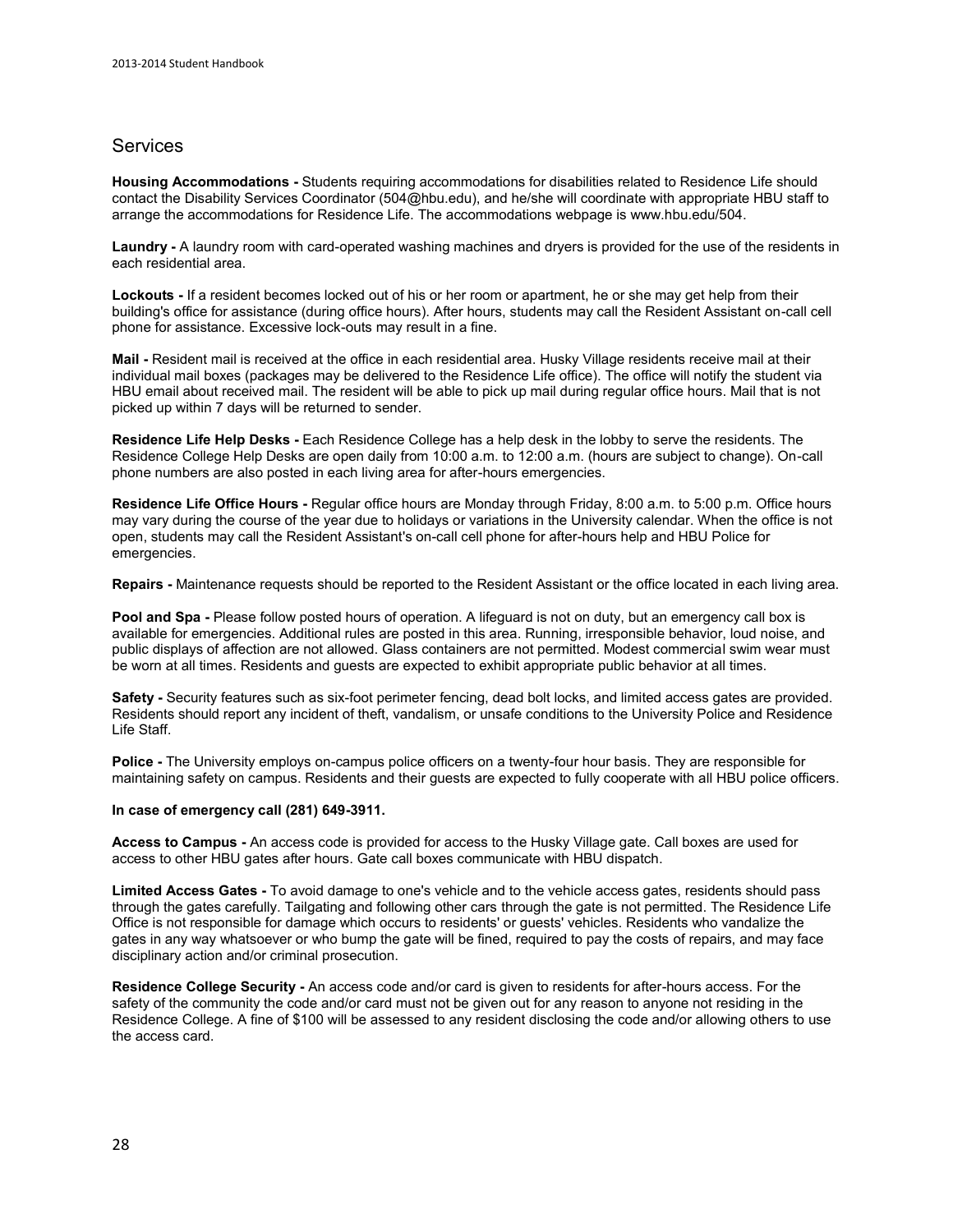# **Procedures**

**Residence Life Agreement -** In order to reside on campus, students must complete [a Residence Life Agreement](http://staging.hbu.edu/Students-Alumni/Student-Information/Residence-Life/Residence-Housing/Housing-Details/Housing-Agreement.aspx) and return it to th[e HBU Residence Life Office.](http://staging.hbu.edu/Students-Alumni/Student-Information/Residence-Life/Residence-Housing/Contact.aspx) A Housing Contract also must be signed prior to move-in.

**Meal Plan -** A [meal plan](http://staging.hbu.edu/Students-Alumni/Student-Information/Residence-Life/Residence-Housing/Housing-Details/Dining-Memberships.aspx) is required of all residential students. The meal plan does not include University vacation periods or breaks between semesters. In the event that a resident needs to alter his/her meal plan, a meal plan change form may be obtained in the HBU Residence Life Office. Meal plan changes are only allowed during the first two weeks of each term.

**Residence Life Appeal Process -** Approved appeals are rare since the policies and procedures that govern Residence Life must be consistent for all residents. Resident may appeal the Residence Life Agreement by submitting a written appeal form. Students may contact Residence Life for more information. The student is responsible for the full terms of the Residence Life Agreement during the appeal process.

**Housing Assignment -** All students will receive a notice via e-mail to their University account confirming their movein date and roommate assignment.

**Keys -** Each resident is provided keys to access his/her room upon checking in.

- Lost keys should be reported to the RA or Residence Life Office immediately.
- A replacement charge of \$50 will be assessed for each lost key.
- Duplication of keys is prohibited.
- It is strongly recommended that rooms are kept locked when not occupied.

**Room Consolidation –** During the first three weeks of each term, students residing in a room without a roommate may be required to consolidate rooms. Residents in the Husky Village Apartments may also be required to relocate during the consolidation period.

**Room or Apartment Transfers -** The following guidelines apply to all room/apartment changes:

- Before requesting a room change, residents must speak with their RA regarding reasons for wanting to move.
- Residents may fill out a room assignment change form obtained from the Residence Life Office.
- A resident moving without receiving approval may be sanctioned and required to pay a fine.

**Residence College Holidays and Semester Breaks -** The Residence College will close at 5:00 p.m. the last day of classes for vacations, recess breaks, and the last day of final examinations at the end of each term. Residence Colleges will open at 1:00 p.m. the day before classes begin each term and following all vacation periods. If a resident needs housing between semesters or during breaks, they must submit an appeal in writing, at least two weeks in advance, to the Residence Life Office, stating the exact dates they want to stay and why. Break appeals will be granted only in special circumstances as determined by HBU Residence Life. Break appeals must be approved or you will be required to move out during the break. HBU assumes no responsibility for housing and meals for students when the Residence Colleges are closed. **There are no appeals for the summer break. Housing is not available between the end of Spring and start of Summer terms.**

**Right of Entry -** Residence Life Staff reserves the right to enter and inspect living areas, including the bathroom. Some of the reasons for inspection include, but are not limited to:

- University policy is suspected of being violated;
- an occupant of the room is believed to be physically or emotionally in danger;
- maintenance or repair work is necessary or requested;
- health or safety hazards are suspected;
- local, state or federal law is suspected of being violated;
- a cleanliness inspection is deemed necessary.

The staff member will knock and identify him/herself before entering.

### **Move-In**

- Residents of each room are responsible upon move-in to complete the Room Condition Form. Rooms will be considered in good condition if the resident does not complete and/or submit the Room Condition Form.
- Students are responsible for the appearance and care of their room.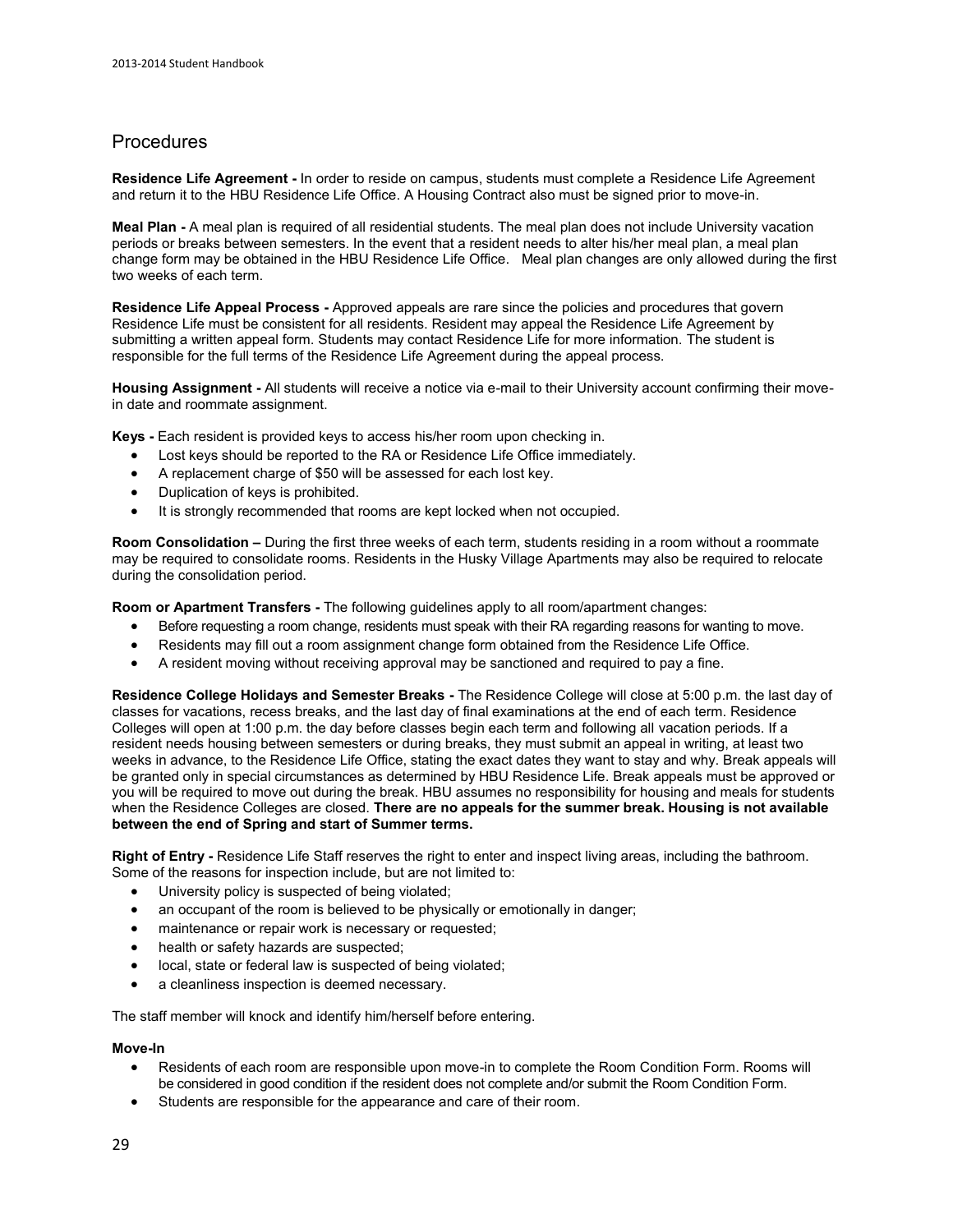Any and all defects and damages reported must be noted, and a written work order must be completed. Otherwise, the premises, fixtures, appliances and furniture will be considered to be clean, safe, and in good working condition.

### **Move-Out**

- Before checking out, the room and common areas must be in "Model Ready Condition"; all furniture and University property must be arranged properly and the room and common areas must be cleaned.
- When a student is moving out, it is his or her responsibility to set up a time with his/her Resident Assistant to check out. A walk-through must be scheduled with Residence Life staff prior to move out.
- Failure to clean, damaged/missing appliances/furniture, and leaving items behind will result in applicable charges to complete such cleaning, repair, replacement or removal of items. HBU Operations will complete a room inspection after move-out to assess damage and/or cleaning fees when applicable.
- When a resident leaves, whether at or prior to the ending date of his or her agreement the common areas must be cleaned. These areas include, but are not limited to the windows, bathroom, patios, balconies, kitchen appliances, and the living room. These areas must be clean and in good repair and condition, reasonable wear expected. All residents will be responsible for damage/repair cost in common space.
- Failure to schedule a walk-through indicates an agreement to accept assessment of damages and charges upon inspection by Residence Life Staff and HBU Operations. The final determination of damages will be made by management staff that may not inspect your room or apartment until after you have moved out.

# Visitation Policy

Visitation policies have been established in each Housing Area in order to create a healthy, safe living environment for all residents.

**Overnight guests of the same sex** may not stay more than two consecutive nights or more than four nights in a month. Overnight guests of the same sex are allowed only with the approval of all roommates. Guests of the opposite sex are not allowed to stay past established visitation hours.

### **Residence College**

- HBU students and staff must show their HBU ID to the office worker.
- Off-campus visitors must leave photo identification at the front desk when they sign in and must be escorted by a resident.
- The resident is responsible for the behavior of his/her guest.
- All visitor-occupied rooms must have room doors fully open.
- All visitor-occupied rooms must have lights on.
- Guests of the opposite sex are prohibited from showering in the residents' bathrooms. Guest bathrooms are provided in the lobby of each Residence College.
- Resident Assistants (RAs) will monitor visitation during rounds.

**Visitation of the opposite sex** - The Residence Colleges have established visiting hours for members of the opposite sex as follows:

| Monday - Thursday: | 12:00 p.m. to 10:00 p.m. |
|--------------------|--------------------------|
| Friday:            | 12:00 p.m. to 12:00 a.m. |
| Saturday:          | 12:00 p.m. to 12:00 a.m. |
| Sunday:            | 12:00 p.m. to 10:00 p.m. |

Visitation of the same sex may take place in the Residence Colleges anytime they are open. The visitor must show his/her HBU ID or sign in with a resident and present an off-campus ID. Same-sex guests who stay after 12:00 a.m. will be considered overnight guests and must be registered with the RA on duty. Residents may contact the RA on call to register overnight guests.

**No visitation during breaks** - During the University breaks, there will be no one allowed into the building except with advance permission of the Resident Director.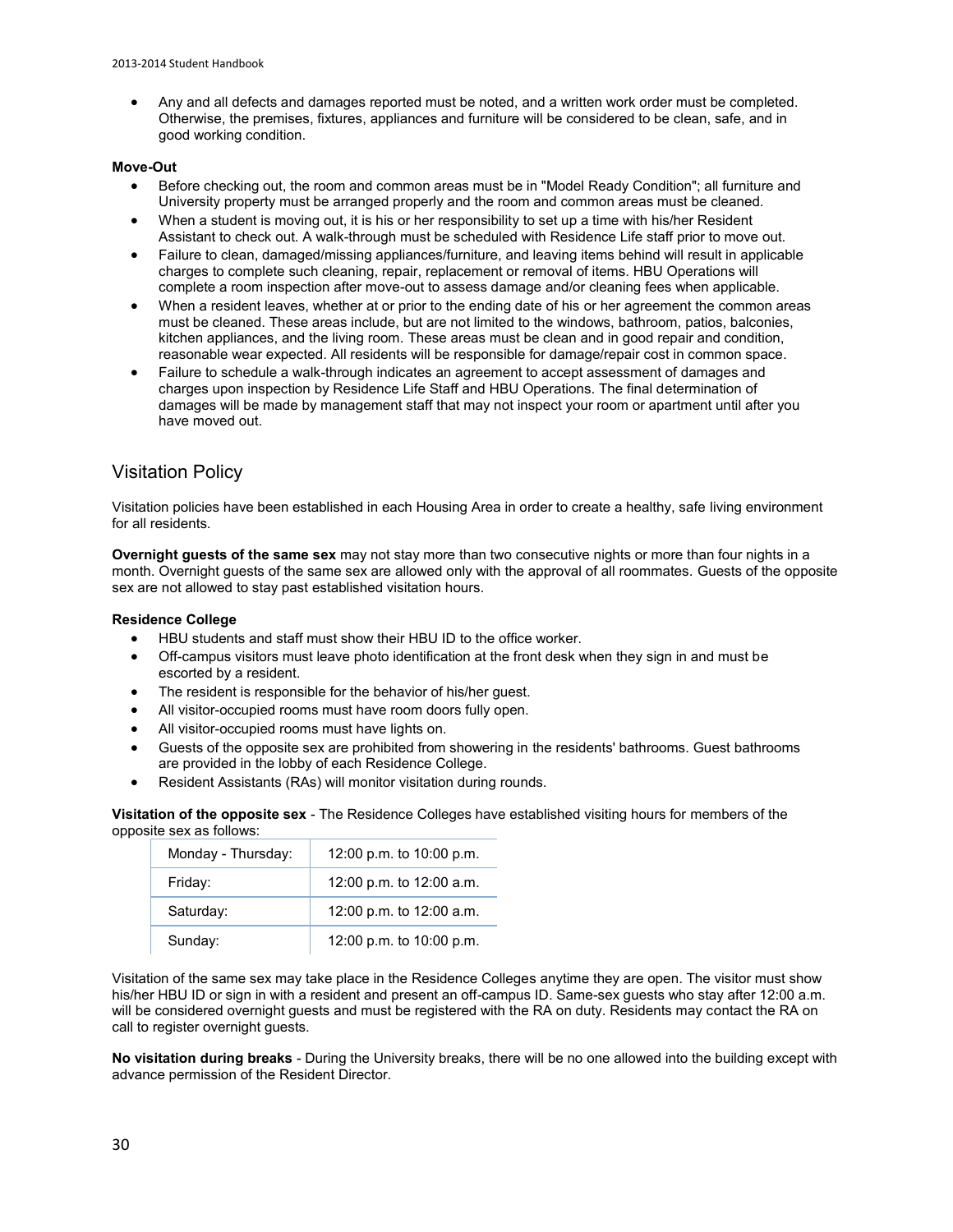#### **Husky Village**

Visitors of the opposite sex are permitted between the hours of 12 p.m. and 1:00 a.m. daily.

### HBU Community Guidelines

**Alcohol Policy -** Possession or consumption of alcohol is not permitted anywhere on campus. Alcohol-related conduct that ignores the rights of others to a quiet, orderly living environment is not acceptable. Alcohol containers, full or empty, are not allowed in student rooms/apartments.

**Chronic Misbehavior -** A student establishes an unacceptable pattern of misconduct when he or she is frequently in trouble, though individual offenses might be minor. A pattern of recalcitrance, irresponsible conduct, or manifest immaturity may be interpreted as a significant disciplinary problem.

**Drugs and Illegal Substances -** Use, possession, and/or distribution of drugs and/or illegal substances is strictly prohibited and may result in eviction from campus and referral to the University conduct officer and/or law enforcement agencies. This includes possession of any drug paraphernalia.

**Failure to Comply -** Students must comply with all written and verbal requests and instructions from University officials. This includes requests to produce valid identification. Failure to comply may result in disciplinary action and/or fine.

**Firearms/Weapons -** Firearms and other weapons are not allowed on the property. All students and their guests must comply with all federal, state, local and University laws and regulations pertaining to all weapons including, without limitation, explosives, bows and arrows, illegal knives, martial arts weapons, air rifles, BB guns, or any other object that can be construed as a weapon.

**Implied Consent -** All students in a room/area will be held responsible for the behavior/objects in that room or area. In addition, residents who are not observed participating in misbehavior or in possession of inappropriate items/objects, but are in the presence of a policy violation, may be held responsible. This is called "Implied Consent." If a resident is present, he/she will be held responsible unless it can be clearly demonstrated that he/she had no knowledge of the violation.

**Loss of Property -** The University assumes no responsibility for damages and/or loss of personal property due to theft, fire, destruction, acts of God, etc. Students are advised to check with their parents/guardians regarding their insurance coverage. Students are encouraged to get renters' insurance and may contact the HBU Residence Life Office for options. Students are reminded that any belongings left in campus housing after moving out will be disposed of by the University at the resident's expense.

**Minor Children -** Residents are required to supervise at all times any guests on the property who are minor children. Babysitting is not permitted in any on-campus housing. With the exception of family housing, guests under the age of 16 are not allowed to stay overnight.

**Noise Policy -** Residents and their guests must respect the rights of others at all times by behaving in a manner that is conducive to sleeping and studying. High volume sounds from home and car stereos, televisions, electrical instruments, and such are not permitted. Residents are expected to show consideration and courtesy to others at all times.

**Quiet Hours -** In order to meet the many requests of resident students for a better living and learning environment on campus, the hours between 10:00 p.m. to 10:00 a.m. have been set aside as quiet hours for residents to relax, study, and sleep.

**Posting -** All signs and posters must be pre-approved by the HBU Student Life Office before being posted. If approved, posters, signs, and other items will be posted in designated areas.

**Roommate and Neighbor Conflict Resolution -** All residents agree to abide by the following process:

- 1. The complaining resident will discuss the problem with an RA/RD; the staff will give tips on how to talk with the roommate/neighbor; the complaining resident will address the concern directly with the roommate/neighbor.
- 2. HBU staff will follow up with the complaining resident. If the problem remains, a resolution meeting will be held among roommates/neighbors and staff. A written roommate/neighbor agreement may be formulated to help arrive at resolution.
- 3. HBU staff will follow-up and revise the roommate/neighbor agreement if needed.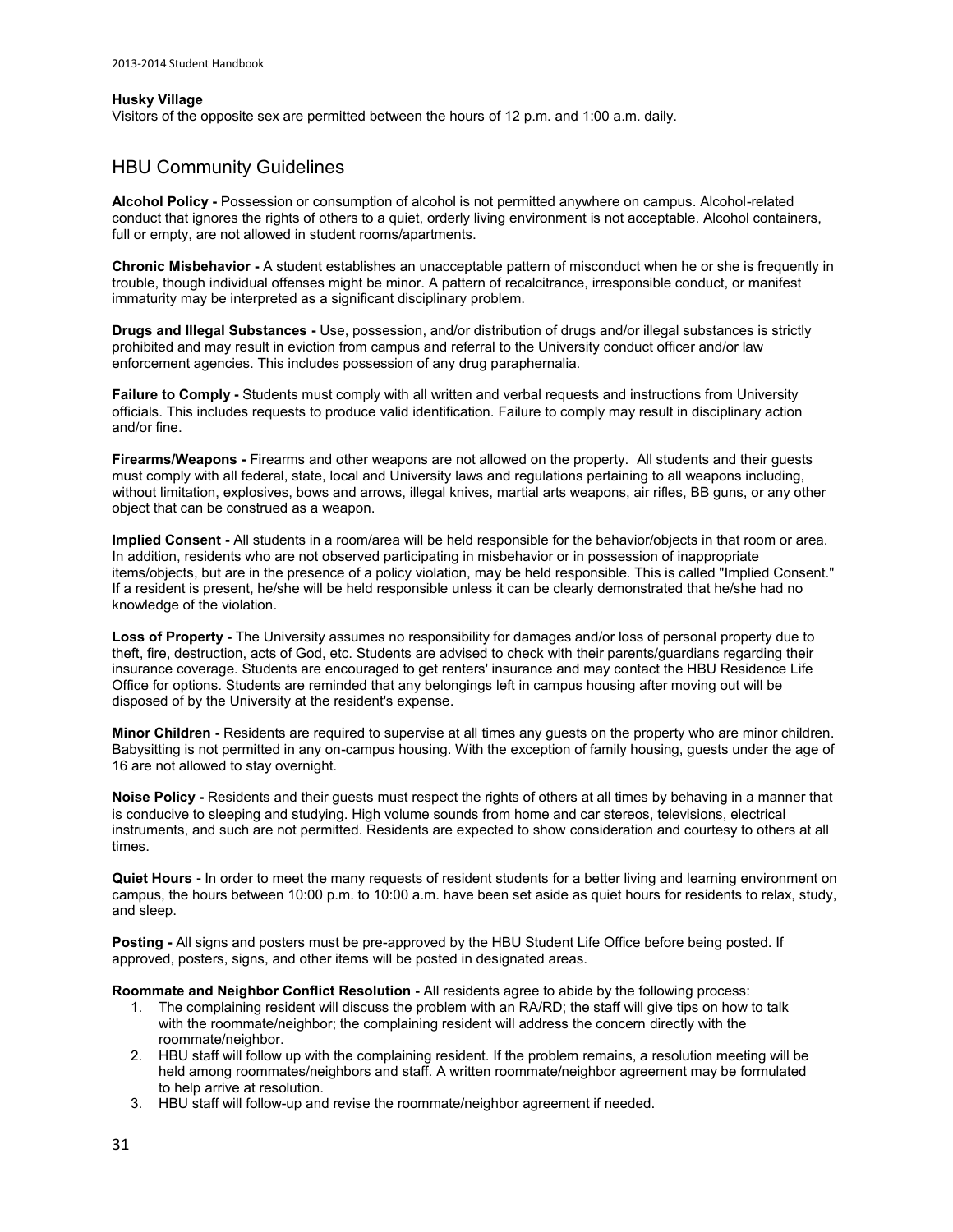Only after the staff feels that the roommate/neighbor resolution process has been given full opportunity to resolve the issue will changes in room or apartment assignments be considered. Failure to get along with roommates/neighbors is not grounds for cancellation of a Residence Life Agreement.

**Solicitation -** No student is to permit his or her room to be used for any commercial purpose. Soliciting in the Residence Colleges or on University grounds is forbidden without the expressed written permission of the Vice President of Student Life. Campus organizations must obtain permission from Residence Life in order conduct meetings in campus housing areas.

**Smoking -** HBU is a smoke-free campus. Smoking is prohibited anywhere on University premises except for the confines of private vehicles.

**Verbal and/or Physical Abuse -** Residents and guests are to treat all neighbors, apartment mates, visitors, Residence Life staff, and other University officials with courtesy and respect. Verbal abuse will not be allowed, including swearing, name-calling, or any other language offensive or demeaning to the person. Physical violence of any type will not be tolerated.

**Windows -** Students are prohibited from entering or exiting rooms or buildings through the windows.

### Facility Policies

**Antenna Hookups -** Individual outdoor antenna or satellite hookups are not permitted.

**Barbecue Grills -** Fire codes prohibit the storage or use of barbecue grills on the sidewalks in front of each building and on the unit patios and balconies. Students should use the community grills provided. Please leave the equipment, grills, and area clean for the next person. Flammable liquids may not be stored in rooms or apartments.

**Bicycles -** Bicycles must be stored in the outdoor bike racks or in an individual's room. Bicycles may not be stored in hallways or access areas. Do not chain bicycles to trees or fences. If a bicycle is kept on the property, it is at the individual's sole risk of loss or damage. Abandoned bicycles will be thrown away at the end of the Spring term.

**Cafeteria Dishes -** All cafeteria dishes (plastic tumbler glasses, hot drink mugs, silverware, plates, bowls, utensils, etc.) must remain in the cafeteria.

**Cleanliness -** Residents must maintain their apartment/room in a clean, orderly, and sanitary condition at all times. Unclean conditions may create an unhealthy environment for roommates and/or neighbors. All residents are responsible for the cleanliness of their respective common area(s). If the maintenance staff must clean an apartment to assure sanitary conditions, the responsible resident will be required to pay for the cleaning or repair.

**Common Areas -** Residents are expected to use common sense and consideration for others when using these facilities. Use of the common areas is a privilege that can be withdrawn for any reason. Do not make loud noise or play music in the courtyard, clubhouse, pool area, or other common areas. Residents and their guests are required to follow the posted rules and regulations.

**Common Area Damage -** Residents of a wing, hall, or building are jointly responsible for the care, cleanliness, and protection of common areas. Damages may be charged to students of that suite area, apartment, or residents of the entire building if assessment to specific individuals cannot be determined.

**Common Area Furniture -** Public or common area furnishings or equipment must remain in those areas.

**Decorations -** Personal decorations are not to be displayed publicly except on the Residence Hall room door. Aluminum foil may not be placed in windows as insulation or decoration. Decorations inside the room or apartment must comply with other stated guidelines and be consistent with the morally conservative environment of the University. All decorations should be temporary in nature so as to not permanently deface or cause damage. Posters and other wall decorations are only permitted to be hung with tape that will not damage painted wall surfaces. No wall papering or painting is permitted. Residence Life has the authority to take down all decorations.

**Fire Hazards -** Because of the potential for accidents or fires, the following regulations must be observed:

- no open flames (candles, Sterno, liquid fuel, etc.);
- no incense:
- no hot plates;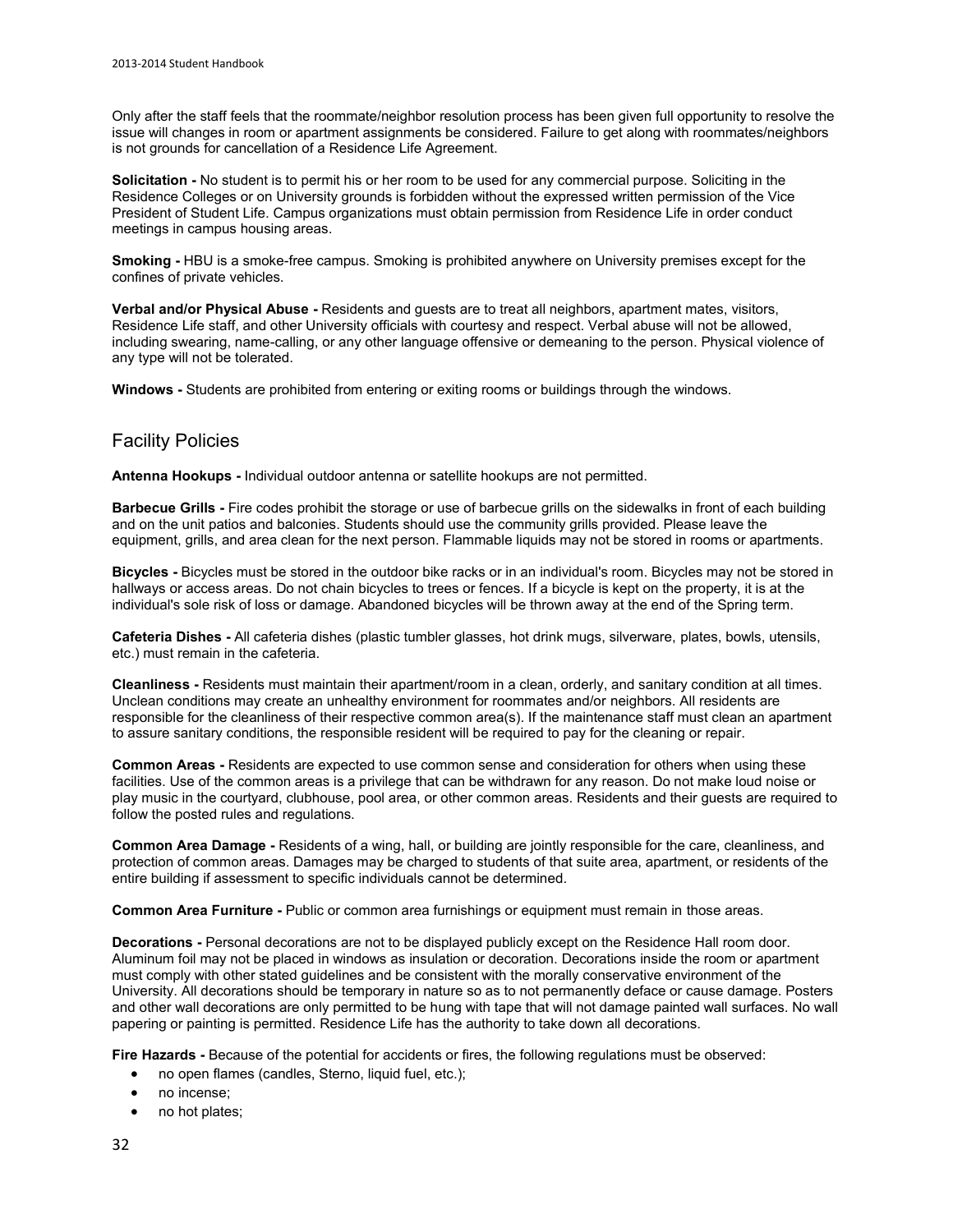- no halogen lamps; only UL approved, or listed, electrical lights or extension cords may be used;
- lights are not to be placed around doors or windows with the power line passing through the doorway or window frame to an outlet;
- no multiple-outlet, "octopus" plugs in your room or apartment unless they have a self-contained circuit breaker;
- only artificial trees are permitted in students' rooms;
- decorations may not obstruct an exit;
- do not hang anything from sprinkler heads; and
- all decorations used on the inside of the University building must be flameproof or flame retardant.

**Husky Village Patios and Balconies -** Keep patios and balconies clean and uncluttered at all times. Only appropriate patio furnishings should be used. Do not dry clothing or linens or store personal items on patios or balconies at any time, including, but not limited to, boxes, tires, recyclables, and/or broken furniture. No HBU apartment furniture is allowed to be used outside the apartment.

**Motorcycles -** Motorcycles and all other motorized two or three-wheeled vehicles must be licensed for operation on public roadways and must be registered at the University Police Department. These types of vehicles may not be allowed on the property. However, if permitted, the vehicle must be parked in a parking space.

**Parking Areas and Permits -** All vehicles operated on the University property must be registered at the University Police Department. A resident may have one vehicle registered in his or her name or his or her parent's name parked on-site at any time. Commercial vehicles, boats, campers, trailers or large recreational vehicles may not be stored on the property, even temporarily, without prior written permission. All vehicles that have not been properly registered may be towed at the owner's expense. Vehicles may not be maintained, repaired, or washed on the property.

**Pets -** For health and sanitation reasons, students may not keep any pets. Mammals, reptiles, insects, and fish of any kind are prohibited.

**Residence College Courtyards -** The courtyards are for community use. Please do not leave personal property in the courtyard area or common walkways.

**Room Furniture -** University furniture in a given room must remain in that room. Residents are responsible for all University property assigned to their rooms and will be billed at the end of the semester/academic year for missing or disassembled items.

**Street Signs -** Municipal signs (stop, yield, street, interstate, etc.) are not allowed in campus housing.

**Thermostats -** Each room/suite/apartment has a thermostat that controls the inside air temperature. The thermostat setting must be maintained at a reasonable temperature. Residents should not set the thermostat below 70 degrees for cooling or above 82 degrees for heating. Moderate temperature settings help to ensure constant function and help to save energy.

**Trash -** All trash must be deposited by residents in provided trash barrels and dumpsters. Failure to deposit trash in the appropriate place may result in fines.

### **Emergencies**

All emergencies should be reported immediately to the University Police. Please call the University Police at 281-649- 3314 (non-emergencies) and/or 281-649-3911 (emergencies) to report any criminal activity, fire or medical emergency. From a University phone, dial ext. 3911.

**Emergency Fire Procedures -** In order to protect the health and property of residents, the University has established the following procedures for fire safety:

1. Before a Fire:

- 1. Know the location of fire safety equipment on the floor
- 2. Know the location of all exits throughout the building.
- 3. Know the location of designated evacuation locations.
- 2. Discovering a Fire:
	- 1. Vacate the building as quickly and safely as possible via the nearest accessible exit.
	- 2. If time permits, notify University Police (Ext. 3911) and Residence Life Staff.
- 3. Being warned of a fire when in your room:
	- 1. Open curtains.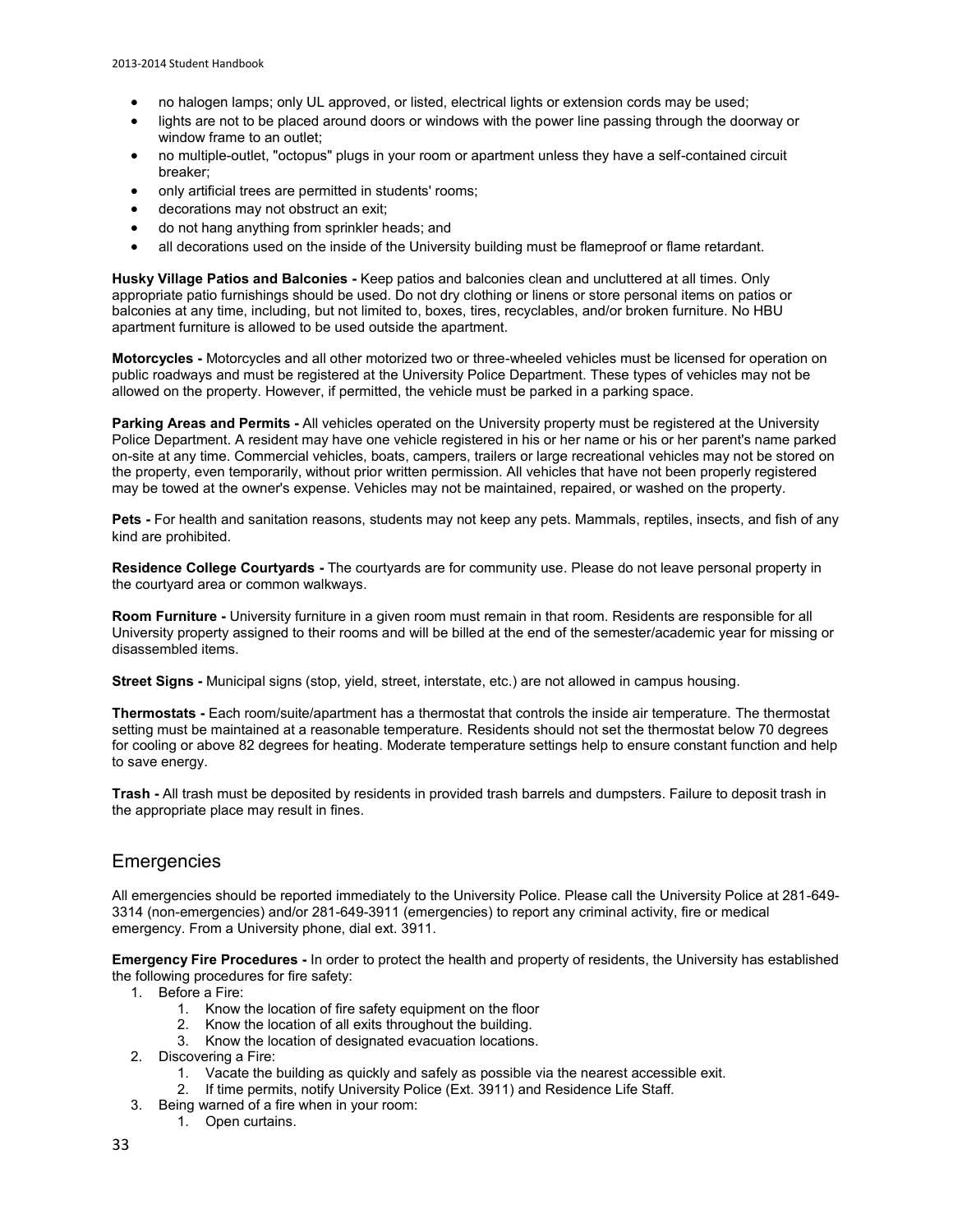- 2. Put on shoes and coat and take a wet towel to cover the face.
- Turn off all lights.
- 4. Vacate the room, close the door, and lock it if time permits.
- 5. Vacate the building as quickly and safely as possible by the nearest accessible exit.
- 6. If you encounter smoke while exiting, keep as low to the floor as possible. NOTE: If your door or doorknob is hot, do not attempt to leave your room. Keep your door closed. Place a blanket or towel along the bottom of the door to keep smoke out of the room. If a window is available, hang something out of it and shout for help to attract attention.
- 4. After Vacating the Building:
	- 1. Leave the immediate area of the building.
	- 2. Remain in the designated evacuation location, and at least 100 feet away from the building, until you receive further instructions from emergency personnel and/or staff members.

NOTE: Tampering with fire equipment, smoke detectors, and/or sounding a false fire alarm is against the law. Violators will face a Disciplinary Hearing and could be referred to the civil authorities. If found guilty violators could be fined up to \$500 and dismissed from campus housing.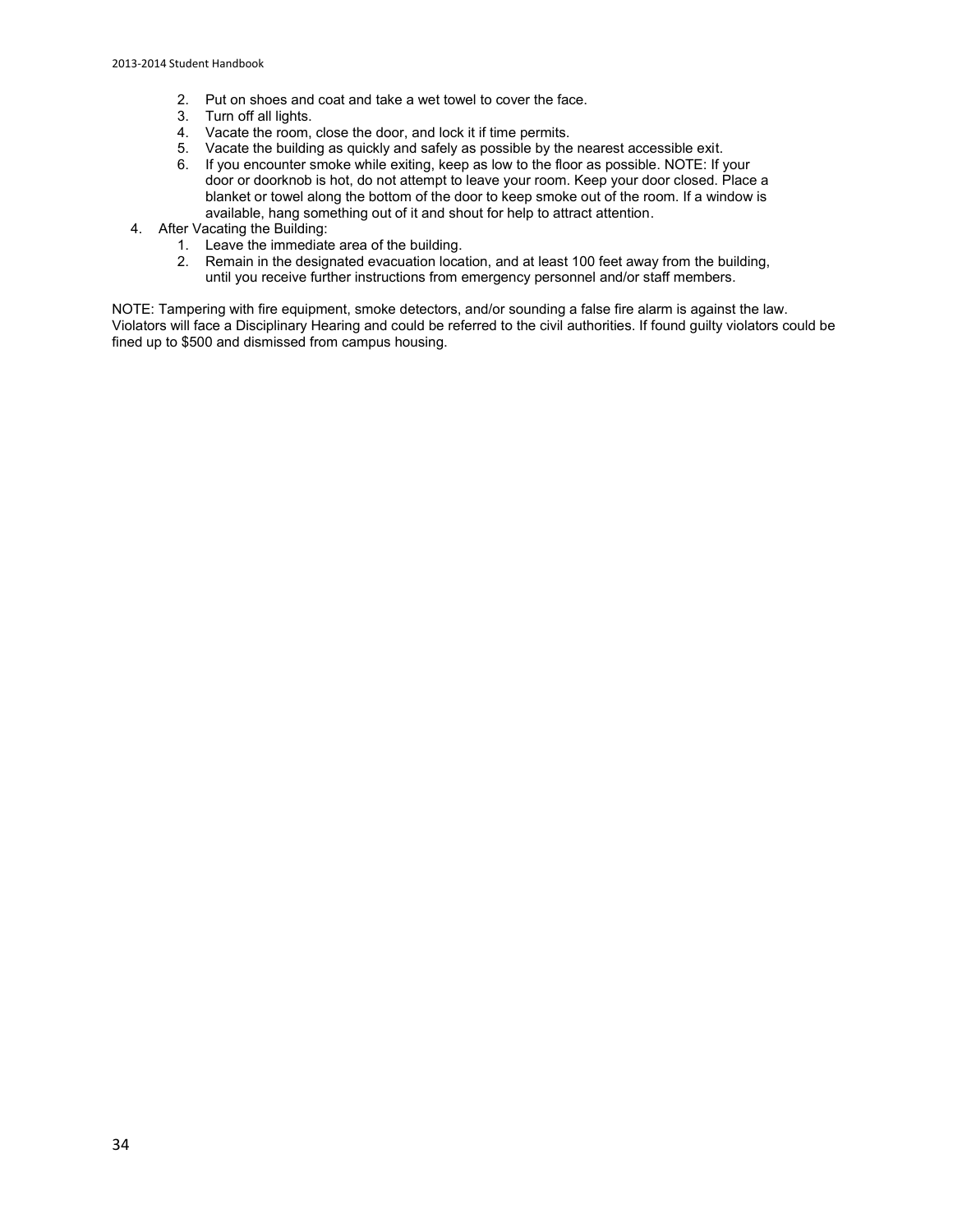# **Safety**

### University Police

It is the desire of the University to provide a safe and peaceful campus, free from fear or concern for one's personal safety. Although this is a challenge in today's society, the University is well-equipped to meet this and other challenges.

The Police Department in and of itself cannot guarantee every person's safety. It requires the combined efforts of a professional police team along with the awareness and concern of all members in the University community. One of the major functions of the officers is to patrol the University campus 24 hours per day, seven days per week. The officers carry radios. Numerous Emergency Call Boxes, which ring directly to the University Police Department, are located around campus.

Another tool which is absolutely essential in order to maintain peace and safety on campus is the personal awareness of every member of the University community. It is essential that you remain aware of your surroundings and that you report any activity which seems out of the ordinary. The officers would much rather respond to a call that proved not to be of any consequence than to write an incident report after a situation occurs in which they had no opportunity to intervene.

The officers of the Houston Baptist University Police Department are highly committed to this University and to maintaining the safety of every person. They take a personal interest in each and every person. Please help them help you.

### **How you can help:**

- Report any suspicious activity by calling the University Police Department at extension 3911 or 281-649- 3911, call on the Emergency Call Boxes, or stop by the Police Department.
- Allow the Police to be of service to you. Please call if you have a concern or desire a police escort to your vehicle or Residence College, especially at night.
- If you have fears for your personal safety or that of your personal property, talk to the Police Department.
- Take advantage of the crime prevention presentations given on campus. Call the University Police at 281-649-3314 for the time and location of the next presentation.
- If there is an emergency, remain as calm as possible, call ext. 3911, and give the dispatcher the facts as completely as possible. Make sure you give your name, location, and the nature of the emergency. Don't hang up when the conversation is over: wait until the dispatcher hangs up. Remain calm and encourage others to remain calm.
- Report any theft, no matter how minor, to the Police Department.
- Read, understand, and abide by the parking and vehicle regulations. More than anything, they are written to protect you and your property.
- Communicate with the Police.

### **Find more information a[t www.hbu.edu/UniversityPolice](http://www.hbu.edu/UniversityPolice)**

# HBU Campus Alert and Emergency Preparedness

Houston Baptist University strives to create a safe and secure learning and living environment on our campus. It requires the combined efforts of a professional police team along with the awareness and concern of all members in the University community.

# The HBU Alert System

HBU has implemented an important communication tool for students, faculty and staff. *The HBU Alert System* can provide quick voice or text messaging to local or cell phones as well as through HBU email accounts in the event of a campus emergency. Phone numbers are taken from information provided through HuskyNet, so it is important that students provide the University with up-to-date contact information. To view contact information students should read the directions at [www.hbu.edu/alert.](http://www.hbu.edu/alert) In the event of an emergency, the University will also utilize the following communication outlets: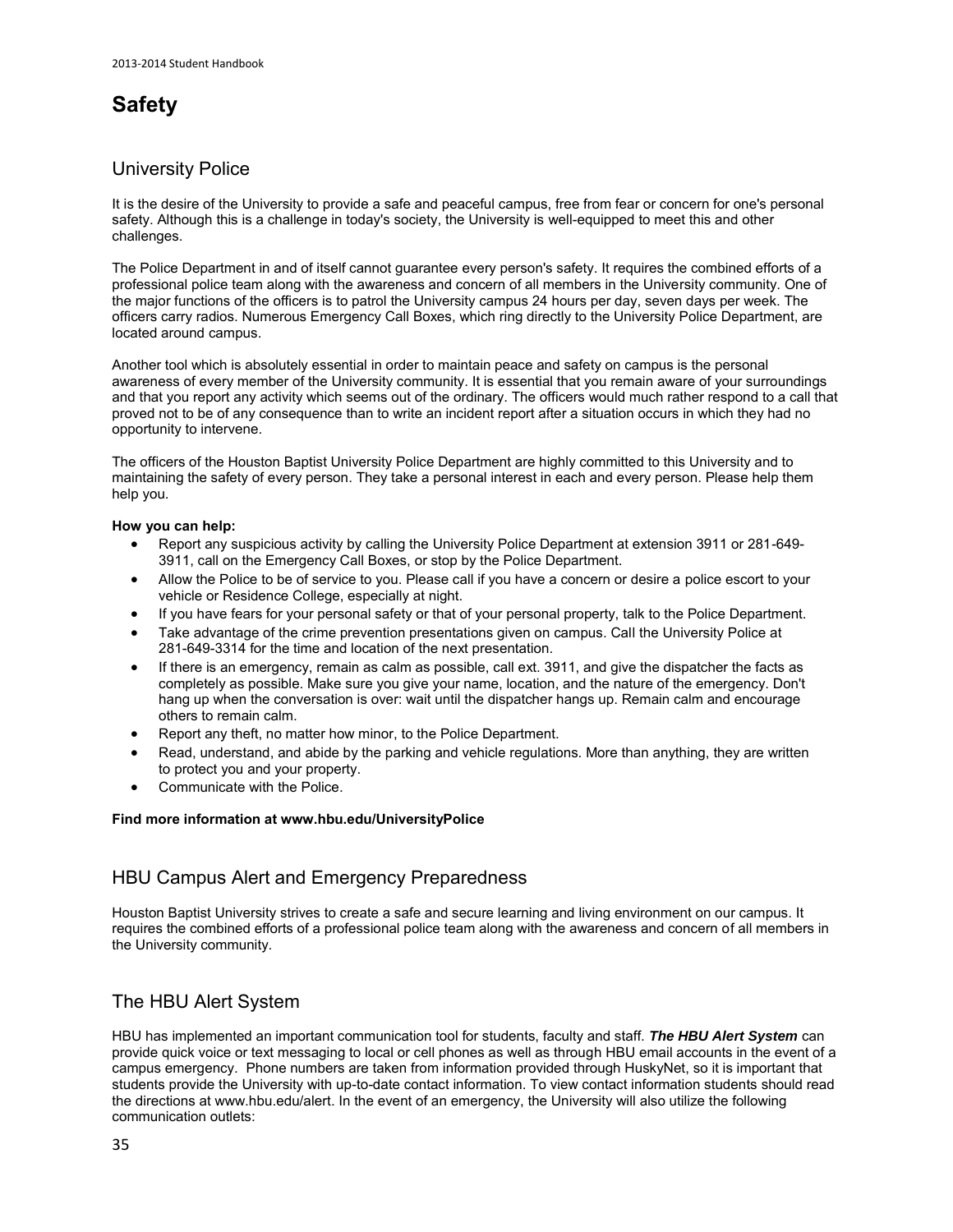- **The University Portal:** Emergency information will also be posted for internal audiences at **[my.hbu.edu](http://my.hbu.edu/)**, the University portal.
- **Local news and radio:** HBU will communicate with local news outlets in order to quickly disseminate news and information. Key media outlets include KHOU (11), KPRC (2), KTRK (13), KRIV (Fox), Univision (45), and KTRH Radio (740 AM, Houston's official Emergency Broadcasting station), as well as the Houston Chronicle Web site.
- **[www.school-alerts.com](http://www.school-alerts.com/)**: This Houston Web site carries emergency notifications for all local public and private schools. You may visit their web site to receive notifications of school emergencies including school closings, delayed openings, early dismissals, reopening announcements, shelter in place announcements, and other special alerts.

## Campus Call Boxes

HBU's security system includes numerous emergency call boxes located in different areas on campus. They are generally identified by a blue light on top. These call boxes are available in an emergency situation. As soon as the button on the call box is PUSHED, the University Police are alerted and will respond through the speaker on the call box.

### **To REPORT ALL EMERGENCIES (including medical) CALL EXT. 3911 on a campus telephone, or DIAL (281) 649-3911.**

- Police Non-Emergency Line (281) 649-3314 (ext. 3314 on campus)
- HBU Switchboard (281) 649-3000

### Medical Emergencies

Should you have any type of medical emergency on campus, call (281-649-3911) ext. 3911 immediately. HBU has trained officers to provide the quickest and most appropriate attention until the paramedics arrive. Contacting the Houston Fire Department or the University Clinic directly will only delay medical attention. **Please call ext. 3911 for any emergency**.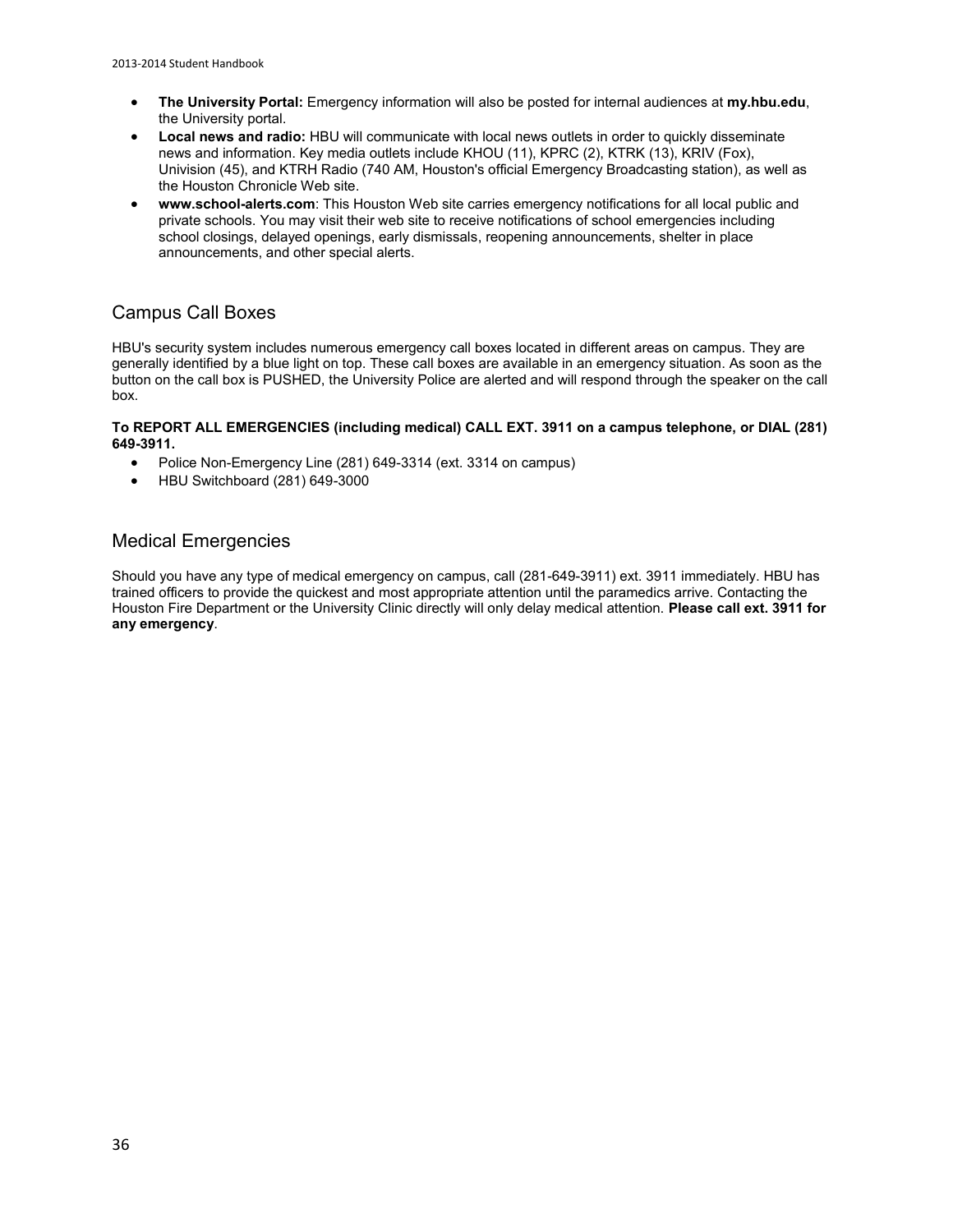# **Spiritual Life Department**

In fulfilling the Spiritual Life Mission Statement we seek to foster Christian community life and worship by creating experiences for students, faculty, and staff in spiritual formation that will support the integration of faith and learning. The theme for 2013-2014 is *"Love God-Love Others,"* Matthew 22:37-39*: "Jesus replied, 'Love the Lord your God with all your heart and with all your soul and with all your mind. This is the first and greatest commandment. And the second is like it: Love your neighbor as yourself.'"*

The Spiritual Life Department includes the Community Life and Worship Program, Student Ministries, and ACTS (Assisting Communities Through Students). [Contact the Spiritual Life staff](https://www.hbu.edu/Students-Alumni/Student-Information/Spiritual-Life/Spiritual-Life-Department/Contact-Us.aspx) or visit the Spiritual Life Office, located on the second floor of the Baugh Center.

# Community Life and Worship (CLW) Graduation Requirement

All students seeking an undergraduate degree (full-time or part-time) have a CLW Graduation requirement of 80 credits. Students are encouraged to garner a minimum of 10 credits per semester until the full requirement is met and to complete their CLW requirement before their last semester. *Students must satisfy this requirement in order to graduate from HBU.*

[Community Life and Worship website](http://staging.hbu.edu/Students-Alumni/Student-Information/Spiritual-Life/Community-Life-and-Worship.aspx) provides details about available CLW events. Questions about the CLW graduation requirement or the Spiritual Life Program may be directed to the [Spiritual Life Office.](https://www.hbu.edu/Students-Alumni/Student-Information/Spiritual-Life/Spiritual-Life-Department/Contact-Us.aspx)

**Transfer Students** will receive a transfer credit of 3/4 credit for every transfer hour. For example, a student with 40 transfer hours will receive 30 CLW credits towards the requirement of 80 CLW credits. Please note the requirements below for those entering the university for the first time after the 2010-11 academic years.

**Community Life and Worship Credit Events** – The CLW program offers a variety of events each semester and students are encouraged to attend. A maximum of 20 credits will be allowed per semester. For all new transfer and freshmen students matriculating into the university starting fall 2010, the CLW requirement has changed to the following:

#### **EVENT**

#### **Section A - Worship Events (a minimum of 50 CLW credits must be accrued)**

| <b>EVENT</b>                                              | # of CREDITS               |
|-----------------------------------------------------------|----------------------------|
| <b>Wednesday Convocation</b>                              | 1 credit                   |
| Power Wednesday (first Wednesday of each month)           | 2 credits                  |
| <b>Thursday Convocation</b>                               | 1 credit (per Convocation) |
| Power Thursday Convocation (first Thursday of each month) | 2 credits                  |
| <b>Opening Convocation</b>                                | 2 credits                  |
| Founders' Day                                             | 2 credits                  |
| <b>Honors Convocation</b>                                 | 2 credits                  |
| Spiritual Emphasis Week                                   | 1 credit (per Convocation) |
| Passion Week                                              | 1 credit (per Convocation) |
| Quest (contemporary worship service)                      | 1 credit (per Quest)       |
| Power Quest (first Tuesday of each month)                 | 2 credits                  |
| <b>Fellowship of Christian Athletes</b>                   | 1 credit                   |
| CS Lewis Worship/Bible Study                              | 1 credit                   |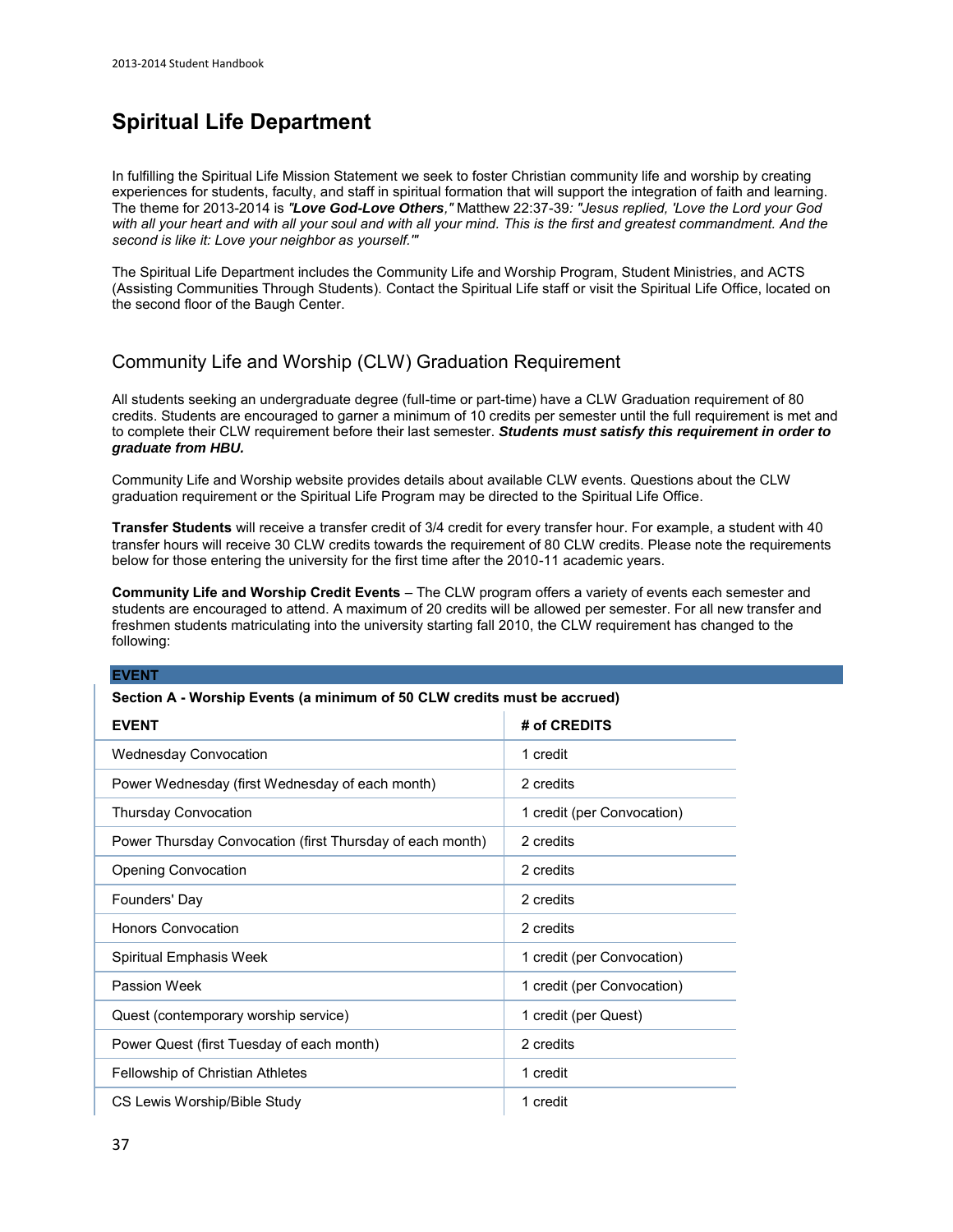### **Section B - Community Life Events (No more than 30 CLW credits)**

| <b>ACTS Weekly Service Opportunities</b>     | 1 credit                          |  |
|----------------------------------------------|-----------------------------------|--|
| <b>Campus Service Days</b>                   | 2 credits                         |  |
| HBU sponsored Mission Learning Opportunities | 5 credits/week                    |  |
| Mission Trips (pre-approved)                 | 5 credits/week                    |  |
| Internships                                  |                                   |  |
| Service Learning                             | 20 credits (1 internship/career)  |  |
| Church Leadership                            | 20 credits (1 internships/career) |  |
| <b>Student Ministries</b>                    |                                   |  |
| <b>FOCUS Student Conference</b>              | Up to 3 credits                   |  |
| See You at the Columns                       | 1 credit                          |  |
| <b>ABIDE Prayer Retreat</b>                  | Up to 3 credits                   |  |
| <b>Passion Conference</b>                    | Up to 3 credits                   |  |
| <b>Other Alternatives</b>                    |                                   |  |
| <b>Organization Sponsored Events</b>         | 1 credit                          |  |
| <b>CLW Small Group Bible Studies</b>         | 1 credit                          |  |
| University Sponsored Lectures                | 1 credit                          |  |
| Seminars and special opportunities           | 2-3 credits                       |  |
| Dunham Bible Museum                          | 2 credits                         |  |
| Early Church Exhibit                         | 2 credits                         |  |
| <b>Traveling Exhibit</b>                     | 2 credits                         |  |
| C.S. Lewis/Nooma DVD's                       | Up to 15 credits                  |  |

### **ACTS Volunteer Program (must be pre-approved)**

**Organization Sponsored Events** - CLW credits must be approved by the Spiritual Life Office. A student organization may submit a request to the Spiritual Life Office for an event to receive CLW credit. The request form is available on the HBU portal under HBU forms. The CLW Credit Request Form must meet the approval criteria and be submitted 10 days prior to the event. The event must support community life and worship on campus and the mission of HBU. Once an event is approved, the organization is responsible for properly promoting the event.

**Attendance and Tracking** - A representative designated by the Spiritual Life Office will be available at approved events to record attendance. The student is responsible for having his/her attendance recorded by ID card scan or sign-in. A student may only sign in twice per semester at Convocation. Participants do not receive credit when they arrive late, leave early, fail to sign-in or scan-in, or distract someone else from participating. Students may check their CLW record on their HuskyNet account. It is the student's responsibility to notify the Spiritual Life Office with any questions regarding his or her CLW record. In the case of a discrepancy in the student CLW record, changes in credit can only be done for the semester prior to the request.

**Petitions Policy** - All students seeking an undergraduate degree must complete the 80 CLW credit requirement in order to graduate. No petitions are accepted requesting a decrease in credit requirement. A student may petition to earn credit beyond the semester limit but only the semester in which graduation is to occur. Note that the CLW committee will make a decision regarding the petition and is pleased to help the student work out a plan on a caseby-case basis. Petition forms are available in the Spiritual Life Office.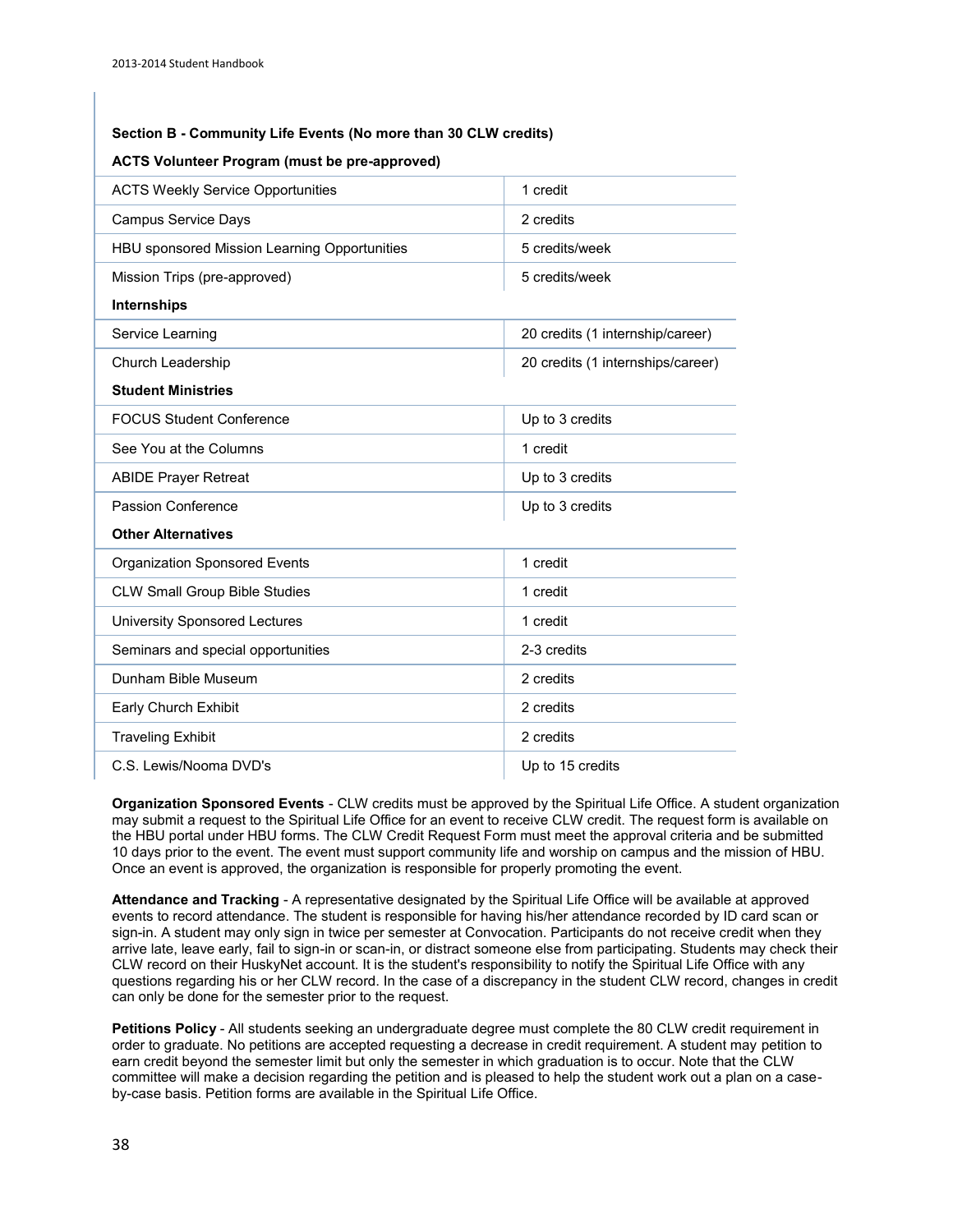# Baptist Student Ministry

In [Baptist Student Ministry,](http://staging.hbu.edu/Students-Alumni/Student-Information/Spiritual-Life/Community-Life-and-Worship/Ministry-Opportunities/Baptist-Student-Ministries.aspx) our desire is to equip students to live a disciplined life following Christ. This is accomplished by:

- Challenging believers to daily grow in their desire to know God more intimately.
- Helping students to identify their spiritual gifts in order to more uniquely fit into the body of Christ.
- Leading those involved to discover the richness of the diversity on our campus.
- Equipping leaders to share the Good News of Jesus Christ here and around the world.

### **Ministry Leadership Council**

[Ministry Leadership Council](http://staging.hbu.edu/Students-Alumni/Student-Information/Spiritual-Life/Community-Life-and-Worship/Ministry-Opportunities/Ministry-Leadership-Council.aspx) (MLC) gives students an opportunity to grow in leadership in such ministries as:

- Commuter Ministry
- Disciple Now
- Freshman Fellowship
- Mission Munchies
- Prayer Team
- Evangelism
- Student Missions
- Worship

### **Weekly Ministry Activities**

- **Mission Munchies** Weekly meal immediately following Wednesday Convocation is provided by student organizations and local churches. Minimum donation of \$1 is applied toward student missions.
- **Freshman Fellowship** Monthly gathering for freshmen, full of discipleship and fun on advertised Thursdays.
- **Prayer Counseling**  Each Tuesday after Quest.
- **Freshmen Involved in Reaching Maturity (F.I.R.M.)**  These groups of freshmen meet weekly for discipleship, accountability, and outreach.
- **Special opportunities to Live In Discipleship (S.O.L.I.D.)**  These groups take the principles of F.I.R.M. to the next level for upperclassmen.

### **Other Opportunities**

- FOCUS Student Conference
- Spiritual Emphasis Week
- Student Mission Opportunities
- Disciple Now Teams
- See You at the Pole (outside M.D. Anderson Student Center)
- National Day of Prayer
- ABIDE Prayer Retreat
- Prayer Walks
- Passion Conferences

Please come by the Baptist Student Ministry Office, located on the second floor of the Baugh Center or [contact](http://staging.hbu.edu/Students-Alumni/Student-Information/Spiritual-Life/Spiritual-Life-Department/Meet-Our-Staff/Danny-Miller.aspx)  [Danny Miller.](http://staging.hbu.edu/Students-Alumni/Student-Information/Spiritual-Life/Spiritual-Life-Department/Meet-Our-Staff/Danny-Miller.aspx)

# ACTS

[ACTS](http://staging.hbu.edu/Students-Alumni/Student-Information/Spiritual-Life/Community-Life-and-Worship/Ministry-Opportunities/ACTS-(Assisting-Communities-Through-Students).aspx) (Assisting Communities Through Students) is a distinctive program that encourages students to make a Christian response to human needs through service in nonprofit agencies and Houston schools. ACTS is committed to providing students with opportunities to address complex social issues, develop leadership skills, gain valuable work experience, and apply classroom theory to real world situations. Most importantly, through these experiences, students will be encouraged to make service an integral part of their lives.

39 Students receive one CLW credit for participation in ACTS-sponsored events located in the Community Life and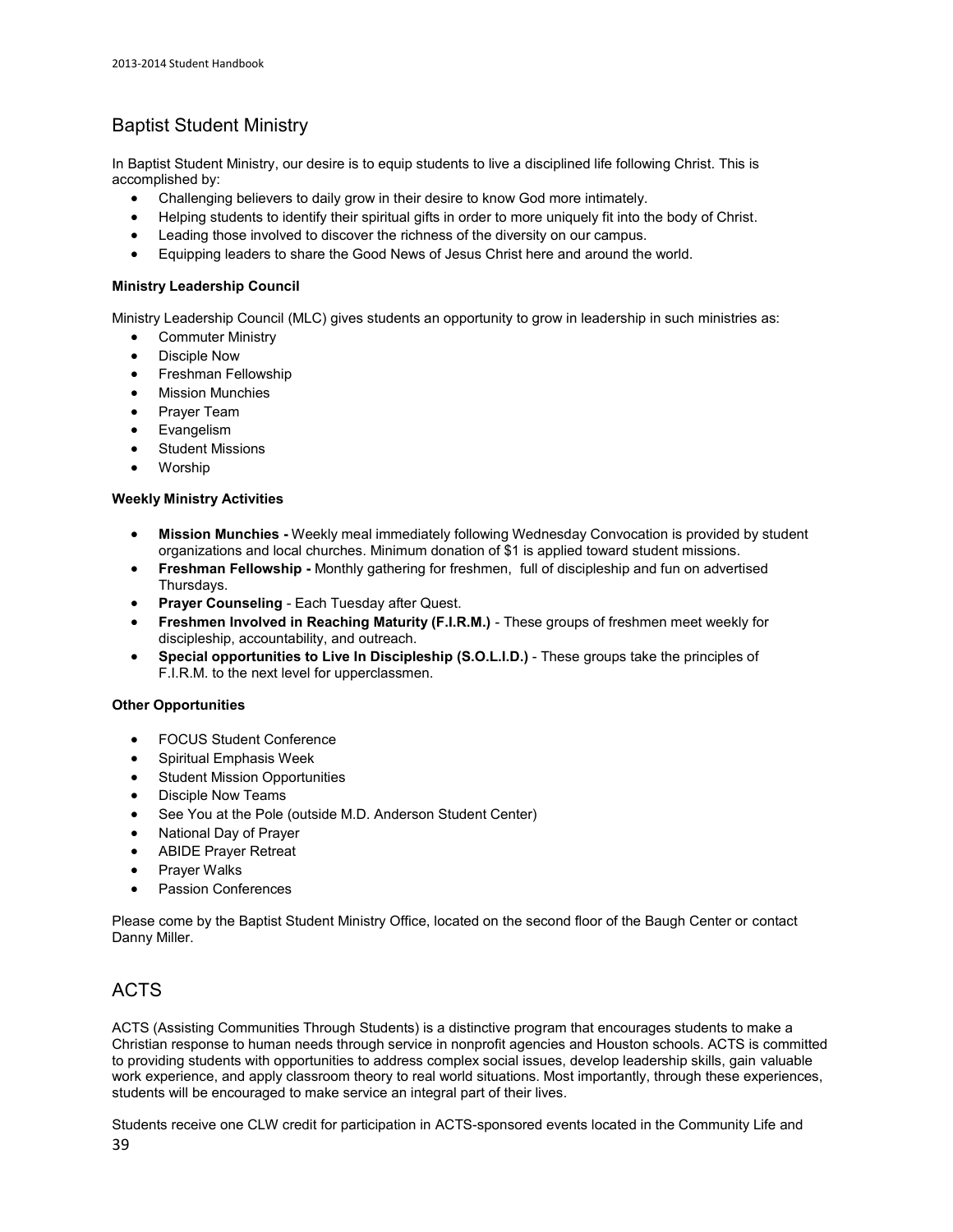Worship. Students can also earn 20 CLW credits upon completion of a Service Learning Internship. To sign up, or for more information, contact [Danny Miller.](mailto:dmiller@hbu.edu)

#### **Internships**

- **Service Learning Internships (SLI)** Students interested in serving others and desiring to make an impact in their community can participate in [a Service Learning Internship](http://staging.hbu.edu/Students-Alumni/Student-Information/Spiritual-Life/Community-Life-and-Worship/Ministry-Opportunities/Service-Learning-Internship.aspx) (SLI). Students serve 30 hours at a faith-based nonprofit agency over a period of one semester. Students will reflect on an article that is assigned as well as turn in a final project that expresses the experiences and lessons learned throughout the internship. Upon satisfactory completion of all requirements, students receive 20 CLW credits. Students *must* apply and be accepted by the Spiritual Life Office prior to beginning the internship. Interested students can contac[t Danny Miller.](mailto:dmiller@hbu.edu)
- **•** Church Leadership Internships (CLI) The [CLI](http://staging.hbu.edu/Students-Alumni/Student-Information/Spiritual-Life/Community-Life-and-Worship/Ministry-Opportunities/Church-Leadership-Internships.aspx) is an internship for those students who want to be in leadership in their local Christian church. The Spiritual Life office would like to be a part of mentoring and celebrating the gifts of our students in the ministry settings that God has placed on their lives. The definition of leadership for this internship consists of one who guides, directs, and/or presides over an activity, program or group of people. Students participating in this internship will complete 30 hours of service in one semester at one Christian ministry site. Components of this leadership opportunity include a written proposal, an on-site supervisor and accountability group, and a final reflection paper. The CLI may not be used in conjunction with meeting academic requirements and/or receiving monetary compensation. Upon satisfactory completion of all requirements, students receive 20 CLW credits.

A student may complete one CLI and SLI in their career as a student at HBU. In addition to completing either the SLI or CLI, a student is able to receive the maximum 20 CLW credits per semester. Interested students can contact the [University Minister.](mailto:tkmosley@hbu.edu) 

#### **Service Leadership Council**

The [Service Leadership Council](http://staging.hbu.edu/Students-Alumni/Student-Information/Spiritual-Life/Community-Life-and-Worship/Ministry-Opportunities/Service-Leadership-Council.aspx) (SLC) is comprised of students who are devoted to following Jesus into places of service to others. They are responsible for leading other students to be active in serving throughout the Houston community. If you would like to become connected and find ways to serve, please stop by the Spiritual Life Office on the second floor of the Baugh Center.

### **Service Days**

Service Days are held once each semester. Students, faculty, and staff are sent out to numerous non-profit organizations in the Houston area. Chec[k the Community Life and Worship page](http://staging.hbu.edu/Students-Alumni/Student-Information/Spiritual-Life/Community-Life-and-Worship.aspx) for details, or contact [Roquee](mailto:rforson@hbu.edu)  [Forson](mailto:rforson@hbu.edu) in the Office of Student Involvement.

### **Tutoring Program**

Community Service Work Study supports local inner-city elementary schools by providing mentors and tutors for atrisk children. Students may receive CLW credits by applying tutoring hours to Service Learning Internship (SLI) or a student may choose to receive work study compensation through this opportunity. However, the SLI may not be used in conjunction with meeting academic requirements and/or receiving monetary compensation. All tutors must go through a background check. Pleas[e contact the Career and Calling department](http://staging.hbu.edu/Students-Alumni/Student-Resources/The-Career-Center/Contact.aspx) for more information.

#### **Missions and Mission Learning Opportunities**

Annual missions learning opportunities are a great way for students to serve and develop a deeper understanding of how Jesus works in places all around the world. These opportunities provide academic, cross-cultural, hands-on experiences to prepare students for missions. During Spring Break and other times of the year, teams of students and staff are living out the gospel here in Houston and around the world. Contac[t Spiritual Life Office](https://www.hbu.edu/Students-Alumni/Student-Information/Spiritual-Life/Spiritual-Life-Department/Contact-Us.aspx) to learn more about Mission Learning Opportunities.

### University Minister

The University Minister's office is located on the second floor of the Baugh Center in the Spiritual Life office suite. To reach the University Minister, you may call the [Spiritual Life Office,](http://staging.hbu.edu/Students-Alumni/Student-Information/Spiritual-Life/Spiritual-Life-Department/Meet-Our-Staff.aspx) 281-649-3117.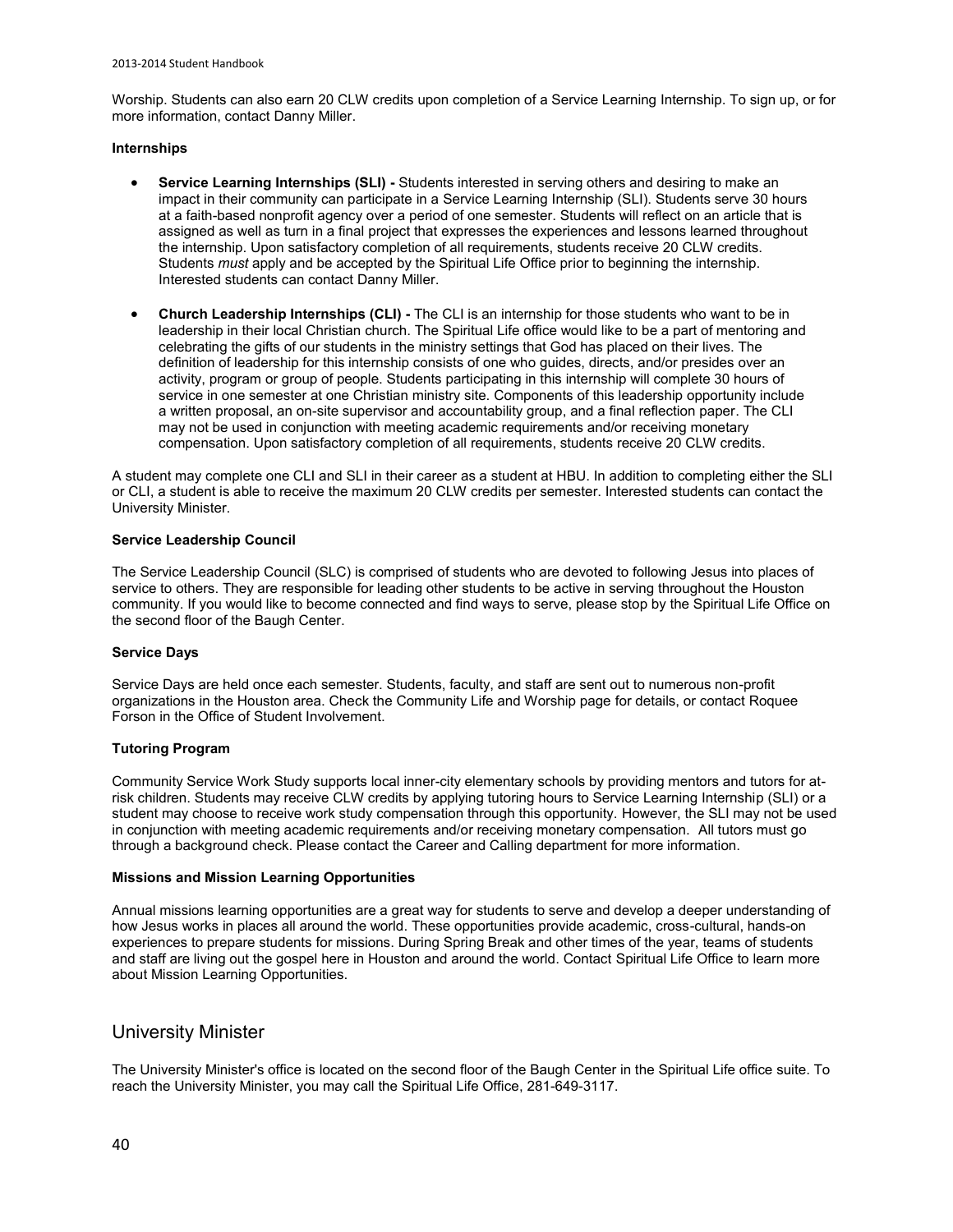# **Student Code of Conduct**

### **Preamble**

### A. Philosophical Approach

Houston Baptist University has chosen to set itself apart for the purpose of preparing students for meaningful lives and work and for service to God and the peoples of the world. The University is dedicated to the development of moral character, the enrichment of spiritual lives, and the perpetuation of growth in Christian ideals. Spiritual maturity, strength of character, and moral virtue are considered foundational for successful living. The University shall stand as a witness for Jesus Christ expressed directly through its administration, faculty, and students.

Students, by their voluntary membership in this Christian community, assume responsibility to abide by all the standards, rules, and regulations of the University, as well as to use personal discretion involving any activities which may be morally or spiritually destructive or reflect poorly on the campus community. All members of the campus community share mutual responsibility for confronting actions that violate established standards for conduct or reflect poorly on the University. It is essential that this confrontation is exercised in a spirit of love and gentleness, a hallmark characteristic of biblical Christianity.

The Student Code of Conduct serves the educational mission of the University in achieving the aforementioned objectives. Community standards, policies and regulations, and the Student Conduct System are in place for the expressed purpose of moving students towards personal maturity and creating an environment that is conducive to academic learning, personal development, and spiritual growth.

The Student Conduct System is an educational and restorative process, not a legal proceeding. The process always attempts to confront misconduct in an educative posture that the student might learn from the experience, respond to the correction, and be reconciled to the community whenever possible. The conduct system provides University personnel opportunities to educate students and to help them attain better decision-making, character formation, and spiritual maturity. The effectiveness of these *teachable moments* requires that each student be treated with equal care, concern, honor, fairness, and dignity.

### Article I: Definitions

- 1. The term "University" means Houston Baptist University.<br>2. The term "student" includes all persons taking courses at
- 2. The term "student" includes all persons taking courses at the University, either full-time or part-time, pursuing undergraduate or graduate studies. Persons who withdraw after allegedly violating the Student Code of Conduct, who are not officially enrolled for a particular term but who have a continuing relationship with the University or who have been notified of their acceptance for admission are considered "students" as are persons who are living in University housing, although not enrolled in this institution. This Student Code of Conduct applies to the main campus, University-sponsored events, and activities at which the University is substantially represented.
- 3. The term "faculty member" means any person hired by the University to conduct classroom or teaching activities or who is otherwise considered by the University to be a member of its faculty.
- 4. The term "University official" includes any person employed by the University, performing assigned administrative or professional responsibilities.
- 5. The term "member of the campus community" includes any person who is a student, faculty member, University official, enlisted volunteer, or any other person employed by the University. A person's status in a particular situation shall be determined by the Vice President of Student Life.
- 6. The term "University premises" includes all land, buildings, facilities, and other property in the possession of or owned, used, or controlled by the University (including adjacent streets and sidewalks).
- 7. The term "organization" means any number of persons who have complied with the formal requirements for University recognition or charter.
- 8. The term "Student Conduct Administrator" means a University official authorized by the Vice President of Student Life to impose sanctions upon any student(s) found to have violated the Student Code of Conduct. A Resident Director may serve as the Student Conduct Administrator in less severe violations involving residents under his or her supervision.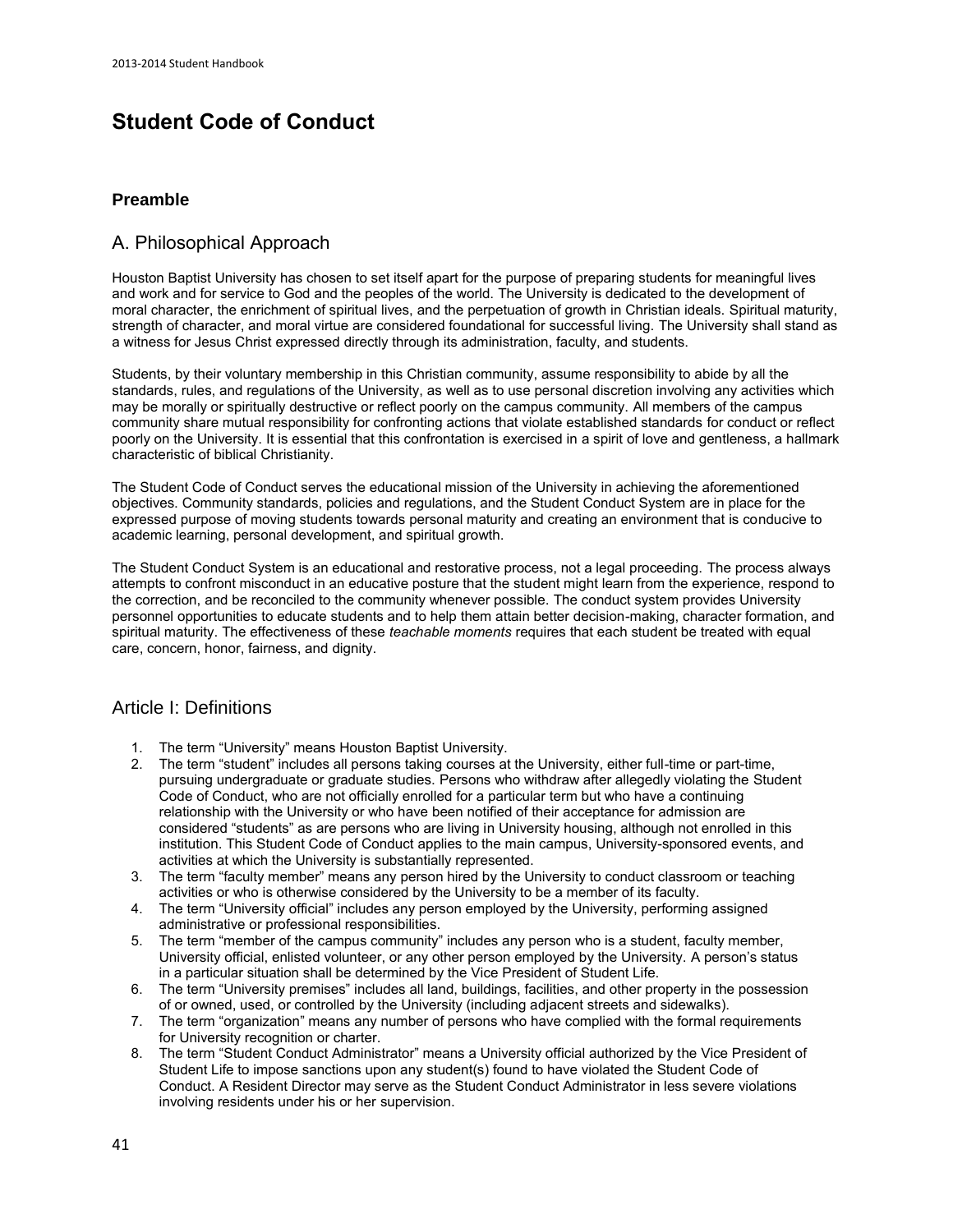- 9. The term "Appellate Administrator" means a University official authorized on a case-by-case basis to consider an appeal from a student, either the complainant or the respondent. The Vice President of Student Life will serve as the Chief Appellate Administrator.
- 10. The term "Student Conduct Board" means a committee of HBU students assembled by the Student Conduct Administrator that may be called upon at the discretion of the Student Conduct Administrator to resolve lower level discipline cases.
- 11. The term "Appellate Board" means a committee of persons authorized to consider an appeal as to whether a student has violated the Student Code of Conduct or from the sanctions imposed by the Student Conduct Administrator. The Chief Appellate Administrator or an alternative designee from the Student Conduct and Appeals Committee may serve as the chair of the Appellate Board.
- 12. The term "Student Conduct and Appeals Committee" refers to an appointed committee of faculty, staff, and students available to serve as members of an Appellate Board at the request of the Appellate Administrator. Faculty and staff nominees are confirmed by the University President. Student members are nominated by the Student Government Association President and appointed by the Vice President of Student Life.
- 13. The term "shall" is used in the imperative sense.
- 14. The term "may" is used in the permissive sense.
- 15. The term "customary(ily)" is used to provide the prerogative to diverge from the typical action.
- 16. The term "community standards" refers to general or overarching guidelines and biblical principles represented in University policies, rules, regulations, codes of conduct, and other reasonable expectations for Student Code of Conduct.
- 17. The term "policy" means the written regulations of the University as found in, but not limited to, the *University Catalog*, Student Code of Conduct, *Student Handbook*, Housing Agreement, web site, or other relevant publication.
- 18. The term "Complainant" means any person who submits a charge alleging that a student violated this Student Code of Conduct. When a student alleging the violation believes that he or she has been a victim of another student's misconduct, the student who believes he or she has been a victim will have the same rights under this Student Code of Conduct as are provided to the Complainant, even if another member of the University community submitted the charge itself.
- 19. The term "Respondent" means any student accused of violating the Student Code of Conduct.

### Article II: Student Conduct Authority

### *A. Authority and Responsibility*

The Vice President of Student Life is that person designated by the University President to be responsible for the administration of the Student Conduct System. The Provost is that person designated by the University President to be responsible for the administration of the academic policies and procedures addressing academic dishonesty (see the Houston Baptist University Catalog, section entitled "Dishonesty in Academic Affairs"). Faculty is designated by the Provost to be responsible for general classroom conduct management.

### *B. Student Conduct Review Oversight*

The Vice President of Student Life is the person designated to appoint Student Conduct Administrators and/or convene the Student Conduct and Appeals Committee when needed.

### *C. Procedural Authority*

The Vice President of Student Life with input from the Student Conduct Administrator and/or Student Conduct and Appeals Committee shall develop policies for the administration of the Student Conduct System and guidelines consistent with provisions of the process.

### *D. Finalizing a Decision*

Decisions made by a Student Conduct Administrator complete the conduct process, unless a formal appeal is petitioned. Decisions made by the Chief Appellate Administrator shall bring to conclusion the formal student conduct system protocol.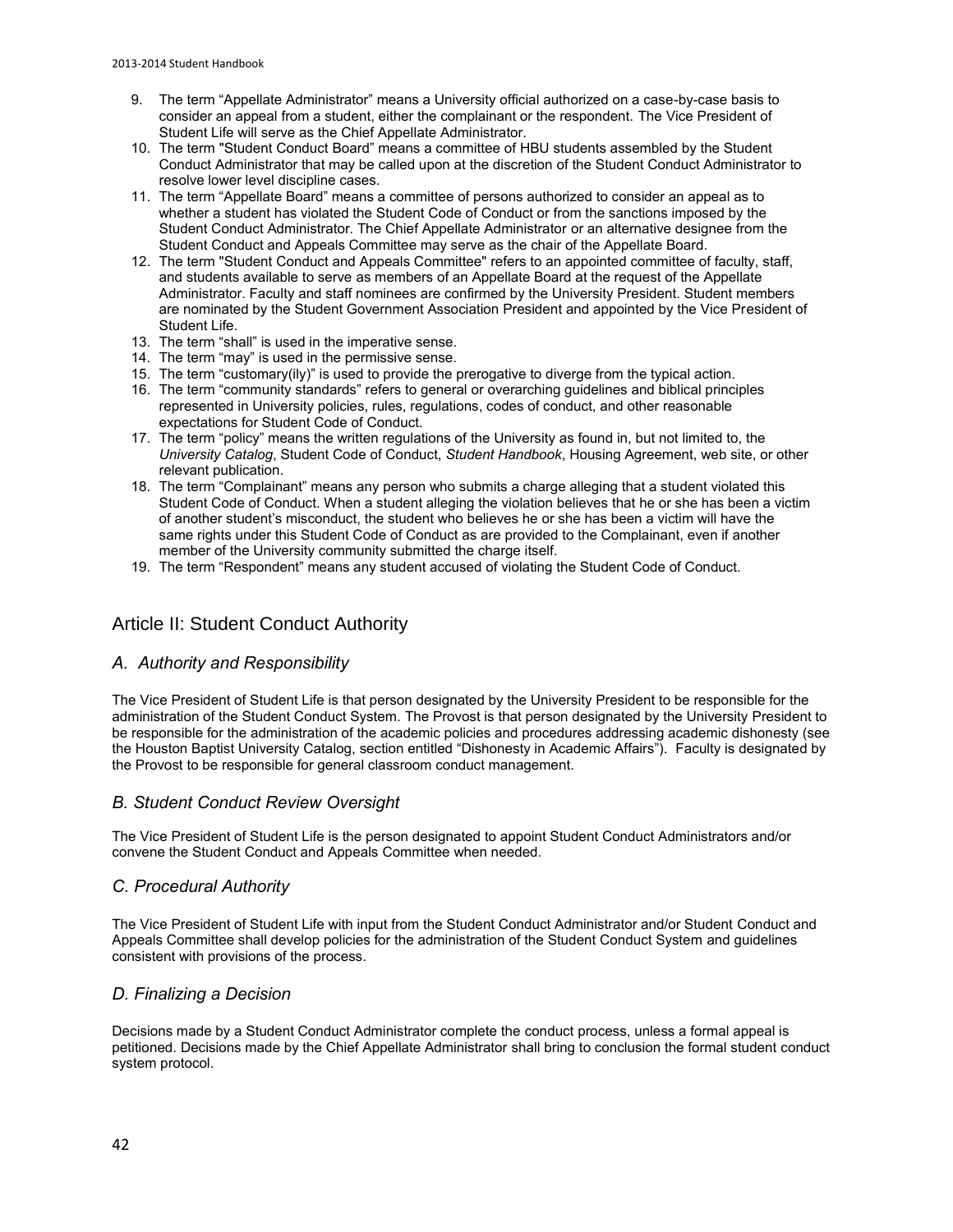# Article III: Proscribed Student Code of Conduct

### *A. Jurisdiction of the University Student Code of Conduct*

The University Student Code of Conduct and Community Standards shall apply to conduct that occurs on University premises, at University-sponsored activities, and to off-campus conduct that is deemed to adversely affect the University community and/or the pursuit of its objectives. Each student shall be responsible for his or her conduct from the time of application for admission through the actual awarding of a degree, even though conduct may occur before classes begin or after classes end, as well as during the academic year and during periods between terms of actual enrollment (and even if his or her conduct is not discovered until after a degree is awarded).

The Student Code shall apply to a student's conduct even if the student withdraws from school while a conduct matter is pending. The Vice President of Student Life shall decide whether the Student Code shall be applied to conduct occurring off campus, on a case-by-case basis, at his discretion.

### *B. Community Standards*

"Community Standards" refer to general guidelines or biblical principles that are represented in University policies and expectations for the conduct of community members. They may be articulated in written or spoken directives or may be implicitly understood as "common sense" or basic to Christian teaching or practice. The following Community Standards are not meant to be an exhaustive list, but rather touch on topics of particular concern, interest, or conflict with contemporary culture.

- 1. *Respect.* Students are expected to demonstrate respect for those in authority including faculty, staff, and student leaders/workers. Respect is also expected to be extended to policies, procedures and regulations established by the University for the orderly administration of University activities and the welfare of the members of the HBU community. Furthermore, respect for the rights and human dignity of others, especially in the conduct of relationships; Respect for the rights and needs of the community to develop and maintain an atmosphere conducive to academic study and personal development; and, Respect for Federal, State, and Local laws and ordinances is expected.
- 2. *Integrity and accountability.* Members of the campus community are expected to maintain lives of integrity regarding biblical principles and standards of conduct adopted by the campus community. The University firmly believes that mature individuals submit themselves to accountability within a community of persons and take responsibility for actions that violate that covenant relationship. Members are equally responsible to bring to bear accountability where there is knowledge that fellow members are violating community standards for conduct and should exercise such action in humility with concern for the offender.
- 3. *Affirmation of diversity*. The University recognizes the influence that diversity has in shaping the unique contributions of community members. The University is committed to affirming these contributions and creating opportunities for synergistic reasoning and insights. This commitment is based on a belief that community members should be able to maintain their unique distinctiveness while sharing mutual respect and dignity for the experiences and beliefs of others. Consistent with its educational objectives, the University refrains from endorsing or permitting conduct deemed to be in conflict with biblical principles or expressions of non-Christian religious worship or ceremony on University premises or at Universitysponsored gatherings.
- 4. *Sanctity of life.* The University embraces a biblical position which honors the sanctity of life. Consequently, the University cannot support actions which encourage or result in the termination of human life through suicide, euthanasia, or abortion-on-demand. The University's belief in the sanctity of life influences its response to those students who are involved in a crisis pregnancy. The campus community is prepared to stand with both the father and mother of the unborn child as they consider the results of their actions and experience forgiveness that comes from genuine repentance. Subsequently, abortion is not advised or entertained as an alternative solution. The University is committed to assisting the student(s) with other alternatives. Continuity of on-campus student residency will be considered in light of what is best for all those impacted by the pregnancy. As always, persons in such a crisis will find University officials supportive and redemptive.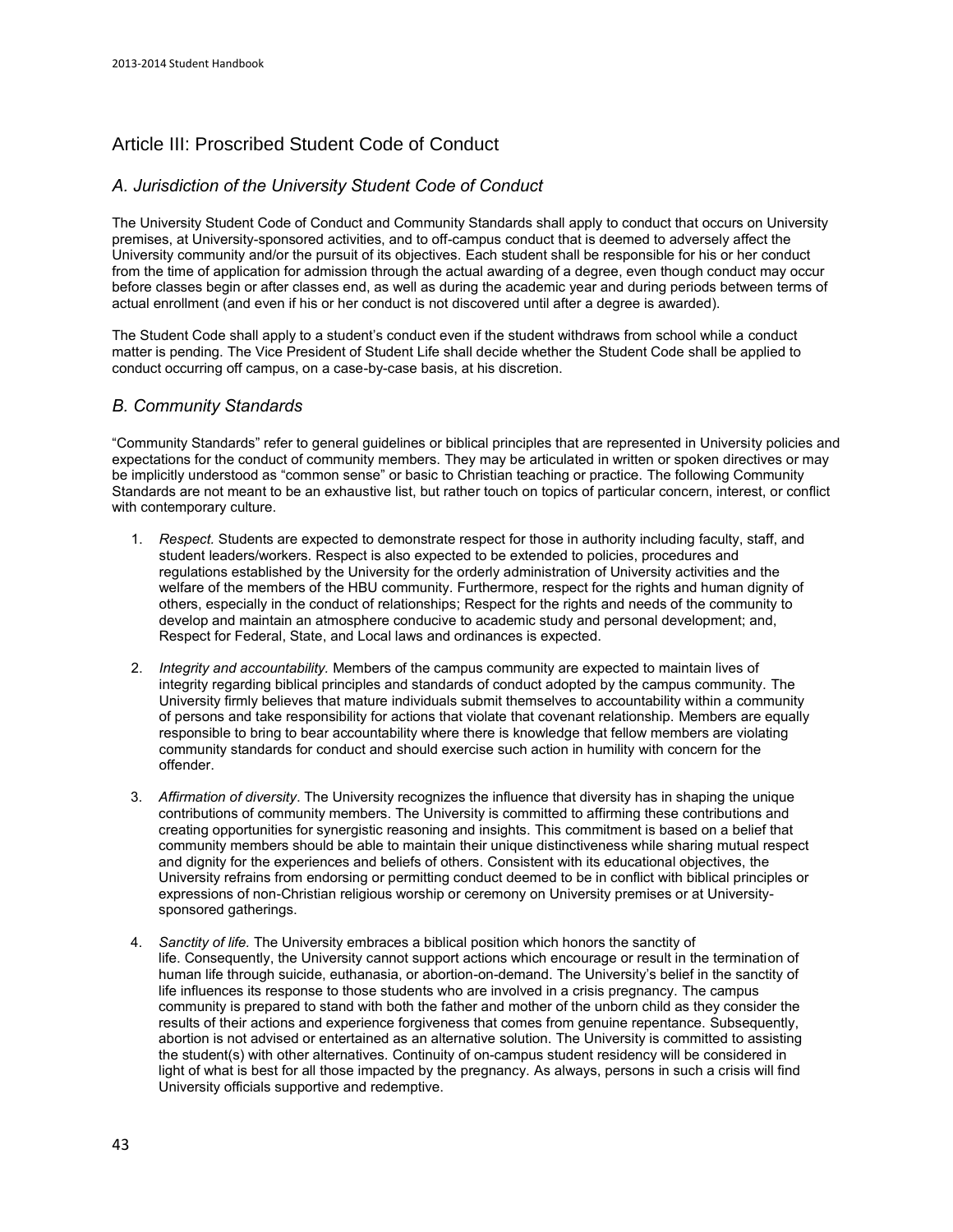5. *Sexual harassment.* The University desires to maintain a working and learning environment free from the sexual harassment of its community members and guests. Any behavior determined to constitute sexual harassment will be viewed as neither complimentary nor humorous and will be subject to student conduct action. The University recognizes that the perception of sexual harassment behavior is often subjective and that the circumstances surrounding the conduct, as well as its pattern, frequency, and severity need to be considered in assessing the behavior. Although statistical analysis has shown that sexual harassment is usually committed by an individual in a position of power or influence, sexual harassment can occur between any two individuals regardless of gender, employment status, work relationship, or academic association. Sexual harassment may be verbal, graphic, written or physical in nature. Each may be grounds for student conduct action.

### *C. Policies and Regulations*

The following acts in addition to the standards discussed in Article III.B are defined by the University to be unacceptable. The list may not be all inclusive:

1.0 *Administrative Policy*. The following are prohibited:

- 1.1 *Knowing presence contribution*. Behavior, active or passive, which fails to confront or correct the misconduct of fellow community members. Students may be held accountable for an incident at which they indirectly participated in the violation through their own complicity.
- 1.2 *Non-Compliance*. Violation of any University policy, rule, or regulation. Failure to comply with the requests or directions of University officials or law enforcement officers acting in performance of their duties. Failure to identify oneself to these persons when requested to do so.
- 1.3 *Acts of dishonesty*. Dishonesty including but not limited to the following:
	- a. Cheating, plagiarism, or other forms of academic dishonesty.
	- b. Furnishing false information to any University official, faculty member, or office.
	- c. Forgery, alteration, or misuse of any University document, record, or instrument of identification.
- 1.4 *Disruption or obstruction.* The disruption or obstruction of teaching, research, administration, student conduct proceedings or free flow of pedestrian or vehicular traffic, other University activities, including its public service functions on or off campus, or of other authorized non-University activities when the conduct occurs on University premises. Participating in an on-campus or off-campus demonstration, riot, or activity that infringes on the rights of other members of the University community.
- 1.5 *Abuse of the Student Conduct System*. Including but not limited to:
	- a. Failure to timely respond and/or obey the notice from a University official to appear for a meeting or review as part of the Student Conduct System.
	- b. Falsification, distortion, or misrepresentation of information before a Student Conduct Administrator.
	- c. Disruption or interference with the orderly conduct of a Student Conduct and Appeals Committee proceeding.
	- d. Initiating of a student conduct proceeding in bad faith.
	- e. Attempting to discourage an individual's proper participation in, or use of, the Student Conduct System.
	- f. Attempting to influence the impartiality of a Student Conduct or Appellate Administrator or member of the Student Conduct and Appeals Committee prior to, and/or during the course of, the student conduct proceeding(s).
	- g. Failure to comply with the sanction(s) imposed under the Student Conduct System.
	- h. Influencing or attempting to influence another person to commit an abuse of the Student Conduct System.
- 2.0 *Property, Facilities and Grounds*. The following are prohibited:
	- 2.1 *Theft or vandalism.* Attempted or actual theft of and/or damage to, or unauthorized alteration or misuse of, property of the University or property of a member of the University community or other personal or public property, on or off campus.
	- 2.2 *Unauthorized use.* Unauthorized possession, duplication or use of keys to any University premises or property, or unauthorized entry to or use of University premises or property.
	- 2.3 *Abuse of computer resources*. Theft or other abuse of computer facilities and resources, including but not limited to:
		- a. Unauthorized entry into a file, to use, read, or change the contents, or for any other purpose.
		- b. Unauthorized transfer of a file.
		- c. Use of another individual's identification and/or password.
		- d. Use of computing facilities and resources to interfere with the work of another student, faculty member, or University official.
		- e. Use of computing facilities and resources to view, download, or send pornographic, obscene, or abusive messages or images.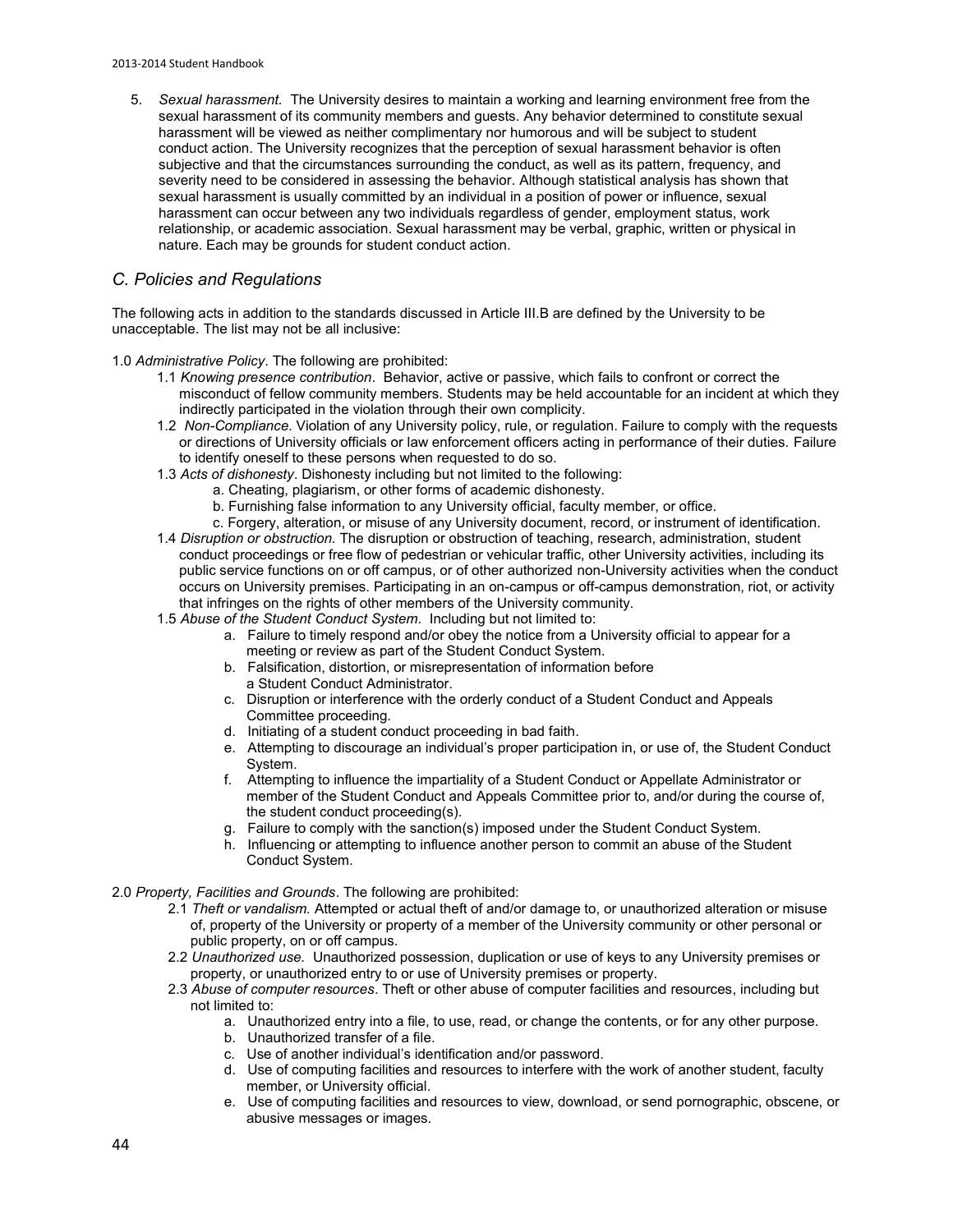- f. Use of computing facilities and resources to interfere with normal operation of the University computing system.
- g. Use of computing facilities and resources in violation of copyright laws.
- h. Any violation of th[e University Computer Use Policy.](http://www.hbu.edu/About-HBU/General-Information/Consumer-Information/Campus-Policies-and-Security/Copyright-Infringement-Policy.aspx)
- 2.4 *Unauthorized motorized vehicles*. Operating unlicensed motorized vehicles, except for those prescribed for a verifiable physical disability, anywhere on University premises without the prior written consent of the Vice President of Student Life.
- 2.5 *Postings and solicitation*. Posting flyers, posters, advertisements, etc. without departmental sponsorship or the approval of Student Life. Postings must be stamped "Poster Approved" and displayed in compliance with written policies available in Student Life. Solicitation of goods and the services on University premises without the prior approval of Student Life is prohibited.
- 3.0 *Safety and Security.* The following are prohibited:
	- 3.1 *Failure to evacuate.* Failure to evacuate a campus building immediately upon the sound of an alarm, or to follow specific prescribed procedures or the on-site directives of a University representative.
	- 3.2 *Breaching security systems*. Jeopardizing or interfering with the safety and security systems established within the campus community, including the propping of locked doors, altering locking devices, permitting unauthorized access to another, etc.
	- 3.3 *Misuse or tampering with emergency equipment.* Illegitimately engaging alarm pull stations, discharging fire extinguishers, or disengaging smoke detectors. Individuals misusing or tampering with emergency equipment may be subject to criminal complaint.
	- 3.4 *Weapons possession.* Illegal or unauthorized possession of firearms, explosives, other weapons, or dangerous chemicals on University premises or use of any such item, even if legally possessed, in a manner that harms, threatens, or potentially causes fear to others.
	- 3.5 *Flammable agents or burning objects.* Use or storage of flammable agents or materials in or near buildings, including gasoline, solvents, paint, propane, butane, or other machine dependent upon combustible fuel for operation. Unauthorized burning of any object, including candles, incense, charcoal, gas barbecues, etc. in or immediately adjacent to buildings.
	- 3.6 *False Report of Emergency.* Causing, making, or circulating a false report or warning of a fire, explosion, crime, or other catastrophe.
- 4.0 *Social, Moral, or Biblical.* The following are prohibited:
	- 4.1 *Unlawful acts.* Violation of any federal, state, or local law. Students convicted of a crime during continued enrollment or residential status in University housing must report this information to the Vice President of Student Life.
	- 4.2 *Abuse or threats.* Physical abuse, verbal abuse, threats, intimidation, harassment, coercion, and/or other conduct which threatens or endangers the health or safety of any person, including oneself, whether acted upon or not.
	- 4.3 *Sexual harassment*. Including but not limited to the following:
		- a. Sexual advances
		- b. Requests for sexual favors
		- c. Verbal or physical conduct of a sexual nature that expressly or implicitly imposes conditions upon, threatens, interferes with, or creates an intimidating, hostile, or demeaning environment for an individual's (1) academic pursuits, (2) University employment, (3) participation in activities sponsored by the University or organizations or groups related to the University, or (4) opportunities to benefit from other aspects of University life.
	- 4.4 *Sexual assault.* Acts of sexual aggression including rape, attempted rape, sexual battery, and/or assault. Any sexual act that occurs without the consent of another person or that occurs when the person is unable to give consent.
	- 4.5 *Sexual misconduct.* Consensual sexual behavior when it falls outside biblical intentions and/or explicit guidelines, such as sexual intimacies outside of a heterosexual marriage, including any type of intercourse, sensual nakedness, fondling of sexual organs, or sleeping intimately with one another.
	- 4.6 *Inappropriate dating, living, or displays of affection.* Including, but not limited to, the following:
		- a. Single students dating married persons.
			- b. Married students dating anyone other than their spouse.
			- c. Homosexual relations.
			- d. Cohabitation with members of the opposite sex.
		- e. Public affection deemed inappropriate for the context.
	- 4.7 *Pornography.* Possession, display, or distribution of pornographic materials or images*.* Use of pornography for personal entertainment, including internet and telephone services that provide pornographic images, sounds, or sensual conversation.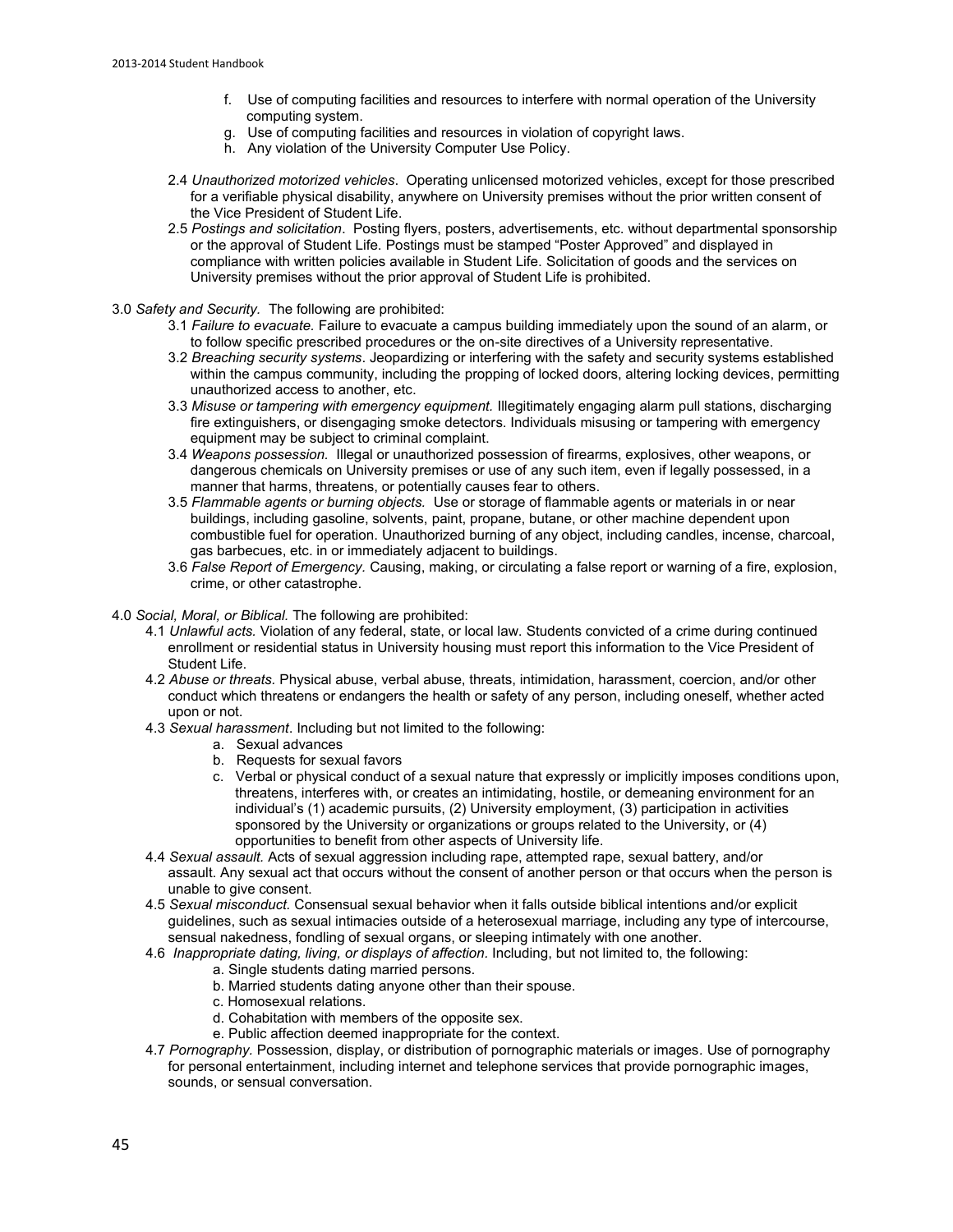- 4.8 *Offensive Entertainment*. Entertainment played or displayed publicly on University premises or at Universitysponsored activities that contain levels of violence, profanity, and sexual overtures that would be found offensive and/or in conflict with community standards.
- 4.9 *Hazing.* Defined as an act which has the potential of endangering the mental or physical health or safety of a student, or which destroys or removes public or private property, for the purpose of initiation, admission into, affiliation with, or as a condition for continued membership in, a group or organization. The expressed or implied consent of the victim will not be a defense. Apathy or acquiescence in the presence of hazing is not a neutral act; it is a violation of this rule (see 1.1 Knowing presence.)
- 4.10 *Drugs.* Use, possession, manufacturing, promoting use, or distribution of marijuana, heroin, narcotics, or other controlled substances except as expressly permitted by law. Possession of drug paraphernalia or items that display or encourage drug or drug use is also prohibited. In an attempt to create a conducive environment and influence lifestyle choices by which its community members may be successful in attaining the mission of the institution, the University takes a firm stand regarding the possession, distribution, or use of controlled substances or drugs on campus, which may result in a suspension of one full academic year. The Student Conduct Administrator may adjust customary sanction(s) if the student has exposed the violation on his or her own with the intention of reconciling himself or herself to the community and submitting to structures of support and accountability.
- 4.11 *Alcoholic beverages.* Use, possession, manufacturing, or distribution of alcoholic beverages. Facilitating or encouraging the off-campus use or possession of alcoholic beverages by persons less than twenty-one years of age is prohibited. Displaying alcohol containers (empty included). Promoting the use of alcohol in any way.
- 4.12 *Intoxication or drunkenness.* Under the influence of drugs or alcohol on University premises or at Universitysponsored events.
- 4.13 *Smoking*. Smoking on University premises or at University-sponsored events, including cigarettes, cigars, pipes, and other smoking substitutes.
- 4.14 *Disorderly conduct.* Conduct that is disorderly, lewd, or indecent; breach of peace; or aiding, abetting, or procuring another person to breach the peace on University premises or at functions sponsored by, or participated in by, the University or members of the academic community. Disorderly conduct includes, but is not limited to, any unauthorized use of electronic or other devices to make an audio, visual, or video record of any person while on University premises without his/her prior knowledge, or without his/her effective consent when such a record is likely to cause injury or distress. This includes, but is not limited to, surreptitiously taking pictures of another person in a gym, locker room, or rest room.
- 4.15 *Profanity and obscenity*. Use of language, or verbal depiction of activity, that is vulgar, coarse, crude, or indecent. Wearing articles of clothing that are construed as vulgar, coarse, crude, or indecent, or in other ways violates our community standards.
- 4.16 *Gambling.* Any activity that involves betting, wagering, raffles, or games of chance for which there exists the potential of personal or financial loss. "Drawings" are permitted when entry into the drawing is free, an entry fee is optional, or a gift of approximate or greater value is received upon paying a participation fee.
- 4.17 *Unauthorized On-campus dances.* Any unauthorized dance sponsored by a University official or recognized student group. The University or a recognized student group may sponsor dance activities on or off University premises under the direction and supervision of assigned University personnel or advisors. Dances are subject to University guidelines and community standards. Specific program guidelines and protocols are outlined in the "Dance Policy" (available in the Office of Student Life).

### *D. Violation of Law and University Student Conduct Process*

- 1. *Separate processes.* University disciplinary proceedings may be instituted against a student charged with conduct that potentially violates both the criminal law and the Student Code of Conduct (that is, if both possible violations result from the same factual situation) without regard to the pendency of civil or criminal litigation in court or criminal arrest and prosecution. Proceedings under this Student Code of Conduct may be carried out prior to, simultaneously with, or following civil or criminal proceedings off campus at the discretion of the Vice President of Student Life. Determinations made or sanctions imposed under this Student Code of Conduct shall not be subject to change because criminal complaint arising out of the same facts giving rise to violation of University rules were dismissed, reduced, or resolved in favor of or against the criminal law defendant.
- 2. *University cooperation with law enforcement*. When a student is charged by federal, state, or local authorities with a violation of law, the University will not request or agree to special consideration for that individual because of his or her status as a student. If the alleged offense is also being processed under the Student Code of Conduct, the University may advise off-campus authorities of the existence of the Student Code of Conduct and of how such matters are typically handled within the University community. The University will attempt to cooperate with law enforcement and other agencies in the enforcement of criminal law on campus and in the conditions imposed by criminal courts for the rehabilitation of student violators (provided that the conditions do not conflict with campus rules or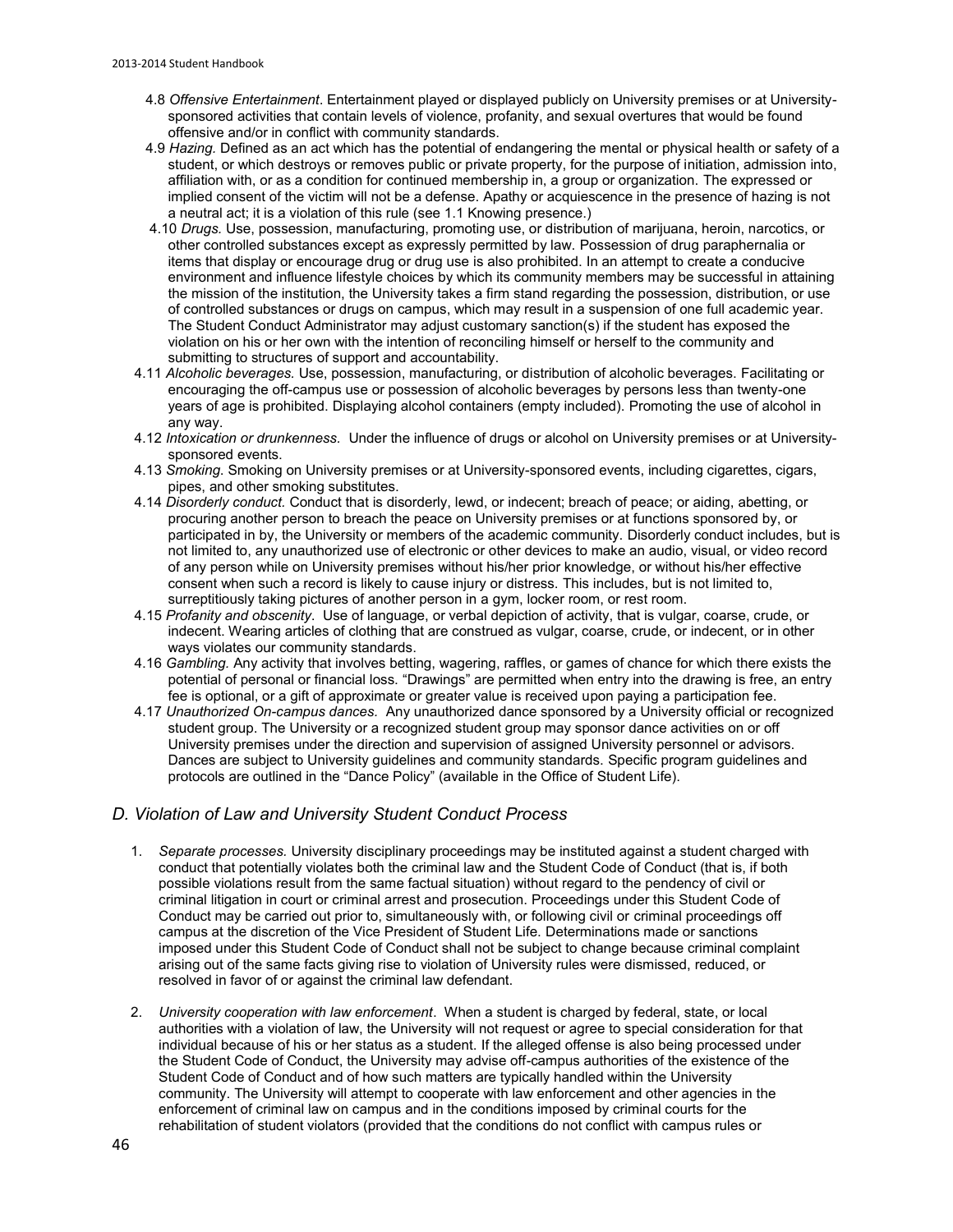sanctions). Individual students and other members of the University community, acting in their personal capacities, remain free to interact with governmental representatives as they deem appropriate.

# Article IV: Student Conduct System Procedures

### *A. Complaints and Resolution of Complaints*

- 1. *Complaint.* Any member of the University community may file a complaint against a student for violations of the Student Code of Conduct. A complaint shall be prepared in writing by the Complainant or interviewing University official and directed to the Student Conduct Administrator. Complaints should be submitted as soon as possible after a violation takes place, but no "statute of limitations" prevents the Student Conduct Administrator from acting when deemed warranted.
- 2. *Initial Notification.* The accused student shall be notified via HBU email that there has been a complaint. The accused student shall be provided notice of the allegations against the student and a copy of the written complaint, when deemed appropriate, as determined by the Student Conduct Administrator. The accused student shall be required to respond within 48 hours accepting or denying responsibility for the alleged violation. Failure to respond within 48 hours may result in additional sanctions. After a response from the accused student, the Student Conduct Administrator may conduct an inquiry.
- 3. *Inquiry.* The Student Conduct Administrator may conduct an inquiry to determine if the complaint has merit. Subsequent proceedings may be arranged at the discretion of the Student Conduct Administrator. The Student Conduct Administrator may, at his or her discretion, ask a HBU faculty or staff member to sit in during the inquiry process. During the course of the inquiry process, if new information is obtained that the student may have violated additional policies and procedures not included in the initial notification, the Student Conduct Administrator shall make every effort to notify the student of the additional violations.
- 4. *Resolution.* If the complaint is not admitted and/or cannot be disposed of by mutual consent, the Student Conduct Administrator will make a decision based on the information revealed in the inquiry. If the respondent is found in violation of the Code of Conduct, sanctions shall be assigned by the Student Conduct Administrator.
- 5. *Notification.* The Student Conduct Administrator will notify the Respondent in writing of the decision(s) reached. The student will be notified of his/her right to appeal and information on the appeals process will be included in writing.

### *B. Student Conduct Board*

At his or her discretion, the Student Conduct Administrator may convene a Student Conduct Board composed of HBU students, faculty and staff, to resolve lower level violations. The accused student shall be notified that he or she will be appearing before the Student Conduct Board. Under the guidance of the Student Conduct Administrator, the Student Conduct Board will conduct an inquiry and submit its recommendation to the Student Conduct Administrator. The Student Conduct Administrator shall then review and either approve or deny the recommendation reached by the Student Conduct Board, and may reconvene the Student Conduct Board if necessary.

### *C. Sanctions*

Reconciliation to the community after a violation of the Student Code of Conduct often requires some form of consequence for the action. Intermediate consequences are employed wherever possible to avoid expulsion from the University or on-campus Housing. Each incident is reviewed on a case-by-case basis, with consideration to:

- 1) the severity of the violation, 2) the context of the incident,
- 3) a history of prior misconduct,
- 4) the responsiveness of the respondent to accountability, and
- 5) the degree to which the individual displays genuine repentance.

Community members are encouraged to provide first-hand testimony that will bring greater clarity and understanding to the student conduct process. While painstaking efforts are taken to maintain consistency from case to case and individual to individual, confidentiality often prevents the disclosure of details that contribute to a decision,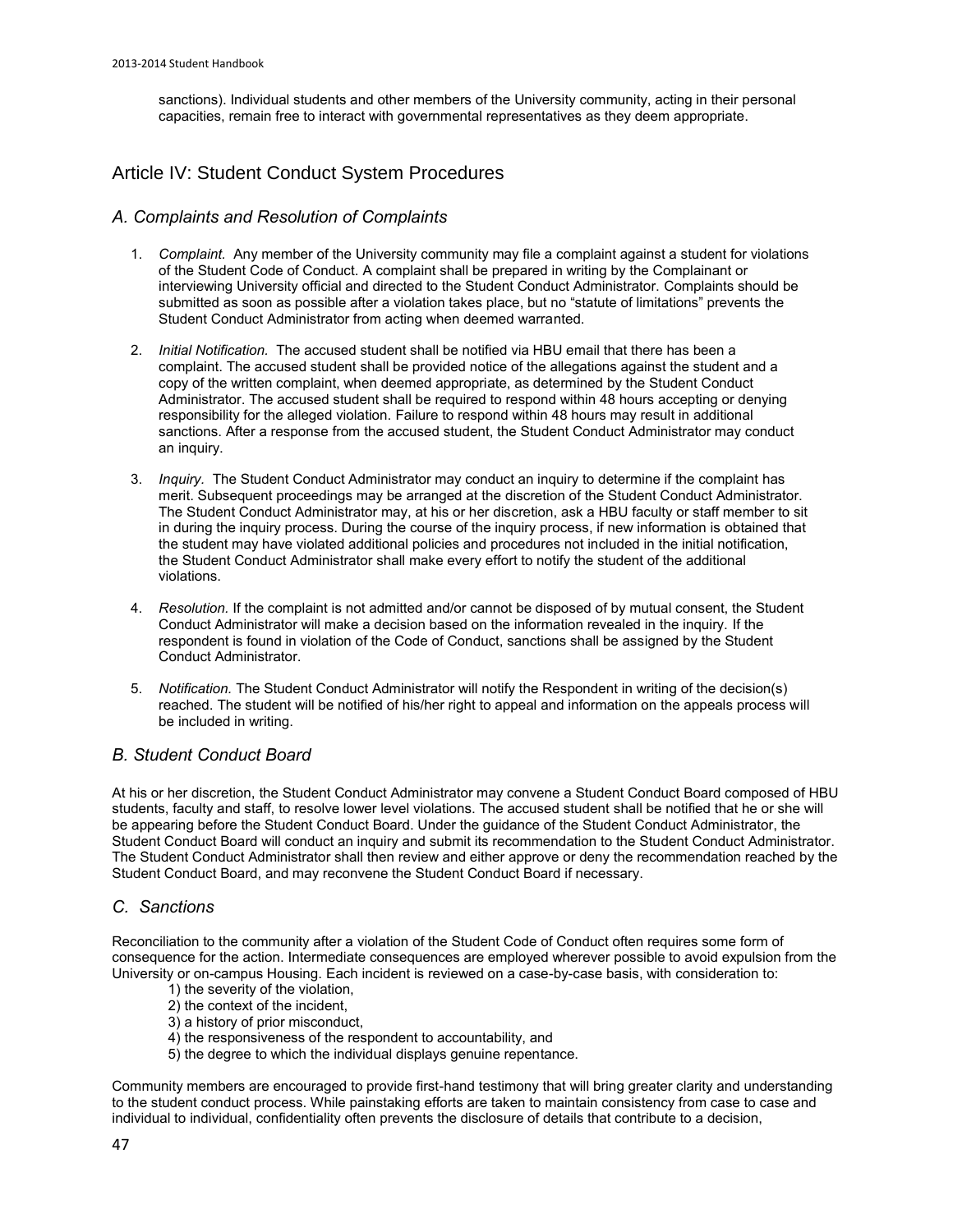occasionally resulting in unanswered questions regarding an outcome. Uninformed members of the campus community are asked to extend the benefit of the doubt to officials, knowing that prayerful consideration has been employed in the proceedings and the subsequent outcome.

- 1. *Sanctions.* The following sanctions may be imposed upon any student found to have violated the Student Code of Conduct:
	- a. *Verbal Warning*. Verbal notice to the student that the student is violating or has violated institutional regulations, accompanied by a request to desist and refrain from the misconduct.
	- b. *Written Warning*. A notice in writing to the student that the student is violating or has violated institutional regulations, accompanied by a request to desist and refrain from the misconduct.
	- c. *Loss of Privileges*. Denial of specified privileges for a designated period of time.
	- d. *Fines*. Previously established and published fines may be imposed.
	- e. *Restitution*. Compensation for loss, damage, or injury. This may take the form of appropriate service and/or monetary or material replacement.
	- f. *Discretionary Sanctions*. Work assignments, essays, service to the University, or other related discretionary assignments.
	- g. *Probation*. A written reprimand for violation of specified regulations. Probation is for a designated period of time and includes the probability of more severe disciplinary sanctions if the student is found to violate any institutional regulation(s) during the probationary period.
	- h. *University Housing Suspension*. Separation of the student from University Housing for a definite period of time, after which the student is eligible to return. Conditions for readmission may be specified.
	- i. *University Housing Expulsion*. Permanent separation of the student from University Housing.
	- j. *Interim Suspension*. Requires that a student immediately leave University premises or a Universitysponsored activity when it is fair and reasonable to believe that a student is an immediate threat to the safety of others or himself/herself or to the disruption of University operations. Conditions for return will be specified. (Also see IV.B.2.)
	- k. *Suspension*. Separation of the student from the University for a definite period of time, after which the student is eligible to return. Conditions regarding access to University premises, attendance at Universitysponsored activities, and subsequent readmission may be specified.
	- l. *Dismissal.* Separation of the student from the University with no promise (implied or otherwise) of readmission at a future date. Conditions regarding access to University premises, attendance at Universitysponsored activities, and subsequent consideration for possible readmission may be specified.
	- m. *Expulsion*. Permanent separation of the student from the University. Conditions regarding access to University premises and attendance at University-sponsored activities may be specified.
	- n. *Revocation of Admission and/or Degree.* Admission to, or a degree awarded from, the University may be revoked for fraud, misrepresentation, or other violation of University standards in obtaining the degree, or for other serious violations committed by a student prior to graduation. The endorsement of the appropriate governing body and approval of the President are required.
	- o. *Withholding Degree*. The University may withhold awarding a degree otherwise earned until the completion of the process set forth in this Student Code of Conduct, including the completion of all sanctions imposed, if any.
- 2. *Guidelines for imposing consequences.* The following guidelines attempt to establish some continuity in administering consequences for the violation of the Student Code of Conduct. The Student Conduct Administrator will customarily employ the following guidelines in determining an appropriate consequence, unless there are circumstances that warrant an alternative response on the part of the University. Multiple sanctions may be employed for a single violation, and cumulative violations may result in greater consequences than a single offense.
	- a. *Level 1 Violations*: Minor violations likely to result in a minimum consequence of a verbal or written warning with additional sanctions, fine, or restitution on the first occurrence include, but are not limited to, the following examples:
		- (1) Violation of smoking policy
		- (2) Violation of burning objects policy
		- (3) Failure to respond to a request for appointment
		- (4) Minor abuse and damage to property
		- (5) Profanity and obscenity
		- (6) Violation of residential visitation policy
		- (7) Violation of residential noise policy

Customary action: Verbal warning; written warning; loss of privileges, monetary fines, restitution, and/or discretionary sanction(s).

b. *Level 2 Violations*: Intermediate violations likely to result in a minimum consequence of probation or limited-term suspension with additional sanctions and conditions on the first occurrence include, but are not limited to the following examples: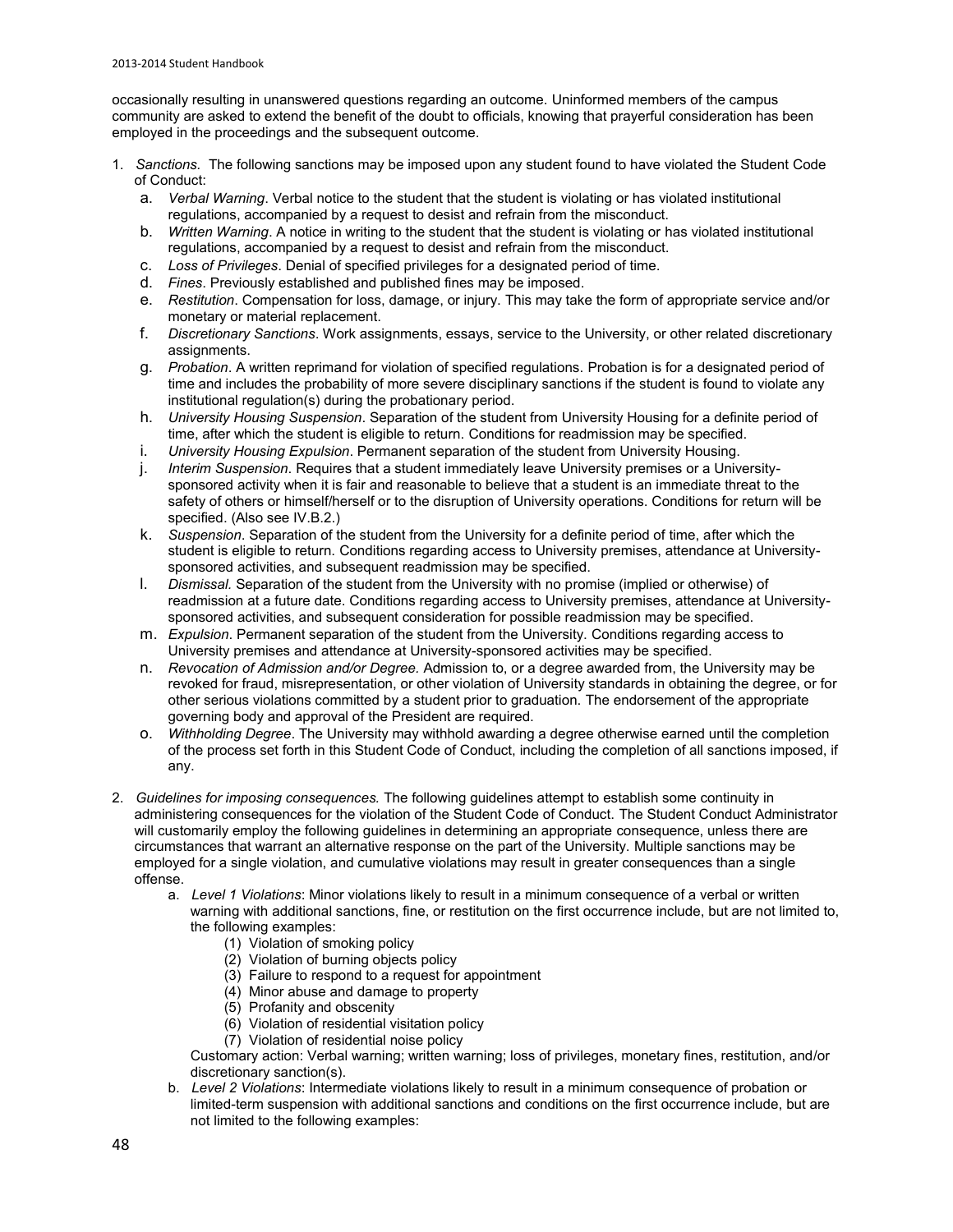- (1) Disrespect to persons of authority
- (2) Significant damage to property
- (3) Misuse of safety equipment
- (4) Petty theft
- (5) Sexual misconduct
- (6) Cohabitation
- (7) Violation of alcohol policy
- (8) Intoxication or drunkenness
- (9) Repeat offenses of Level 1 Violations
- Customary action: Level I customary actions, educational sanctions, probation, multiple-day suspension, and/or suspension of privileges.
- c. *Level 3 Violations*: Major violations likely to result in long-term suspension, dismissal, or expulsion on the first occurrence include, but are not limited to the following examples:
	- (1) Use or possession of controlled substances or illegal drugs
	- (2) Intentionally causing physical harm to another person
	- (3) Sexual assault
	- (4) Arson
	- (5) Grand theft
	- (6) Possession of a weapon or firearm
	- (7) Repeat offense(s) of Level 1 and/or Level 2 Violations

Customary action: Level I and/or Level 2 customary actions, interim suspension, academic term suspension, dismissal, and/or expulsion.

- 3. *Interim suspension.* In certain circumstances, the Vice President of Student Life, or a designee, may impose a University or Housing suspension prior to the resolution of the complaint.
	- a. *Conditions*. Interim suspension may be imposed:
		- (1) To ensure the safety and well-being of members of the University community or the preservation of University property.
		- (2) To ensure the student's own physical or emotional safety and well-being.
		- (3) If the student poses an ongoing threat of disruption of, or interference with, the normal operations of the University.
		- (4) To prevent repeat violations of the Code of Conduct that the Student Conduct Administrator reasonably believes may occur absent the interim suspension.
		- (5) During breaks where University services and/or resources are limited.
	- b. *Campus access*. During the interim suspension, a student shall be denied access to University premises (including housing, food services and classes) and/or all other University activities or privileges for which the student might otherwise be eligible, as the Vice President of Student Life, Campus Police or the Student Conduct Administrator may determine to be appropriate.
	- c. *Process*. The interim suspension does not replace the regular process, which shall proceed on the normal schedule, up to and through an appeal review, if exercised. However, the student should be notified in writing of this action and the reasons for the suspension. When timing necessitates a more immediate verbal notification, the written notification should be provided as soon as possible thereafter. The notice should include reference to a meeting at which the student may demonstrate why his or her continued presence on campus would not fall under one of the conditions above for imposing the interim suspension.
- 4. *Student conduct holds.* The Student Conduct Administrator places a "hold" with the Office of the Registrar preventing subsequent enrollment when a student is suspended, dismissed, or expelled from the University. A permanent record of the student conduct action is noted in the student's academic record.
- 5. *Disposition of student conduct records.* Other than student conduct suspension, dismissal, expulsion, or revocation or withholding of a degree, student conduct sanctions shall not be made part of the student's permanent academic record, but shall become part of the student's student conduct record. Upon graduation, the student's student conduct record may be expunged of student conduct actions other than Housing expulsion OR University suspension, dismissal, or expulsion OR revocation or withholding of a degree. All remaining student conduct records may be expunged from the student's confidential record seven years after graduation or separation from the University.
- 6. *Group sanctions.* The following sanctions may be imposed upon groups or organizations:
	- a. Those sanctions listed above in article IV.B.1.a-g.
	- b. Loss of selected rights and privileges for a specified period of time.
	- c. Deactivation. Loss of all privileges, including University recognition, for a specified period of time.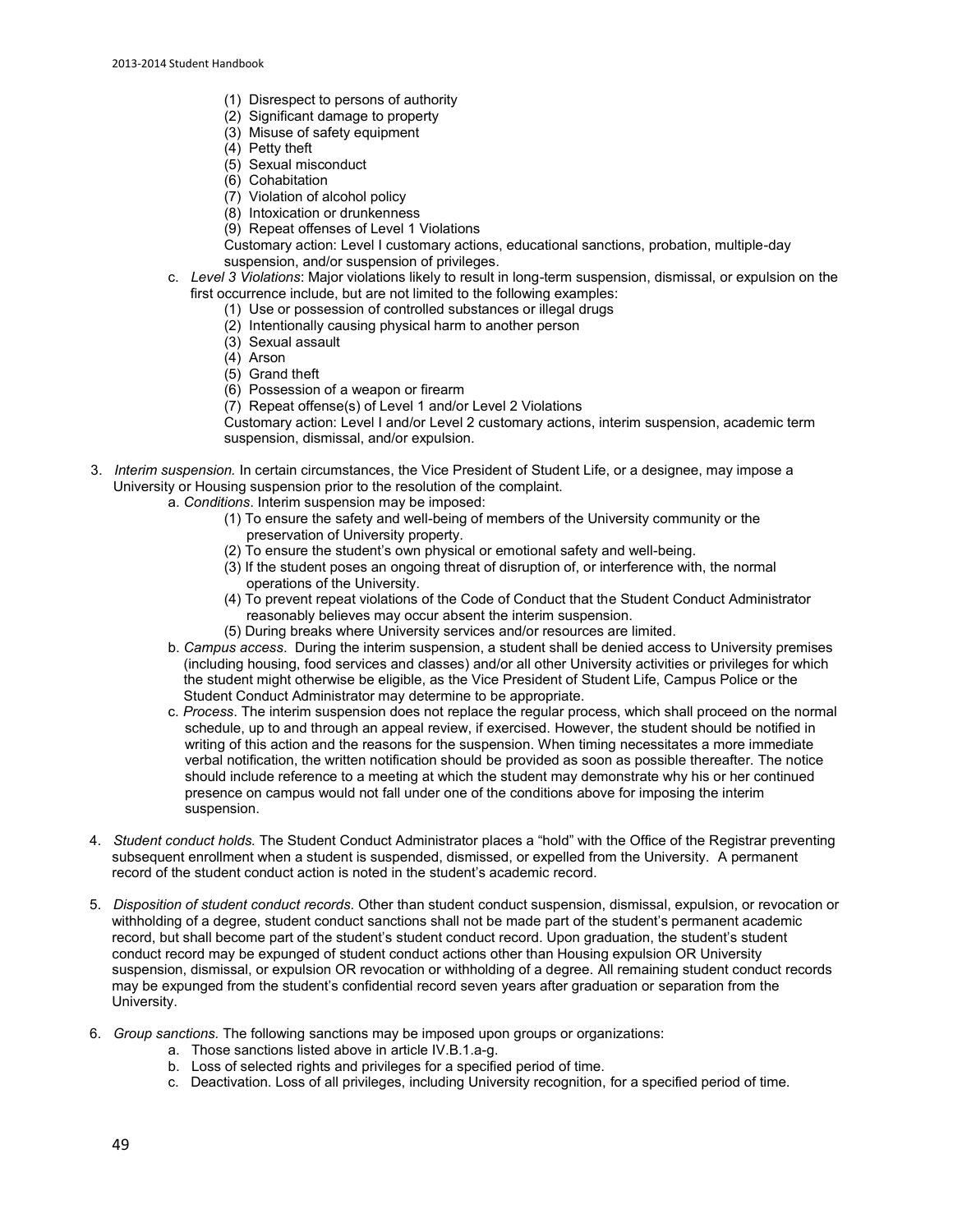7. *Notification of sanctions.* The Student Conduct Administrator is not limited to sanctions listed above. Upon completing a review of the situation, the Student Conduct Administrator shall advise the respondent, group and/or organization of the sanction(s) imposed, if any.

### *D. Appeals*

- 1. *Initiating an appeal.* A decision reached by a Student Conduct Administrator may be appealed by the Respondent(s) or Complainant(s) within three (3) academic school days of the student conduct resolution notification. Such appeals shall be addressed to the respective Appellate Administrator in writing and shall be delivered to the Student Conduct Administrator. If after reviewing the appeal, the Student Conduct Administrator maintains the veracity of the disciplinary process, findings, and action, the appeal is forwarded to the appropriate Appellate Administrator. Sanctions imposed by the Student Conduct Administrator are customarily suspended until the appeal process is completed, unless otherwise notified by the Appellate Administrator.
- *2. Conditions for appeal*. Except as required to explain the basis of new information, an appeal shall be limited to a review of the record of the Student Conduct Administrator and supporting documents for one or more of the following purposes. If the appeal is not based on one of these purposes, the appeal may be dismissed, at the discretion of an appropriate University official as assigned by the Vice President of Student Life:
	- a. To determine whether the inquiry and follow up meetings was conducted fairly in light of the complaint and information presented, and in conformity with prescribed procedures giving the complaining party a reasonable opportunity to prepare and to present information that the Student Code of Conduct was violated, and giving the Respondent a reasonable opportunity to prepare and to present a response to those allegations. Deviations from designated procedures will not be a basis for sustaining an appeal unless significant prejudice results.
	- b. To determine whether the decision reached regarding the Respondent was based on substantial information, that is, whether there were facts in the case that, if believed by the fact finder, were sufficient to establish a violation of the Student Code of Conduct.
	- c. To determine whether the sanction(s) imposed were appropriate for the violation of the Conduct Code which the student was found to have committed.
	- d. To consider new information, sufficient to alter a decision or other relevant facts not brought out in the original review, because such information and/or facts were not known to the person appealing at the time of the original Student Conduct and Appeals Committee Review.
- 3. *Appeal Review Process.* If conditions for an appeal are met and forwarded to the Appellate Board, the review shall be conducted by the Student Conduct and Appeals Committee according to the following guidelines:
	- a. Student Conduct and Appeals Committee reviews normally shall be conducted in private.
	- b. In a review involving more than one Respondent, the Student Conduct Administrator, at his or her discretion, may permit the review concerning each student to be conducted either separately or jointly.
	- c. The Complainant and the Respondent have the right to be assisted by an advisor they choose, at their own expense. The advisor must be a member of the University community and may not be an attorney. The Complainant and/or the Respondent are responsible for presenting his or her own information; therefore, advisors are not permitted to speak or to participate directly in any Student Conduct and Appeals Committee Review before the committee. A student should select as an advisor a person whose schedule allows attendance at the scheduled date and time for the review because delays will not normally be allowed due to the scheduling conflicts of an advisor.
	- d. The Complainant, the Respondent, and their advisor(s), if any, shall be allowed to attend the entire portion of the review at which information is received (excluding deliberations). Admission of any other person to the review shall be at the discretion of the Student Conduct and Appeals Committee and/or its Student Conduct Administrator.
	- e. The Complainant, the Respondent, and the Student Conduct and Appeals Committee may arrange for witnesses to present pertinent information at the review. The University will try to arrange the attendance of possible witnesses who are members of the University community, if reasonably possible, and who are identified by the Complainant and/or Respondent prior to the review. Witnesses will provide information to and answer questions from the Student Conduct and Appeals Committee. Questions may be suggested by the Respondent and/or Complainant to be answered by each other or by other witnesses. This will be conducted by the Student Conduct and Appeals Committee with such questions directed to the Chairperson, rather than to the witness directly. This method is used to preserve the educational tone of the review and avoid creation of an adversarial environment. Questions of whether potential information will be received shall be resolved at the discretion of the chairperson of the Student Conduct and Appeals Committee.
	- f. Pertinent records, exhibits, and written statements may be accepted as information for consideration by a Student Conduct and Appeals Committee at the discretion of the Chairperson.
	- g. All procedural questions and decisions are subject to the final discretion of the Chairperson of the Student Conduct and Appeals Committee.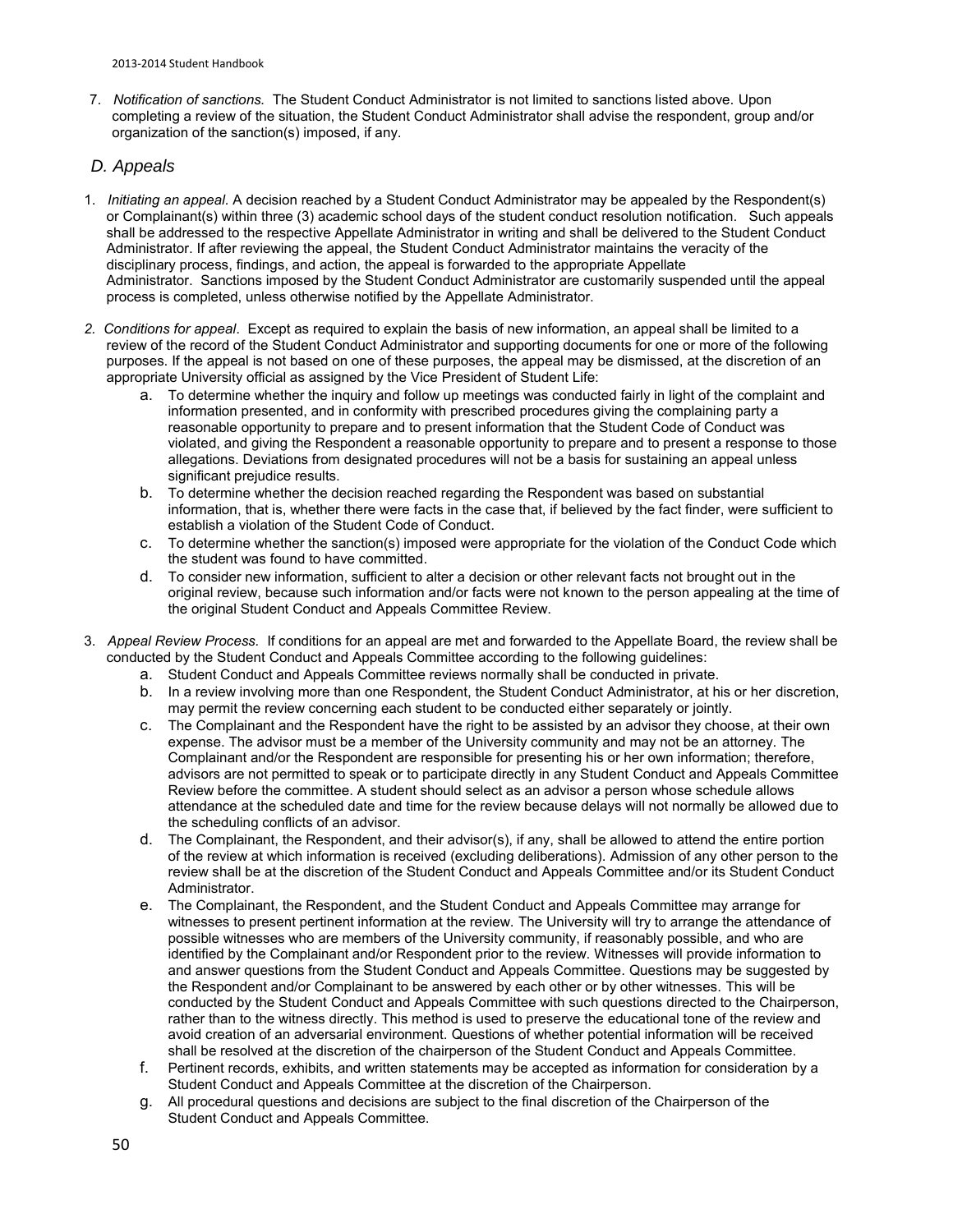- h. After the portion of the review concludes in which all pertinent information has been received, the Student Conduct and Appeals Committee shall determine (by majority vote) whether the Respondent has violated each section of the Student Code of Conduct which the student is charged with violating.
- i. If a respondent, with notice, does not appear before a Student Conduct and Appeals Committee review, the information in support of the Complaint shall be presented and considered even if the Respondent is not present.
- j. The Student Conduct and Appeals Committee's determination shall be made on the basis of whether it is reasonable to conclude that the Respondent violated the Student Code of Conduct. A higher standard determination shall be made on the basis of whether it is more likely than not to conclude culpability in cases likely to result in significant consequence. The University is not obligated to a legal standard of "beyond a reasonable doubt."
- k. Formal rules of process, procedure, and/or technical rules of evidence, such as are applied in criminal or civil court, are not used in student conduct proceedings. **Reminder: The Student Conduct System is an educational process, NOT a legal proceeding.**
- **4.** *Bringing closure to an appeal.* The Appellate Board's opinion and recommendations for subsequent action are submitted to the Appellate Administrator to inform his/her final judgment. The Appellate Administrator will notify the student in writing of the decision. There shall be a single written Administrative Review summarizing the Student Conduct and Appeals Committee Review prepared or delegated and approved by the Chairperson or Student Conduct Administrator. The summary will be filed as a part of the student's student conduct record.

### *E. Records*

Student conduct records will be maintained by the Student Life office and be available in compliance with FERPA guidelines for viewing and requesting copies. The Student Conduct Administrator and/or the Student Conduct and Appeals Committee may, subject to their discretion, utilize audio and/or visual recordings during the student conduct process. No other party shall use audio or visual recordings during the student conduct process without the explicit consent of the Student Conduct Administrator and/or the Student Conduct and Appeals Committee.

### *F. Special Accommodations*

The Student Conduct Administrator and/or the Student Conduct and Appeals Committee may accommodate concerns for the personal safety, well-being, and/or fears of confrontation of the Complainant, Respondent, and/or other witness(es) during the review by providing separate facilities, by using a visual screen, and/or by permitting participation by telephone, videophone, closed circuit television, video conferencing, videotape, audio tape, written statement, or other means, where and as determined in the sole judgment of the Vice President of Student Life to be appropriate.

### *G. Confidentiality*

All participants involved in a particular matter under this Code are expected to keep the matter confidential in order to preserve the integrity of the process. Authorized University officials with a need to know may have access to information regarding the discipline process and outcomes. The University may also be required to release information in response to duly issued subpoenas in criminal, civil or administrative proceedings. In cases where any participant involved in the process chooses to make public the process and/or the decision of any University official involved in the process, the University may respond accordingly.

### Article V: Interpretation and Revision

### *A. Authority*

Any question of interpretation or application of the Student Conduct System shall be referred to the Vice President of Student Life or his designee for final determination.

### *B. Review and Revision Time Line*

The Student Conduct System and Student Code of Conduct shall be reviewed every three (3) years under the direction of the Vice President of Student Life. Revisions shall be implemented with the approval of the President.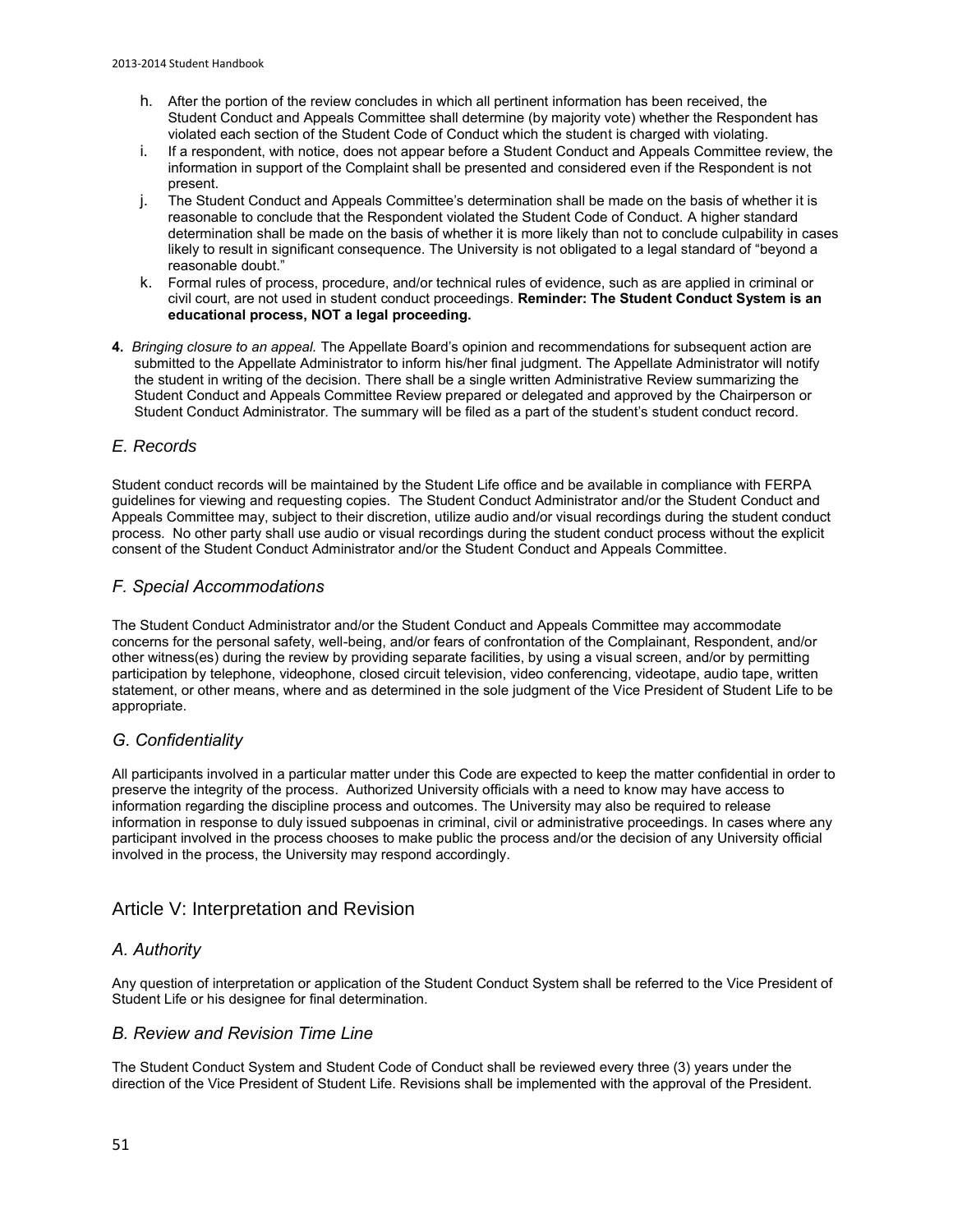### *C. Disclaimer*

The Student Conduct System and Code of Conduct are subject to change when deemed necessary by the University to meet the evolving needs of students, the community, and the University. All substantive changes will be widely communicated by the Vice President of Student Life through various means available.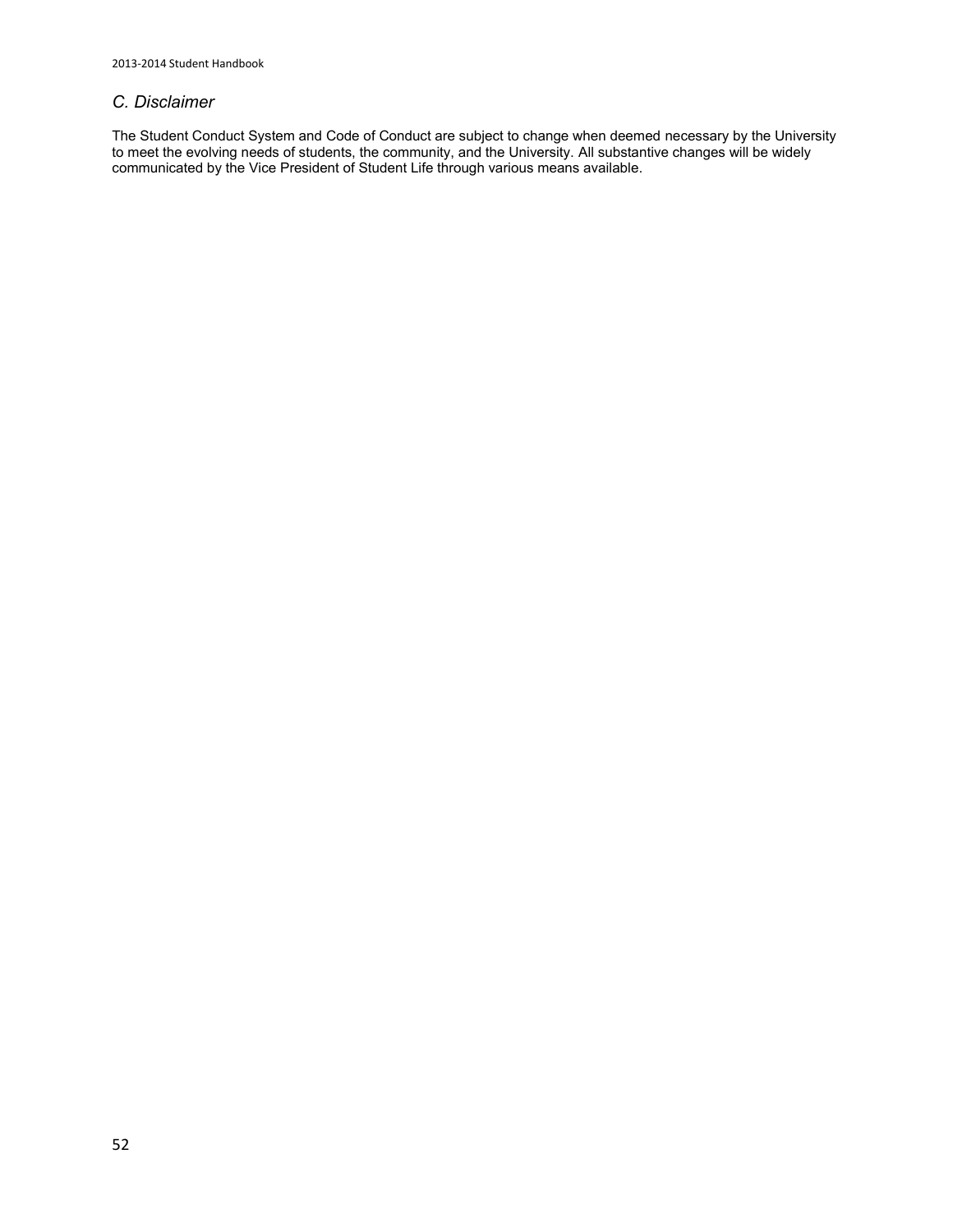# **Student Involvement**

To help you make the most of your college experience, HBU offers a vast array of opportunities beyond the classroom, such as academic contests, performing arts, concerts, art exhibitions, participation in intramurals, and supporting the championship intercollegiate athletic teams. You may also pursue leadership positions in Student Government, Student Programming, Ministry Leadership, clubs, organizations, and multiple other arenas.

### **Athletics**

With the announcement of the addition of football, Houston Baptist University now sponsors 16 NCAA Division I athletic programs. The women's sports are soccer, volleyball, cross country, basketball, indoor track and field, outdoor track and field, golf and softball, while the men compete in football, soccer, cross country, basketball, indoor track and field, outdoor track and field, golf and baseball. This year, for the first time, all of the Husky athletic teams will play in the Southland Conference, with the exception of men's soccer, which the Southland does not sponsor. Soccer will compete in the Western Athletic Conference. Football will play this season as a developmental team with seven contests, four of them within Houston. Its first season in the Southland Conference is 2014.

Admission to all of the Huskies' home athletic events is free to currently enrolled HBU students with a valid student ID. Students are encouraged to attend and continue to support the great tradition of HBU athletics. For more information, including team posters and schedules, visit the Athletics Offices located in Sharp Gym or the HBU Bradshaw Fitness Center or call 281.649.3205. Follow the Huskies online or on mobile devices by logging onto the official website [– HBUHuskies.com,](https://www.hbuhuskies.com/) on Facebook by searching for "HBU Athletics," and on Twitter by following @hbuhuskies and using the hashtag #DawgsUp. Text message athletics news updates are available by signing up for the Husky Crew on [HBUHuskies.com.](https://www.hbuhuskies.com/)

### Campus Recreation

### **Purpose**

Campus Recreation strives to enhance the mind, body and spirit of students, faculty and staff by providing programs, services, and facilities that are responsive to the physical, social, recreational, and lifelong educational needs of the campus as they relate to health, fitness, and learning.

### **Campus Rec Committee**

This committee, with representatives from participating teams, in conjunction with the Director of Campus Recreation, shall have direction over all aspects of the campus program.

### **Opportunities**

- Bradshaw Fitness Center
- Dragon Boat Regatta
- Group Fitness Classes
- Intramural Sports
- Club Sports
- Epic Adventures
- Pars Course
- Just for Fun!

### **Eligibility**

The following persons are eligible to participate in Campus Rec programs: (1) students currently enrolled at HBU and in good standing, (2) alumni (HBU graduates), and (3) HBU faculty and staff.

- Any athlete who has participated in an intercollegiate contest for Houston Baptist University is ineligible to participate in an intramural contest (in same sport) for at least 12 months, or one full season.
- Rules for all sports may be obtained from the [Director of Campus Recreation.](http://staging.hbu.edu/Students-Alumni/Student-Information/Student-Life/Campus-Recreation/Contact.aspx)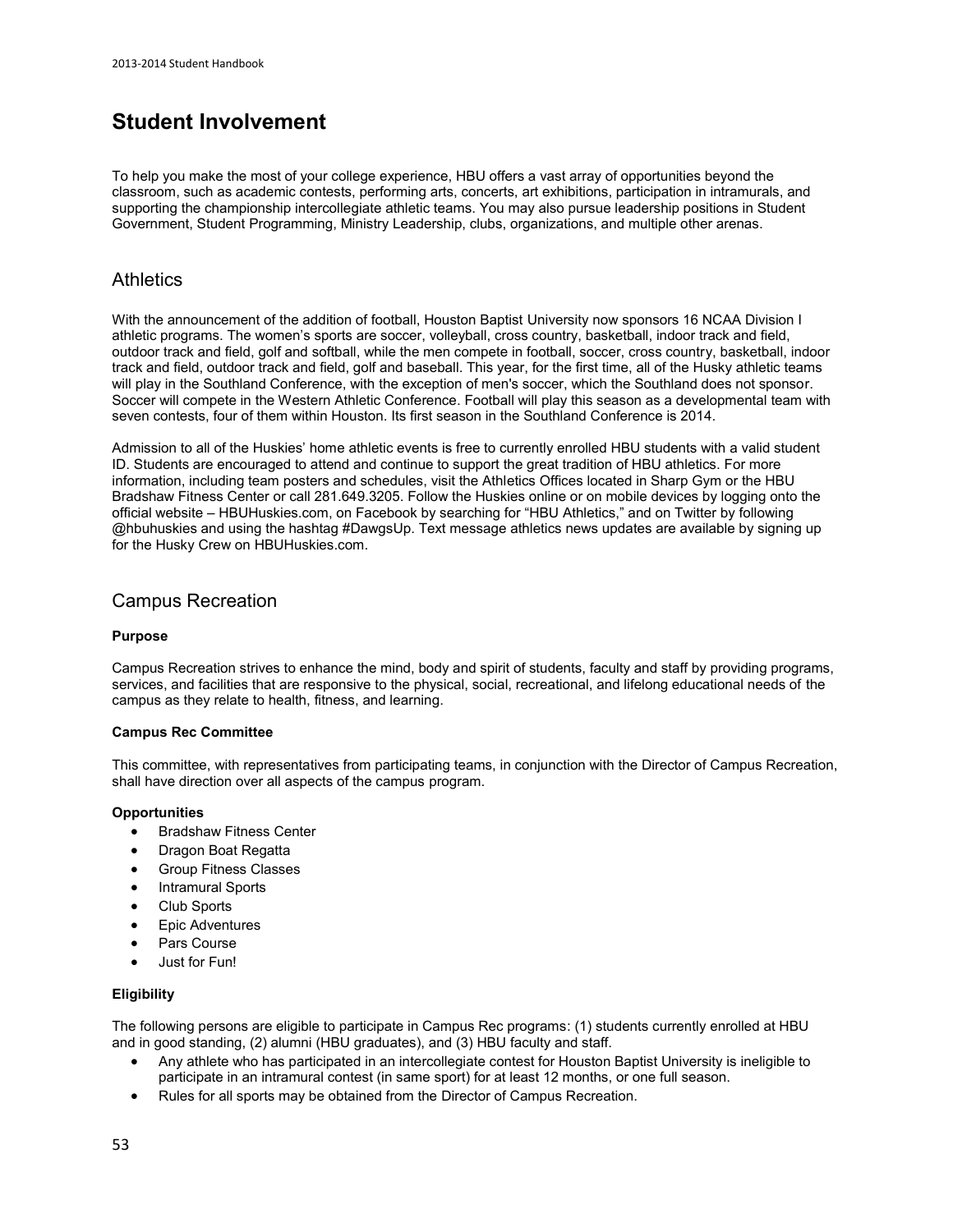### **Health and Injuries**

Since participation in the Campus Rec program is on a voluntary basis, neither the University nor any Campus Rec staff member will accept responsibility for injuries sustained while participating in scheduled activities. All participating students are encouraged to have health insurance.

### **Awards**

The Men's Intramural Sweepstakes Trophy and the Women's Intramural Sweepstakes Trophy are awarded each year at Honors Convocation to the team amassing the most points during the season.

### Student Organizations

Student Organizations are a vital part of college life and offer HBU students a myriad of opportunities to connect and become involved in campus life. Participation in these groups will provide additional opportunities to enrich your college experience. For more details about organizations, contact th[e Student Involvement Office,](http://staging.hbu.edu/Students-Alumni/Student-Information/Student-Life/Student-Involvement.aspx) second floor of the M.D. Anderson Student Center, 281-649-3154, or go to [Student Organizations.](http://staging.hbu.edu/Students-Alumni/Student-Information/Student-Organizations.aspx)

### Greek Life

The Greek community at HBU is made up of three fraternities and five sororities. Fraternities and sororities encourage academic achievement and leadership development with their members. Fraternities and sororities encourage their members to give back to HBU and the greater Houston community through a myriad of philanthropic projects and opportunities.

### **Recruitment/Membership Intake**

Each group may have different recruitment dates and formats. For more information about these groups and their recruitment/intake schedules please contact the Director of Student Involvement or go to [Greek Life.](http://staging.hbu.edu/Students-Alumni/Student-Information/Student-Organizations/Greek.aspx) Not all chapters will accept first-time freshmen.

### Special Events

**Art Exhibitions** - The Visual Arts Department presents various professional and student art exhibitions throughout the academic year, including faculty, alumni, and visiting artists from the professional community. The Masters of Fine Arts holds an annual qualifying Thesis exhibition for all MFA candidates that are graduating, along with MFA thesis lectures, open to the public. Senior art majors are highlighted each semester through the exhibition of their senior projects. The Annual Student Art Exhibition, held each spring, features the work of all undergraduate art students. The University Academic Center houses both a Contemporary Art Gallery as well as a Fine Arts Museum that both offer a diverse exhibition schedule.

**Elections -** During the fall and spring semesters, Student Government elections are held. Special elections are held for Homecoming Court, and Mr. and Miss HBU.

**Founders' Day -** A special convocation is held in the fall semester to honor the University founders. This service marks the month the state of Texas granted Houston Baptist College its charter, designating it as an educational institution.

**Homecoming** - A week of activities in November to show your Husky Pride. Students and alumni celebrate the university by attending events throughout the week. The Homecoming Court is honored during halftime of the Football Game.

**Honors Convocation** -The last Convocation of the academic year is a special program honoring the University's outstanding students. In addition to awards presented by each of the colleges and schools, other awards are presented for athletics, student life and the president's office.

**Husky Revue** - This yearly tradition held in the spring is a campus-wide variety show that allows students to showcase their talents, sponsored by the Student Programming Board.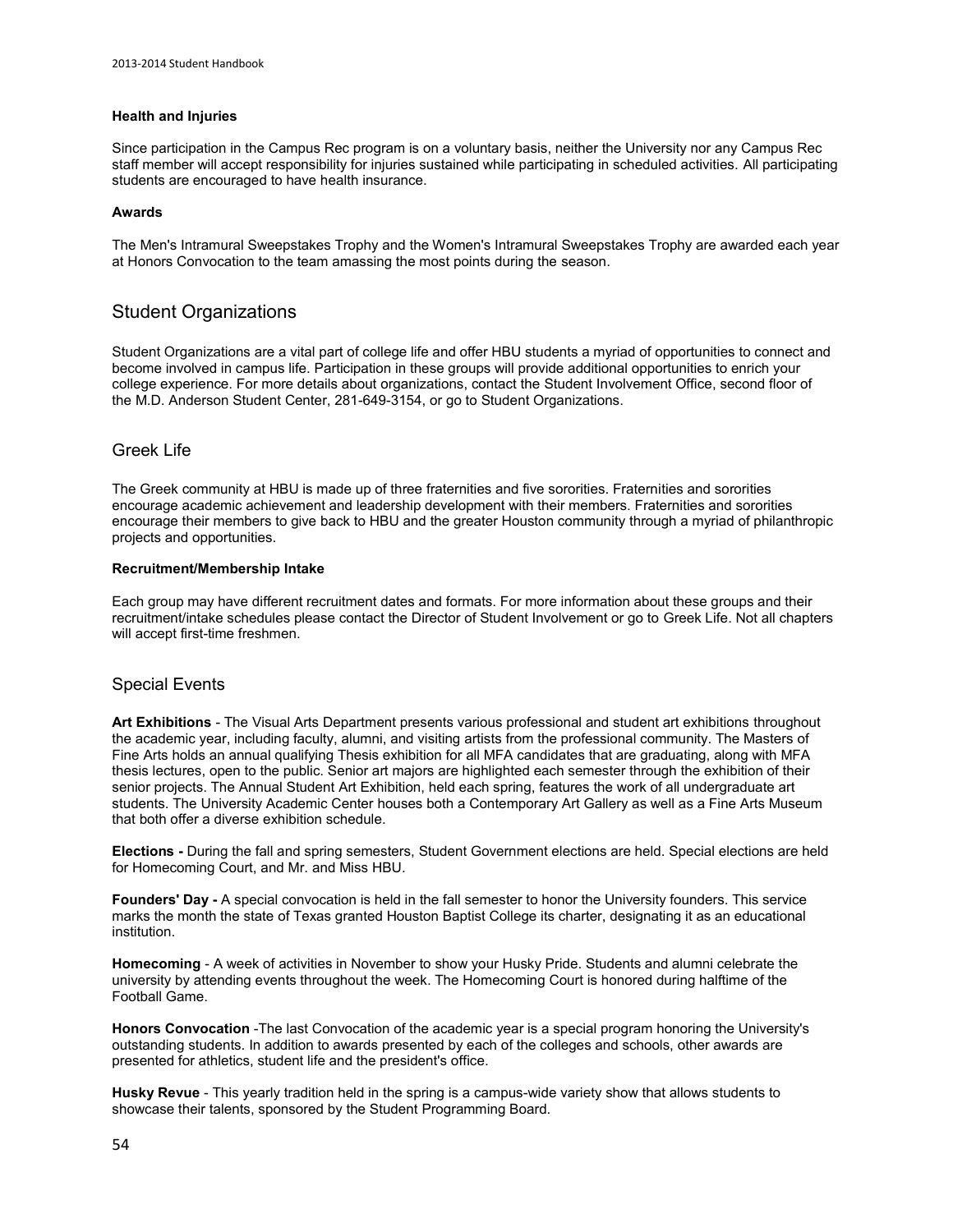Late Nite Breakfast - Need a break from studying? Then this yearly tradition is for you! Breakfast is provided for all enrolled HBU students before finals during fall and spring semesters. Beginning at 9:00 p.m., breakfast is served by faculty, administration, and staff in the Baugh Center Cafeteria.

**Leadership at HBU -** Throughout the fall and spring semesters, students who want to grow their leadership skills can get involved in a student organization. Freshmen can also apply to the Freshman Council which combines leadership development with networking opportunities.

**Mission Munchies -** Lunch for \$1.00 is provided by various sponsors throughout the year at the conclusion of Convocation. Money received goes to Summer Missions.

**Organization Fair -** Organizations have an opportunity to introduce themselves to the campus community, promote upcoming events, and recruit new members.

**Recruitment/Membership Intake -** Early in the fall and spring semesters, HBU's Greek Life organizations begin their recruitment activities. See "Greek Life" under the organization section for more details.

**Spiritual Growth -** A variety of opportunities are available to encourage spiritual formation. Refer to the Spiritual Life department sections in this handbook. Spiritual Emphasis Week, held in the fall, and Passion Week, scheduled in the spring, feature special speakers and events.

**Spring Fling -** This campus-wide event, on the last day of spring classes, is a highlight for the semester and offers entertainment for all. Students, faculty and staff participate in a variety of activities and enjoy fun, games, and food that are sponsored by Student Programming Board.

**Winter Formal -** A special event on the last day of class to end the fall semester. The campus-wide semi-formal features a dance and entertainment which give students a break from classes before the start of finals, sponsored by the Student Programming Board.

### Student Government Association (SGA)

We, the Student Association of Houston Baptist University, by and with the consent of the faculty and administration, in order to govern ourselves more wisely; to promote greater understanding and cooperation with the faculty and administration; to foster the recognition of privileges and responsibilities of the students of the University community; to provide opportunity for responsible individual and collective action; to foster high ideals of conduct and academic standing; and to establish worthy traditions, establish the Student Association and the Student Government Association.

All currently enrolled students of Houston Baptist University shall be members of the Student Association and shall be entitled to all rights and privileges outlined therein. The Student Association members shall come from the Freshman, Sophomore, Junior, and Senior classes, and from all colleges and schools of the University organized under their dean.

Elections for al[l SGA positions,](http://staging.hbu.edu/Students-Alumni/Student-Information/Student-Organizations/Leadership-Governing.aspx) except freshman representative, are held each spring. Freshman representatives are chosen from the Freshman Council each fall. For more information or to obtain a copy of the SGA Constitution and Bylaws, you may view the [SGA page](http://staging.hbu.edu/Students-Alumni/Student-Information/Student-Organizations/Leadership-Governing.aspx) or stop by the SGA Office in Brown 280 on the 2<sup>nd</sup> floor of M.D. Anderson Student Center.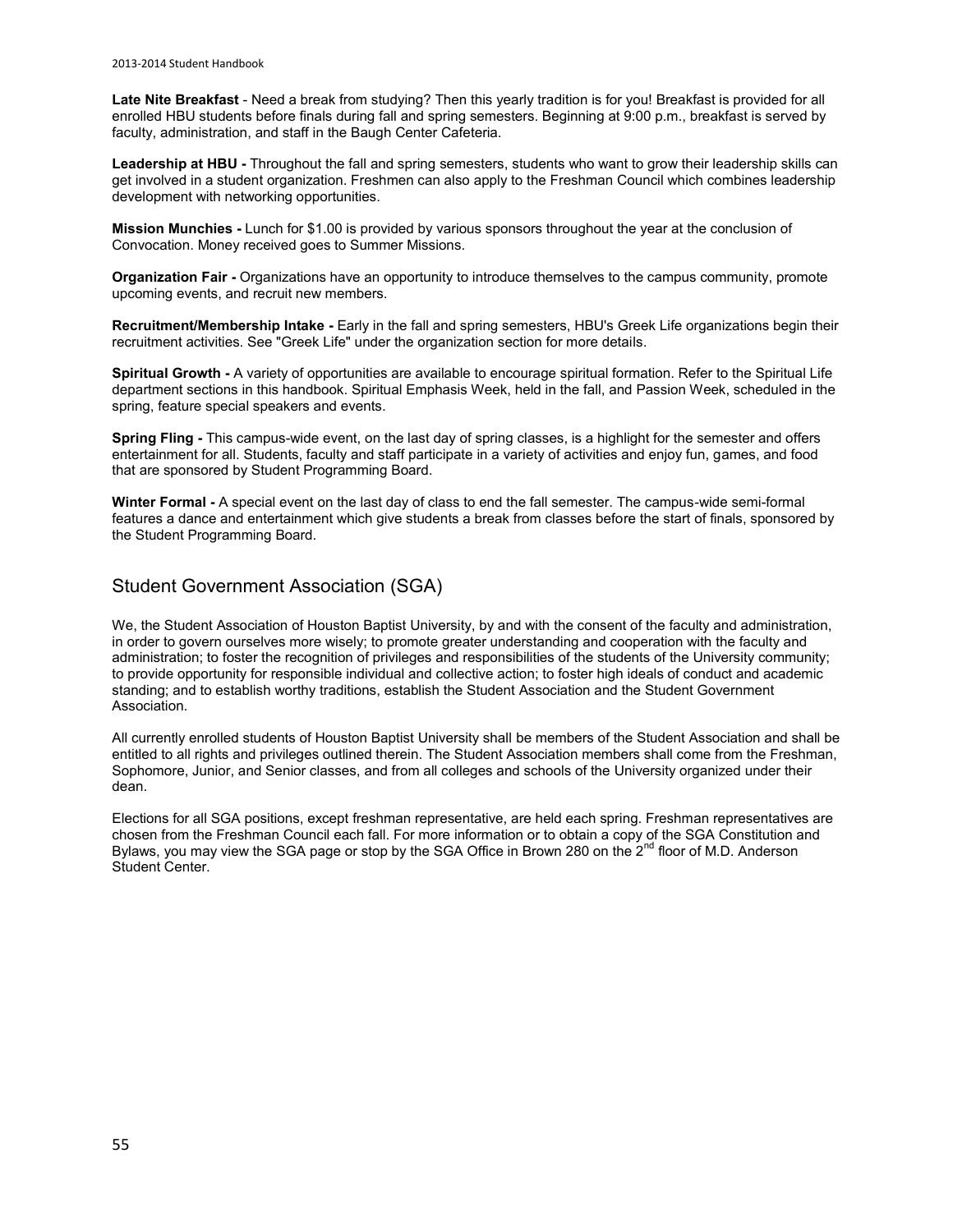# **Student Resources**

### Academic Accommodations/Learning Disabilities

Houston Baptist University complies with the Americans with Disabilities Act and Section 504 of the Rehabilitation Act of 1973 regarding students with disabilities. Any student who needs learning accommodations should inform the professor immediately at the beginning of the semester that he/she will be requesting accommodations. In order to request and establish academic accommodations, the student is required to read and follow ALL (10) SECTIONS of the HBU Academic Accommodations website[, www.hbu.edu/504.](https://hbu.edu/504) The ten sections are on the left side of the main Academic Accommodations web page. Accommodations are not retroactive. Academic Accommodations must be applied for and written each semester. If academic accommodations are approved, a Letter of Accommodations will then be sent to the professor(s). Please refer to the website[, www.hbu.edu/504](http://hbu.edu/504) for all accommodation policies and procedures.

### Academic Success Center

The mission of the Academic Success Center is to provide academic resources to facilitate student academic success. Resources are offered free of charge and include individual and group tutoring, study groups, academic workshops, study skills assistance, and early alert systems. For more information, please visit [www.hbu.edu/asc.](http://www.hbu.edu/asc)

### Advising

The advising process is designed to help the student make important decisions related to academic and career progress. All HBU students should become familiar with their advisor and the advising process. Below are some guidelines to follow to make the advising process a successful part of the HBU experience.

Promptly after enrollment, all students are assigned an Academic Advisor, a faculty advisor who can help students navigate the Liberal Arts Core Curriculum and Major requirements and counsel students on all academic matters, broad career and vocational interests, etc. The Academic Advisor can also assist students in planning major-specific educational and career goals. Students may see Academic Advisors to:

- discuss academic successes, failures, or other issues that may affect academic progress
- select courses for each semester
- change a major or minor
- file a degree plan
- discuss educational and career goals, and
- provide personal encouragement and support

The faculty advisor's responsibility to the student is

- to listen and help solve problems regarding academic or career issues,
- to aid in selecting appropriate courses each semester,
- to serve as a reference to appropriate campus resources, and
- to assist the student in attaining educational and career goals.

The student's responsibility to the faculty advisor is to

- come to the advising sessions prepared and ready to ask questions,
- be knowledgeable about HBU academic policies and procedures,
- know the office hours and location of advisors,
- schedule appointments with advisors,
- keep scheduled appointments on time or cancel in advance,
- accept responsibility for academic decisions,
- seek assistance before experiencing academic difficulty, and
- share information about educational and career goals.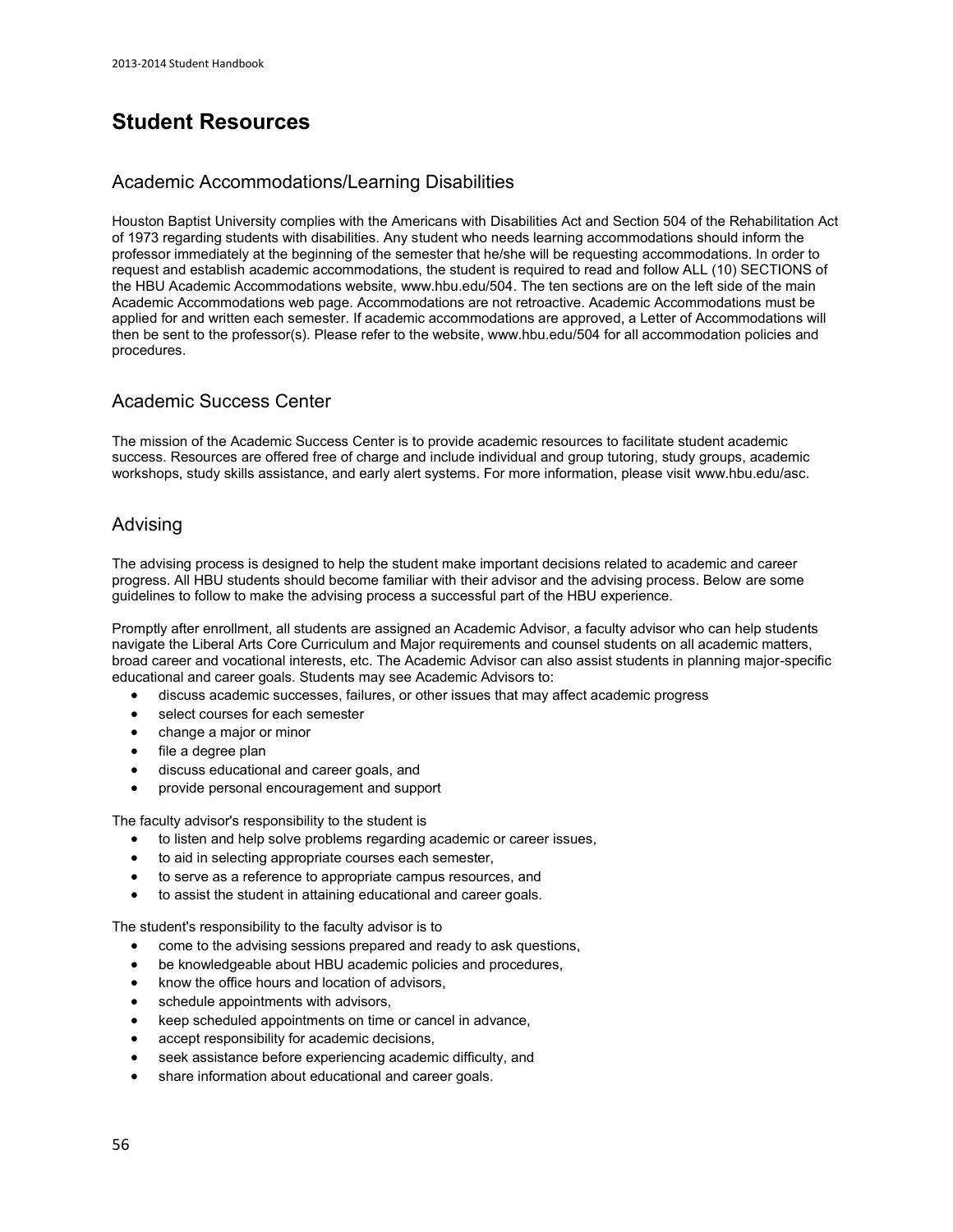# Bookstore

The HBU Bookstore is located on the first floor of the M.D. Anderson Student Center. Please refer to [www.hbubookstore.com](http://www.hbubookstore.com/) for details on hours of operations, methods of payment, textbook ordering/purchasing/buyback, refund policies, and other services offered.

# Career and Calling

Career and Calling seeks to provide assistance for students and alumni in exploring one's life calling through personal discovery, vocational exploration, and educational training. Check [Career and Calling](http://www.hbu.edu/careerandcalling) for internship and job opportunities. Other Career and Calling activities include:

- [Hire-A-Husky](https://www.myinterfase.com/hbu/student/)  a web-based resume and job posting service
- Job fairs on and off-campus
- Assessment tools
- Preparation through resume building
- Dress for success tips
- Interview preparation
- Career and job search counseling
- Interviews with prospective employers
- Career seminars on campus
- Mock interviews
- Discussions pertaining to "life call" and integrating this in our vocation
- Shadow program with current students and alumni
- Etiquette Dinner

For further information, please visit [www.hbu.edu/careerandcalling,](http://www.hbu.edu/careerandcalling) call 281-649-3475 or stop by the Office in Brown 287, Student Life suite on 2nd floor of M.D. Anderson Student Center.

# Cashier's Office

The Cashier's Office provides students with assistance regarding their financial student accounts. This includes financial advising regarding payments and charges, establishing a payment plan, and making tuition payments. The Cashier's Office is available to assist students Monday through Friday between 8:00 a.m. and 5:00 p.m. by calling 281-649-3471. Our mailing address is: HBU, Financial Services Office, Atwood II-112, 7502 Fondren Road, Houston, TX. 77074-3298. Our e-mail address i[s cashier@hbu.edu.](mailto:cashier@hbu.edu) Payments made in person may be in the form of cash, check, money order, MasterCard, Visa, Discover Card, American Express or debit cards. In addition, credit card/debit card payments are accepted by telephone during business hours.

# Computer Labs

HBU offers a supervised walk-up lab available to all students. It is located in Atwood II, room 101. You must be a currently enrolled HBU student to use the computer lab. Guests and/or children are not allowed to accompany students into the lab.

### **Equipment:**

- Computers
- MS-Office (Word, Excel, Access, PowerPoint)
- Internet connectivity
- Special software requested by professors.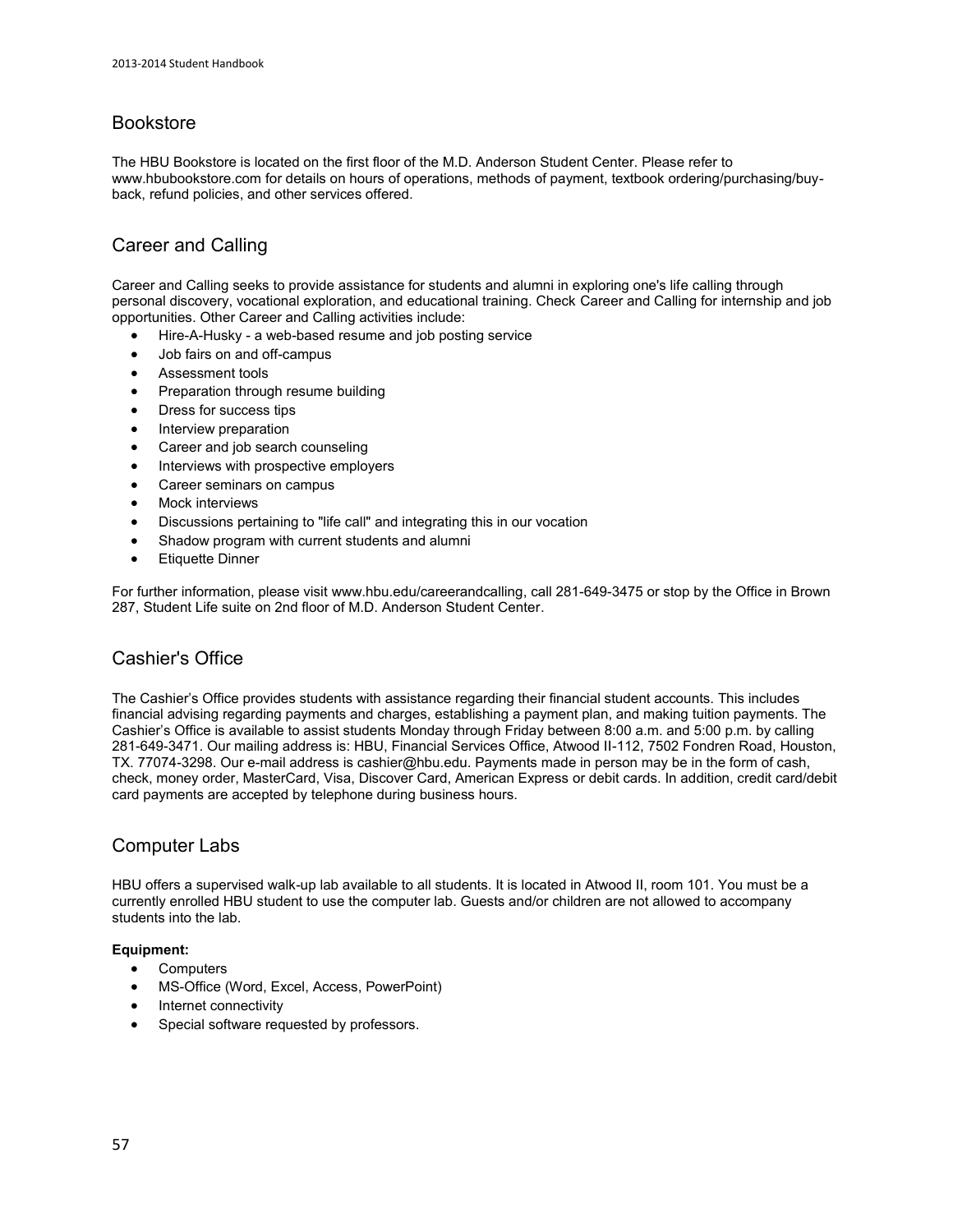# Covenant Fellows Program

This program requires application for admission. Applications are received each spring for the following academic year. Participants receive an annual scholarship. More details on criteria for involvement as well as aspects of the program are available on the website[, www.HBU.edu/CovenantFellowsProgram.](https://www.hbu.edu/CovenantFellowsProgram)

The purpose of the [Covenant Fellows Program](http://www.hbu.edu/Students-Alumni/Student-Information/Spiritual-Life/Covenant-Fellows-Program.aspx) is to give students called to Christian ministry financial, personal and professional support as they further their undergraduate development into competent and holistically educated ministers/professors/missionaries. HBU covenants with our students and with local churches to provide educational and professional experiences that will prove beneficial to both those studying in the program and those churches supporting and employing our ministerial students. For more information contac[t Tom Mosley,](mailto:tkmosley@hbu.edu) University Minister at 281-649-3033.

### Email

All students are provided an HBU e-mail account once admitted to the university. This then becomes the main means of communicating official HBU business. It is imperative that students check their HBU e-mail on a routine basis. *Failure to read an email will not be an excuse for missing deadlines and other important expectations placed on students.* For assistance with e-mail, including directions on how to point your HBU e-mail to another e-mail account, contact the [ITS Help Desk](http://staging.hbu.edu/Students-Alumni/Student-Resources/Information-Technology-Services-(ITS).aspx) or call 281-649-3410.

### Financial Aid

The Office of Financial Aid provides financial assistance information, advising, and help to students planning to enter and remain in the University. In order to establish the need of each applicant, the Free Application for Federal Student Aid (FAFSA) should be submitted to the online at www.fafsa.ed.gov as soon as possible after January 1. HBU's school code for the FAFSA is 003576. **March 15 is the preferred deadline to submit the FAFSA and April 19 is the deadline for any additional documents required as a result of the FAFSA**. Forms for supplying the information necessary to secure financial assistance are available in the Financial Aid Office and also online in the [Financial Aid Forms Library.](http://staging.hbu.edu/Choosing-HBU/Admissions/Financing-Your-Education/Forms.aspx) All merit, talent, and off-campus scholarships are coordinated through the Financial Aid Office. For further information regarding the various aid programs, contact Financial Aid at 281-649-3749.

# First & Second Year Experience (FYE)

The First & Second Year Experience Office at Houston Baptist University strives to help students identify the many ways in which they can be successful both personally and academically during their first year of college and beyond. The Office plans programs to help students develop a good foundation for learning, as well as leadership and involvement opportunities. The FYE Office is responsible for Welcome Days, a Peer Mentoring program, and much more.

The Husky family includes students' families because they are an important part of students' transition to college. The FYE Office wants extended family members to feel welcome and included in the HBU community and provides them opportunity to join the Parent & Family Association, where they can receive email updates on HBU events, newsletters, a Parent and Family Weekend, and opportunities to network. The FYE Office is located in MDA Student Center, Brown 294. For more information call 281-649-3652 or email [knix@hbu.edu.](mailto:knix@hbu.edu)

### Fitness Center

The Bradshaw Fitness Center, located at 7731 Southwest Freeway, provides currently enrolled students the following:

- Indoor Aquatics Center with 3 pools
	- $\circ$  lap pool 25 vard, 4 lane
	- o exercise pool
	- o whirl pool
- Fitness floor 10,000 square feet, with cardiovascular and strength equipment
- Group Exercise classes both land and water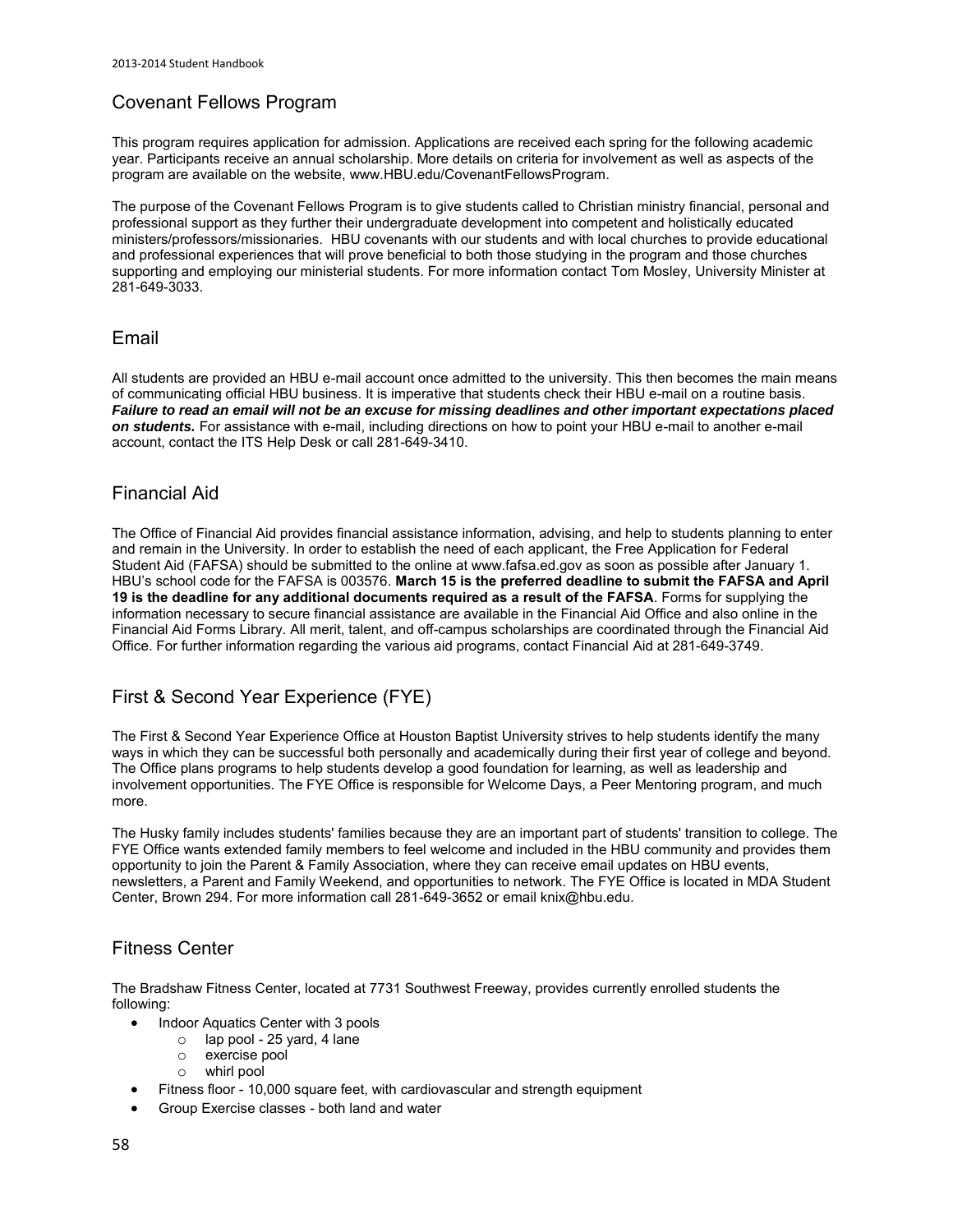Fitness Camps and more

For additional information please visit [www.hbufit.org](http://www.hbufit.org/) or contact [Student Life.](mailto:studentlife@hbu.edu)

### Food Services

HBU dining services through ARAMARK Higher Education is here to meet your dining needs. You can find daily menus, including nutritional information; hours of operation for all our locations, and buy a meal plan by visiting our website at www.hbu.campusdish.com; or call us anytime at 281-649-3259.

### **Baugh Dining**

Real Food on Campus (RFoC) offers fresh, healthy, and diverse options that are customized to meet your lifestyle needs. Our residential restaurant located on the first floor of the Baugh Center, is about more than your traditional allyou-can-eat dining program; it's about re-inventing your entire residential dining experience. Our menu offerings include fresh produce, vegetarian options, breakfast waffles, exhibition cooking made-to-order, grill favorites, pizza and pasta, sandwiches, home-style options, and much much more! Utilize your all-you-care-to-eat meals per week/semester, cash, credit and debit cards and declining balance, all at the Baugh RFoC Residential Restaurant.

#### **Java City**

Located off the main lobby of the library. Relax and enjoy the aroma of Java City® Coffee or sip on a fresh fruit smoothie. We also offer grab-n-go sandwiches, fresh fruit cups, bagels, pastries, and more. Whether you're on the go or need to relax, stop by and enjoy some time with your friends. Use your declining balance or pay with cash or credit card.

#### **Husky Express**

Located in the first floor Hinton Center lobby (between Dillon 1 and 2) stop by and get your caffeine buzz, indulge in a salad or baked goodies, and enjoy wireless internet access. You can also use your declining balance dollars here as well.

### **P.O.D. Express (Provisions On Demand)**

Located in the Husky Village Clubhouse. Health and beauty items, snacks, beverages, fresh sandwiches, salads and frozen food are available for purchase.

### **Chick-fil-A**

Opening Fall 2013 in M.D. Anderson Student Center. Accepts cash, credit cards and declining balance dollars.

### Huskynet

HuskyNet is our web-based interface found in the HBU Portal [\(MY.hbu.edu\)](http://my.hbu.edu/) used by students to check and update their personal information (addresses, phone numbers, etc.) or to access various tools, such as registration and add/drop classes, advising, view academic status, class schedules, grades, non-official transcripts, view financial account information and accept/decline financial aid awards, and more. The majority of students, faculty and staff will have most of their needs met through these self-service tools. For complete information on all of the services available through Information Technology Services go to [www.hbu.edu/its.](http://staging.hbu.edu/Students-Alumni/Student-Resources/Information-Technology-Services-(ITS).aspx)

### ID Cards

At the initial HBU enrollment, each student receives an ID card with the student's Huskynet number (H#). If lost, a replacement ID card will cost \$10. The student ID card is used in a variety of ways, including, but not limited to 1) library resource checkout, 2) dining services (meal plan or declining balance), 3) University Bookstore book buy-back, 4) services at the Student Health Clinic, 5) attendance at Convocation and other Community Life and Worship Events, 6) Bradshaw Fitness Center access, 7) Lake House resident access, and 8) admission to HBU regular season home athletic events. Upon request, students must furnish satisfactory identification to University staff, faculty members, administrative officials, and/or police officers. The Student ID card is the official means of identification and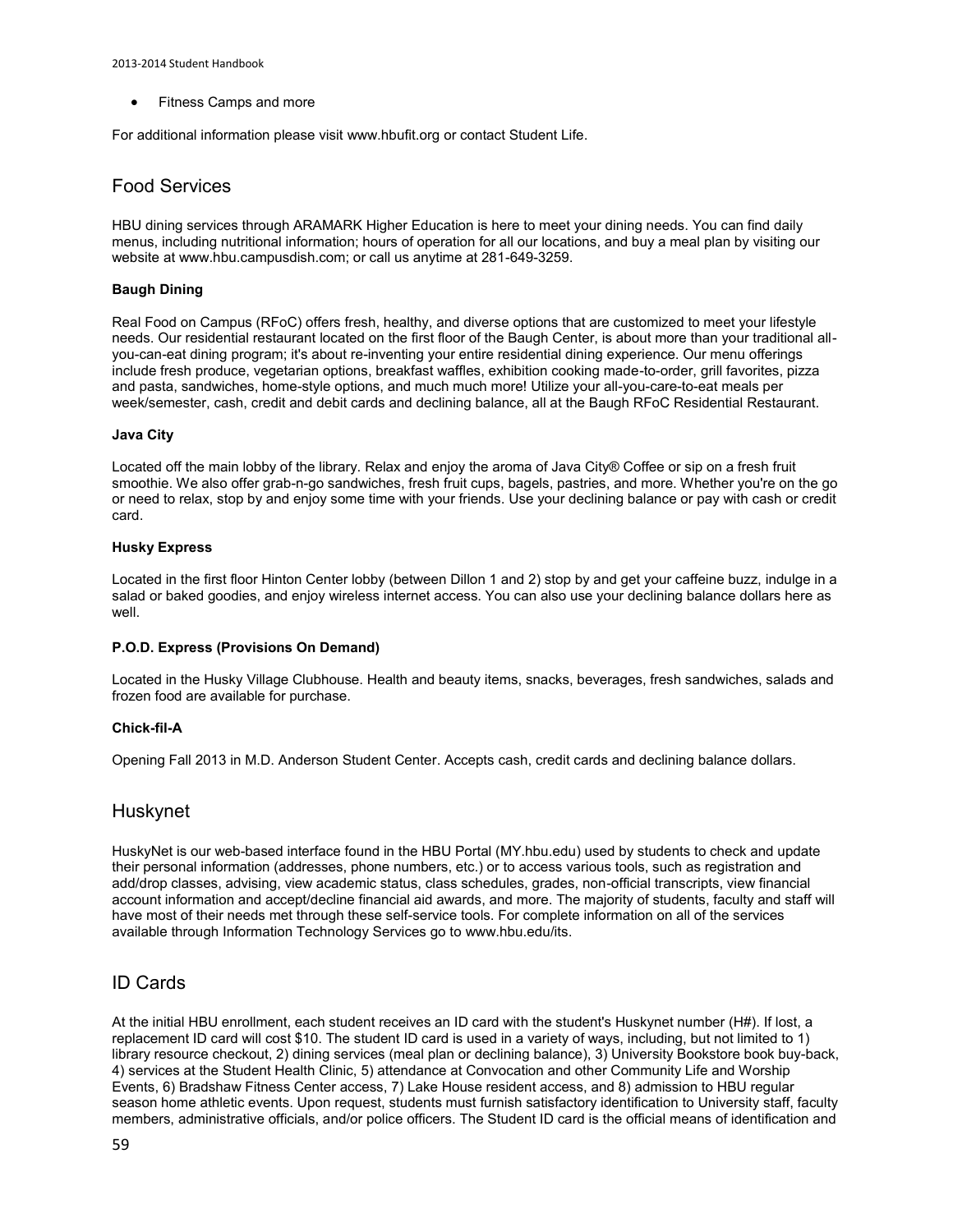should be carried at all times when on campus. Falsification or misuse of this card is considered a violation of University policy.

### Library

The Moody Library is designed, staffed, and operated in order to provide resource materials and research assistance for students, faculty, and staff. The library contains approximately 300,000 books, e-books, and other items and subscribes to or provides electronic access to over 78,000 periodicals. Hours: The library is open 83.5 hours per week.

#### **Hours**

| Monday-Thursday | 7:30 a.m. - 11:00 p.m.                                     |
|-----------------|------------------------------------------------------------|
| Friday          | 7:30 a.m. - 5:00 p.m.                                      |
| Saturday        | $12:00$ p.m. $-6:00$ p.m.                                  |
| Sundav          | $2:00$ p.m. $-8:00$ p.m.<br>Closed Sundays in Summer Term. |

Holiday schedules will be posted. The library is not open during Christmas break. For more information call 281-649- 3304 or visit the University's website at [www.hbu.edu/moody.](http://www.hbu.edu/moodylibrary) 

**Borrowing Privileges -** Circulating books can be kept for a period of three weeks. To check out books, students must present a current HBU I.D. card. Books can be renewed twice if no one else needs them and must be returned to the library for renewal. Patrons can place holds on materials that are checked out.

The automated circulation system sends notices of overdue materials via e-mail. Fines for overdue books are 25 cents per day per book and \$5 per day for reserve materials. Unpaid fines and unreturned books can affect registration, receipt of grades, etc.

**Reference Service** - Professional librarians are on duty at the reference desk most hours the library is open. They are available to assist students in the use of the electronic catalog, periodical indexes, reference books and electronic databases, including the Internet.

When faculty members make appointments, the librarians can provide group instruction in the effective use of library resources. Open orientations are also available.

**Reserve Books** -Faculty members place heavily-used books on reserve at the circulation desk. Reserve check-out periods range from two hours to one week.

**Non-Book Materials** - The library maintains collections of CDs, cassette tapes, phonograph records, DVDs, and VHS tapes. CDs must be used in the library. All other non-book materials can be checked out for varying time periods.

**Off-Campus Resources -** The Houston Public Library issues cards to Houston Baptist University students valid at the Central Library and other branches. The nearest branches to Houston Baptist University are located at Fondren and Clarewood and Augusta at Westheimer.

HBU students are eligible for TexShare cards which allow them to check out library materials from any participating Texas library. All branches of the University of Houston, the University of St. Thomas, and Texas Southern University participate in the TexShare program. Rice University does not.

Interlibrary loans are available for research materials not located in the University library. Apply at the Reference Desk.

**Photocopiers** -The library provides three photocopy machines. Patrons can use coins (15¢ per 8 1/2" x 11" or 20¢ per 11" x 17") or declining balance cards, available at the circulation desk. The cards provide substantial savings. The library does not provide change.

**Computers** - Most of the computers in the library require a student log-in and password and are loaded with the same software as computers in the computer labs. Reference librarians are available to assist students in the use of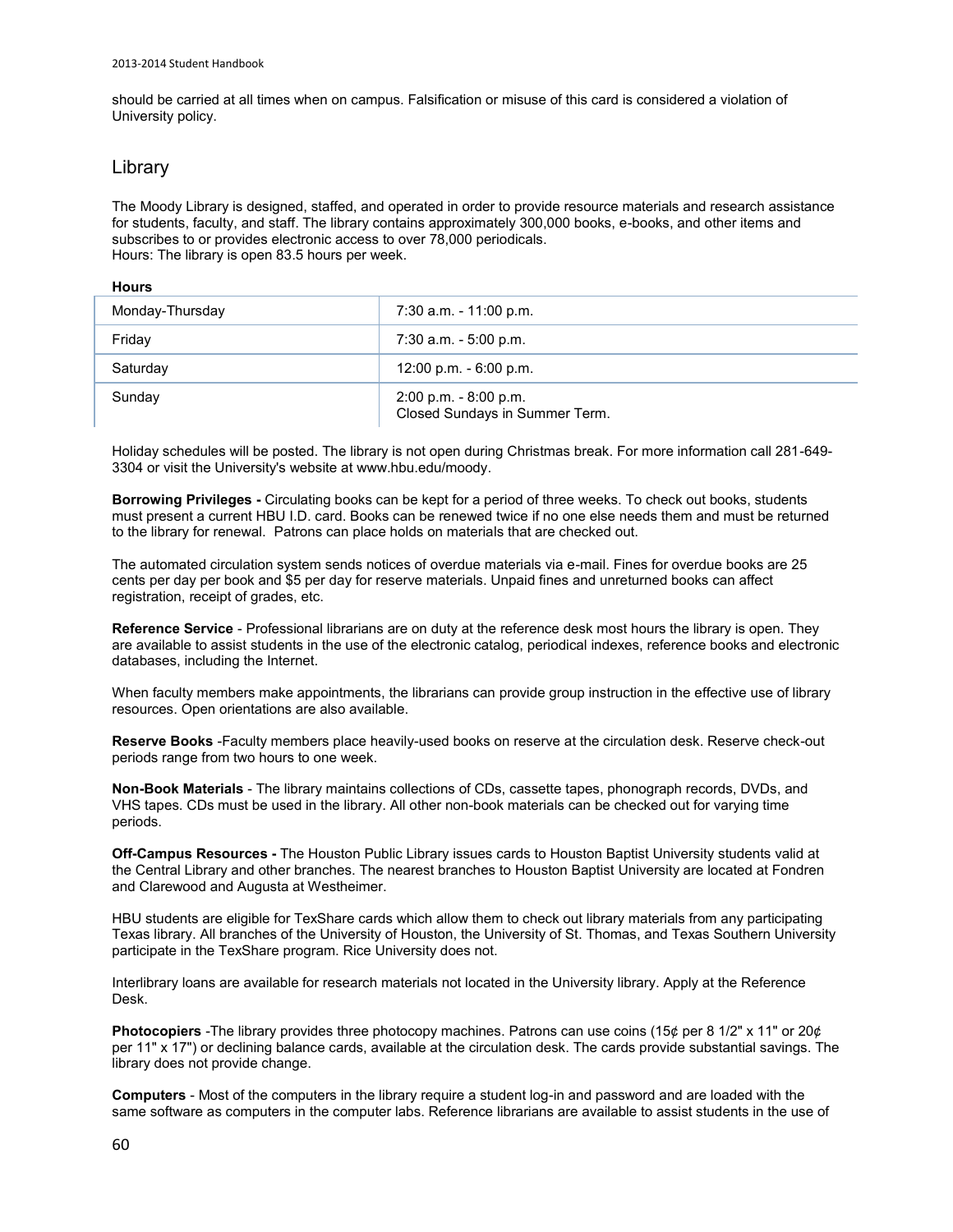library databases and other library-related online materials. A few computers are provided for the use of the general public and do not require a log-in.

### Lost and Found

All lost and found items are to be taken to or retrieved from the Student Life Office, located on 2nd floor of M.D. Anderson Student Center (Brown 281). Items will be held for only 30 days.

### Museums

The Morris Cultural Arts Center at Houston Baptist University houses three (3) museums which are open to the community and are free for HBU students. The three museums are open Monday-Saturday, 10:00 a.m.-4:00 p.m., except on University holidays:

### **Dunham Bible Museum**

Holding one of the most extensive collections of rare Bibles in the nation, the [Dunham Bible Museum's](http://www.hbu.edu/biblemuseum) exhibits include ancient manuscripts, medieval scriptures, a working Gutenberg-style printing press, some of the first Bibles printed in America and even some of the earliest Bibles printed in the English language -- all creatively displayed to show the Bible's history and impact on civilization and culture. CLW credits are available for viewing and answering questions about the Dunham Bible Museum exhibits[. www.hbu.edu/biblemuseum](http://www.hbu.edu/biblemuseum)

### **Museum of American Architecture and Decorative Arts**

Showcasing Texas between 1830 and 1930, th[e Museum of American Architecture and Decorative Arts](http://www.hbu.edu/About-HBU/The-Campus/Facilities/Morris-Cultural-Arts-Center/Museums/Museum-of-American-Architecture-and-Decorative-Art.aspx) features household furnishings and decorative arts from the days when Houston was merely a frontier settlement. [www.hbu.edu/About-HBU/The-Campus/Facilities/Morris-Cultural-Arts-Center/Museums/Museum-of-American-](http://www.hbu.edu/About-HBU/The-Campus/Facilities/Morris-Cultural-Arts-Center/Museums/Museum-of-American-Architecture-and-Decorative-Art.aspx)[Architecture-and-Decorative-Art.aspx](http://www.hbu.edu/About-HBU/The-Campus/Facilities/Morris-Cultural-Arts-Center/Museums/Museum-of-American-Architecture-and-Decorative-Art.aspx)

### **Museum of Southern History**

A window into the South during the mid-1800's, the [Museum of Southern History](http://www.hbu.edu/About-HBU/The-Campus/Facilities/Morris-Cultural-Arts-Center/Museums/Museum-of-Southern-History.aspx) showcases room settings, clothing, fine furnishings, uniforms, tools and weapons that give visitors a sense of how settlers rebuilt their lives after the Civil War[. www.hbu.edu/About-HBU/The-Campus/Facilities/Morris-Cultural-Arts-Center/Museums/Museum-of-Southern-](http://www.hbu.edu/About-HBU/The-Campus/Facilities/Morris-Cultural-Arts-Center/Museums/Museum-of-Southern-History.aspx)[History.aspx](http://www.hbu.edu/About-HBU/The-Campus/Facilities/Morris-Cultural-Arts-Center/Museums/Museum-of-Southern-History.aspx)

### Music Performance Opportunities

Students who sing or play are encouraged to participate in one of many musical ensembles at HBU. Schola Cantorum and University Singers are by audition with Dr. Yarrington, 281-649-3027. There are participation scholarships for both groups if one qualifies. There is also opportunity to sing in either the Men's or the Women's Glee Clubs, both meeting on Tuesday afternoons once a week for 30 minutes. Students who play musical instruments and would like to participate in the HBU Band are encouraged to contact Patrick Moore in the Music Office, 281-649-3338.

### Student Health Insurance

Students are encouraged, but not required, to be covered by a health insurance plan. Visit [www.hbu.edu/studenthealthinsurace](http://www.hbu.edu/studenthealthinsurace) for more information.

### Student Health Services

Basic health services are provided in the Health Clinic, which is located in Lake House 102.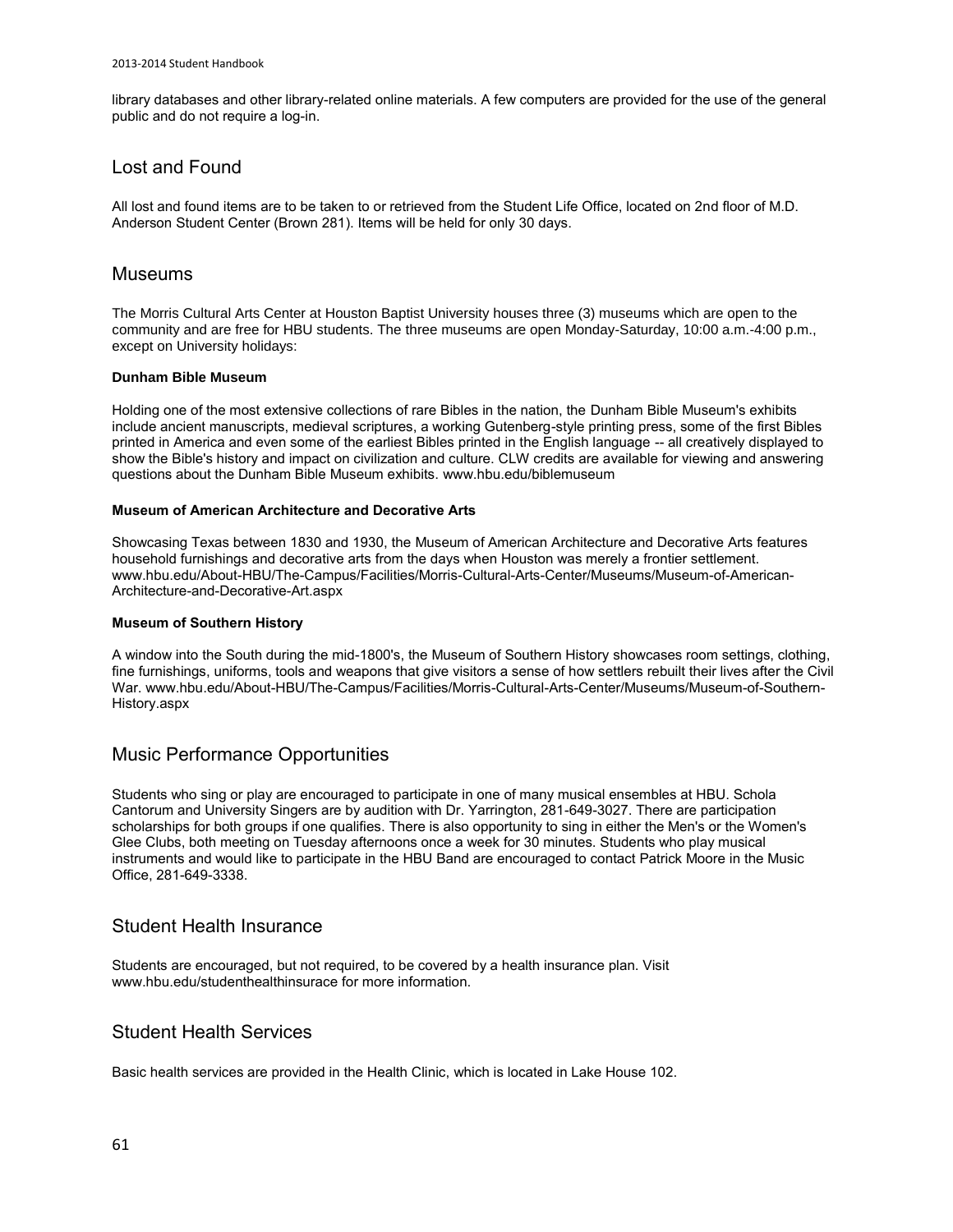### **Purpose**

The purpose of HBU's [Student Health Services](http://www.hbu.edu/studenthealth) is to promote the wellness of the campus community through health education and provision of basic health care services.

#### **Hours of Service**

The clinic will open September 3, 2013.

#### **2013-2014 Clinic Hours**

| Monday    | 9:00 a.m. - 12:00 p.m.                            |
|-----------|---------------------------------------------------|
| Tuesdav   | 9:00 a.m. - 12:00 p.m.                            |
| Wednesday | 9:00 a.m. - 12:00 p.m.<br>$1:30$ p.m. - 4:30 p.m. |
| Thursday  | 9:00 a.m. - 12:00 p.m.                            |
| Friday    | ICLOSED                                           |

*The Clinic is open during fall and spring semesters when class is in session. The clinic is not open during finals, holidays, summer terms and semester breaks.*

The last patient will be seen at 15 minutes prior to the scheduled closing time. Clinic staff will be available to see students on a first-come, first-serve basis. Non-emergency visits to the Student Health Center should be made at times that do not conflict with the student's class schedule.

#### **Personnel**

HBU's Student Health Service is staffed by licensed medical personnel: family nurse practitioners, registered nurses, and a family practice physician. All health service personnel are under the supervision of the Vice President of Student Life.

### **Clinic Services**

Students are expected to present a valid HBU student ID card in order to qualify for services. A nominal fee will be assessed for services rendered. The current fee schedule is posted outside the Student Health Services Office and is subject to change. Services include, but are not limited to:

- Comprehensive physical examination
- Flu shot administration (in season)
- Immunizations and tuberculosis (TB) screening
- Administration of allergy shots as requested
- Office visits for basic health care
- Health education
- Facilitation of referrals

### **Financial Responsibility for Health Care**

The student is responsible for the payment of all financial obligations incurred for health care. Fees for services are posted outside the clinic and on [HBU Health Clinic website](http://www.hbu.edu/Students-Alumni/Student-Resources/Health-Services/Health-Clinic.aspx) and are subject to change. Charges for health services will be applied to the student's Huskynet account.

#### **Release of Records**

A student must sign a formal "release of records" and pay a nominal copying fee to cover cost of materials and postage prior to any release of records, charts, or reports. To maintain confidentiality, records will be released only to the patient. A current driver's license is required to verify identification. Telephone requests for out-of-town students may be completed after the student faxes his/her signature and request in writing. *Note: Contact the Office of the Registrar regarding meningitis vaccine records.*

#### **Accidents or Injuries**

In the event of an accident resulting in injury, the University Police should be promptly notified at ext. 3911. This will help ensure maximum protection for students. All accidents and injuries will be handled according to the University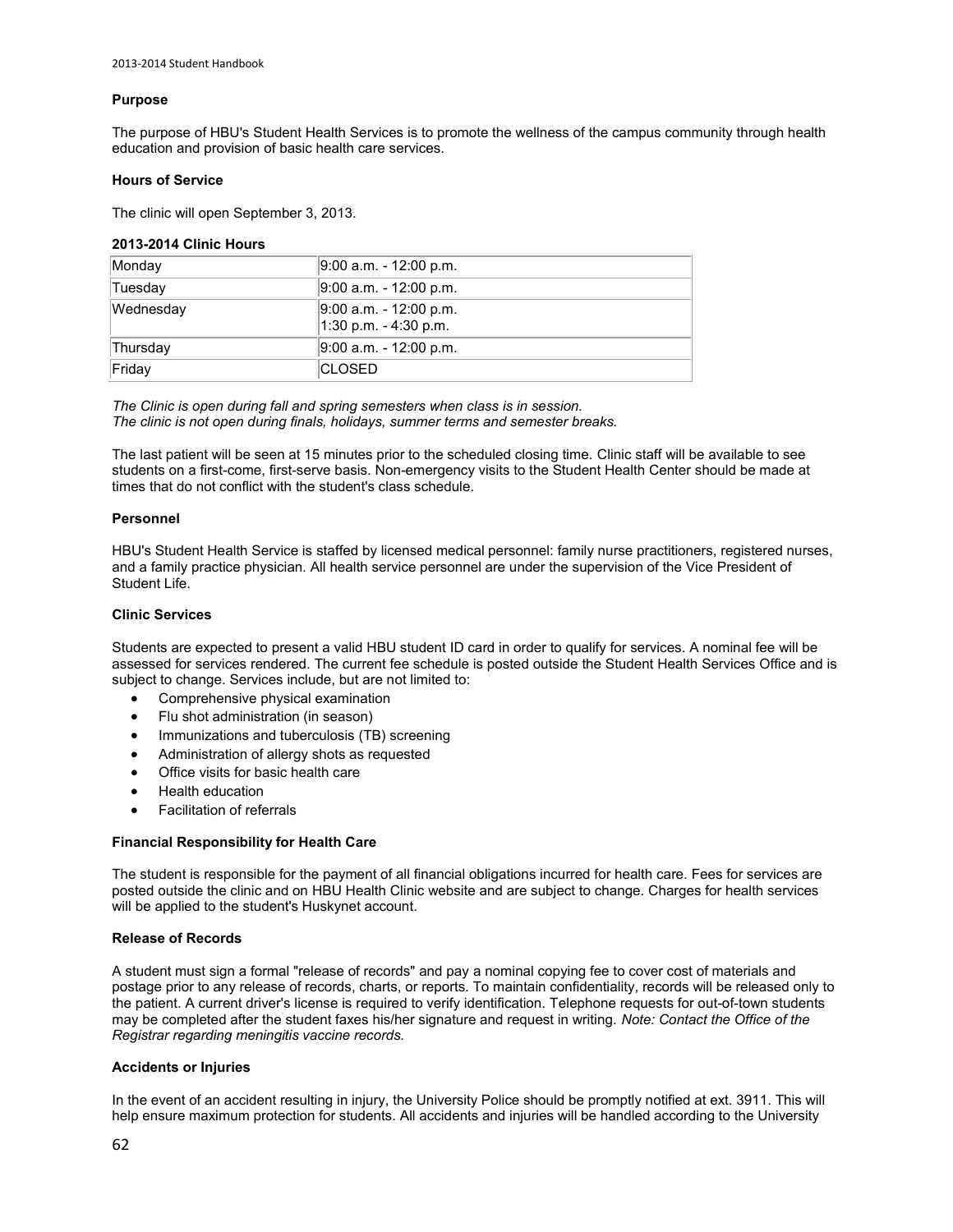Police's Medical Emergency Policy.

### Student Publications

#### **Houston Baptist University Media Guidelines**

Houston Baptist University, acting through its Board of Trustees and its president, is the official publisher of all student publications, whether in traditional print or web format. All publications, in print or on the web, representing or bearing the name of Houston Baptist University are expected to advance ideals in keeping with the principles of this Christian university, its Preamble, mission, and vision statement. Editors of student publications are expected to ensure that their publications uphold these same standards. In their roles as editors, students are also expected to exercise good taste, high ideals, and fair-mindedness.

## Testing Services

Testing Services seeks to provide a secure, professional, supervised testing environment to meet individual, University, and community assessment needs. Institutional testing is currently offered for the following exams:

- Reading Proficiency (Pre-THEA)
- THEA Quick Test
- $\bullet$  CLEP
- HESI
- ACT Residual
- Computer Proficiency Exam (contact: HBU helpdesk for assistance)
- Math Placement Tests (contact: [mathplacementtesting@hbu.edu\)](mailto:mathplacementtesting@hbu.edu)
- Spanish Placement Tests (contact[: ebermejo@hbu.edu\)](mailto:ebermejo@hbu.edu)

For information about exams and online registration and payment, visit [www.hbu.edu/testing.](http://www.hbu.edu/testing) HBU Testing Services also offers Individual Proctoring services and administers Saturday exams for some SAT test administrations. Contac[t testing@hbu.edu.](mailto:testing@hbu.edu)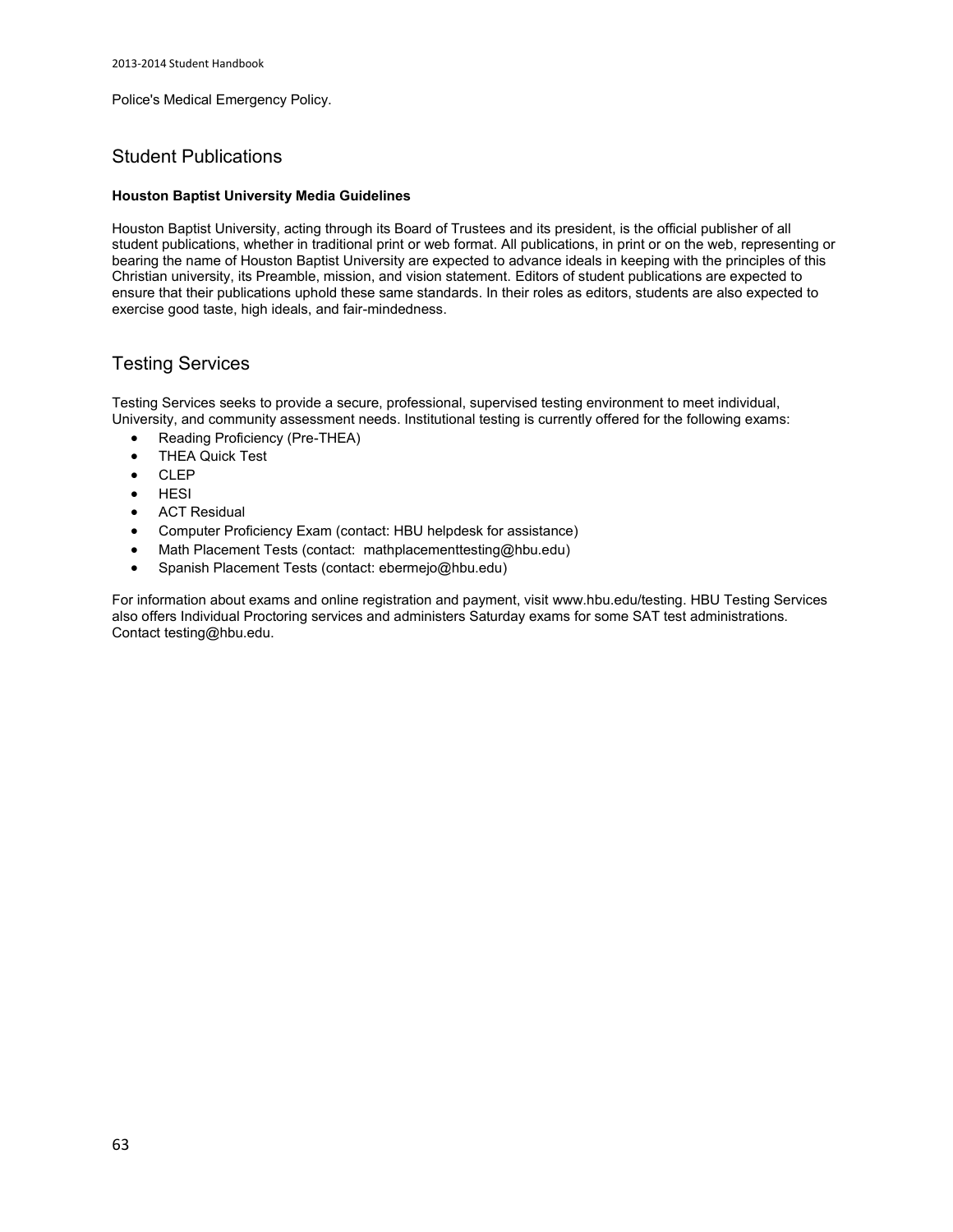# **University Administration**

### **President - [Robert B. Sloan Jr., DdTheol](https://hbu.edu/About-HBU/General-Information/University-Leadership/Presidents-of-HBU/Dr-Robert-B-Sloan,-Jr.aspx)**

### **Chief of Staff | University Relations - [Sharon Saunders](https://hbu.edu/About-HBU/General-Information/University-Leadership/Executive-Council/Sharon-Saunders.aspx)**

University Events & Conferences - [Candace Desrosiers](https://hbu.edu/About-HBU/Resources/University-Events-and-Conferences.aspx)

### **Advancement - [Tommy Bambrick, EdD](https://hbu.edu/About-HBU/General-Information/University-Leadership/Executive-Council/Tommy-Bambrick.aspx)**

- Alumni Relations & Advancement - [Amy Youngblood](https://hbu.edu/About-HBU/General-Information/Giving-to-HBU/Meet-Our-Staff.aspx)
- Development - [Charles Bacarisse](https://hbu.edu/About-HBU/General-Information/Giving-to-HBU/Meet-Our-Staff.aspx)

### **Athletics - [Steve Moniaci](http://www.hbuhuskies.com/staff.aspx?staff=1)**

- Compliance and Academics Jacob Wonders
- Intercollegiate Sports Head Coaches
- Sports Information Russ Reneau
- Trainers Keri Strong

### **Enrollment Management - [James Steen](https://hbu.edu/About-HBU/General-Information/University-Leadership/Executive-Council/James-Steen.aspx)**

- Admissions - [Ed Borges](https://hbu.edu/Choosing-HBU/Admissions/Visit-Campus/Contact-Your-HBU-Team/Meet-HBU-Admissions.aspx)
- Financial Aid and Scholarships - [Jené Gabbard](https://hbu.edu/Choosing-HBU/Admissions/Financing-Your-Education/Contact-Financial-Aid.aspx)
- Recruiting - [Clint Strickland](https://hbu.edu/Choosing-HBU/Admissions/Visit-Campus/Contact-Your-HBU-Team/Meet-HBU-Admissions.aspx)

### **Financial Operations - [Sandy Mooney, CPA](https://hbu.edu/About-HBU/General-Information/University-Leadership/Executive-Council/Sandy-Mooney,-CPA.aspx)**

- Accounting Sam Webb
- Aramark Food Services Benny Gilbert
- Financial Analysis Loree Watson
- Human Resources - [Jennifer Boatwright](https://hbu.edu/About-HBU/Resources/Job-Opportunities.aspx)
- Information Technologies Trent Carroll
- Maintenance Gary Dyke
- Treasury Hugh McClung
- University Bookstore - [Anthony Martin](http://www.hbubookstore.com/site_about_us.asp)
- University Police - [Charles Ragain](https://hbu.edu/About-HBU/The-Campus/Police-Parking/Contact-HBU-Police.aspx)

### **Provost - [John Mark Reynolds, PhD](https://hbu.edu/About-HBU/General-Information/University-Leadership/Executive-Council/John-Mark-N-Reynolds.aspx)**

- College of Education and Behavioral Sciences, Dean - [Cynthia Simpson, PhD](https://hbu.edu/Choosing-HBU/Academics/Colleges-Schools/School-of-Education/Departments/Department-of-Special-Populations/Faculty/Cynthia-Simpson,-Dean.aspx)
- College of Science & Mathematics, Dean - [Doris Warren, PhD](https://hbu.edu/Choosing-HBU/Academics/Colleges-Schools/College-of-Science-and-Mathematics/Departments/Department-of-Chemistry/Faculty/Doris-Warren,-Dean.aspx)
- Library - [Ann Noble](https://hbu.edu/Choosing-HBU/Academics/Colleges-Schools/Moody-Library/Departments/Moody-Library/Faculty/Ann-Noble.aspx)
- Registrar - [Erinn Hughes](https://hbu.edu/Choosing-HBU/Academics/Registrar/Contact-the-Office-of-the-Registrar.aspx)
- School of Business, Dean - [Mohan Kuruvilla, PhD](https://hbu.edu/Choosing-HBU/Academics/Colleges-Schools/School-of-Business/Departments/Department-of-Accounting/Faculty/Mohan-Kuruvilla,-Dean.aspx)
- School of Christian Thought, Dean - [Jeffrey Green, PhD](https://hbu.edu/Choosing-HBU/Academics/Colleges-Schools/School-of-Christian-Thought/Departments/Department-of-Philosophy/Faculty/Jeffrey-Green,-Dean.aspx)
- School of Fine Arts, Dean - [Matthew Boyleston, PhD](https://hbu.edu/Choosing-HBU/Academics/Colleges-Schools/School-of-Fine-Arts/Departments/Department-of-Journalism-Mass-Communications,-Crea/Faculty/Matthew-Boyleston,-Dean.aspx)
- School of Humanities, Dean - [Christopher Hammons, PhD](https://hbu.edu/Choosing-HBU/Academics/Colleges-Schools/School-of-Humanities/Departments/Department-of-Law-and-Society/Faculty/Christopher-Hammons,-Dean.aspx)
- School of Nursing and Allied Health, Dean - [Renae Schumann, PhD, RN](https://hbu.edu/Choosing-HBU/Academics/Colleges-Schools/School-of-Nursing-and-Allied-Health/Departments/Department-of-Nursing/Faculty/Renae-Schumann,-Dean.aspx)
- Smith College of Liberal Arts, Dean Jodey Hinze, JD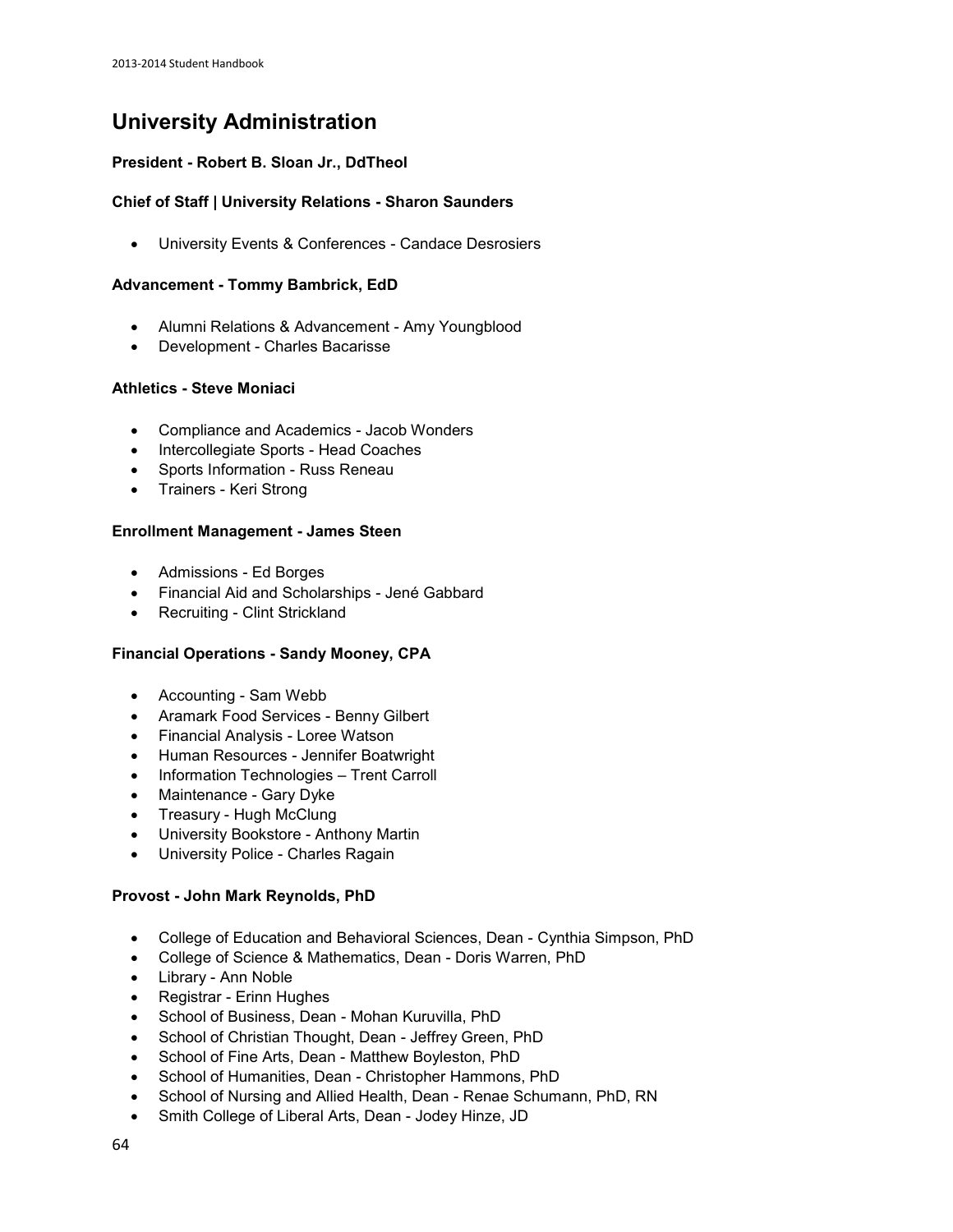University Museums - [Suzie Snoddy](https://hbu.edu/About-HBU/The-Campus/Museums/Museum-of-Southern-History.aspx)

### **Student Life** - **[Whit Goodwin](https://hbu.edu/About-HBU/General-Information/University-Leadership/Executive-Council/Whit-Goodwin.aspx)**

- Bradshaw Fitness Center John Ramirez
- Campus Recreation - [Joshua Dunn](https://hbu.edu/Students-Alumni/Student-Information/Student-Life/Campus-Recreation/Contact.aspx)
- Career and Calling / Hire a Husky - [Colette Cross](https://hbu.edu/Students-Alumni/Student-Resources/The-Career-Center/Contact.aspx)
- First and Second Year Experiences Krista Nix
- Residence Life - [Mark Endraske](https://hbu.edu/Students-Alumni/Student-Information/Residence-Life/Residence-Housing/Contact.aspx)
- Spiritual Life Danny Miller, Interim University Minister
- Student Health Services - [Brenda Woods](https://hbu.edu/About-HBU/Resources/Health-Services/Contact-the-Health-Clinic.aspx)
- Student Involvement - [Roquee Forson](https://hbu.edu/Students-Alumni/Student-Information/Student-Life/Student-Life-Directory.aspx)
- Student Life David Hao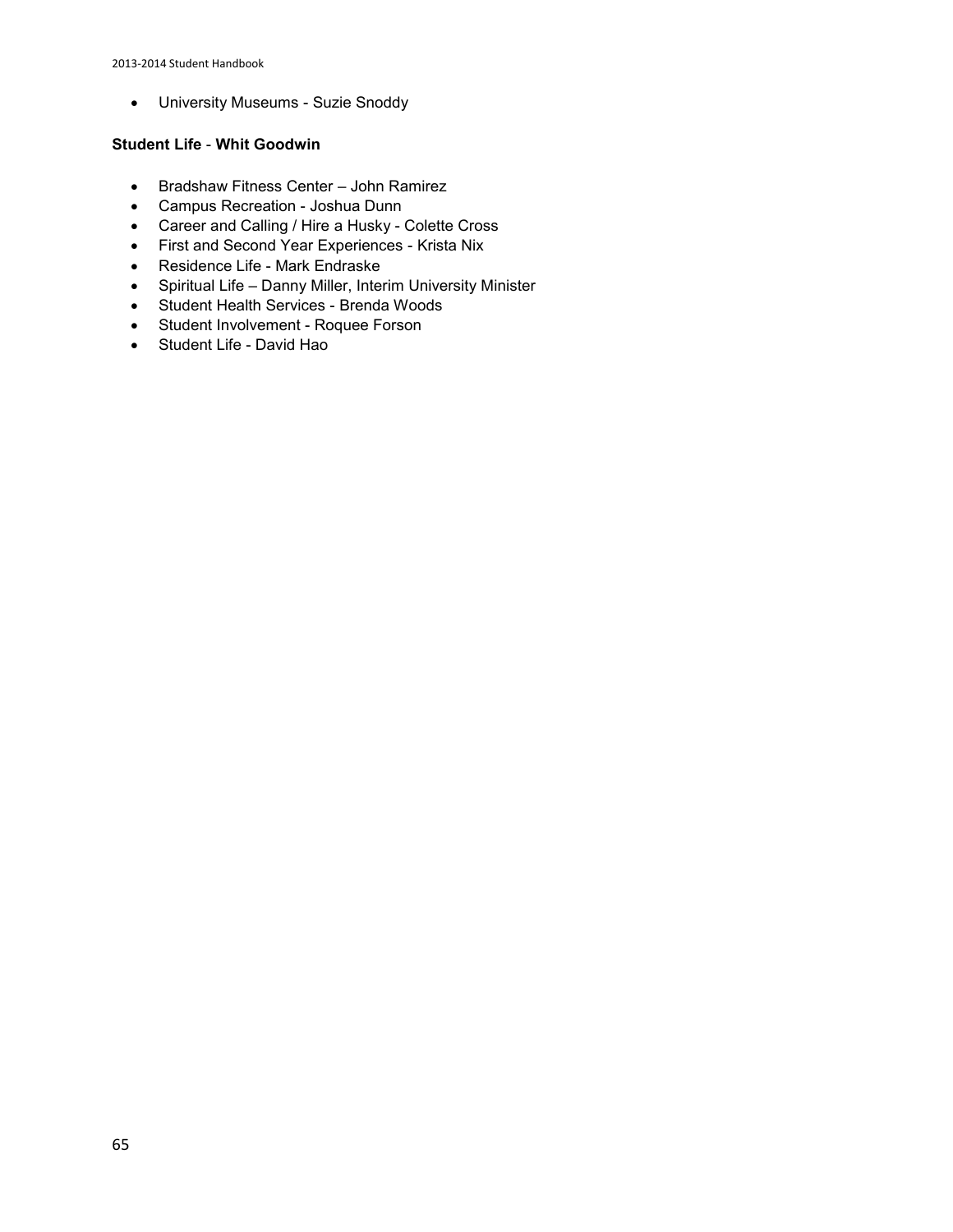# **University Directory**

Whether you're a prospective student, an alum, a friend of the University, or a fellow Houstonian, we welcome the opportunity to answer your questions and provide you with the information you need.

The University switchboard may be reached at (281) 649-3000.

General inquiries and messages can be sent via ou[r contact form.](https://hbu.edu/About-HBU/Resources/Directory/Contact-Form.aspx)

Mailing Address: Houston Baptist University 7502 Fondren Road Houston, Texas 77074-3298

For media inquiries, further information on press releases, assistance with locating faculty experts, or marketing information, pleas[e contact the Office of University Communications.](https://hbu.edu/About-HBU/Resources/Directory/Contact-Form.aspx) We will make every effort to assist you in a timely and effective manner.

| <b>Academic Affairs/Provost</b>           | (281) 649-3232 |
|-------------------------------------------|----------------|
| <b>Academic Records and Registration</b>  | (281) 649-3213 |
| Accounting                                | (281) 649-3146 |
| <b>Accounts Payable</b>                   | (281) 649-3016 |
| Admissions                                |                |
| <b>Undergraduate Admissions</b>           | (281) 649-3211 |
| Masters - Business (MBA, MS-HRM, MS-MGMT) | (281) 649-3306 |
| Masters - Christian Counseling            | (281) 649-3095 |
| <b>Masters - Education</b>                | (281) 649-3241 |
| <b>Masters - Fine Arts</b>                | (281) 649-3338 |
| Masters - Human Resources Management      | (281) 649-3306 |
| <b>Masters - Liberal Arts</b>             | (281) 649-3269 |
| Masters - Management                      | (281) 649-3306 |
| Masters - Psychology                      | (281) 649-3095 |
| <b>Masters - Theological Studies</b>      | (281) 649-3383 |
| Advancement                               | (281) 649-3222 |
| <b>Academic Success Center</b>            | (281) 649-3081 |
| <b>Alumni Association</b>                 | (281) 649-3413 |
| <b>Aramark Food Services</b>              | (281) 649-3360 |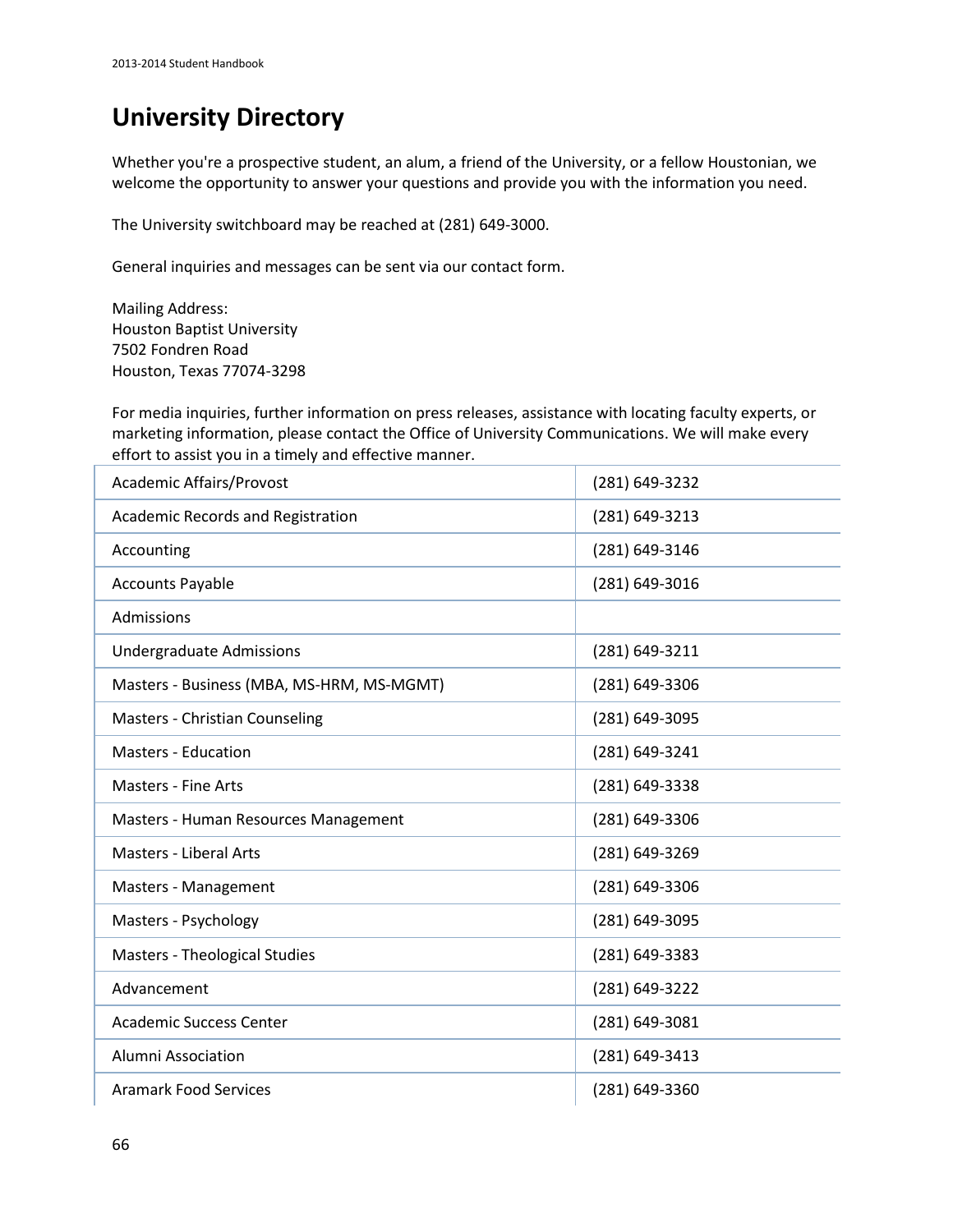| <b>Athletics</b>                               | (281) 649-3205       |
|------------------------------------------------|----------------------|
| <b>Band Hall</b>                               | (281) 649-3378       |
| <b>Baugh Center</b>                            | (281) 649-3341       |
| Bible in America, Dunham Family (see Museums)  |                      |
| Bookstore (see University Bookstore)           |                      |
| <b>Business Office</b>                         | (281) 649-3749       |
| Cashier's Office                               | (281) 649-3471       |
| <b>Campus Dining</b>                           | (281) 649-3259       |
| <b>Campus Ministries</b>                       | (281) 649-3117       |
| Campus Police (see Police)                     |                      |
| <b>Campus Services (see Operations)</b>        |                      |
| <b>Campus Recreation</b>                       | (281) 649-3505       |
| <b>Career and Calling</b>                      | (281) 649-3475       |
| Ceramic Studio                                 | (281) 649-3000 x2210 |
| <b>Church Relations</b>                        | (281) 649-3355       |
|                                                |                      |
| <b>Colleges and Schools</b>                    |                      |
| School of Christian Thought                    | (281) 649-3634       |
| <b>School of Fine Arts</b>                     | (281) 649-3338       |
| <b>School of Humanities</b>                    | (281) 649-3600       |
| <b>School of Business</b>                      | (281) 649-3325       |
| School of Education and Behavioral Sciences    | (281) 649-3094       |
| <b>Honors College</b>                          | (281) 649-3630       |
| School of Nursing and Allied Health            | (281) 649-3300       |
| College of Science & Mathematics               | (281) 649-3013       |
| <b>Communications and Rhetoric</b>             | (281) 649-3603       |
| <b>Cullen Parlor (Cullen Nursing building)</b> | (281) 649-3198       |
| Decorative Arts Museum (see Museums)           |                      |
| Development (see Advancement)                  |                      |
| Dillon I/II                                    | (281) 649-3000 x2200 |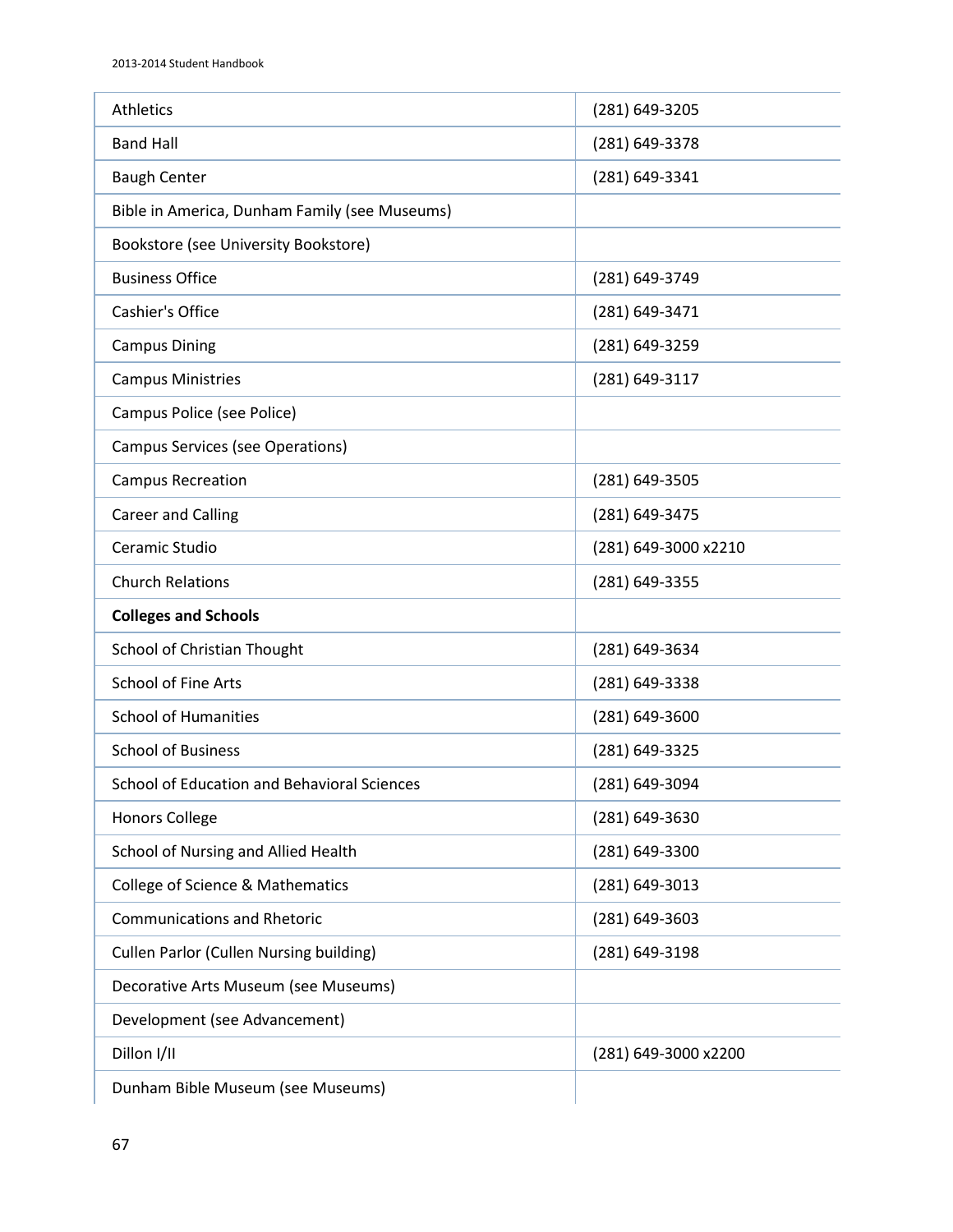| <b>Enrollment Management Vice President</b>                     | (281) 649-3755     |
|-----------------------------------------------------------------|--------------------|
| Emergency (to report an emergency)                              | (281) 649-3911     |
| <b>Emergency Preparedness</b>                                   |                    |
| Employment Opportunities at HBU                                 |                    |
| English                                                         | $(281) 649 - 3610$ |
| Events (see University Events & Conferences)                    |                    |
| <b>Financial Operations Vice President</b>                      | (281) 649-3256     |
| <b>Financial Aid</b>                                            | (281) 649-3749     |
| <b>Fitness Center</b>                                           | (281) 649-3501     |
| <b>Food Services</b>                                            | (281) 649-3360     |
| <b>Glasscock Center</b>                                         | (281) 649-3251     |
| <b>Graduate Admissions (also Admissions)</b>                    | (281) 649-3269     |
| Guild, The                                                      | (281) 649-3362     |
| Helpdesk                                                        | (281) 649-3410     |
| Hire a Husky / Hire an HBU Student (see Career and Calling)     |                    |
| <b>Human Resources</b>                                          | (281) 649-3387     |
| Husky Central (see Undergraduate Admissions)                    |                    |
| <b>Information Technology Services</b>                          | (281) 649-3410     |
| For technical support See the HelpDesk                          |                    |
| <b>Institutional Effectiveness</b>                              | (281) 649-3417     |
| <b>Instructional Media Services</b>                             | (281) 649-3410     |
| <b>International Admissions</b>                                 | (281) 649-3292     |
| <b>International Students Services</b>                          | (281) 649-3292     |
| Journalism and Mass Communications                              | (281) 649-3662     |
| Library (see Moody Library)                                     |                    |
| Lost and Found (inside Student Life)                            | (281) 649-3238     |
| <b>Mabee Theater</b>                                            | (281) 649-3151     |
| Mail Room (see Post Office)                                     |                    |
| Maintenance                                                     | (281) 649-3319     |
| Marketing and Communications (see University<br>Communications) |                    |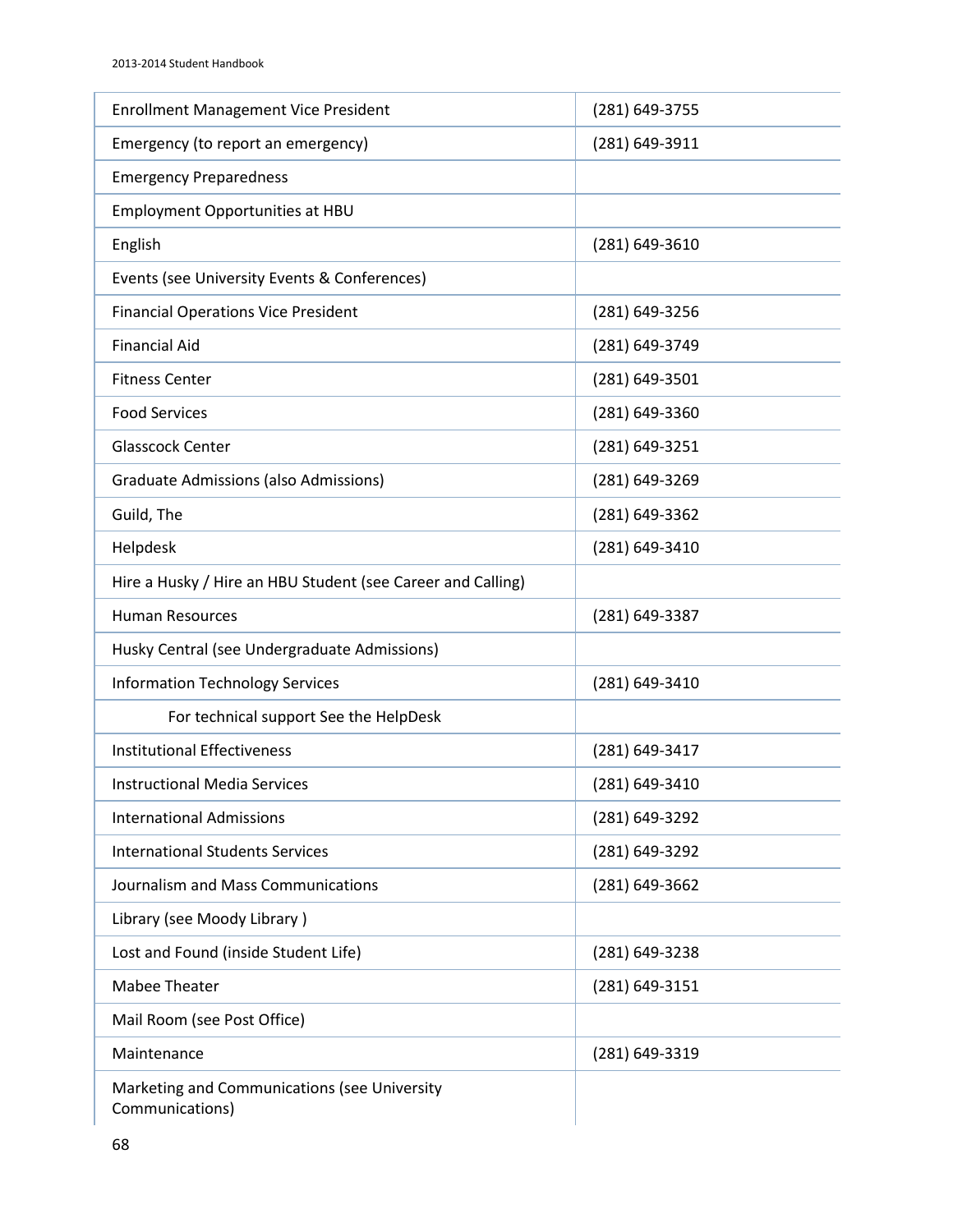| <b>Masters Programs (see Admissions)</b>          |                      |
|---------------------------------------------------|----------------------|
| Media Services (see Instructional Media Services) |                      |
| Men's Dorm                                        | (281) 649-3100       |
| Moody Library                                     | (281) 649-3304       |
| <b>Museums</b>                                    |                      |
| American Architecture and Decorative Arts         | (281) 649-3311       |
| Dunham Bible                                      | (281) 649-3287       |
| Southern History                                  | (281) 649-3997       |
| Music, Dept. of                                   | (281) 649-3338       |
| Nurse (see Student Health Services)               |                      |
| Nursing (see Colleges and Schools)                |                      |
| <b>Operations (see Maintenance)</b>               |                      |
| Personnel/Payroll (see Human Resources)           |                      |
| Police (Campus Alert & Emergency Preparedness)    |                      |
| Emergency                                         | (281) 649-3911       |
| Non-Emergency                                     | (281) 649-3314       |
| <b>Political Science</b>                          | (281) 649-3394       |
| Post Office                                       | (281) 649-3000 x2391 |
| President's Office                                | (281) 649-3450       |
| Procurement                                       | (281) 649-3770       |
| Provost/Academic Affairs                          | (281) 649-3232       |
| Refuge                                            | (281) 649-3766       |
| Registrar                                         | (281) 649-3213       |
| Residence Life                                    | (281) 649-3100       |
| <b>Campus Recreation</b>                          | (281) 649-3505       |
| <b>Student Organizations</b>                      | (281) 649-3124       |
| Student Involvement                               | (281) 649-3154       |
| Scholarships                                      | (281) 649-3748       |
| Spiritual Life Office                             | (281) 649-3117       |
| Sports Information (see Athletics)                |                      |